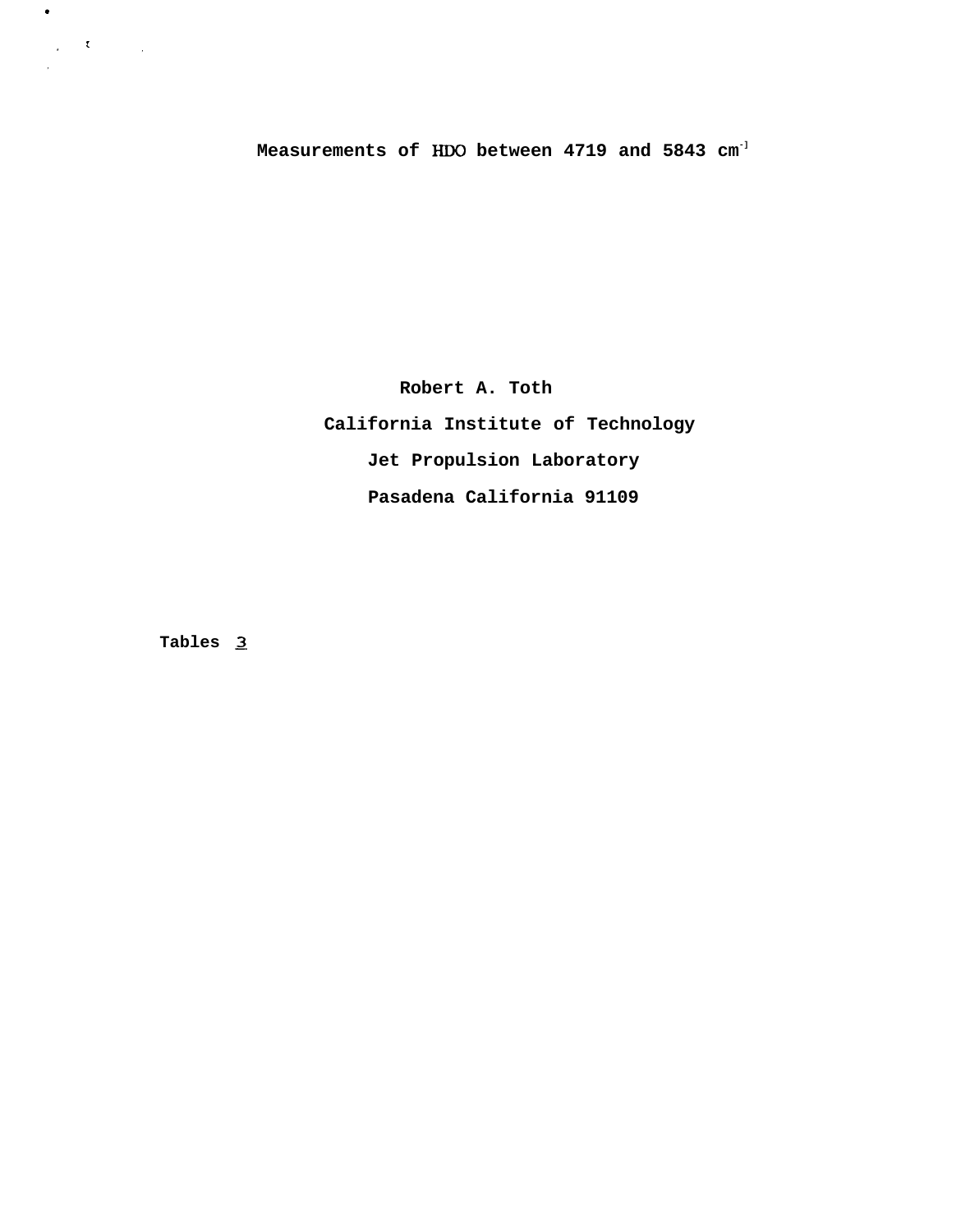#### **ABSTRACT**

*r*

 $\bullet$ 

**Fourier transform spectrometer data of heavy water vapor were obtained at resolutions of 0.01 and 0.02 cm-l. The spectra were analyzed to obtain line center frequencies and line strengths of EUY60 from 4719 to 5843 cm-l. The analysis included 1.700 assigned lines of the (011)-(000), (200)-(000), (120)-(000), and (021)-(010) bands. This is the first report of assignments in the weak (120)- (000) band which borrows much of its strength from the (200)-(000)**  $band.$ **improvement over the HDO listing presently available on the HITRAN database in the spectral region. measurements provided in this work are a marked**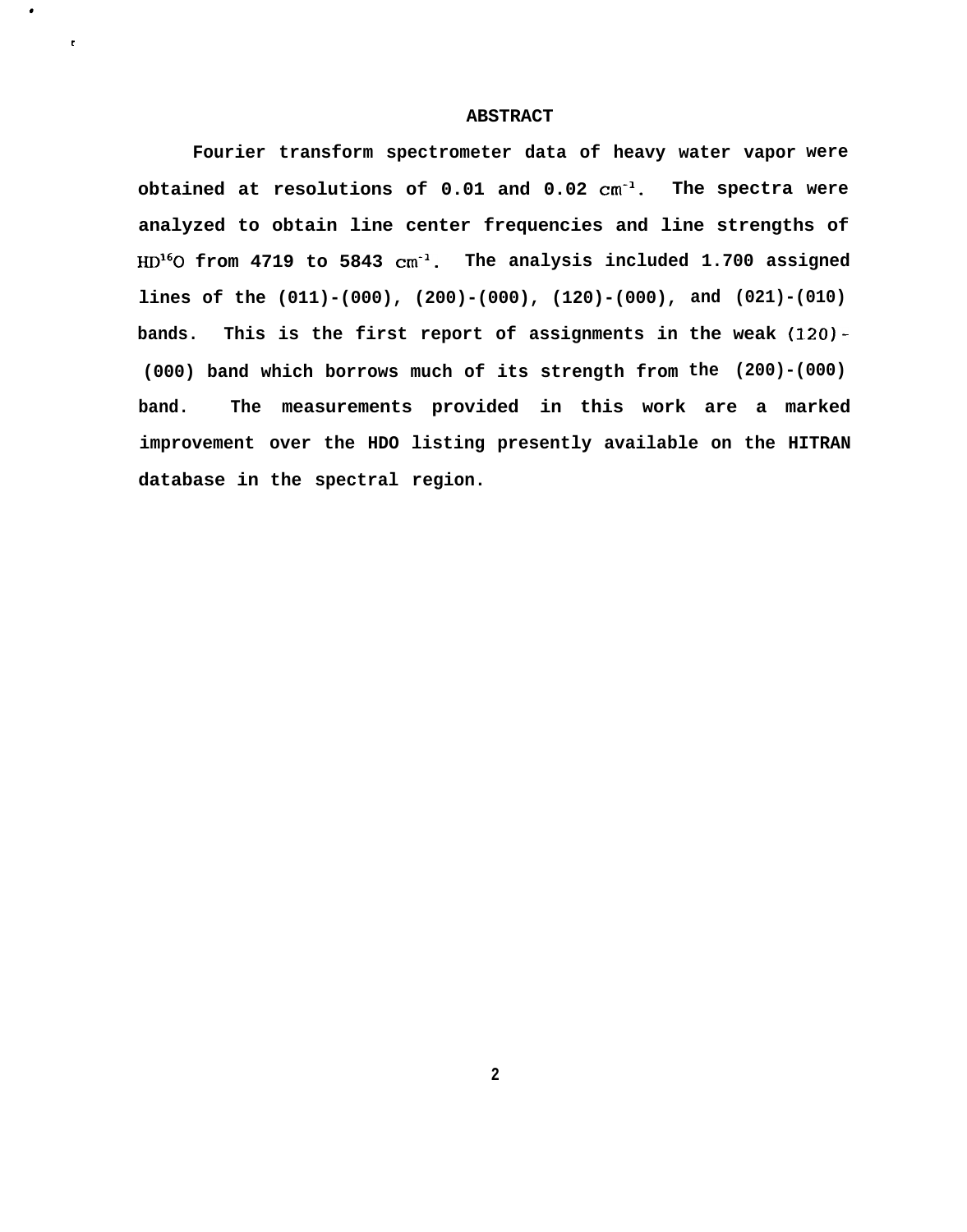#### 1. **INTRODUCTION**

.

*r*

*,*

**Several years ago, Toth and Brault (1) measured the positions, strengths, and self-broadened linewidths of over 1400 lines of HDO in the 3250-4370 cm-l region. The present study involves line position and strength measurements of HDO in the next higher region: specifically between 4719 and 5843 cm-l. This region contains ground-state vibration-rotation transitions of the (011)-** (000), (200) - (000), (120) - (000), and (040) - (000) bands of HDO. **This region was first investigated by Benedict et al. (2) who obtained spectra of heavy water between 2000 and 8000 cm-l and observed and assigned absorption lines of the (011)-(000) and (200)-(000) bands in the 2 pm region. They obtained their data with a 0.3 cm-l resolution grating instrument and believed the measured tracings to be accurate to 0.2 cm-l. Their results were extended with computed line strengths and these values have been included on the HITRAN (3) database which contains 792 transitions of the (011)-(000) and (200)-(000) bands covering the region between 4850 and 5508 cm-l.**

**of the (011)-(000), (200)-(000), (120)-(000), and (021)-(010) bands of HD'GO in which rotational levels of the (021) state given in a The present study includes measurements of 1700 assigned lines recent report by Toth (4) were used to predict line positions of the "hot" band; (021)-(010). This study is the first report of assignments and measurements in the weak (120)-(000) band.**

#### **2. EXPERIMENT**

**As in the other HDO experiments (1,4-6) in which this author**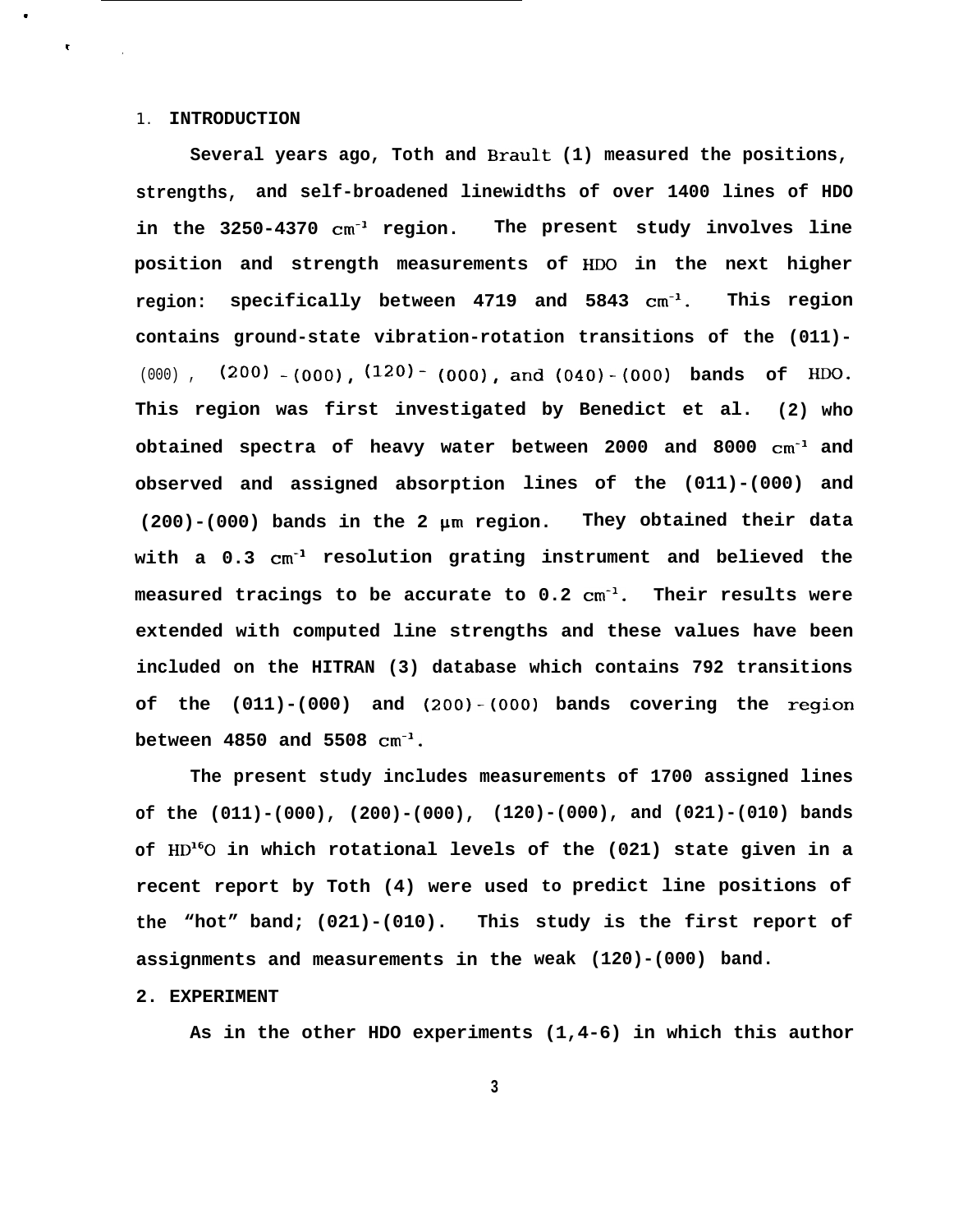**has been involved, the data were obtained with the Fourier transform spectrometer (FTS) located in the McMath solar telescope facility located at the Kitt Peak National Observatcxy. Absorption path lengths of 0.25 m, 2.39 m, 25 m, and 73 m were used with the latter two paths obtained with a 6-m base length multiple pass absorption cell. The data used in this study were also measured in two previous studies (1,4) . The spectral coverage of those spectra overlapped the present spectral region and the description of the samples and partial pressures were given in the earlier reports (1,4). Briefly, the HDO gas samples were obtained from a mixture** of H<sub>2</sub>O and D<sub>2</sub>O from which the HDO abundances were near 50% of the **total samples. The HDO partial pressures of the various runs were determined from the spectra and a complete description of the methods are given in refs. (1,4) .**

.

**The limiting spectral resolutions were 0.01 cm ] , 0.02 cm"], and 0.012 cm-l with the 0.25 m path, 2.39** m path, and **long paths, respectively. The shortest path length data were the same as that used in the earlier report (1) and the rest of the** data **were used in the analysis of the 1.4 pm region (4). The lnterferornetric measurements** were transformed into digitized  $\boldsymbol{p}_{\text{H}}$  rata that  $w$ ere analyzed with computer software (at JPL) that has been **described in many past studies (see refs. (1,4-6)) .**

The measured frequencies were off-set and corrected to known transition frequencies of the  $v<sub>3</sub>$  band of HDO (1) and the  $v<sub>1</sub>$  and  $v<sub>1</sub>$ bands of H<sub>2</sub><sup>16</sup>O (7) and HDO lines reported in my recent rePort (4) **The HDO partial pressures of the gas samples were known from the**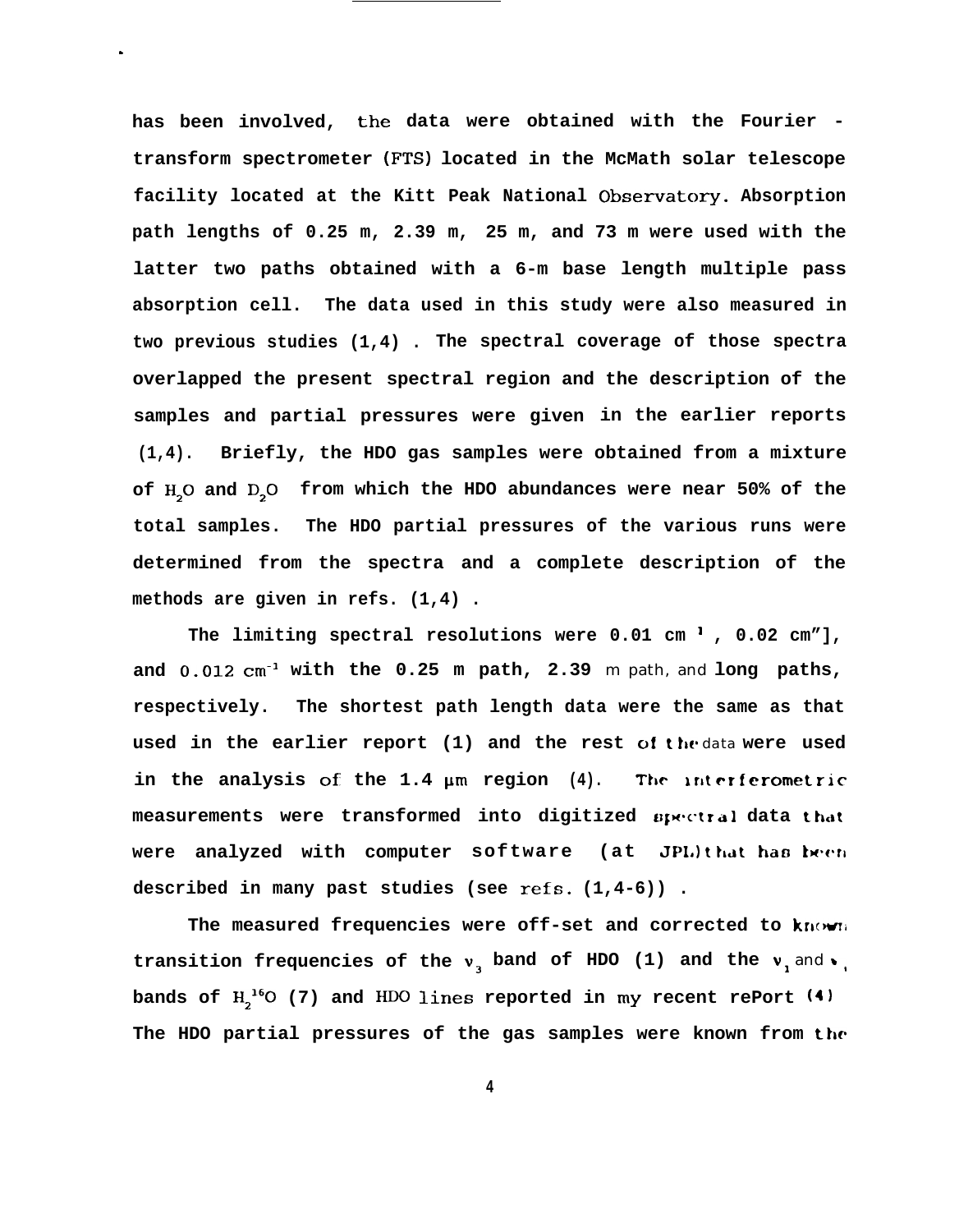**other reports (1,4) .**

**f"**i

t

.

#### **3. QUANTUM ASSIGNMENTS AND ENERGY LEVELS**

**The HITRAN (3) listing of HDO in this spectral region was used** as an aid for assigning many of the measured absorption of the **(011)-(000) and (200)-(000) bands observed in the spectra. line assignments derived beyond the contents of the HITRAN (3) listing was done in a manner used in my recent study of HDO in the The** 1.4pm **region (4). Briefly, the technique is based upon an iterative process in which known upper state and lower state rotational level values are inputted to a computer program as well as guesses for unknown upper state values. The program computes upper state levels and when matches were made for unassigned levels, these were inputted again as known values. The process was repeated several times. A few of the results from this method are shown in Table 1 for the (120)-(000) band. The table lists experimental upper state rotational level value derived from the measured 1 ine position, rotational quantum assignments, measured transition line frequency, the ground state rotational** The table lists the **the** energy value (5), and observed strength value. The observed line **positions are given to 3,4 or 5 places beyond the decimal** and **signifies the estimated accuracy of the value with <sup>5</sup> places havln<j** the highest accuracy. D<sub>2</sub>O were known from one spectrum obtained with the gas sample having about 96% D<sub>2</sub>O and 4% HDO.

The upper state rotational levels were obtained by adding  $t \circ$ **each measured line frequency that was assigned, the ground** statr level **given by Toth (5). These results were weighted and** then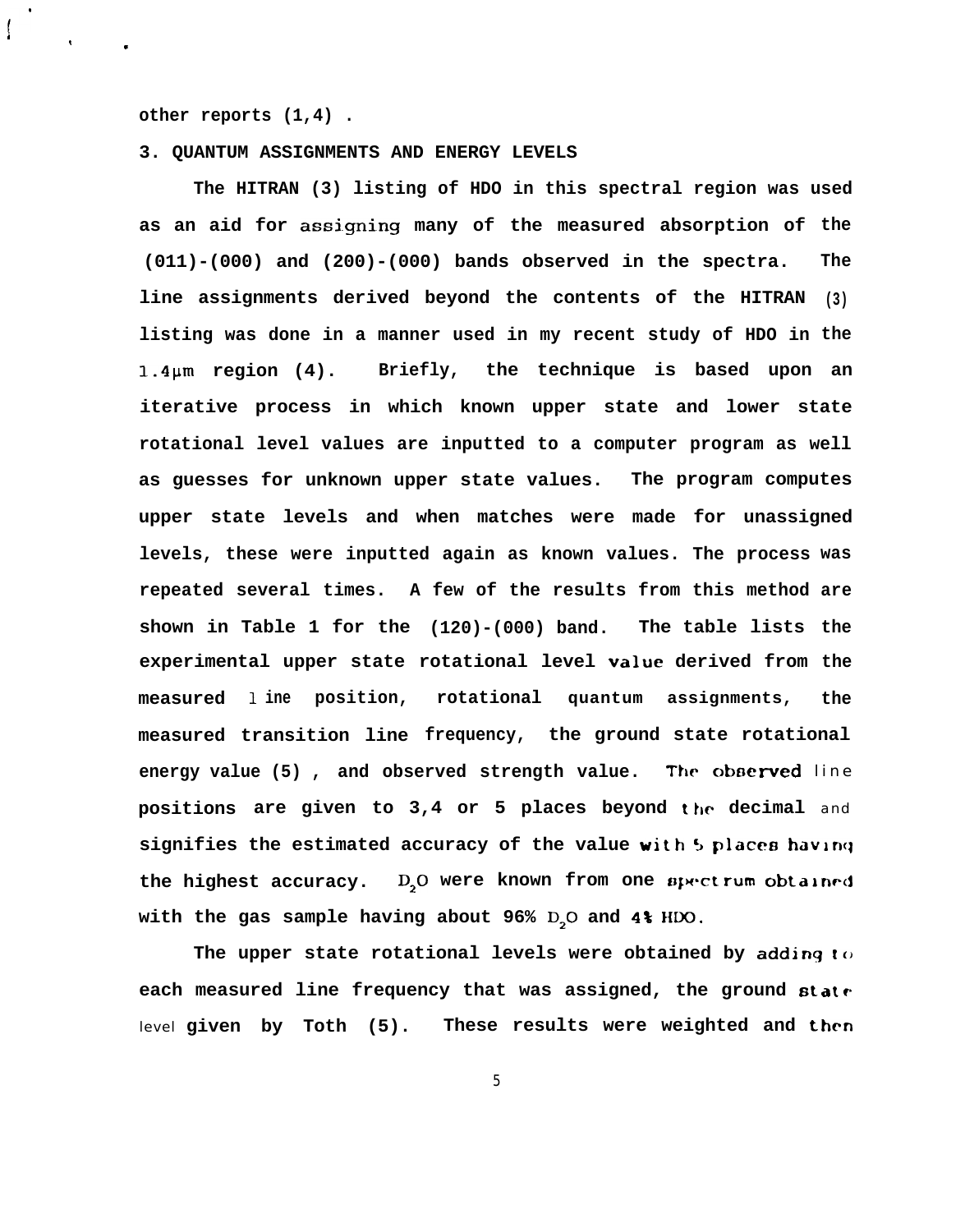**averaged for each level. Table 2 lists values of the term values obtained in this fashion for the (011) , (200) # and (120) vibrational states along with associated estimated uncertainties.** 4. RESULTS

**The majority of the HDO lines observed in the spectra were assigned and those not known were observed to be of medium to weak intensity in the spectrum obtained with the 73 m absorption path. A few of the unassigned lines may be of the very weak band, (040)- (000) . Table 3 is a listing of the assigned lines observed in this work. The table gives the observed frequency, observed minus computed frequency, o-c times 10<sup>5</sup> , rotational quantum assignment, line strength (normalized to 100% of Do) in cm-2/atm. at 296K, estimated uncertainty in the measured line strength, %s, ratio, R, of the line strength obtained in this work to that given in HITRAN** (3) and the upper state vibrational numbers. Also included in the **table are Ilhotll band lines of the (021) – (010) band and these are labeled "021H" for the vibrational notation. An asterisk preceding a line position value denotes a doubled absorption of which the two comparable transitions were not adequately resolved in the spectra to determine their respective parameters. The quantum assignment given for a doubled line represents one of the transitions and the value of the observed strength is the sum of the strengths of the two each with equal strength.**

**The computed frequencies of the ground state transitions were derived from the upper state energy levels given in Table 2 and the ground state levels given by Toth (5) . The calculated positions**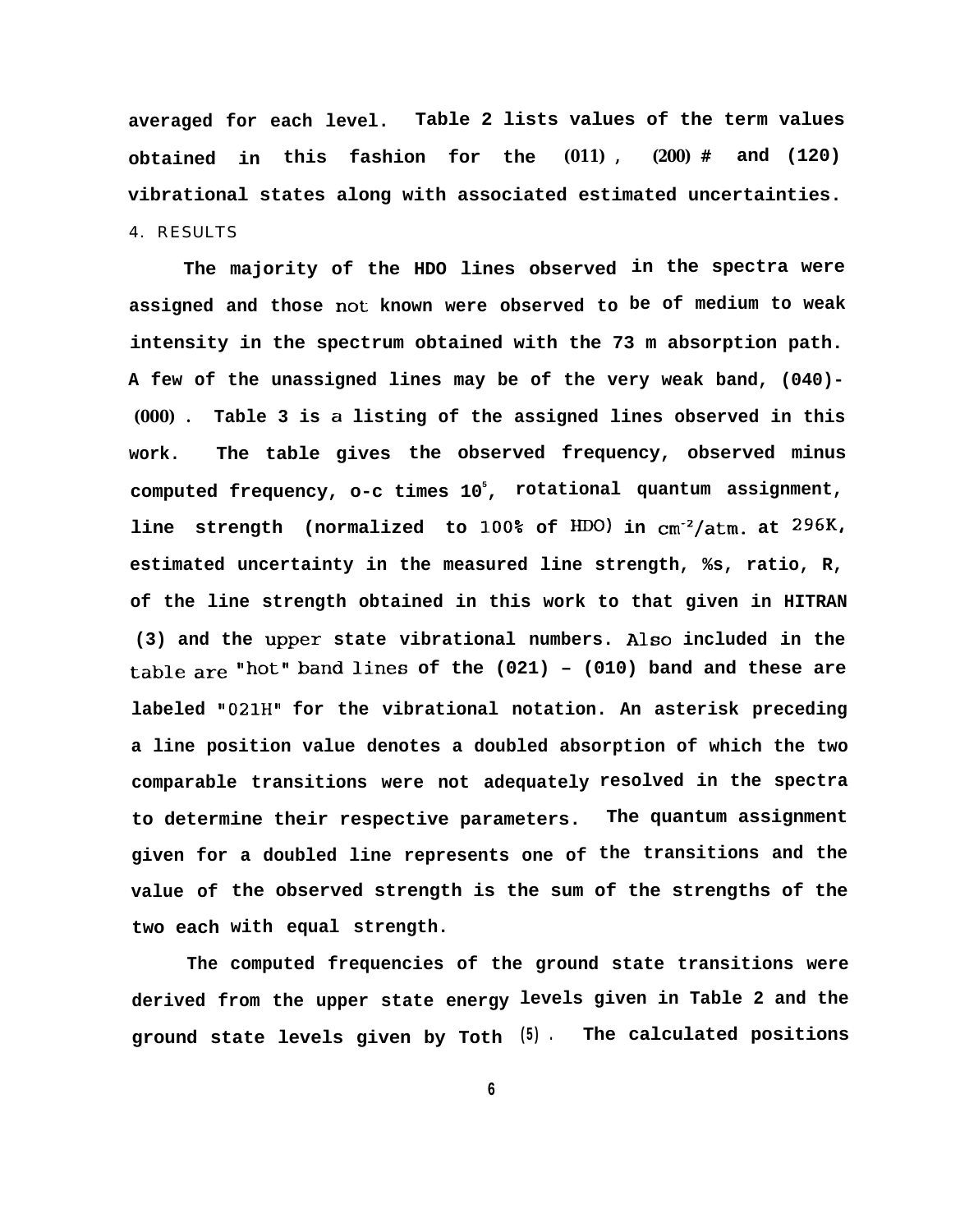**for the (o2I)-(o1O) band transitions were computed from the levels of the (021) state (4) and the (010) levels from Toth (5) . The measured line posit-ions given with the highest accuracy (5 "places past the decimal) are known to 6 x 10-5 cm-l in precision whereas the** absolute uncertainty is estimated to be  $\pm 10^{-4}$  cm<sup>-1</sup>.

**The estimated uncertainties of the measured line strengths, %s, given in Table 3 vary from 2% to 15%. Those with %s=15% have a large range of uncertainties attached to the line strength values: from possibly less than 10% to over 50%- This rather large range was due to one or more of the following reasons: (a) blending, (b) weakness of transition, and (c) poor agreement between strength values derived from the various spectra for a given transition. The line strengths given in the HITRAN (3) listing are in units of cm-lcm2/mol at** 296K **and represent the normal HDO abundance in water vapor (3 parts in 104). They were converted to units and abundances used in this study by multiplying those values (3) by 8.27 X 10<sup>22</sup> from which the values of the ratio, R, given in Table 3, were derived. Inspection of the table shows that, on the average, the HITRAN (3) line strength values are less than those in this study by a factor of 2 to 4. Values of R missing in the table denote that those vibration-rotation transitions were not included in the compilation (3) and not known prior to this study. Not given in Table 3 is a comparison between the line positions given here and on the HITRAN listing (3). This comparison shows that the HITRAN positions are accurate to about 8 x 10-3 cm-l , on the average, and this does not include transitions involving the 8 3 5**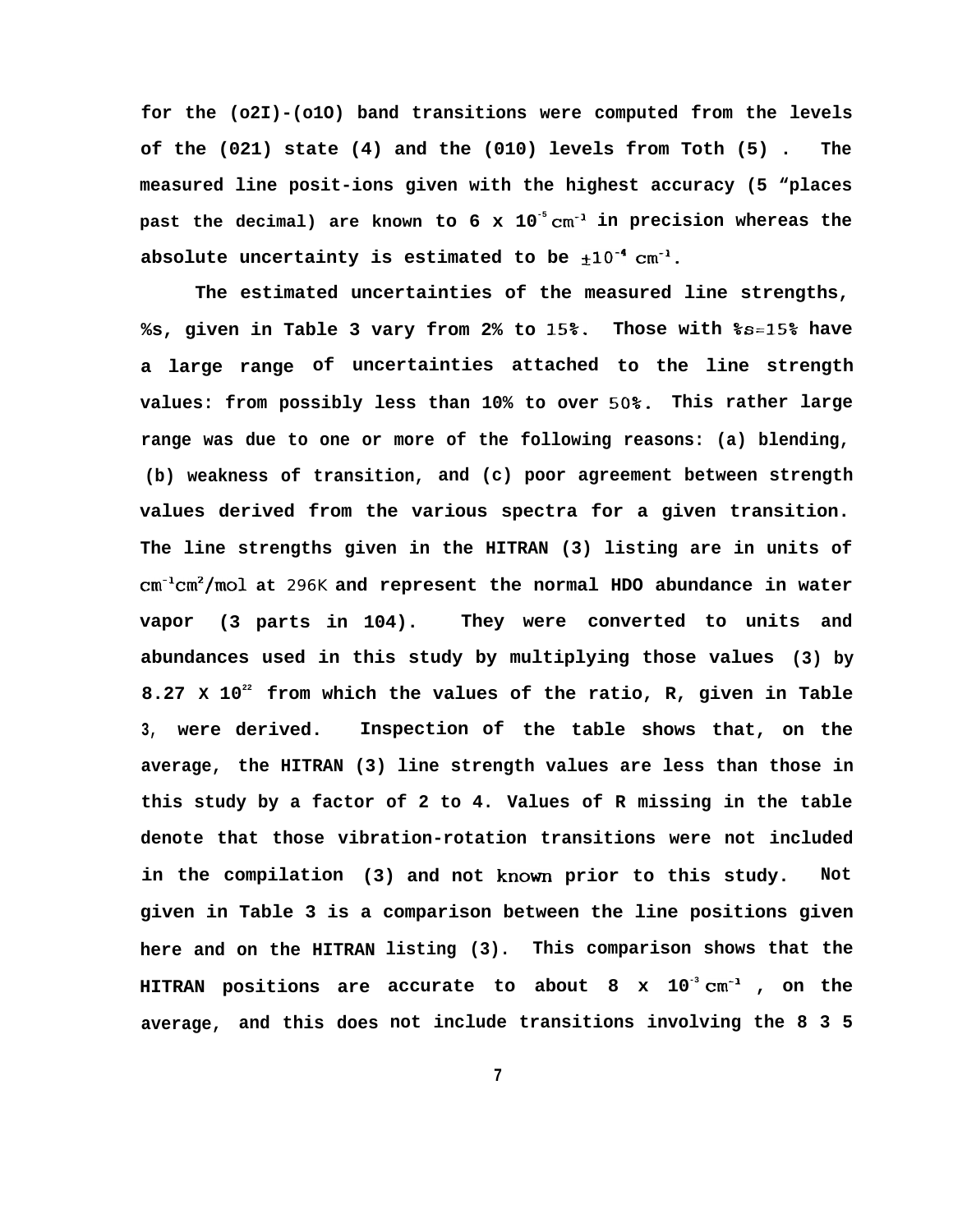**rotational level of the (200) state of which the transition frequencies are low by about 36 cm-l.**

#### **5. DISCUSSION AND CONCLUSION**

—

 $\epsilon$ 

**The majority of the transitions of the (120)-(000) band observed in this work are perturbed due to interactions between the** (120) **and (2oO) vibrational states. This study does not include perturbation calculations for these transitions which would involve both Fermi and Coriolis interactions. Even without those computations, the linelist given in Table 3 is a marked improvement over the HDO ].isting given in this spectral region that presently exists on the HITRAN (3) compilation.**

**The line positions and strengths of 1700 assigned transitions of HDO were measured between 4719 and 5843 cm-l. Both A- and B-type transitions of the (011)-(000), (200)-(000), and (120)-(000) bands were included in the analysis however the majority of the measurements of the II hot II band,** (021)-(010), **were A-type transitions. Transitions of the (120)-(000) band have not been assigned in any prior study and the band strength is much weaker than those of either of the other two ground state bands analyzed in this study.**

### **6. ACKNOWLEDGEMENTS**

**for the use of the FTS and C. Plymate for assistance in obtaining** the H<sub>2</sub>O spectra. **The author wishes to thank the Kitt Peak National Observatory** The Atmospheric Trace Molecule Spectroscopy **(ATMOS) dedicated Computer Facility was used in the analysis of the experimental data. The research described in this paper was**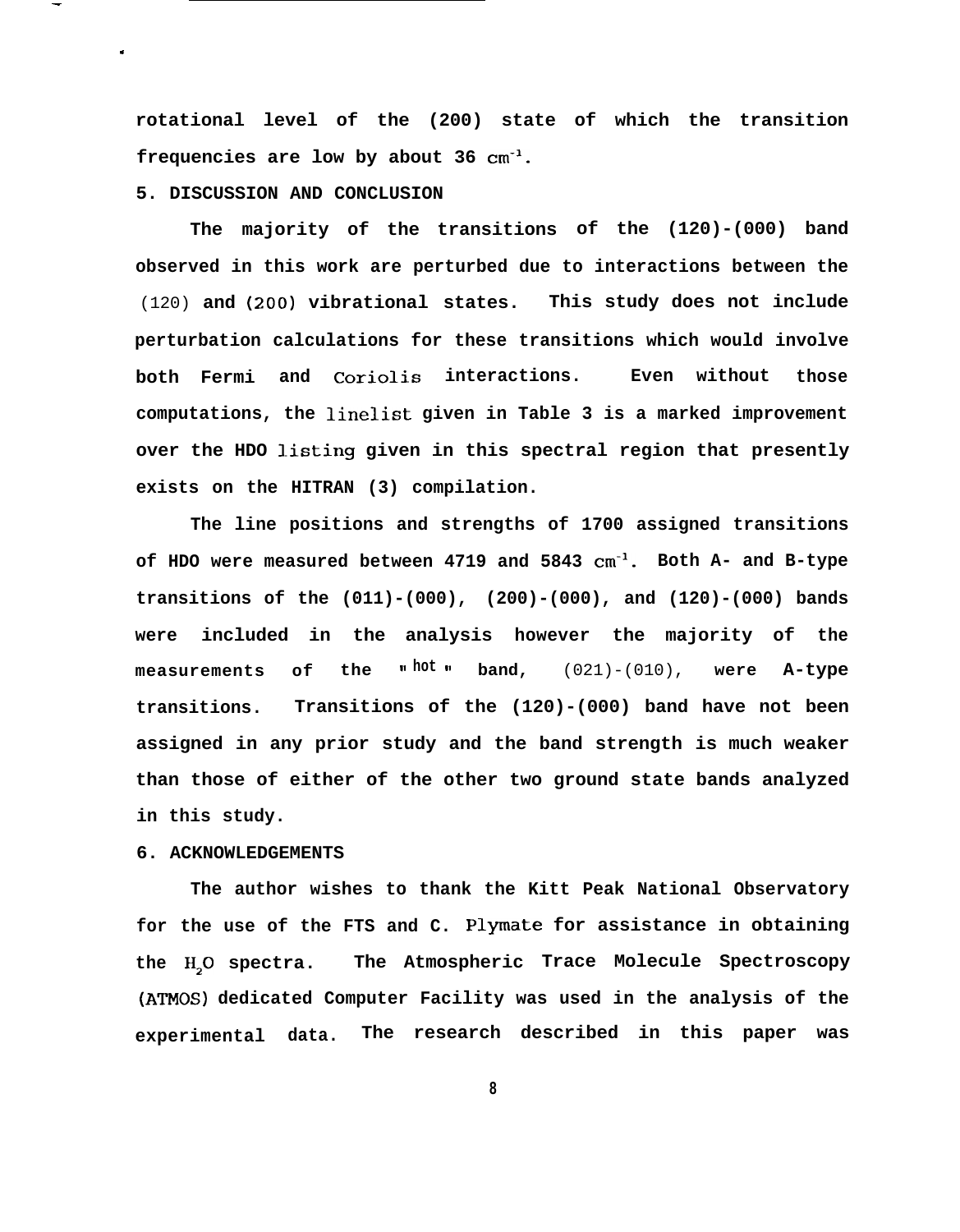**performed at the Jet Propulsion Laboratory, California Institute of Technology, under contract with The National Aeronautics and Space Administration.**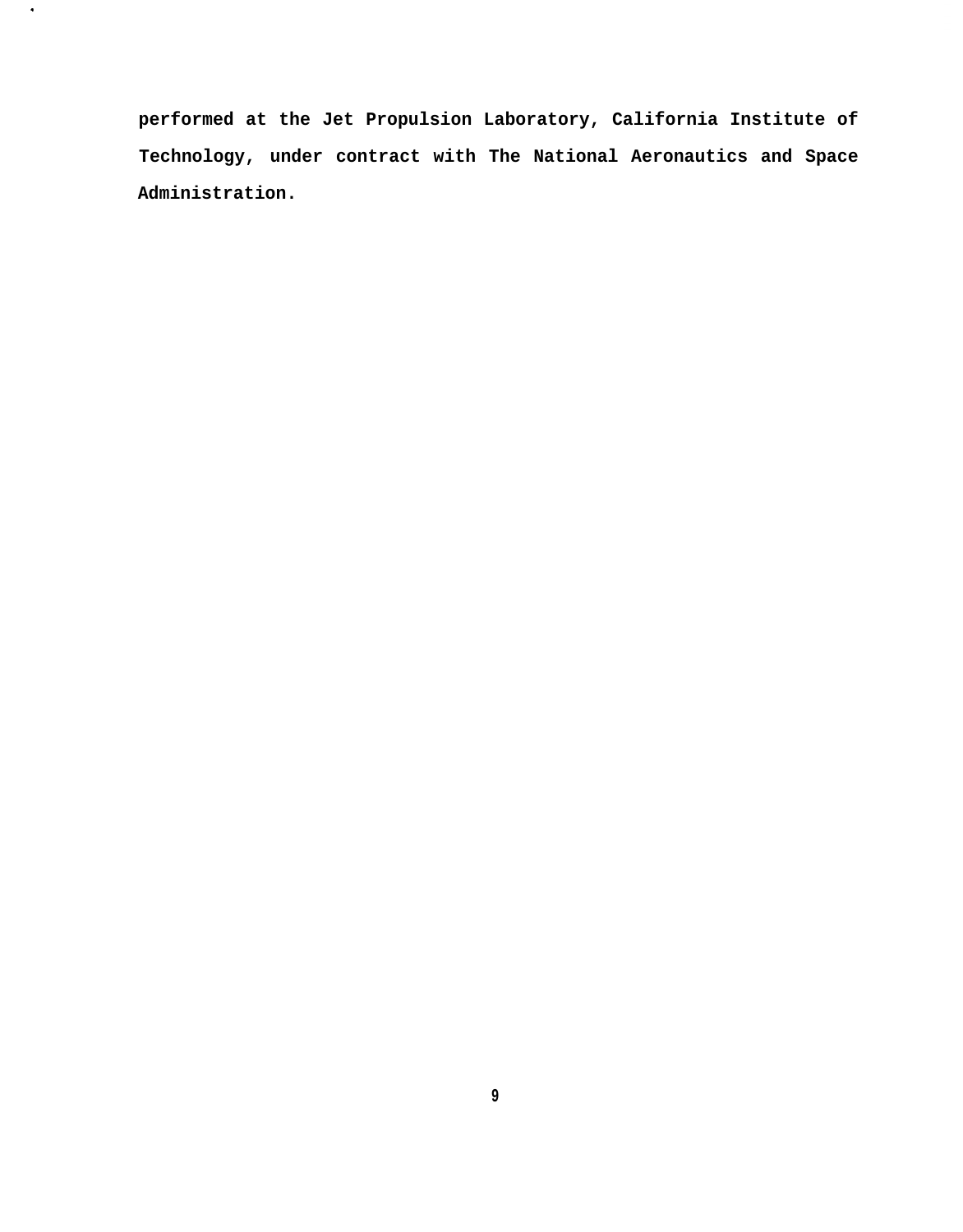#### **REFERENCES**

— .

> **1. R. A. Toth and W. Brault, 'i Line Positions and Strengths in the (001), (110) , and (030) Bands of HDO," Appl. Optics Z?, 908-926 (1983) .**

> **2. W. S. Benedict, N. Gailar, and E. K. Plyler, "Rotation-vibration** spectra of deuterated water vapor," J. Chem. Phys. 24, 1139-1165 **(1956) .**

**3. L. S. Rothman, R. R. Gamache, R. H. Tipping C- P. Rinsland, M. A. H. Smith, D. C. Benner, V. M. Devi, J.-M. Flaud, C. CamY-Peyret, A. Perrin, A. Goldman, S. T. Massie, L. R. Brown, and R. A. Toth, ItThe HITRAN molecular database: editions Of** 1991 and 1992," J. Quant. Spectrosc. Rad. Transfer  $48$ , 469-507 **1993) .**

4. R **A. Toth, "Line Positions and Strengths of HDO between 6000 and 7700 cm-l", J. Mol. Spectrosc. (in press) .**

**5. R. A. Toth, "HD'GO, HD'60, and HD170 transition frequencies and strengths in the**  $v<sub>2</sub>$  **bands," J. Mol. Spectrosc. 162, 20-40 (1993).** 6. R. A. **Toth, V. D. Gupta, and W. Brault, "Line positions and** Strengths of HDO in the 2400-3300  $cm^{-1}$  Region," Appl. Optics 21, **3337-3347 (1982).**

7. R. A. Toth, "The  $v_1 - v_2$ ,  $v_3 - v_2$ ,  $v_1$ , and  $v_3$  bands of  $H_2^{16}O$ : line positions and strengths," J. Opt. Sot. Am. 10, 2006-2029 (1993).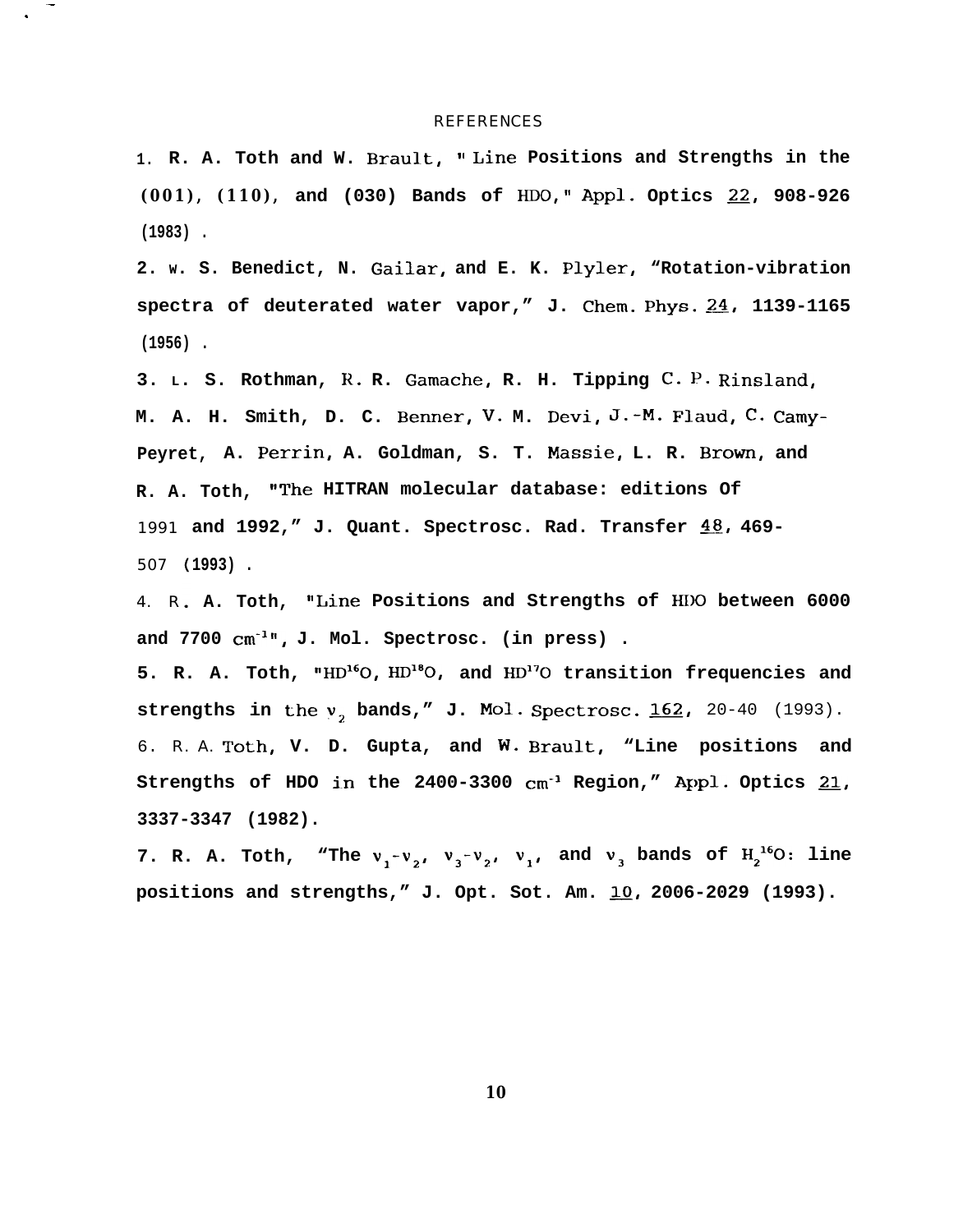**Table 1. Examples of the experimental determinations of the rotational energy levels (cm-l) of the (120) vibrational state of HD'GO derived from the measured line frequencies (cm-') of the (120)- (000) band and lower state' rotational levels (cm-]) .**

| upper state<br>level     |                                  | upper                            | $J K_K$                         |                                           | lower<br>$J K$ <sub>a</sub> KC |                         | observed<br>frequency    | lower state<br>level   | $\texttt{strength}^2$  |
|--------------------------|----------------------------------|----------------------------------|---------------------------------|-------------------------------------------|--------------------------------|-------------------------|--------------------------|------------------------|------------------------|
| 5640.07227               | 2                                | 2                                | $\mathbf 0$                     | 3                                         | 2<br>$\overline{\mathbf{2}}$   | 1<br>$\mathbf{1}$       | 5483.00756<br>5531.14597 | 157.06471<br>108.92624 | 4.00E-04<br>$9.90E-04$ |
| 5640.07221<br>5640.07301 | $\overline{a}$<br>$\overline{2}$ | $\overline{2}$<br>$\overline{2}$ | $\mathsf{O}\xspace$<br>$\Omega$ | $\overline{\mathbf{2}}$<br>$\overline{2}$ | $\mathbf{1}$                   | $\mathbf{1}$            | 5573.8885                | 66.18451               | 2.41E-05               |
| 5687.84207               | 3                                | $\overline{a}$                   | 1                               | 4                                         | 3                              | 2                       | 5392.3548                | 295.48727              | $2.65E-05$             |
| 5687.84162               | 3                                | $\overline{2}$                   | $1\,$                           | 4                                         | $\mathbf{2}$                   | $\overline{\mathbf{2}}$ | 5466.00550               | 221.83612              | 5.10E-04               |
| 5687.84146               | 3                                | $\overline{2}$                   | $\mathbf 1$                     | 3                                         | $\overline{\mathbf{2}}$        | $\overline{\mathbf{2}}$ | 5532.45246               | 155.38900              | 5.32E-04               |
| 5687.84143               | $\overline{3}$                   | $\overline{2}$                   | $\mathbf{1}$                    | $\overline{3}$                            | $\overline{\mathbf{1}}$        | $\overline{2}$          | 5571.3801                | 116.46133              | $3.96E-05$             |
| 5687.84150               | $\overline{3}$                   | $\overline{2}$                   | $\mathbf{1}$                    | $\overline{2}$                            | $\overline{2}$                 | $\mathbf 0$             | 5578.57242               | 109.26908              | $4.73E-04$             |
| 5824.73846               | 5                                | 2                                | 4                               | 6                                         | $\mathbf{2}$                   | 5                       | 5439.86290               | 384.87556              | 3.90E-04               |
| 5824.73803               | 5                                | $\overline{2}$                   | $\overline{4}$                  | 5                                         | $\overline{\mathbf{2}}$        | $\mathbf{3}$            | 5520.7432                | 303.99483              | 1.45E-04               |
| 5824.73765               | 5                                | $\overline{2}$                   | $\overline{4}$                  | 5                                         | 1                              | 5                       | 5598.8728                | 225.86485              | $3.30E-05$             |
| 5824.73778               | 5                                | $\mathfrak{D}$                   | $\overline{4}$                  | 4                                         | $\overline{2}$                 | $\overline{3}$          | 5607.69588               | 217.04190              | $6.84E-04$             |
| 5991.13106               | 7                                | $\mathbf{1}$                     | 6                               | 8                                         | $\mathbf{2}$                   | 7                       | 5381.1845                | 609.94656              | $5.00E-05$             |
| 5991.13121               | 7                                | $\mathbf{1}$                     | $6\overline{6}$                 | 8                                         | $\mathbf 1$                    | $\overline{7}$          | 5392.5681                | 598.56311              | $1.81E-04$             |
| 5991.13136               | 7                                | $\mathbf{1}$                     | 6                               | 6                                         | $\overline{\mathbf{2}}$        | 5                       | 5606.2558                | 384.87556              | $2.98E - 05$           |
| 5991.13078               | $7\phantom{.}$                   | $\mathbf{1}$                     | 6                               | 6                                         | $\overline{1}$                 | 5                       | 5628.62363               | 362.50715              | 5.38E-04               |
| 6142.12689               | 8                                | $\sqrt{2}$                       | 7                               | 9                                         | $\mathbf{2}$                   | 8                       | 5399.0295                | 743.09"739             | 1.13E-04               |
| 6142.12609               | 8                                | $\overline{2}$                   | 7                               | 8                                         | 1                              | 8                       | 5628.9189                | 513.20719              | 2.78E-05               |
| 6142.12683               | 8                                | $\overline{a}$                   | 7                               | 7                                         | $\overline{\mathbf{2}}$        | 6                       | 5651.69945               | 490.42738              | $3.00E-04$             |
| 6142.12567               | 8                                | $\overline{2}$                   | $\overline{7}$                  | 7                                         | $\mathbf{1}$                   | 6                       | 5668.2080                | 473.91767              | $2.19E-05$             |
| 6135.21214               | $\boldsymbol{9}$                 | 1                                | 9                               | 10                                        | 0                              | 10                      | 5366.2821                | 768.93004              | 1.09E-04               |
| 6135.21156               | $\boldsymbol{9}$                 | $\mathbf{1}$                     | $\boldsymbol{9}$                | 8                                         | $\mathbf 1$                    | 8                       | 5622.00437               | 513.20719              | 2.49E-04               |
| 6135.21172               | 9                                | $\mathbf{1}$                     | 9                               | 8                                         | $\mathbf 0$                    | 8                       | 5622.6959                | 512.51582              | 1.11E-04               |
| 6410.64379               | 11                               |                                  | 1 11                            | 10                                        |                                | 1 10                    | 5641.5269                | 769.1.1689             | $6.20E-05$             |
| 6410.64384               | 11                               | $\mathbf{1}$                     | 11                              | 10                                        | 0                              | 10                      | 5641.7138                | 768.93004              | 6.70E-05               |

**1 . taken from ref. 5**

?

**2. strengths given in <sup>c</sup> <sup>m</sup> -2/atm. at 296K.**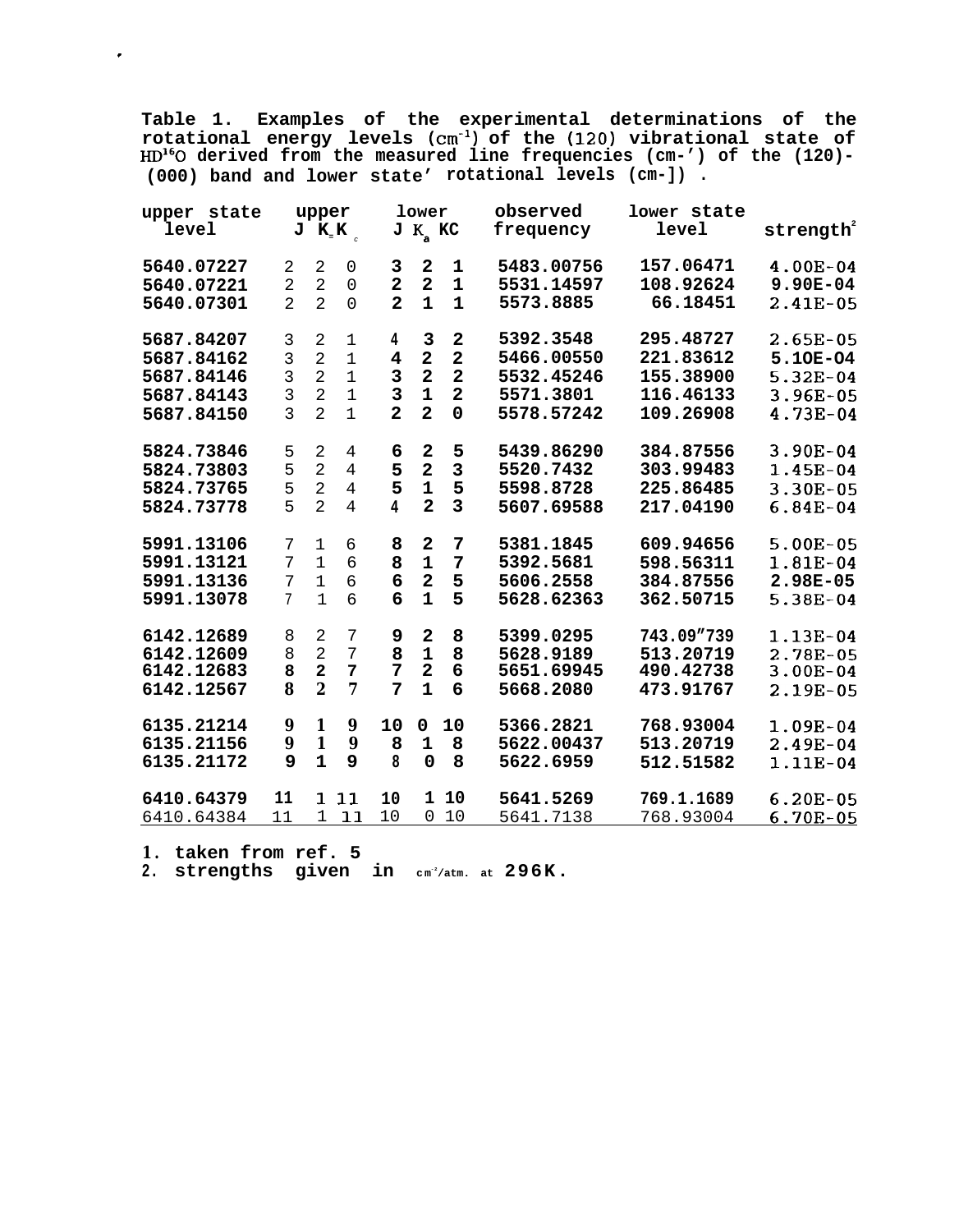#### **Table 2. Rotational energy levels (cm-') of the (011) , (200)** and (120) vibrational states of  $HD^{16}O$ . Estimated uncertainties **given in cm-l x 10<sup>5</sup>**

|   | $J K_a$ | $\mathbf{K}_{_{\mathbf{C}}}$ | (011)      |    | (200)      |                         | (120)      |                |    | $J K_a$ | $\mathbf{r}_{\mathbf{c}}$ |
|---|---------|------------------------------|------------|----|------------|-------------------------|------------|----------------|----|---------|---------------------------|
| 0 | ο       | ο                            | 5089.53981 | 12 | 5363.82446 | 10                      |            | о              |    | 0       | о                         |
| 1 | 0       | 1                            | 5105.01473 | 11 | 5378.76845 | 20                      |            | ı              |    | 0       | $\mathbf{1}$              |
| 1 | 1       | 1                            | 5120.07055 | 20 | 5392.95998 | $\overline{\mathbf{4}}$ | 5541.51322 | 8<br>1         |    | 1       | 1                         |
| 1 | 1       | 0                            | 5123.04615 | 15 | 5395.50720 | 15                      | 5544.60017 | 40<br>1        |    | 1       | 0                         |
| 2 | 0       | 2                            | 5135.55790 | 11 | 5400.33702 | 10                      | 5552.15564 | 25<br>2        |    | 0       | 2                         |
| 2 | 1       | 2                            | 5148.03554 | 11 | 5420.28698 | 15                      | 5569.32879 | 2<br>20        |    | 1       | 2                         |
| 2 | 1       | 1                            | 5156.95505 | 7  | 5427.92206 | 9                       | 5578.50954 | 2<br>15        |    | 1       | 1                         |
| 2 | 2       | 1                            | 5201.86449 | 7  | 5470.20487 | 10                      | 5639.75000 | 15<br>2        |    | 2       | 1                         |
| 2 | 2       | 0                            | 5202.26098 | 7  | 5470.51765 | 20                      | 5640.07226 | 9<br>2         |    | 2       | 0                         |
| з | 0       | 3                            | 5180.40426 | 9  | 5451.92095 | 19                      | 5597.10417 | 12<br>з        |    | 0       | 3                         |
| з | 1       | 3                            | 5189.73756 | 6  | 5461.08300 | 20                      | 5610.84617 | 15<br>з        |    | 1       | з                         |
| з | 1       | 2                            | 5207.52135 | 11 | 5476.31325 | 10                      | 5629.33006 | 10<br>з        |    | 1       | 2                         |
| з | 2       | $\mathbf{2}$                 | 5248.23061 | 11 | 5514.96072 | 8                       | 5686.25909 | 15<br>з        |    | 2       | $\overline{\mathbf{2}}$   |
| з | 2       | 1                            | 5250.16463 | 10 | 5516.49143 | 5                       | 5687.84154 | 9<br>з         |    | 2       | 1                         |
| з | 3       | 1                            | 5329.91461 | 7  | 5591.32860 | 15                      | 5802.92710 | з<br>15        |    | 3       | 1                         |
| з | 3       | 0                            | 5329.94795 | 10 | 5591.35260 | 10                      | 5802.94580 | з<br>20        |    | 3       | 0                         |
| 4 | 0       | 4                            | 5238.62400 | 5  | 5508.75722 | 9                       | 5655.64155 | 4<br>20        |    | 0       | 4                         |
| 4 | 1       | 4                            | 5244.92930 | 3  | 5515.14740 | 10                      | 5665.04634 | 4<br>4         |    | 1       | 4                         |
| 4 | 1       | 3                            | 5274.34504 | 8  | 5540.36708 | 15                      | 5696.50384 | 8<br>4         |    | 1       | 3                         |
| 4 | 2       | з                            | 5309.71008 | 4  | 5574.36546 | 7                       | 5747.99742 | 4<br>15        |    | 2       | з                         |
| 4 | 2       | 2                            | 5315.21983 | 6  | 5578.75147 | 10                      | 5752.S7680 | 4<br>50        |    | 2       | 2                         |
| 4 | 3       | 2                            | 5392.34373 | 6  | 5651.44760 | 45                      | 5065.48745 | 25<br>4        |    | з       | 2                         |
| 4 | 3       | 1                            | 5392.57379 | 3  | 5651.61360 | 10                      | 5866.01740 | 4<br>4         |    | з       | 1                         |
| 4 | 4       | 1                            | 5504.15050 | 9  | 5756.56580 | 40                      | 6016.30217 | 40<br>4        |    | 4       | 1                         |
| 4 | 4       | 0                            | 5504.15254 | 8  | 5756.56750 | 40                      | 6036.30365 | 10<br>4        |    | 4       | 0                         |
| 5 | 0       | 5                            | 5309.45100 | 2  | 5578.17008 | 8                       | 5727.00755 | 5<br>15        |    | 0       | 5                         |
| 5 | 1       | 5                            | 5313.34595 | 6  | 5582.26116 | 30                      | 5734.08811 | 15<br>5        |    | 1       | 5                         |
| 5 | 1       | 4                            | 5356.82561 | 8  | 5619.61883 | 6                       | 5779.64420 | 5<br>25        |    | 1       | 4                         |
| 5 | 2       | 4                            | 5386.01914 | 14 | 5648.19355 | 15                      | 5824.73798 | 5<br>35        |    | 2       | 4                         |
| 5 | 2       | 3                            | 5397.85418 | 10 | 5657.70142 | ) 5                     | 5834.00032 | 5<br>50        |    | 2       | з                         |
| 5 | з       | з                            | 5470.48871 | 6  | 5726.69350 | 30                      | 5944.69675 | 20<br>5        |    | з       | 3                         |
| 5 | 3       | 2                            | 5471.38566 | 12 | 5727.34427 | 15                      | 5945.20578 | 10<br>Ł        |    | э       | 2                         |
| 5 | 4       | 2                            | 5582.03097 | 9  | 5831.52278 | 15                      | 6115.15305 | 50<br>5        |    | ٠       | 2                         |
| 5 | 4       | 1                            | 5582.05115 | 12 | 5831.53590 | 20                      | 6115.16061 | 40<br>۰,       |    | ٠       | ı                         |
| 5 | 5       | 1                            | 5723.27120 | 30 | 5965.14130 | 50                      | 6365.10986 | 50<br>۹,       |    | ٩       | 1                         |
| 5 | 5       | $\mathbf 0$                  | 5723.27120 | 40 | 5965.14130 | 50                      | 6365.109B6 | ۰<br>50        |    | ۰       | c                         |
| 6 | 0       | 6                            | 5392.49804 | 6  | 5659.76960 | 30                      | 5810 68944 | 15<br>b        |    | o       | b                         |
| 6 | 1       | 6                            | 5394.74304 | 9  | 5662.21398 | 8                       | 5815 33490 | $\mathbf{J}$ l |    | 16      |                           |
| 6 | 1       | 5                            | 5454.13680 | 14 | 5713.42379 | 15                      |            | ٠              |    | ١       | ۰,                        |
| 6 | 2       | 5                            | 5476.81958 | 13 | 5736.17390 | 20                      | 5916.20985 | 25             |    | J١      |                           |
| 6 | 2       | 4                            | 5498.02025 | 6  | 5753.38952 | 6                       | 5934.75320 | 25<br>٠        |    | ð       | ٠                         |
| 6 | 3       | 4                            | 5564.28965 | 5  | 5817.03929 | 20                      | 6039.34110 | 70             |    | ۰       | ٠                         |
| 6 | з       | з                            | 5566.86781 | 6  | 5818.91984 | 17                      | 6040.82227 | 20             |    | IV      |                           |
| 6 | 4       | з                            | 5675.66256 | 6  | 5921.61168 | 15                      | 6209.86969 | 20             | *4 |         | I                         |
| 6 | 4       | $\overline{\mathbf{2}}$      | 5675.76372 | 20 | 5921.67818 | 15                      | 6209.90669 | 40<br>e.       |    | ٠       | ð                         |
| 6 | 5       | $\overline{\mathbf{2}}$      | 5816.42410 | 40 | 6054.76100 | 40                      | 6459.04226 | 60             |    | ٩       | J                         |
| 6 | 5       | 1                            | 5816.43110 | 30 | 6054.76140 | 40                      | 6459.04226 | 60<br>۵        |    | ۰.      | ı                         |
| 6 | 6       | 1                            | 5985.68480 | 30 | 6216.03500 | 200                     |            |                |    |         | ı                         |
| 6 | 6       | 0                            | 5985.68480 | 30 | 6216.03500 | 200                     |            | 6              |    | ٠       | ¢                         |
| 7 | 0       | 7                            | 5487.68596 | 10 | 5753.43744 | 11                      | 5906.45410 | 7<br>10        |    | 0       | 1                         |
| 7 | 1       | 7                            | 5488.91750 | 8  | 5754.82520 | 50                      | 5909.37952 | 10<br>7        |    | ı       | ,                         |
| 7 | 1       | 6                            | 5565.27771 | 11 | 5820.97795 | 15                      | 5991.13090 | 15<br>7        |    | ı       | ٠                         |
| 7 | 2       | 6                            | 5581.73857 | 8  | 5838.00125 | 30                      | 6022.11202 | 10<br>7        |    | 2       | ٠                         |
| 7 | 2       | 5                            | 5615.24749 | 12 | 5865.50252 | 7                       | 6052.24519 | 15<br>7        |    | 2       | 5                         |
| 7 | з       | 5                            | 5673.59020 | 15 | 5922.34981 | 15                      | 6149.74812 | 15<br>7        |    | з       | 5                         |
| 7 | з       | 4                            | 5679.61422 | 20 | 5926.82814 | 0                       | 6153.28412 | 20<br>7        |    | з       | 4                         |
| 7 | 4       | 4                            | 5785.09972 | 8  | 6026.08220 | 15                      | 6320.48926 | 10<br>7        |    | 4       | 4                         |
| 7 | 4       | з                            | 5785.46011 | 12 | 6027.12169 | 15                      | 6320.62185 | 20<br>7        |    | 4       | з                         |
| 7 | 5       | 3                            | 5925.25093 | 15 | 6159.41875 | 50                      |            | 7              |    | 5       | з                         |
| 7 | 5       | 2                            | 5925.24970 | 30 | 6159.42350 | 45                      |            | 7              |    | 5       | 2                         |
| 7 | 6       | 2                            | 6093.98170 | 80 | 6320.15660 | 35                      |            | 7              |    | 6       | 2                         |
| 7 | 6       | 1                            | 6093.98170 | 80 | 6320.15660 | 35                      |            | 7              |    | 6       | 1                         |
| 7 | 7       | 1                            | 6289.71949 | 7  | 6508.13820 | 25                      |            | 7              |    | 7       | 1                         |
| 7 | 7       | 0                            | 6289.71949 | 7  | 6508.13820 | 25                      |            | 7              |    | 7       | 0                         |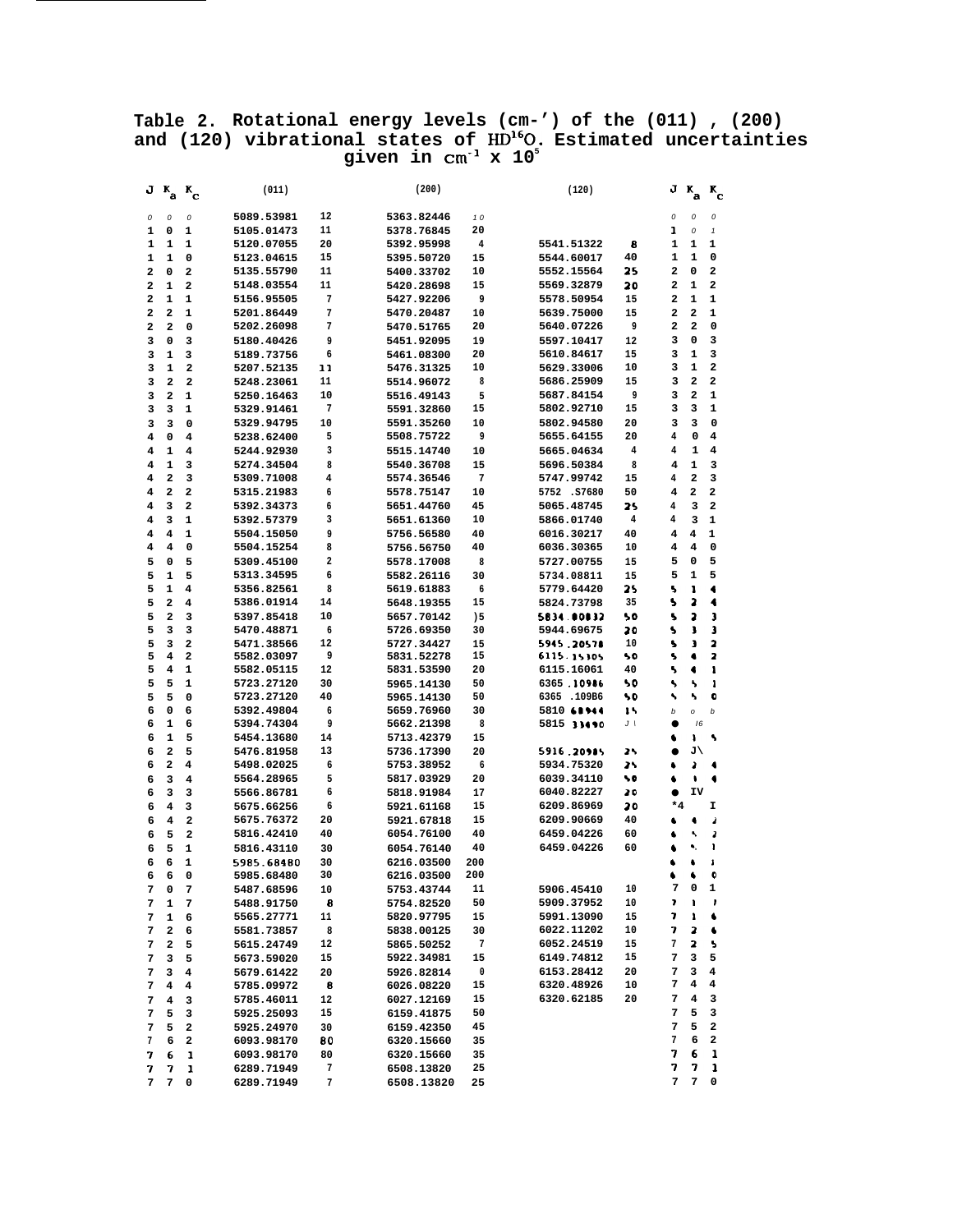|                          | $J K_a K_c$    |                | (011)                    |           | (200)                    |                     | (120)      |    |              | $J K_a K_c$                  |                |
|--------------------------|----------------|----------------|--------------------------|-----------|--------------------------|---------------------|------------|----|--------------|------------------------------|----------------|
| 8                        | 0              | 8              | 5595.06338               | 15        | 5859.19133               | 20                  | 6014.25690 | 10 | 8            | 0                            | 8              |
| 8                        | ı              | 8              | 5595.71589               | 15        | 5859.95069               | 7                   | 6016.04935 | 25 | 8            | 1                            | 8              |
| 8                        | 1              | 7              | 5689.25710               | 9         | 5941.43039               | 10                  | 6117.85498 | 15 | 8            | 1                            | 7              |
| 8                        | 2              | 7              | 5700.39281               | 6         | 5953.35692               | 15                  | 6142.12685 | 15 | 8            | 2                            | 7              |
| 8                        | 2              | 6              | 5748.79386               | 4         | 5993.48035               | 15                  | 6186.82280 | 20 | 8            | 2                            | 6              |
| 8                        | 3              | 6              | 5798.13446               | 12        | 6042.46677               | 20                  | 6275.76120 | 45 | 8            | з                            | 6              |
| 8                        | 3              | 5              | 5810.14138               | 5         | 6051.54499               | 18                  | 6283.07160 | 40 | 8            | з                            | 5              |
| 8                        | 4              | 5              | 5910.35862               | 13        | 6147.35998               | 40                  | 6447.02198 | 50 | 8            | 4                            | 5              |
| 8                        | 4              | 4              | 5911.39832               | 17        | 6148.05718               | 10                  | 6447.41110 | 35 | 8            | 4                            | 4              |
| 8                        | 5              | 4              | 6049.77007               | 12        | 6279.16670               | 40                  |            |    | 8            | 5                            | 4              |
| 8                        | 5              | з              | 6049.79592               | 14        | 6279.17870               | 15                  |            |    | 8            | 5                            | 3              |
| 8                        | 6              | 3              | 6217.82420               | 30        | 6439.21320               | 80                  |            |    | 8            | 6                            | 3              |
| 8                        | 6              | $\mathbf{2}$   | 6217.82516               | 40        | 6439.21320               | 80                  |            |    | 8            | 6                            | $\overline{a}$ |
| 8                        | 7              | $\overline{a}$ | 6412.98210               | 30        | 6626.56080               | 20                  |            |    | 8            | 7                            | $\overline{a}$ |
| 8                        | 7              | 1              | 6412.98210               | 30        | 6626.56080               | 20                  |            |    | 8            | 7                            | 1              |
| 8                        | 8              | 1              | 6633.72494               | 20        | 6840.27455               | 25                  |            |    | 8            | 8                            | 1              |
| 8                        | 8              | 0              | 6633.72494               | 20        | 6840.27455               | 25                  |            |    | 8            | 8                            | 0              |
| 9                        | 0              | 9              | 5714.68969               | 15        | 5977.07707               | 8                   | 6134.13142 | 40 | 9            | 0                            | 9              |
| 9                        | 1              | 9              | 5715.02758               | 13        | 5977.48209               | 20                  | 6135.21165 | 15 | 9            | 1                            | 9              |
| 9                        | 1              | 8              | 5825.35239               | 6         | 6074.08080               | 30                  | 6257.56082 | 60 | 9            | ı                            | 8              |
| 9                        | 2              | 8              | 5832.41680               | 30        | 6081.92426               | 20                  | 6275.94280 | 30 | 9            | 2                            | 8              |
| 9                        | 2              | 7              | 5897.73225               | 7         | 6136.60095               | 22                  |            |    | 9            | 2                            | 7              |
| 9                        | 3              | 7              | 5937.58197               | 9         | 6177.11631               | 25                  | 6417.16246 | 20 | 9            | з                            | 7              |
| 9                        | з              | 6              | 5958.62471               | 8         | 6193.29265               | 10                  | 6430.61490 | 50 | 9            | з                            | 6              |
| 9                        | 4              | 6              | 6051.39149               | 12        | 62 83.01300              | 300                 | 6589.45737 | 50 | 9            | 4                            | 6              |
| 9                        | 4              | 5              | 6053.97915               | 20        | 6284.76826               | 8<br>$\overline{7}$ | 6590.43095 | 50 | 9            | 4                            | 5              |
| 9<br>9                   | 5<br>5         | 5<br>4         | 6190.03992               | 20<br>30  | 6414.01003<br>6414.09160 | 15                  |            |    | 9<br>9       | 5<br>5                       | 5<br>4         |
| 9                        | 6              | 4              | 6190.16112<br>6357.23324 | 25        | 6573.22110               | 80                  |            |    | 9            | 6                            | 4              |
| 9                        | 6              | з              | 6357.24040               | 40        | 6573.22130               | 80                  |            |    | 9            | 6                            | 3              |
| 9                        | 7              | 3              | 6551.67690               | 40        | 6759.81065               | 50                  |            |    | 9            | 7                            | 3              |
| 9                        | 7              | 2              | 6551.67760               | 40        | 6759.81065               | 50                  |            |    | 9            | 7                            | $\overline{a}$ |
| 9                        | 8              | $\mathbf{2}$   | 6771.75180               | 30        | 6972.78830               | 60                  |            |    | 9            | 8                            | 2              |
| 9                        | 8              | 1              | 6771.75180               | 30        | 6972.78830               | 60                  |            |    | 9            | 8                            | 1              |
| 9                        | 9              | 1              | 7016.07300               | 20        | 7211.25935               | 50                  |            |    | 9            | 9                            | 1              |
| 9                        | 9              | 0              | 7016.07300               | 20        | 7211.25935               | 50                  |            |    | 9            | 9                            | 0              |
| 10                       | 0              | 10             | 5846.60245               | 20        | 6107.12650               | 20                  | 6266.12030 | 30 | 10           | 0                            | 10             |
| 10                       | 1              | 10             | 5846.77455               | 8         | 6107.33884               | 6                   | 6266.76815 | 10 | 10           | 1                            | 10             |
| 10                       | 19             |                | 5973.23551               | 15        | 6218.53080               | 45                  | 6409.75215 | 30 | 1            | 19<br>0                      |                |
| 0<br>1                   |                | 29             | 5977.48801               | 17        | 6223.41550               | 10                  | 6423.26767 | 15 | 1            | $\overline{\mathbf{2}}$<br>0 | 9              |
| 0<br>1                   | 28             |                | 6060.99224               | 10        | 6294.00700               | 40                  | 6504.80777 | 20 | 1            | $\mathbf{2}$<br>0            | 8              |
| 0<br>1                   | 3 8            |                | 6091.53120               | 15        | 6325.97900               | 14                  | 6573.66293 | 40 | 1            | 0<br>3                       | 8              |
| 1<br>0                   | 3 <sub>7</sub> |                | 6124.75816               | 35        | 6351.95512               | 25                  | 6596.13365 | 50 | 1            | з<br>0                       | 7              |
| 1<br>0                   | 4              | $\overline{7}$ | 6208.06448               | 15        | 6433.79990               | 30                  |            |    | 1            | $\overline{\mathbf{4}}$<br>0 | 7              |
| $\mathbf{1}$<br>0        | 4              | - 6            | 6213.61283               | 8         | 6437.46700               | 300                 |            |    | 1            | $\mathbf 0$<br>4             | 6              |
| 1<br>0                   | 5              | 6              | 6346.08910               | 21        | 6564.01660               | 8                   |            |    | 1            | 5<br>0                       | 6              |
| $\mathbf{1}$<br>0<br>1 0 | 5              | 5              | 6346.45905               | 15<br>40  | 6564.25440               | 50<br>15            |            |    | 1<br>1       | 0<br>5<br>0<br>6             | 5<br>5         |
|                          | 6              | 5              | 6512.23963               |           | 6722.20277               | 15                  |            |    | $1\quad$     | - 6                          | $\overline{4}$ |
| $1\quad$                 | 6<br>1074      | 4              | 6512.25400<br>6705.80705 | 100<br>35 | 6722.21020<br>6907.88720 | 20                  |            |    |              | 1 0 7 4                      |                |
| 1<br>0                   | 7              | 3              | 6705.80705               | 35        | 6907.88744               | 30                  |            |    |              | 1 0 7 3                      |                |
| 0<br>1                   | 8              | з              | 6925.09324               | 58        |                          |                     |            |    |              | 1 0 8 3                      |                |
| $1\quad$                 | 8 2            |                | 6925.09324               | 58        |                          |                     |            |    |              | 1 0 8 2                      |                |
|                          | 1092           |                | 7168.62400               | 30        |                          |                     |            |    |              | 1092                         |                |
|                          | 1091           |                | 7168.62400               | 30        |                          |                     |            |    |              | 1091                         |                |
| 11                       | 011            |                | 5990.81187               | 15        | 6249.34821               | 8                   | 6410.25970 | 30 |              | 11 0 11                      |                |
| 11                       | 1 11           |                | 5990.89856               | 6         | 6249.45440               | 20                  | 6410.64375 | 20 | 11           | 1 11                         |                |
| 11                       | 1 10           |                | 6132.88035               | 5         | 6374.66021               | 15                  | 6574.15890 | 30 |              | 11 1 10                      |                |
| 11                       | 2 10           |                | 6135.33997               | 10        | 6377.54542               | 7                   | 6583.84348 | 50 |              | 11 2 10                      |                |
|                          | 1 1 2 9        |                | 6237.44476               | 20        | 6464.75870               | 30                  |            |    |              | 1 1 2 9                      |                |
| 1)                       |                | 3 <sub>9</sub> | 6259.55643               | 7         | 6488.69055               | 10                  |            |    |              | 1 1 3 9                      |                |
|                          | 1 1 3 8        |                | 6307.82925               | 12        | 6527.12072               | 15                  |            |    | 1            | 1<br>38                      |                |
|                          | 1 1 4 8        |                | 6380.19035               | 25        | 6599.52375               | 20                  |            |    | $\mathbf{1}$ | 1 4 8                        |                |
|                          | 1 1 4 7        |                | 6390.88063               | 10        | 6607.01740               | 30                  |            |    | 1            | $\mathbf{1}$<br>4.7          |                |
|                          | 1 1 5 7        |                | 6517.91489               | 15        | 6729.18610               | 30                  |            |    | $\mathbf{1}$ | 1 5 7                        |                |
|                          | 1 1 5 6        |                | 6518.88110               | 25        | 6729.79485               | 15                  |            |    |              | 1 1 5 6                      |                |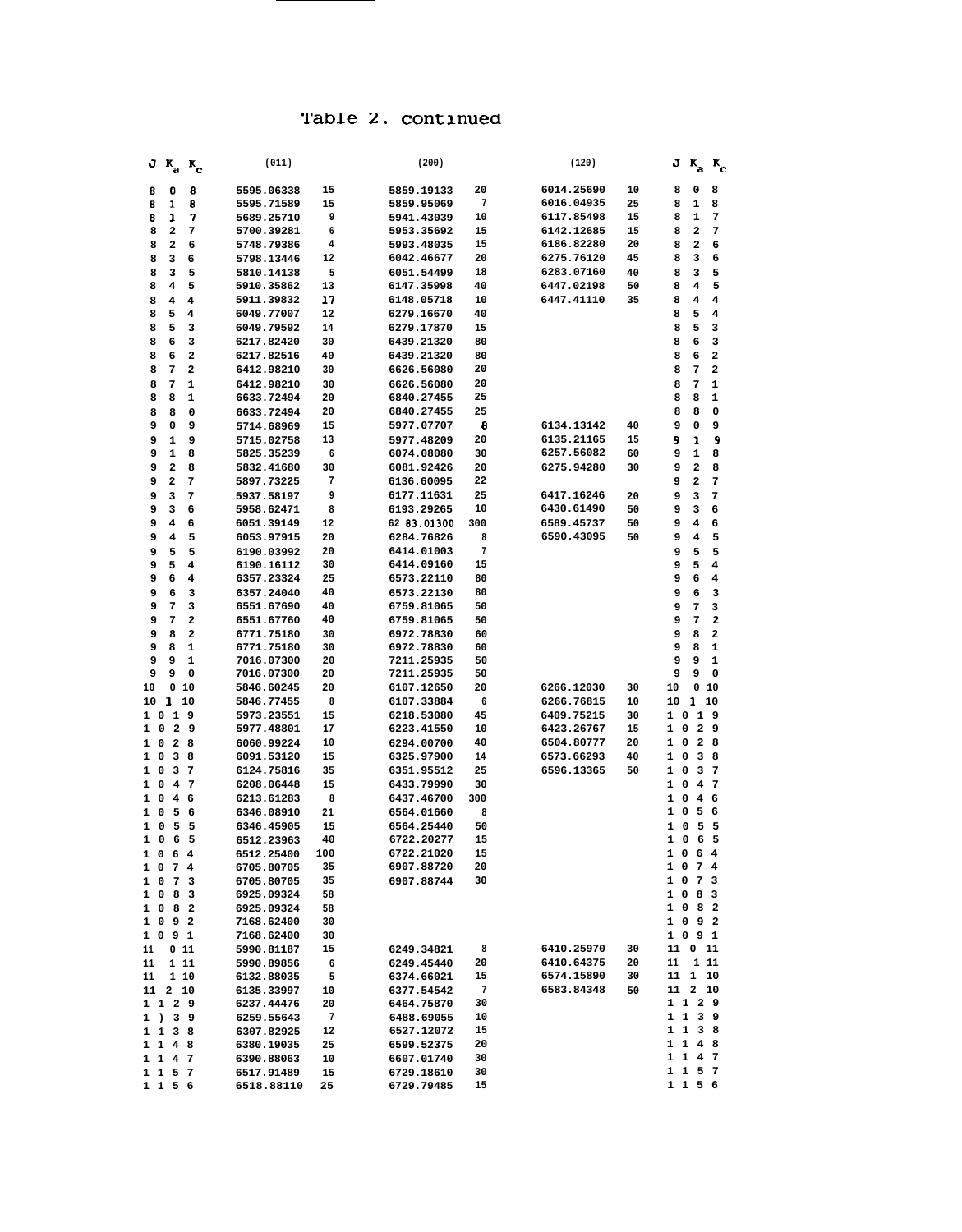| $J K_a K_c$                                                                   | (011)                    |           | (200)                    |          | (120) | $J K_a K_c$                                                                                                                                 |
|-------------------------------------------------------------------------------|--------------------------|-----------|--------------------------|----------|-------|---------------------------------------------------------------------------------------------------------------------------------------------|
| 11<br>- 6<br>6                                                                | 6682.85845               | 20        | 68 86.18355              | 20       |       | 11<br>66                                                                                                                                    |
| $1\quad1$<br>6<br>5                                                           | 6682.89074               | 20        | 6886.20920               | 20       |       | $\mathbf{1}$<br>1<br>6<br>-5                                                                                                                |
| $1\quad1$<br>7<br>5                                                           | 6875.36500               | 200       |                          |          |       | $\mathbf{1}$<br>1<br>$7\phantom{.0}$<br>5                                                                                                   |
| $1\quad1$<br>$7\phantom{.0}$<br>$\overline{\bf 4}$                            | 6875.36770               | 200       |                          |          |       | $\mathbf{1}$<br>1<br>7<br>$\overline{4}$                                                                                                    |
| $\mathbf{1}$<br>$\mathbf{1}$<br>8<br>$\overline{\bf 4}$                       | 7093.73333               | 10        |                          |          |       | $\mathbf{1}$<br>1<br>8<br>4                                                                                                                 |
| $\mathbf{1}$<br>8 3<br>$\mathbf{1}$                                           | 7093.73333               | 10        |                          |          |       | $\mathbf{1}$<br>8<br>1<br>$\overline{\mathbf{3}}$                                                                                           |
| 12<br>0 <sub>12</sub>                                                         | 6147.31040               | 30        | 6403.72989               | 15       |       | 0 <sub>12</sub><br>12                                                                                                                       |
| 12<br>1<br>12                                                                 | 6147.35420               | 10        | 6403.78628               | 20       |       | ${\bf 1}$<br>12<br>12                                                                                                                       |
| 1 1 1<br>12                                                                   | 6304.38558               | 12        | 6542.52563               | 20       |       | 12<br>$\mathbf{1}$<br>-11                                                                                                                   |
| 12<br>2 1 1                                                                   | 6305.76700               | 15        | 6544.19845               | 30       |       | 12<br>2 1 1                                                                                                                                 |
| 12<br>2, 10                                                                   | 6426.10230               | 30        | 6647.94138               | 8        |       | 2<br>12<br>10                                                                                                                               |
| 12<br>310                                                                     | 6441.20850               | 30        | 6664.90330               | 20       |       | 3<br>12<br>10                                                                                                                               |
| $1\quad2$<br>39                                                               | 6506.86785               | 20        | 6718.03560               | 20<br>15 |       | $\mathbf{1}$<br>$\overline{\mathbf{2}}$<br>$\overline{\mathbf{3}}$<br>9<br>$\overline{4}$<br>$\mathbf{1}$<br>$\overline{\mathbf{2}}$<br>- 9 |
| $1\quad2$<br>-49<br>$\overline{a}$                                            | 6567.35110               | 25        | 6779.96584               | 70       |       | $\mathbf{1}$<br>$\mathbf{2}$<br>$\overline{\mathbf{4}}$<br>8                                                                                |
| 1<br>$\overline{4}$<br>8<br>$\mathbf{1}$<br>$\overline{\mathbf{2}}$<br>5<br>8 | 6586.12770               | 40<br>80  | 6793.42890<br>6909.49840 | 30       |       | $\overline{\mathbf{2}}$<br>5<br>1<br>8                                                                                                      |
| $\overline{a}$<br>5<br>$\mathbf{1}$<br>7                                      | 6705.46430               | 90        | 6910.91637               | 20       |       | $\mathbf{2}$<br>1<br>5<br>7                                                                                                                 |
| $\mathbf{1}$<br>$\overline{a}$<br>7<br>- 6                                    | 6707.67370<br>6869.09850 | 40        | 7065.20245               | 90       |       | $\mathbf{1}$<br>$\overline{\mathbf{2}}$<br>6<br>7                                                                                           |
| $\overline{a}$<br>$\mathbf{1}$<br>6<br>6                                      | 6869.22545               | 50        | 7065.27860               | 30       |       | $\mathbf 2$<br>1<br>6<br>6                                                                                                                  |
| 7<br>6<br>12                                                                  | 7060.32770               | 20        |                          |          |       | $\overline{7}$<br>$\overline{\mathbf{2}}$<br>1<br>6                                                                                         |
| $7\phantom{.0}$<br>$\mathbf{1}$<br>$\overline{2}$<br>5                        | 7060.32848               | 50        |                          |          |       | $\mathbf{1}$<br>$\overline{\mathbf{2}}$<br>7<br>5                                                                                           |
| $1\quad2$<br>5<br>8                                                           | 7277.65076               | 190       |                          |          |       | $\mathbf 2$<br>$\mathbf{1}$<br>8<br>5                                                                                                       |
| $\overline{a}$<br>$\mathbf{1}$<br>8<br>$\overline{\mathbf{4}}$                | 7277.65076               | 190       |                          |          |       | $1\quad2$<br>8<br>$\overline{4}$                                                                                                            |
| 13<br>0<br>13                                                                 | 6316.07690               | 50        | 6570.28624               | 40       |       | 13<br>0<br>13                                                                                                                               |
| 13<br>113                                                                     | 6316.09811               | 8         | 6570.28527               | 40       |       | 13<br>1 13                                                                                                                                  |
| 13<br>1<br>12                                                                 | 6487.85680               | $40\,$    | 6722.27046               | 10       |       | 1<br>13<br>12                                                                                                                               |
| 13<br>$\overline{\mathbf{2}}$<br>12                                           | 6488.61770               | 20        | 6723.15353               | 8        |       | 2 1 2<br>13                                                                                                                                 |
| 13<br>$\overline{a}$<br>11                                                    | 6626.28250               | 40        | 6842.83871               | 20       |       | 13<br>$\overline{\mathbf{2}}$<br>11                                                                                                         |
| 311<br>13                                                                     | 6636.03200               | 300       | 6854.23396               | 20       |       | 13<br>3<br>11                                                                                                                               |
| 13<br>3<br>10                                                                 | 6720.67365               | 30        | 6923.81910               | 20       |       | 3<br>13<br>10                                                                                                                               |
| 13<br>4 10                                                                    | 6769.23535               | 30        |                          |          |       | 13<br>4<br>10                                                                                                                               |
| $\mathbf{1}$<br>$\overline{\mathbf{3}}$<br>-49                                | 6799.25915               | 25        |                          |          |       | $\mathbf{1}$<br>3<br>4<br>- 9                                                                                                               |
| 3<br>5<br>9<br>$\mathbf{1}$                                                   | 6905.50770               | 50        |                          |          |       | 3<br>5<br>9<br>$\mathbf{1}$                                                                                                                 |
| $\overline{\mathbf{3}}$<br>$\mathbf{1}$<br>5<br>8                             | 6908.51514               | 30        |                          |          |       | $\mathbf{1}$<br>3<br>5<br>8                                                                                                                 |
| $\mathbf{1}$<br>3<br>6<br>8                                                   | 7070.94610               | 35        |                          |          |       | 3<br>$\mathbf{1}$<br>6<br>8                                                                                                                 |
| 7<br>13<br>6                                                                  | 7071.28441               | 50        |                          |          |       | 3<br>$\overline{7}$<br>1<br>6                                                                                                               |
| 14<br>$\mathbf{0}$<br>14                                                      | 6497.08484               | 40        | 6748.90000               | 100      |       | 14<br>$\mathbf 0$<br>14                                                                                                                     |
| 14<br>1 14                                                                    | 6497.09577               | 40        | 674 B.90000              | 100      |       | 14<br>1 14                                                                                                                                  |
| 14<br>1113                                                                    | 6683.36930               | 20        | 6913.74144               | 300      |       | 14<br>1<br>13                                                                                                                               |
| 14<br>2 13                                                                    | 6683.78055               | 25        | 6914.26450               | 90       |       | 2 13<br>14                                                                                                                                  |
| 14<br>2 12                                                                    | 6837.88290               | 30        |                          |          |       | 2 1 2<br>14                                                                                                                                 |
| 14<br>3, 12                                                                   | 6844.51238               | 400       |                          |          |       | 14<br>3<br>12                                                                                                                               |
| 14<br>3 11                                                                    | 6940.90600               | 160       |                          |          |       | 3<br>14<br>11                                                                                                                               |
| 4 1 1<br>14                                                                   | 6985.10539               | 80        |                          |          |       | 14<br>11<br>4                                                                                                                               |
| 14<br>4 10<br>0 <sub>15</sub>                                                 | 7029.77840               | 80<br>300 |                          | 30       |       | 14<br>4<br>10<br>15<br>0<br>15                                                                                                              |
| 15<br>15<br>1 15                                                              | 6690.29700               | 300       | 6939.60247               | 30       |       | 15<br>1 15                                                                                                                                  |
| 15<br>1 14                                                                    | 6690.30200<br>6890.95400 | 100       | 6939.60247               |          |       | 15<br>$\mathbf{1}$<br>14                                                                                                                    |
| 15<br>2 14                                                                    | 6891.17240               | 100       |                          |          |       | 15<br>$\overline{a}$<br>14                                                                                                                  |
| 16<br>0 <sub>16</sub>                                                         | 6895.60659               | 50        | 7142.35340               | 30       |       | 0<br>16<br>16                                                                                                                               |
| 1 16<br>16                                                                    | 6895.68659               | 50        | 7142.35340               | 30       |       | $\mathbf{1}$<br>16<br>16                                                                                                                    |
| 17<br>017                                                                     | 7113.19128               | 25        | 7357.08435               | 30       |       | 17<br>0<br>17                                                                                                                               |
| 1 17<br>17                                                                    | 7113.19128               | 25        | 7357.08435               | 30       |       | $\mathbf{1}$<br>17<br>17                                                                                                                    |
| 18<br>0 <sub>18</sub>                                                         | 7342.80359               | 60        |                          |          |       | 18<br>0<br>18                                                                                                                               |
| 1 18<br>18                                                                    | 7342.80359               | 60        |                          |          |       |                                                                                                                                             |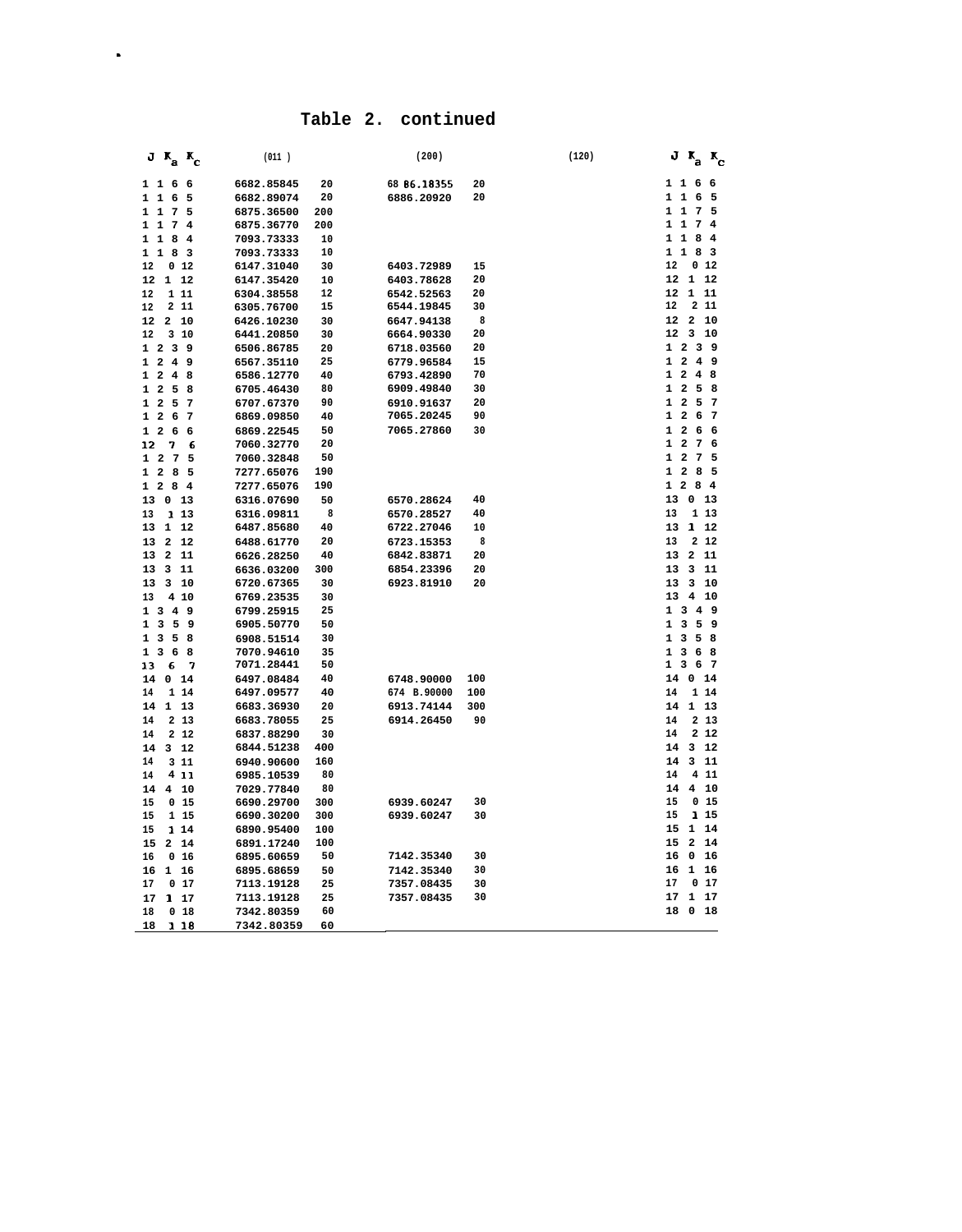# Table 3. Measured line positions (cm-') and strengths' of the  $(011)-(000)$ ,<br>(200)-(000), (1.20)-(000), and (021)-(010) bands of  $\text{HD}^{16}O$

 $\sim$ 

| observed            |                                 | upper                                              | lower                                          | observed                                |   |      | observed                     | upper                                        | lower                                                    | obse rved                             |              |                                |
|---------------------|---------------------------------|----------------------------------------------------|------------------------------------------------|-----------------------------------------|---|------|------------------------------|----------------------------------------------|----------------------------------------------------------|---------------------------------------|--------------|--------------------------------|
| position            | $0 - c$                         | $J K_{\rm a} K_{\rm c}$                            | $K_a K_c$<br>J                                 | strength +s                             | R | band | position<br>$0 - c$          | J<br>$K_a K_c$                               | $K_a K_c$<br>J                                           | strength 18                           | R            | band                           |
|                     |                                 |                                                    |                                                |                                         |   |      |                              |                                              |                                                          |                                       |              |                                |
| 4719.0878           | $-20$                           | 9 1 8 1 0                                          | 4. 7                                           | 1.98E-05 15                             |   | 011  | 4841.00049<br>23             | $\overline{a}$<br>$\overline{7}$<br>8        | 9<br>3 <sub>6</sub>                                      | $3.93E-04$ 3                          |              | 011                            |
|                     | 9                               | 9<br>$\mathbf{1}$                                  | 8                                              | 2.06R-05 15                             |   | 011  |                              | 5                                            | 3                                                        |                                       |              |                                |
| 4719.2346           | 46                              | 1                                                  | 0<br>3                                         |                                         |   |      | 4841.93649<br>6              | 0<br>5                                       | 6<br>$\overline{4}$                                      | 1.58E-04<br>6                         |              | 011                            |
| 4727.2549           | 15<br>8                         | 3<br>5                                             | 5<br>9<br>$\overline{\mathbf{4}}$              | 1.956-05 15                             |   | 011  | 4841.9996<br>11              | 11<br>3<br>8                                 | 12<br>$\overline{4}$<br>9                                | $6.33E-05$<br>3                       |              | 011                            |
| 4731.0578           | 7<br>4                          | 3<br>5                                             | 5<br>8<br>$\overline{\mathbf{4}}$              | 2.1433-05 15                            |   | 011  | 4842.53779<br>25             | 7<br>$\overline{\mathbf{4}}$<br>4            | 5<br>8<br>3                                              | 7.93B-04<br>3                         |              | 011                            |
| 4737.0521           | 6<br>7                          | з<br>4                                             | 5<br>8<br>$\overline{\mathbf{3}}$              | 2.478-05 15                             |   | 011  | 4842.92771<br>4              | 7<br>4<br>3                                  | 8<br>5<br>$\overline{4}$                                 | 7.86E-04<br>3                         |              | 011                            |
| 4739.6788           | $-85$<br>8                      | 1<br>7                                             | 9<br>4<br>6                                    | 2.648-05 15                             |   | 011  | 4845.8310<br>$-38$           | 5<br>1<br>5                                  | 3<br>6<br>4                                              | 1.54B-04<br>$\overline{a}$            |              | 011                            |
| ● 4744.21750 21     | 8                               | 8<br>$\lambda$                                     | 9<br>9<br>$\mathbf 0$                          | $2.85E-056$                             |   | 011  | 4846.32018<br>44             | 3<br>7<br>10                                 | 11<br>4<br>8                                             | 1.54B-04<br>з                         |              |                                |
|                     |                                 |                                                    |                                                |                                         |   |      |                              |                                              |                                                          |                                       |              | 011                            |
| 4748.85411          | 6<br>-5                         | з<br>3                                             | 7<br>5<br>$\overline{\mathbf{2}}$              | 2.718-05 10                             |   | 011  | 4846.49843 -38               | 8<br>з<br>6                                  | 9<br>4<br>5                                              | 5.91B-04<br>-3                        |              | 011                            |
| ● 4749.3422         | 9<br>-40                        | 7<br>$\overline{a}$<br>$\mathbf{1}$                | $\mathbf 0$<br>8<br>- 3                        | 3.77E-05 10                             |   | 011  | 4847.8339<br>-25             | 3<br>$\mathbf{2}$<br>1                       | 4<br>$\overline{4}$<br>0                                 | 5. 01B-05 4                           |              | 011                            |
| 4749.8396           | 9<br>54                         | $\mathbf 0$<br>9<br>1                              | $\mathbf 0$<br>$\overline{2}$<br>8             | 2.96B-05 15                             |   | 011  | ● 4850.48085 17              | 1<br>5<br>s                                  | 6<br>6<br>0                                              | 2.33B-03<br>5                         | 2.91         | 011                            |
| 4750.1766           | $-35$                           | 1<br>9<br>1<br>9                                   | $\overline{\mathbf{0}}$<br>2 8                 | 3.72E-05 15                             |   | 011  | ● 4850.5456<br>255           | 1501516016                                   |                                                          | $3.06E-04$<br>$\overline{\mathbf{3}}$ |              | 011                            |
| 4750.81556          | 20<br>8                         | $\mathbf{2}$<br>7                                  | 9<br>$\overline{\mathbf{4}}$<br>6              | $4.19E-05$ )0                           |   | 011  | 4852.36041<br>$\bullet$      | 3<br>- 6<br>$\mathbf{1}$<br>9                | $\overline{\mathbf{0}}$<br>4 7                           | 3.17B-04<br>$\overline{\mathbf{4}}$   |              | 011                            |
|                     | 8                               | 0<br>8                                             | 3<br>$\overline{7}$                            | 4.57E-05 10                             |   | 011  | 4853.4818<br>-49             | 7<br>-6<br>1                                 | 8<br>3<br>5                                              | 2.58E-04<br>$\overline{\mathbf{2}}$   |              |                                |
| 4753.69604          | 29                              |                                                    | 9                                              |                                         |   |      |                              |                                              |                                                          |                                       |              | 011                            |
| 4754.34815 -11      | 8                               | 1<br>8                                             | 9<br>3<br>$\overline{7}$                       | 3.758-05 10                             |   | 011  | 4853.8960 -162               | 1511416115                                   |                                                          | 3.37E-05<br>5                         |              | 011                            |
| 4756.7140           | 7<br>-54                        | 1<br>6                                             | $\overline{\mathbf{4}}$<br>5<br>8              | $3.24B - 0510$                          |   | 011  | 4853.9845<br>29              | 2 14<br>15                                   | 16<br>2 15                                               | $3.30E-05$<br>- 5                     |              | 011                            |
| 4761.3222           | 5<br>-11                        | 3<br>3                                             | 6<br>5<br>$\overline{\mathbf{2}}$              | 2.86E-05 15                             |   | 011  | 4854.1155<br>$-52$           | 2 14 16<br>15                                | 1 15                                                     | 1.99E-05 10                           |              | 011                            |
| 4761.5303           | 32<br>11                        | 7<br>5                                             | 12<br>6<br>6                                   | 2.00E-05 15                             |   | 011  | 485 / 64906 15               | 6<br>$\overline{\mathbf{4}}$<br>3            | 5<br>7<br>$\overline{\mathbf{2}}$                        | $1.40B-03$ 4                          | 3.52         | 011                            |
| 4762.21777          | -8<br>5                         | 3<br>$\overline{\mathbf{2}}$                       | 6<br>5<br>$\mathbf{1}$                         | 3.05E-05 10                             |   | 011  | 4857.7010<br>$-19$           | 6<br>3<br>3                                  | 5<br>6<br>$\overline{\mathbf{2}}$                        | 1.70B-05 15                           |              | 011                            |
|                     |                                 |                                                    |                                                |                                         |   |      |                              | $\overline{\mathbf{2}}$                      | 5<br>3                                                   |                                       |              |                                |
| 4762.5951           | -17<br>11                       | 5<br>6                                             | 12<br>6<br>- 7                                 | $2.26B-05$ 5                            |   | 011  | 4857.75700<br>-5             | 6<br>4                                       | 7                                                        | 1.33B-03<br>$_{3}$                    | 3.31         | 011                            |
| $•4764.0336 -112$   | 8                               | $\mathbf{7}$<br>$\overline{\mathbf{2}}$            | 9<br>8<br>$\mathbf{1}$                         | 8.00E-05 15                             |   | 011  | 4860.56387<br>-6             | 8<br>3<br>5                                  | $\overline{4}$<br>9<br>- 6                               | $6.36B - 04$<br>- 2                   |              | 011                            |
| 4766.4816           | 86<br>10                        | 1<br>9                                             | 1 1 3 8                                        | 2.487s-05 15                            |   | 011  | 4861.6070<br>$-55$           | 7<br>3<br>4                                  | 7<br>5<br>3                                              | 2.37B-05 15                           |              | 011                            |
| *4769.4965<br>373   | 9                               | 6<br>$\overline{4}$                                | 1 0<br>7 3                                     | 9.00E-05 15                             |   | 011  | 4864.19675 -20               | 7<br>5<br>3                                  | 8<br>$\overline{4}$<br>$\overline{4}$                    | 1.168-03<br>$\overline{\mathbf{3}}$   | 4.09         | 011                            |
| 4770.7335           | 26<br>10                        | $\overline{\mathbf{2}}$<br>9                       | $1\quad1$<br>$\overline{\mathbf{3}}$<br>- 8    | 5.00B-05 15                             |   | 011  | 4864.9580<br>-10             | 0<br>$\overline{\mathbf{4}}$<br>4            | 5<br>3<br>$\overline{\mathbf{3}}$                        | 1.19B-04<br>5                         |              | 011                            |
| 4770.8133           | 6<br>48                         | $\mathbf{1}$<br>5                                  | 7<br>$\overline{4}$<br>$\overline{4}$          | 2.65R-05 15                             |   | 011  | 4867.2225<br>54              | 1421215213                                   |                                                          | 5.02E-05 15                           |              | 011                            |
|                     |                                 |                                                    |                                                |                                         |   |      |                              |                                              |                                                          |                                       |              |                                |
| 4773.1752           | $-20$<br>7                      | $\mathbf{2}$<br>6                                  | 4<br>8<br>- 5                                  | $6.05E-055$                             |   | 011  | 4869.05001<br>10             | 11.3<br>14                                   | 15 1 14                                                  | $1.12B - 04$<br>- 3                   |              | 011                            |
| 4773.7532           | $-12$<br>10                     | $\mathbf{2}$<br>8                                  | 11<br>$\overline{4}$<br>$\overline{7}$         | 2.11E-05 15                             |   | 011  | 4869.2149<br>39              | 1421315214                                   |                                                          | 1.14B-04<br>3                         |              | 011                            |
| 4775.9935           | 58<br>10                        | 5<br>6                                             | $1\quad1$<br>- 6<br>5                          | 5.40E-05 10                             |   | 011  | 4869.94326<br>11             | 2<br>7<br>$\bullet$                          | 3<br>8<br>5                                              | 9.45E-04<br>$\overline{\mathbf{2}}$   |              | 011                            |
| 4776.3754           | 4<br>43                         | 2<br>з                                             | 5<br>5<br>1                                    | 2.28E-05 15                             |   | 011  | $-13$<br>4871.05092          | 7<br>$\bullet$<br>з                          | 8<br>4<br>5                                              | 1.18E-03<br>$\overline{\mathbf{2}}$   | 3.72         | 011                            |
| 4776.3972           | 3<br>10                         | 5<br>5                                             | 11<br>6<br>6                                   | 5.13E-05<br>5                           |   | 011  | $-2$<br>4871.26338           | 4<br>1<br>$\overline{\mathbf{4}}$            | 5<br>3<br>3                                              | 1.70E-04<br>$\overline{\mathbf{2}}$   |              | 011                            |
| 4778.11253          | $-3$<br>11                      | 3<br>9                                             | 12<br>4<br>8                                   | $3.72E-05$<br>5                         |   | 011  | 4872.17463<br>-9             | 6<br>1<br>5                                  | 7<br>3<br>4                                              |                                       |              |                                |
|                     |                                 |                                                    |                                                |                                         |   |      |                              |                                              |                                                          | 3.50B-04<br>3                         |              | 011                            |
| ● 4778.84115<br>-4  | 7                               | 7<br>$\mathbf 0$                                   | 8<br>8<br>1                                    | 1.54E-04<br>5                           |   | 011  | 4872.37457<br>5              | $\bullet$<br>6<br>$\bullet$                  | $\overline{\mathbf{z}}$<br>7<br>$\overline{\phantom{a}}$ | 2.9011-04 2                           |              | 011                            |
| 4780.3903           | 18<br>11                        | $\overline{\mathbf{4}}$<br>8<br>$\mathbf{1}$       | $\overline{\mathbf{2}}$<br>5<br>- 7            | 3.98E-05 10                             |   | 011  | 4872.86320<br>4              | 5<br>2<br>٠                                  | \$<br>6<br>-1                                            | 2.1 OE-03 5                           | 3.10         | 011                            |
| ● 4784.25275 125    | 8                               | 6<br>3                                             | 9<br>7 2                                       | 2.03E-04 10                             |   | 011  | 4872.88441 12                | 5<br>$\mathbf{1}$<br>4                       | 5<br>2<br>6                                              | 2.17B-03 6                            | 3.20         | 011                            |
| 4786.06536 -16      | 7                               | 0<br>7                                             | 3<br>6<br>8                                    | 8.20E-05 15                             |   | 011  | 4873.71675<br>1              | ۰<br>ı                                       | ۰<br>$\ddot{\bullet}$<br>-5                              | 1.33B-05 15                           |              | 011                            |
| 4786.97233          | -9                              | $\overline{\mathbf{2}}$<br>7 1<br>9                | $\mathbf{o}$<br>4 6                            | 4.20E-05 10                             |   | 011  | 4873.74513<br>49             | 2.11<br>11                                   | 3 12<br>14                                               | 3.26B-05 15                           |              | 011                            |
| 4787.29719          | 7<br>13                         | 1<br>$\overline{7}$                                | 8<br>3<br>6                                    | 6.50E-05 10                             |   | 011  | 4874.2719<br>61              | 1 10 14<br>11                                | 3.11                                                     | $9.75B - 05$<br>- 4                   |              | 011                            |
| 4790.57938          | 20                              | 5<br>9<br>5 1                                      | $\mathbf 0$<br>6<br>$\overline{\mathbf{4}}$    | 1.15E-04<br>- 6                         |   | 011  | 4874.61957<br>-5             | $\mathbf{1}$                                 |                                                          | $5.706 - 04$ 3                        |              |                                |
|                     |                                 |                                                    |                                                |                                         |   |      |                              | 6<br>6<br>$\mathbf{1}$                       | $\overline{z}$<br>$S$ .                                  |                                       |              | 011                            |
| 4790.71080          | 9<br>9                          | 5<br>$\mathbf{1}$<br>4                             | 6<br>5<br>0                                    | 1.11E-04<br>$\overline{7}$              |   | 011  | 4876.3707<br>6               | 11<br>9 IC<br>4                              | 4<br>10                                                  | 5.808-05 10                           |              | 011                            |
| 4793.4190           | $-31$<br>8                      | 8<br>0                                             | 9<br>2<br>7                                    | 5.50E-05 10                             |   | 011  | 4879.8646<br>75              | ,<br>ı                                       | ٠<br>٠                                                   | 3.088-05 15                           |              | 011                            |
| 4793.49585          | 25<br>6                         | $\mathbf{2}$<br>5                                  | 7<br>$\overline{4}$<br>$\overline{\mathbf{4}}$ | 8.00E-05 10                             |   | 011  | 4880.1661<br>$\cdot$ ,       | $\cdot$<br>6<br>ı                            | $\bullet$<br>$\overline{\phantom{a}}$<br>٠               | 6.366-05 15                           |              | 011                            |
| 4794.07168<br>$-14$ | 8                               | 1<br>8                                             | $\overline{a}$<br>9<br>7                       | 9.20E-05 10                             |   | 011  | 4880.38553<br>24             | 11<br>11<br>z.                               | 14<br>$\lambda$ la                                       | $1358 - 0410$                         |              | 011                            |
| 4796.7444           | $-2$<br>10                      | $\overline{\mathbf{4}}$<br>$7\phantom{.0}$         | 11<br>5<br>- 6                                 | $9.20E-056$                             |   | 011  | 4880.67952<br>- 1            | $\bullet$<br>$\bullet$<br>٠                  | ,<br>$\bullet$<br>$\overline{\phantom{a}}$               | $203B-034$                            | 171          | 011                            |
| -39                 | 8                               | $\overline{\mathbf{2}}$<br>6                       | 9<br>$\overline{\bf 4}$<br>5                   | 6.77B-05 10                             |   | 011  | 4882.8580                    | 12<br>z.<br>$\mathbf{14}$                    | II                                                       | - 5                                   |              |                                |
| 4797.15782          |                                 |                                                    |                                                |                                         |   |      | - 22                         |                                              | $\cdots$                                                 | <b>OSR-05</b><br>в                    |              | 011                            |
| ● 4799.14525<br>-4  | 7                               | 6<br>$\overline{\mathbf{2}}$                       | 7 <sub>1</sub><br>8                            | $3.84B - 04$ 4                          |   | 011  | 74<br>4883.331               | 11<br>٠<br>-13                               | 0.14<br>$\ddot{\phantom{1}}$                             | $\bullet$ OOK 04 10                   |              | 011                            |
| 4800.7836           | $-20$<br>9                      | $\mathbf{1}$<br>8                                  | 1 0 3 7                                        | 6.58E-05 10                             |   | 011  | 4883.340<br>29               | 11<br>1<br>$\cdots$                          | $1 - 14$                                                 | <b>1 00B 03 10</b>                    |              | 011                            |
| 4803.04608          | 5<br>10                         | 4<br>6                                             | 1 1 5 7                                        | $9.26E - 05$<br>$\overline{\mathbf{2}}$ |   | 011  | 4883.54337 -46               | ٠<br>٠<br>,                                  | ,<br>٠<br>٠                                              | <b>J 102 03 4</b>                     | , ,,         | 011                            |
| 4804.2923)          | з<br>10                         | 3<br>8                                             | $1\quad1$<br>4 7                               | 1.05B-04<br>6                           |   | 011  | 4883.9204<br>$-7$            | 8<br>ı                                       | $\ddot{\phantom{1}}$<br>$\cdot$<br>٠                     | <b>1 508 05 15</b>                    |              | 811                            |
| 4805.33035          | 15<br>8                         | 5<br>4                                             | 6<br>9<br>3                                    | 2.29E-04<br>5                           |   | 011  | 4883.9515<br>36              | 13<br>$1 \cdot 12 \cdot 14$                  | 111                                                      | J 678 04<br>2                         |              | $\mathbf{C}$ , $\mathbf{A}$    |
| 4805.35879          | 12                              | 5 <sub>3</sub><br>8                                | 9 6 4                                          | $2.32E-04$ 4                            |   | 011  | 4884.25415<br>15             | 13                                           | $21214$ J $11$                                           | 2658042                               |              | $\bullet$ .                    |
| 4805.85409 -15      |                                 | $\overline{\mathbf{2}}$<br>$5^{\circ}$<br>7        | $8 \quad 4 \quad 4$                            | 8.23 E-05 3                             |   | 011  | 4884.3922<br>-9              | 4.10.14<br>13                                | 411                                                      | $\bullet$ 48 o\ $\bullet$             |              | $\pmb{\theta} \in \mathcal{X}$ |
|                     | -40                             | 9 2 8 1 0 3 7                                      |                                                | $1.41B-04$ 3                            |   | 011  | 4884.7119<br>$-14$           | 13                                           | 2 12 14 1 11                                             | 1 1 08 04 5                           |              | $\bullet$ .                    |
| 4807.84861          |                                 |                                                    |                                                | 9.05E-05 2                              |   |      |                              |                                              |                                                          |                                       |              |                                |
| 4812.1278           | 5<br>$-58$                      | $\overline{a}$<br>$\overline{\mathbf{4}}$          | 6<br>4 3                                       |                                         |   | 011  | 4884.9173<br>31              | $\bullet$<br>$\mathbf{H}$<br>J               | $\mathbf{1}$ $\mathbf{2}$<br>$\bullet$                   | 6.058.05.15                           |              | $\bullet$                      |
| 4812.30241 17       |                                 | $\overline{\mathbf{4}}$<br>6<br>9                  | 1 0 5 5                                        | $2.03E-04$ 2                            |   | 011  | 4885.6847<br>0               | $13$ 5 $\bullet$ 14                          | 510                                                      | I 258 05.15                           |              | $^\star$                       |
| $•4814.15295 -22$   | 6                               | 6<br>$\overline{\mathbf{0}}$                       | 7, 7, 1                                        | $6.60E-04$ 2                            |   | 011  | 4887.16200<br>- 2            | 5<br>$1 - 4$                                 | $\bullet$<br>$\mathbf{I}$<br>$\blacksquare$              | 9 012 04                              |              | ٠                              |
| 4814.4102           | 5<br>6                          | $\mathbf{2}$<br>$\overline{\mathbf{4}}$            | $4 \quad 3$<br>7 <sup>7</sup>                  | 8.96B-05 15                             |   | 011  | $0.4888.18243$ 72            | $\mathbf{1}$<br>٠<br>$\blacktriangleleft$    | s.<br>$-5$ $-0$                                          | 6 598 01 8                            | 1. 单个        | $\bullet$                      |
| 4815.18463<br>-6    | 9                               | 4510                                               | 5 6                                            | $2.07E-04$ 3                            |   | 011  | 4890.9995<br>-6              | 2<br>$\overline{\mathbf{z}}$<br>٠            | $\bullet$ $\bullet$<br>٠                                 | <b>S 108 05 16</b>                    |              | ŧ                              |
| 4815.59333          | 6<br>2                          | $\epsilon$<br>0                                    | 7 3 5                                          | $1.17B - 04$ 3                          |   | 011  | 4892.6836<br>$-75$           | $\overline{\mathbf{4}}$<br>12<br>$\bullet$   | $\overline{\mathbf{1}}$<br>$\leftarrow$                  | $1.728$ 04 6                          |              | $\star$                        |
|                     |                                 |                                                    |                                                | 4.19B-05 10                             |   | 011  | $-4$                         |                                              |                                                          |                                       |              | $\pmb{\hat{\pi}}$              |
| 14816.8074          | 12<br>17                        | $0$ 17 18                                          | 0 <sub>18</sub>                                |                                         |   |      | 4893.37010                   | 12                                           | 2 10 13 2 11                                             | 3.608 04 10                           |              |                                |
| 4817.83833          | 6<br>$\overline{\mathbf{2}}$    | $\mathbf{1}$<br>6                                  | 7<br>3 <sub>5</sub>                            | $1.08E-04$ 3                            |   | 011  | 4894.25039<br>10             | 3<br>$\mathbf{1}$<br>$\overline{\mathbf{3}}$ | $\overline{\mathbf{4}}$<br>3 <sub>2</sub>                | 1.51B M 4                             |              |                                |
| 4820.24668 -34      | 7                               | 5 <sub>3</sub>                                     | 8<br>6 <sub>2</sub>                            | 8.28E-04 4                              |   | 011  | 4894.85747<br>$-3$           | $\mathbf{2}$<br>6<br>$5\overline{5}$         | $7\overline{ }$<br>$3 \quad 4$                           | $1.98E-03J$                           | $4$ , $*$ .  |                                |
| 4823.88368<br>-11   | 5                               | $\overline{\mathbf{2}}$<br>$\overline{\mathbf{3}}$ | $4\quad 2$<br>6                                | 9.58E-05 4                              |   | 011  | 4896.4824<br>8               | $2 \quad 8$<br>10                            | 11<br>39                                                 | $3.05E-04$ 2                          |              | $\mathbf{r}$                   |
| 4826.82207          | $-7$                            | 9                                                  | 3 7 1 0 4 6                                    | $2.68E-04$ 2                            |   | 011  | 4896.51805<br>$-5$           | 5<br>3 <sub>3</sub>                          | $6 \quad 4 \quad 2$                                      | $3.22B-03$ 2                          | , ,,         | ٠                              |
| 4827.47204          | 5<br>8                          | $\overline{\mathbf{4}}$<br>5                       | 54<br>9                                        | $4.17B-04$ 2                            |   | 011  | 4897.49488<br>$-2$           | 5<br>3 <sub>2</sub>                          | $4 \quad 3$<br>6                                         | $3.26E-03$ 2                          | $\mathbf{B}$ | $0 + 1$                        |
| 4828.61315          |                                 | $\overline{4}$<br>$\overline{\mathbf{4}}$          | 9 5 5                                          | $4.20E-04$ 2                            |   | 011  | 4897.7285<br>$-24$           | 12                                           | 11113212                                                 |                                       |              |                                |
|                     | $-7$<br>8                       |                                                    |                                                |                                         |   |      |                              |                                              |                                                          | $2.38B - 04$ 2                        |              | $\blacksquare$                 |
| 4829.4671           | 4<br>$-31$                      | $\overline{\mathbf{2}}$<br>$\overline{\mathbf{3}}$ | 5<br>$4\quad 2$                                | 8.218-05 15                             |   | 011  | 4897.96421 -21               | 1231013311                                   |                                                          | $3.28B-04$ 5                          |              | $\bullet$ i i                  |
| 4829.8646           | 8<br>5                          | 1 7                                                | 3 <sub>6</sub><br>9                            | $1.368 - 04$ 5                          |   | 011  | 4898.12840<br>-7             | 7 2 6                                        | $7\quad 4\quad 3$                                        | 6.70B-05 15                           |              | $\bullet$ I1                   |
| ● 4833.7898         | $\circ$                         | 16 0 16                                            | 17 0 17                                        | $1.09B-04$ 4                            |   | 011  | 4898.56697 -17               | 1211113112                                   |                                                          | $6.40E-04$ 3                          |              | 011                            |
| 4834.5972           | 7<br>$-1$                       | $\mathbf 0$<br>$\overline{7}$                      | 8<br>2 6                                       | $1.31B-04$ 4                            |   | 011  | 4899.11045<br>- 29           | 12 2 11 13 2 12                              |                                                          | $6.25K-04$ 3                          |              | 011                            |
| 4834.9609           | $-4$<br>$\overline{\mathbf{4}}$ | $2^{\circ}$                                        | $5$ 4 1                                        | 8.37B-05 10                             |   | 011  | 4899.25471<br>-6             | 12 4 9 1 3 4 1 0                             |                                                          | 1.758-04 15                           |              | 011                            |
| ● 4835.2999 385     | 6                               | ${\bf 5}$<br>$\overline{\mathbf{2}}$               | 6<br>7<br>$\mathbf{1}$                         | $1.43B-03$ 5                            |   | 011  | 4899.3218<br>$-33$           | 1201213113                                   |                                                          | 5.80E-04 10                           |              | 011                            |
| 4835.8288           | 7<br>5                          | $\mathbf{1}$<br>$\overline{7}$                     | 2 6<br>8                                       | $2.28E-04$ 2                            |   | 011  | 4899.3460<br>-6              | 12                                           | $0$ 12 13 0 13                                           | $1.50B-03$ 6                          |              |                                |
|                     |                                 |                                                    |                                                |                                         |   |      |                              |                                              |                                                          |                                       | 2.91         | 011                            |
| 4836.7716           | 8                               | 12 3 9 13 4 10                                     |                                                | 2.87B-05 15                             |   | 011  | 4899.3660<br>$7\phantom{.0}$ | 12 11213113                                  |                                                          | $1.50B-03$ 6                          | $2.91$ 011   |                                |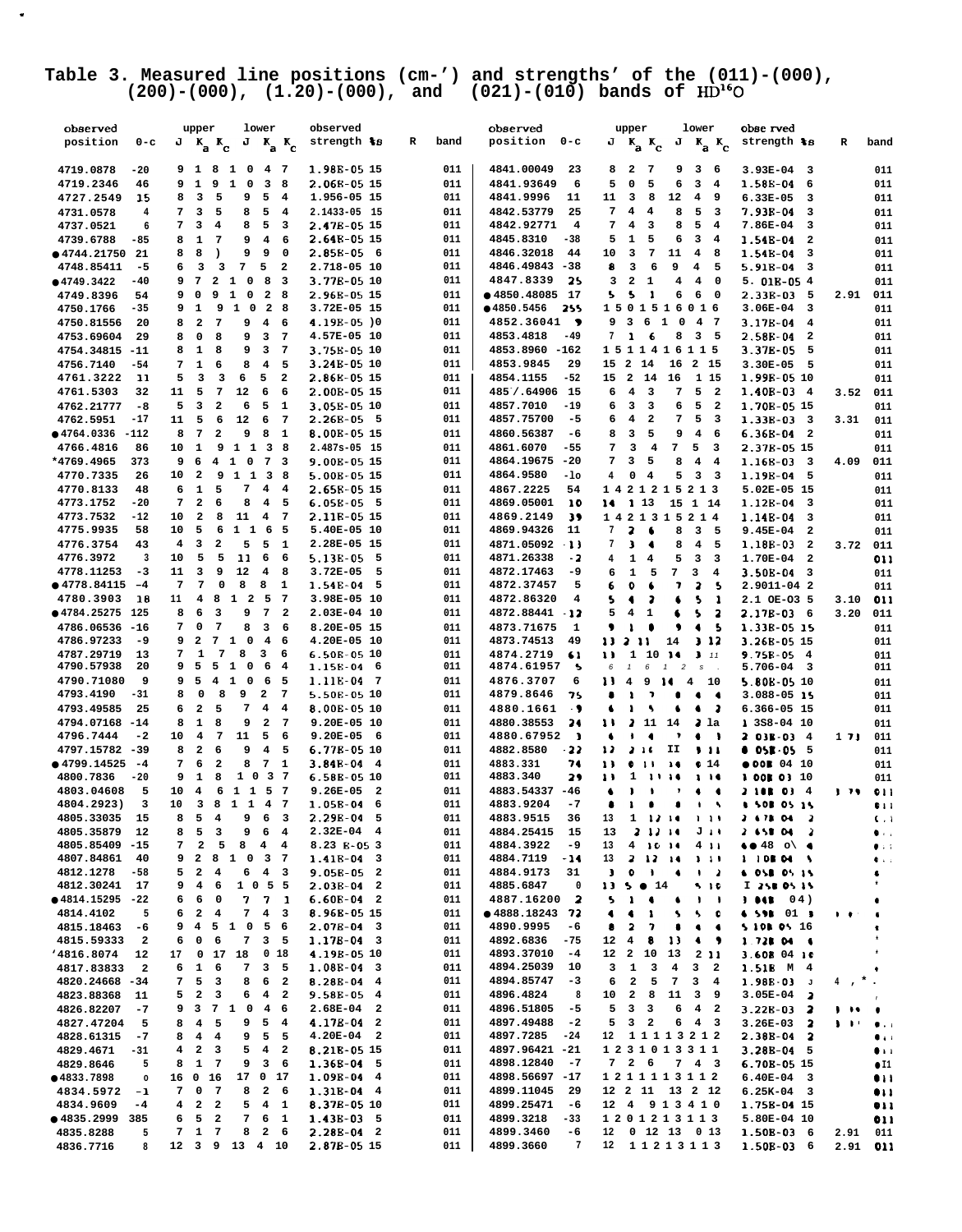| observed            |                         |                         | upper                                  |    | lower                                              | observed                            |      |          | observed                              | upper                                        | lower                                                     | observed                              |      |       |
|---------------------|-------------------------|-------------------------|----------------------------------------|----|----------------------------------------------------|-------------------------------------|------|----------|---------------------------------------|----------------------------------------------|-----------------------------------------------------------|---------------------------------------|------|-------|
| position            | $0 - c$                 |                         | $J K_{\rm a}$ Kc                       |    | $J K_a Kc$                                         | strength ts                         | R    | band     | posit ion<br>0-c                      |                                              |                                                           | $J K_A$ Kc .7 $K_A$ Kc strength $k$ s | R    | band  |
|                     |                         |                         |                                        |    |                                                    |                                     |      |          |                                       |                                              |                                                           |                                       |      |       |
| 4899.3905           | 64                      | 12                      | 1 12                                   | 13 | 0 <sub>13</sub>                                    | 5.808-04 10                         |      | 011      | 4930.74553<br>$\overline{4}$          | 1011011011                                   |                                                           | $2.63B-034$                           | 6.65 | 011   |
| 4899.9351           | 5                       | 4                       | $\mathbf{1}$<br>3                      | 5  | 3 <sub>2</sub>                                     | $3.25B - 04$<br>- 7                 |      | 011      | 4931.01383<br>23                      | 10<br>$\overline{\mathbf{2}}$                | 9 1 1 1 1 0                                               | 8.95B-04<br>$\overline{\mathbf{2}}$   |      | 011   |
| 4899.9486           | 4                       | 12                      | 2 11                                   | 13 | 1 12                                               | 2.60B-04 10                         |      | 01)      | 4931.92349<br>$-2$                    | 7<br>2<br>5                                  | 7<br>4 4                                                  | 1.06B-04 10                           |      | 011   |
| 4901.93892          | 11                      | 9                       | $\mathbf{2}$<br>$\overline{7}$         | 10 | 3<br>8                                             | $5.85E-04$<br>3                     |      | 011      | 4932.88200<br>38                      | $7\overline{ }$<br>2<br>$\mathbf{1}$<br>9    | $\overline{\mathbf{0}}$<br>$\overline{\mathbf{2}}$<br>- 8 | $4.40B-033$                           | 2.89 | 011   |
| 4902.70371          | 11                      | 11                      | з<br>8                                 | 12 | 3<br>9                                             | 6.41B-04<br>3                       |      | 011      | ● 4932.9922<br>$-12$                  | 7<br>5<br>11                                 | 12<br>7<br>-6                                             | 5.45B-05 10                           |      | 011   |
| 4902.8344           | 97                      | 12                      | 5<br>$7\phantom{.0}$                   | 13 | 5<br>8                                             | 6.80B-05 10                         |      | 011      | 4934.05640<br>28                      | 6<br>$\mathbf{1}$<br>9<br>з                  | $\overline{\mathbf{0}}$<br>3<br>$\overline{7}$            | $3.30B-03$ 3                          | 3.00 | 011   |
| 4904.25683          | 27                      | 12                      | 5<br>8                                 | 13 | 5<br>9                                             | 7.1 OR-05 10                        |      | 011      | 4934.5442<br>101                      | 7<br>7<br>0                                  | 8<br>0<br>8                                               | 6.18B-05<br>- 4                       |      | 021H  |
| 4905.7244           | 52                      | 7                       | $7\phantom{.0}$<br>0                   | 7  | 3<br>4                                             | 5.25B-05 15                         |      | 011      | 4934.62920<br>3                       | $\overline{\mathbf{4}}$<br>4<br>0            | 5<br>$\mathbf{2}$<br>3                                    | 9.38E-04<br>$\overline{\mathbf{2}}$   | 3.17 | 011   |
| 4905.7600           | $-25$                   | 5                       | $\mathbf{2}$<br>4                      | 5  | 4<br>-1                                            | 6.7814-05 15                        |      | 011      | 4934.9632<br>$-91$                    | 7<br>4<br>4                                  | 8<br>4<br>5                                               | 1.1 OE-05 15                          |      | 021H  |
| 4905.9020           | 1                       | 5                       | $\mathbf 0$<br>5                       | 6  | $\overline{\mathbf{2}}$<br>$\overline{\mathbf{4}}$ | $5.84B-04$ 5                        |      | 011      | 4935.0413<br>29                       | 5<br>0<br>5                                  | 5<br>3<br>$\overline{2}$                                  | 9.506-05 10                           |      | 011   |
| 4906.22753          | $-27$                   | 11                      | 2<br>9                                 | 12 | 2 10                                               | $8.65 B - 045$                      | 2.84 | 011      | 4935.13912<br>13                      | 10<br>5<br>5                                 | 11<br>5<br>6                                              | 4.20B-04<br>- 4                       |      | 011   |
| 4906.9556           | 18                      | 7                       | $\mathbf{1}$<br>$\overline{7}$         | 7  | 3<br>$\overline{\mathbf{4}}$                       | $8.30B - 056$                       |      | 011      | 4935.2163<br>39                       | 7<br>1<br>7                                  | 8<br>1<br>8                                               | 6.15B-05<br>$\overline{\mathbf{4}}$   |      | 021H  |
| 4907.42623          | $\mathbf 0$             | 8                       | $\mathbf{2}$<br>6                      | 9  | 3<br>-7                                            | 1.048-033                           |      | 011      | 4935.30006<br>-3                      | 2<br>4<br>з                                  | 5<br>3<br>$\overline{\mathbf{2}}$                         | 5.70E-03<br>$\overline{\mathbf{2}}$   | 3.55 | 011   |
| 4908.47588          | -46                     | 12                      | 3 10                                   | 13 | 2 1 1                                              | 7.35B-05 3                          |      | 01)      | 4935.5225<br>20                       | 10<br>5<br>6                                 | 11<br>5<br>7                                              | 4.18B-04<br>- 3                       |      |       |
| 4909.43676          |                         | 11                      | 7                                      | 12 | 4<br>-8                                            | 4.198-045                           |      | 011      | 4936.1159<br>$-48$                    | 7<br>1<br>7                                  | 8<br>8<br>0                                               |                                       |      | 011   |
|                     | 0                       |                         | 4                                      |    |                                                    |                                     |      |          |                                       |                                              |                                                           | 1.65E-05 15                           |      | 021H  |
| 4909.79711          | 17                      | 5                       | 1<br>5                                 | 6  | $\overline{\mathbf{2}}$<br>$\overline{\mathbf{4}}$ | $1.33B-03$ 3                        | 4.04 | 011      | 4936.7988<br>$-24$                    | ${\bf 1}$<br>5<br>6                          | 7<br>1<br>6                                               | 6.90B-05<br>- 3                       |      | 021H  |
| 4910.2589           | 44                      | 13                      | 013                                    | 13 | 1 12                                               | 2.158-05 15                         |      | 011      | 4938.93595<br>$-1$                    | ${\bf 1}$<br>5<br>s                          | 5<br>3<br>$\overline{a}$                                  | 1.53B-04<br>- 3                       |      | 011   |
| 4910.2797           | 3                       | 13                      | 1 13                                   | 13 | 1 12                                               | 3.196-05 15                         |      | 011      | 4940.2310<br>31                       | 2<br>8<br>6                                  | 8<br>4<br>-5                                              | 9.60E-05<br>- 6                       |      | 011   |
| 4910.8424           | 0                       | 12                      | 6<br>6                                 | 13 | 6<br>$\overline{7}$                                | 3.20E-05 15                         |      | 011      | 4940.28769 -11                        | 8 <sub>1</sub><br>9<br>1                     | $\overline{\mathbf{0}}$<br>1 9                            | 6.4033-03 3                           | 2.84 | 011   |
| 4910.9739           | 49                      | 12                      | 6<br>$\overline{7}$                    | 13 | 6<br>8                                             | 3.82B-05 15                         |      | 011      | 4940.93450<br>3                       | 4<br>1<br>4                                  | 5<br>2<br>3                                               | 2.68B-03<br>- 3                       | 3.69 | 011   |
| 4911.34293          | $-2$                    | 11                      | 1 10                                   | 12 | 2 1 1                                              | 4.64B-04<br>- 3                     |      | 011      | 4941.55387<br>-6                      | 2<br>$\mathbf{2}$<br>4                       | 5<br>$\overline{\mathbf{3}}$<br>$_{3}$                    | $6.12B-03$<br>$\overline{\mathbf{3}}$ | 3.51 | 011   |
| 4911.84377          | -8                      | 3                       | $\mathbf 1$<br>$\overline{\mathbf{2}}$ | 4  | 3<br>1                                             | 2.41B-04<br>-2                      |      | 011      | 4941.68717<br>$-18$                   | 11<br>0<br>1111                              | 210                                                       | 1.51B-04<br>- 3                       |      | 011   |
| 4912.08483          | -1                      | $\overline{\mathbf{4}}$ | 3<br>$\overline{\mathbf{2}}$           | 5  | $4 \quad 1$                                        | 4.81E-03<br>$\overline{\mathbf{2}}$ | 3.20 | 011      | 4942.3627<br>1                        | 3<br>6<br>3                                  | 7<br>3<br>$\overline{4}$                                  | 4.44 B-05 5                           |      | 02 1H |
| 4912.33120          | 8                       | 4                       | 3<br>1                                 | 5  | $\overline{4}$<br>$\overline{\mathbf{2}}$          | 4.8114-03 2                         | 3.18 | 011      | 4942.84120<br>28                      | 8<br>9<br>2<br>1                             | 0<br>2<br>9                                               | 6.1 OB-03 4                           | 2.78 | 011   |
| 4912.43617          | -5                      | 11                      | 3<br>9                                 | 12 | 310                                                | $7.73B - 04$ 4                      |      | 011      | 4942.9460<br>$-50$                    | 0<br>$\overline{4}$<br>4                     | 4<br>3<br>$\mathbf{1}$                                    | $6.17B-05$ 3                          |      | 011   |
| 4912.85124          | 1                       | 11                      | 1 10                                   | 12 | 1 1 1                                              | $1.48B-034$                         | 2.80 | 011      | 4943.21920<br>$-12$                   | 5<br>9<br>4<br>1                             | 0<br>$\overline{4}$<br>6                                  | $1.82B-03$ 2                          | 2.79 | 011   |
| 4913.62710          | 5                       | $7\phantom{.0}$         | $\overline{\mathbf{2}}$<br>5           | 8  | $\mathbf{3}$<br>- 6                                | $1.75B-033$                         | 4.30 | 011      | ● 4943 .6376<br>-298                  | 5<br>1<br>6                                  | 6<br>6<br>0                                               | 2.6813-04 5                           |      | 011   |
| 4913.80257          | 0                       | 11                      | 2 10                                   | 12 | 2 1 1                                              | $1.47B-03$ 3                        | 2.80 | 011      | 4943.8715<br>$-31$                    | 2<br>5<br>6                                  | 7<br>$\mathbf{2}$<br>- 6                                  | 5.828-05<br>- 5                       |      | 021H  |
| 4914.36057          | $-2$                    | 11                      | 4<br>8                                 | 12 | $\overline{\mathbf{4}}$<br>9                       | 4.07B-059                           |      | 011      | ● 4944.1216<br>$-132$                 | 5<br>7<br>3                                  | 7<br>6<br>- 2                                             | $3.21B - 04$<br>4                     |      | 011   |
| 4914.8690           | 61                      | 8                       | 2<br>$7\phantom{.0}$                   | 9  | 2<br>-8                                            | 2.49B-05 10                         |      | 021H     | 4944.33760<br>14                      | 1101111110                                   |                                                           | 1.32B-04<br>5                         |      | 011   |
| 4915.01125          | $-57$                   | $\overline{\mathbf{2}}$ | 1<br>$\overline{\mathbf{2}}$           | 3  | 3 <sub>1</sub>                                     | 9.1 OB-05 4                         |      | 011      | 4944.42422<br>-7                      | 11                                           | 11111110                                                  | 1.47B-04<br>$\overline{\mathbf{4}}$   |      | 011   |
| 4915.04943          | 3                       | 11                      | 011                                    | 12 | 1 12                                               | $1.318 - 03$ 5                      |      | 011      | 4944.76658<br>$-10$                   | 8<br>5<br>$\overline{4}$                     | 8<br>6 <sup>3</sup>                                       | 1.23B-04 10                           |      | 011   |
| 4915.09727          | 14                      | 11                      | 011                                    | 12 | 0 <sub>12</sub>                                    | $3.00B-03$<br>- 5                   | 2.73 | 011      | 4944.7924<br>39                       | 8<br>5<br>3                                  | 8<br>6<br>- 2                                             | 1.338-04 10                           |      | 011   |
| 4915.13606          | -3                      | 11                      | 1 1 1                                  | 12 | 1 12                                               | 2.90B-03<br>3                       | 2.64 | 011      | 4944.9202<br>3                        | 6<br>3<br>4                                  | 7<br>$\mathbf{3}$<br>- 5                                  | 3.35B-05 10                           |      | 021H  |
| 4915.18385          | 3                       | 11                      | 1 11                                   | 12 | 0 <sub>12</sub>                                    | 1.28B-03<br>5                       |      | 011      | 4945.12715<br>5                       | $\overline{4}$<br>- 6<br>$\mathbf{1}$<br>9   | $\overline{\mathbf{0}}$<br>4 7                            | 1.858-03 4                            | 2.73 | 011   |
| 4915.31092          | 7                       | 11                      | 210                                    | 12 | 1 1 1                                              | 4.81E-04<br>3                       |      | 011      | 4945.3725 -112                        | 1321213311                                   |                                                           | 2.19B-05 15                           |      |       |
| 4916.35540          | $-11$                   | 5                       | $\mathbf{2}$<br>4                      | 6  | 3<br>3                                             | $3.5744 - 03$ 3                     | 3.79 | 011      | 4945.57294                            | 9<br>9<br>0                                  | 10110                                                     |                                       |      | 011   |
|                     |                         | 5                       |                                        |    |                                                    |                                     |      |          | 14                                    |                                              |                                                           | 4.22B-03<br>- 2                       | 5.80 | 011   |
| 4917.6111           | $-41$                   |                         | $\mathbf{2}$<br>3                      | 5  | 4<br>$\overline{\mathbf{2}}$                       | $6.63B-05$<br>7                     |      | 011      | 4945.60218<br>-49                     | 5<br>9<br>- 5                                | 9<br>6 4                                                  | 7.95B-05 3                            |      | 011   |
| 4918.00380          | 41                      | 10                      | 7<br>з                                 | 11 | з<br>8                                             | $1.47B-033$                         | 2.91 | 011      | 4945.75981<br>-16                     | 0 9 1 0 0<br>9                               | 10                                                        | 1.1 OE-02 5                           | 2.69 | 011   |
| 4919.08093          | 6                       | 11                      | 5<br>6                                 | 12 | 5<br>7                                             | 1.978-046                           |      | 011      | 4945.91081<br>12                      | 1<br>9                                       | 9 1 0 1 1 0                                               | $1.11E-02$ 2                          | 2.72 | 011   |
| 4919.30053          | 3                       | 10                      | $\mathbf{2}$<br>8                      | 11 | $\mathbf{2}$<br>9                                  | 2.1 OE-03 3                         | 2.97 | 011      | 4946.09766<br>12                      | 9                                            | 1910010                                                   | $4.20B - 03$<br>- 3                   | 5.77 | 011   |
| 4919.8466           | 16                      | 11                      | 5<br>7                                 | 12 | 5<br>8                                             | $1.89E-04$ 3                        |      | 011      | 4946.15971<br>0                       | 1<br>7<br>8                                  | 9<br>2 8                                                  | $2.62E-033$                           | 5.35 | 011   |
| 4919.8784           | $-57$                   | 8                       | 0<br>8                                 | 9  | $\mathbf{1}$<br>9                                  | 1.638-05 15                         |      | 021H     | 4946.6376 -109                        | 6<br>$1\quad$<br>5                           | 1 0 6<br>5                                                | 4.23B-05 10                           |      | 011   |
| 4920.3639           | 3                       | 8                       | 0<br>8                                 | 9  | 0<br>9                                             | 3.826-05 10                         |      | 021H     | 4946.7623<br>39                       | 6<br>6<br>0                                  | 7<br>$1 \overline{7}$                                     | 6.16B-05<br>- 3                       |      | 021H  |
| 4920.7381           | -8                      | 8                       | $\mathbf{1}$<br>8                      | 9  | $\mathbf{1}$<br>9                                  | 4.07E-05 10                         |      | 021H     | 4946.9990<br>69                       | $1\quad$ 0<br>5<br>5                         | $1\quad$ 0<br>64                                          | 4.86B-05 10                           |      | 011   |
| 4921.11544          | -8                      | 6                       | 2<br>4                                 | 7  | 3<br>5                                             | $2.80E-033$                         | 4.00 | 011      | 4947.14998<br>19                      | 2<br>8<br>6                                  | $7\phantom{.0}$<br>9<br>2                                 | $9.03B-034$                           | 2.98 | 011   |
| ● 4922.45096        | 89                      | 7                       | 6<br>1                                 | 7  | 7<br>0                                             | 7.1 OB-05 8                         |      | 011      | 4947.8533<br>29                       | 5<br>711<br>$1\quad1$                        | 66                                                        | 2.39B-05 15                           |      | 011   |
| ● 4922.9882         | 41                      | 8                       | 6<br>3                                 | 8  | 7<br>2                                             | 5.848-05<br>$\overline{\mathbf{2}}$ |      | 011      | 4948.3930<br>$-14$                    | 0<br>6<br>6                                  | 7<br>0<br>-7                                              | 9.52B-05 10                           |      | 021H  |
| 4923.2031           | -47                     | 7                       | 1<br>6                                 |    | 1<br>7                                             | 4.27B-05 7                          |      | 02114    | 4948.46500<br>19                      | 1 0 7 3 1 1 7 4                              |                                                           | $1.01B-049$                           |      | 011   |
| *4923.6650          | 436                     | 9                       | 6<br>$\overline{4}$                    | 9  | 7 <sub>3</sub>                                     | 4.15B-057                           |      | 011      | 4949.25179<br>$-1$                    | $4$ 1 4                                      | $4$ 3 1                                                   | $1.30B-04$ 2                          |      | 011   |
| 4923.90365 -17      |                         | 2                       | $\mathbf{1}$<br>$\mathbf{I}$           | 3  | 30                                                 | 1.03E-043                           |      | 011      | 4949.8394<br>-6                       | 1 0 3 8 1 1 2 9                              |                                                           | $2.73B-04$ 2                          |      | 011   |
| 4924.11146          | 47                      | 10                      | $\mathbf{1}$<br>9                      | 11 | 2 10                                               | $9.45B - 04$ 2                      |      | 011      | 4950.13209<br>$\mathbf 0$             | 1 3 5 8 1 3 6 7                              |                                                           | 3.33B-05 15                           |      | 01)   |
| $0.4924.5097 - 383$ |                         | 10                      | 6<br>$\overline{\mathbf{4}}$           | 10 | 7 <sub>3</sub>                                     | 2.82E-05 15                         |      | 011      | 4950.74887<br>$\overline{\bf 4}$      | 8<br>3 <sub>5</sub>                          | 9 3 6                                                     | $6.15B-03$ 3                          | 2.85 | 011   |
| 4925.07919 -22      |                         | 6                       | $1\quad 6$                             | 6  | 3 <sub>3</sub>                                     | $1.28B-04$ 5                        |      | 011      | 4951.0724<br>53                       | 9                                            | 5 4 1 0 5 5                                               | $8.806 - 04$ 4                        |      | 011   |
| 4925.81672          | -8                      | 12                      | 1 12                                   | 12 | 2 1 1                                              | $5.80B-055$                         |      | 011      | 4951.1317<br>35                       | $\mathbf{1}$<br>$\overline{\mathbf{4}}$<br>5 | 6 1 5                                                     | $1.01B-044$                           |      | 021H  |
| 4926.37397          | 6                       | 10                      | $4\quad 6$                             | 11 | 4 7                                                | $9.50B - 04$ 5                      | 2.98 | 011      | 4951.24530 -16                        | 9 5 5 1 0 5 6                                |                                                           | $8.60B - 04$ 5                        | 2.70 | 011   |
| 4926.50583          | 0                       | 11                      | 6<br>5                                 | 12 | 6<br>6                                             | 8.30B-05<br>$\overline{\mathbf{3}}$ |      | 011      | 4952.55296 -15                        | $\mathbf{2}$<br>$\overline{\mathbf{2}}$<br>3 | 4<br>$\overline{\mathbf{3}}$<br>1                         | $7.80B-03$ 3                          | 3.21 | 011   |
| 4926.5728           | 18                      | 11                      | 6<br>6                                 | 12 | 6 7                                                | 8.278-05<br>3                       |      | 011      | 4953.52189<br>-6                      | 1 7<br>8                                     | 9<br>$1 \quad 8$                                          | $1.17B-02$ 3                          | 2.79 | 011   |
| 4926.76124          | 14                      | 10                      | $\mathbf{1}$<br>9                      | 11 | 1 10                                               | $3.20B-03$ 3                        | 2.83 | 011      | 4953.82901 -56                        | $1\quad1$<br>2                               | $\overline{a}$<br>$\mathbf{3}$<br>$\overline{\mathbf{2}}$ | 2.31B-05 15                           |      | 021H  |
| 4927.02132          | $\overline{\mathbf{4}}$ | 10                      | $3 \quad 8$                            | 11 | 3 <sub>9</sub>                                     | $1.76B-03$ 4                        |      | 2.87 011 | ● 4954.0632<br>$-28$                  | 1 0 8 3 1 1 8 4                              |                                                           | 3.00B-05 10                           |      | 011   |
| 4927.2818           | 52                      | 12                      | $0\quad 12$                            | 12 | 1 11                                               | 6.1 OB-05 10                        |      | 011      | 4954.2030<br>$-40$                    | 9 3 6 1 0 5 5                                |                                                           | 2.118-05 15                           |      | 200   |
| 4927.3250           | $-8$                    | 12                      | 1 12                                   | 12 | 1 1 1                                              | $7.60B-05$ 3                        |      | 011      | 4954.67739<br>$\overline{\mathbf{3}}$ | 2 <sub>1</sub><br>3                          | $4 \quad 3 \quad 2$                                       | $8.00B-03$ 3                          | 3.20 | 011   |
| 4927.58360          | $-3$                    | 3                       | 3<br>$\mathbf{1}$                      | 4  | $4\quad 0$                                         | $6.526 - 03$ 3                      | 2.95 | 011      | 4954.7276<br>$-25$                    | 1 0 2 8 1 0 4 7                              |                                                           | 5.70B-05 15                           |      | 011   |
|                     |                         | 3                       | з                                      | 4  | $4 \quad 1$                                        | $6.66B-033$                         | 3.02 | 011      | 4955.33126<br>11                      | 7 1 6                                        | 8 2 7                                                     | $3.77B-03$ 3                          | 4.84 |       |
| 4927.61857 -23      |                         |                         | 0                                      |    |                                                    |                                     | 2.77 | 011      | 4955.8847<br>$-84$                    |                                              |                                                           |                                       |      | 011   |
| 4928.36350          | 1                       | 10                      | 2 9                                    | 11 | 2 10                                               | $3.09B-03$ 2                        |      |          |                                       | 1321213211                                   |                                                           | 2.61B-05 15                           |      | 011   |
| 4929.2893           | 14                      | 7                       | 2<br>6                                 | 8  | $\overline{a}$<br>$\overline{7}$                   | $4.02B-05$ 7                        |      | 021H     | 4956.6862<br>$-13$                    | $1 \quad 3$<br>3                             | $3 \quad 3 \quad 0$                                       | 7.20B-05 15                           |      | 011   |
| 4929.3997           | $-59$                   | 7                       | 3<br>5                                 | 8  | 36                                                 | 2.09E-05 10                         |      | 021H     | 4956.76681<br>$-2$                    | 36<br>8                                      | 9 3 7                                                     | $6.44B-03$ 3                          | 2.75 | 011   |
| 4929.62621          | 15                      | 10                      | 4 7                                    | 11 | $\overline{\mathbf{4}}$<br>- 8                     | $9.14E-04$ 8                        | 2.74 | 011      | 4957.0264<br>- 17                     | 10                                           | 0 1 0 1 0 2 9                                             | $3.30B - 04$ 6                        |      | 011   |
| 4930.33950 -11      |                         | 5                       | $2 \quad 3$                            | 6  | 3 <sub>4</sub>                                     | 4.228-032                           | 3.70 | 011      | 4957.19870<br>3                       | 10 1 10 10 2 9                               |                                                           | $2.96B-04$ 2                          |      | 011   |
| 4930.47855          | 11                      | 10                      | 010                                    | 11 | 1 11                                               | $2.50B-03$ 3                        | 6.30 | 011      | 4957.29549<br>$7\phantom{.0}$         | $\mathbf{2}$<br>8<br>$\overline{7}$          | 9<br>$2 \quad 8$                                          | $1.11B-02$ 2                          | 2.77 | 011   |
| 4930.57336          | -3                      | 10                      | 0 <sub>10</sub>                        | 11 | 011                                                | $6.08B-032$                         | 2.77 | 011      | ● 4957.78107 141                      | 9 6 3 1 0 6 4                                |                                                           | $6.06B - 04$<br>-3                    |      | 011   |
| 4930.65060          | 6                       | 10                      | 1 10                                   | 11 | 1 11                                               | $5.92B-03$ 2                        | 2.70 | 011      | 4958.56812<br>$-1$                    | $3 \t0 \t3$                                  | $4$ 2 2                                                   | $1.11B-03$ 2                          | 3.18 | 011   |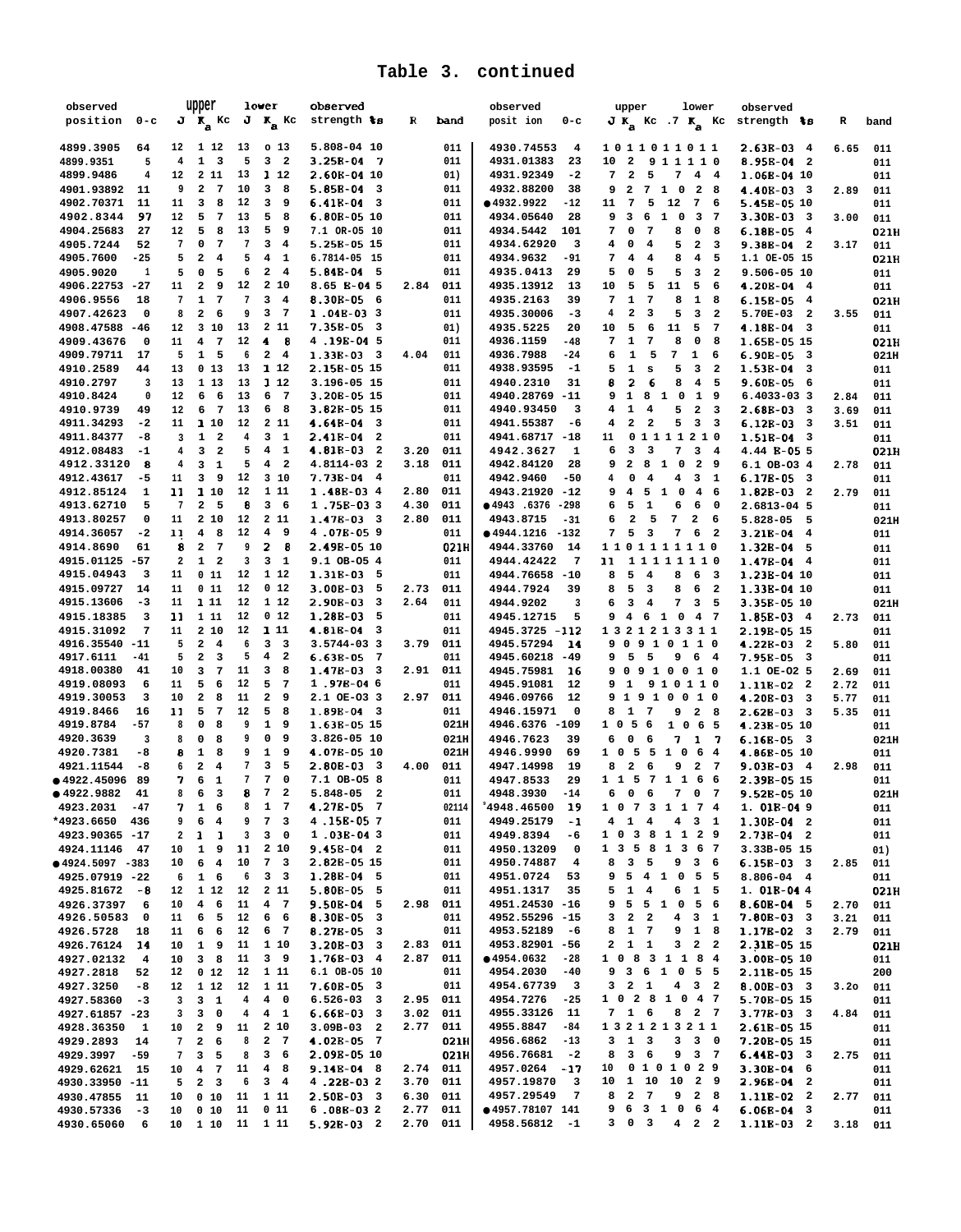| observed                     |                        | upper                                                                           | lower                                                                            | observed                                                            |                  |             | observed                                                 | upper                                                                             | lower                                                             | observed                                               |              |                     |
|------------------------------|------------------------|---------------------------------------------------------------------------------|----------------------------------------------------------------------------------|---------------------------------------------------------------------|------------------|-------------|----------------------------------------------------------|-----------------------------------------------------------------------------------|-------------------------------------------------------------------|--------------------------------------------------------|--------------|---------------------|
| pos it ion                   | $0 - c$                | $J K_a$<br>$\mathbf{r}_{\rm c}$                                                 | $J K_{\rm a} K_{\rm c}$                                                          | strength ts                                                         | R                | band        | position<br>$0 - c$                                      | J<br>$\mathbf{K}_a \mathbf{K}_c$                                                  | J<br>$\mathbf{r}_\mathbf{a}$ $\mathbf{r}_\mathbf{c}$              | strength ts                                            | R            | band                |
| 4959.0059                    | $-44$                  | $\overline{\mathbf{2}}$<br>9<br>11                                              | 11<br>48                                                                         | 5.08R-05 15                                                         |                  | 011         | 4985.11660 -22                                           | 0<br>8<br>8                                                                       | 8<br>2 7                                                          | $1.00E-03$ 3                                           | 3.58         | 011                 |
| 4959.3431                    | 14                     | 5<br>3<br>$\overline{\mathbf{2}}$                                               | 6<br>3<br>3                                                                      | 4.00E-05<br>- 6                                                     |                  | 0211        | 4985.26655<br>-26                                        | $1 \t0 \t3$<br>- 8                                                                | 1 0 4 7                                                           | 2.40B-04<br>3                                          |              | 011                 |
| 4959.76246 -21               |                        | 4<br>$\overline{\mathbf{4}}$<br>8                                               | $\overline{\bf 4}$<br>5<br>9                                                     | $3.33B-03$<br>$\overline{\mathbf{2}}$                               | 2.69             | 011         | 4985.76927<br>-6                                         | $\mathbf{1}$<br>8<br>8                                                            | 2 7<br>8<br>$\mathbf{2}$<br>$\overline{\mathbf{2}}$               | $1.21B-03$ 2                                           | 2.34         | 011                 |
| 4960.27230<br>4960.63515     | -7<br>$-2$             | 8<br>0<br>8<br>0<br>8<br>8                                                      | $\mathbf{1}$<br>9<br>9<br>0<br>9<br>9                                            | 6.88E-03<br>3<br>1.93B-02<br>$\overline{\mathbf{2}}$                | 5.55<br>2.73     | 011<br>011  | 4985.81210<br>-20<br>4986.39237<br>17                    | $\overline{\mathbf{2}}$<br>з<br>1<br>$\overline{\mathbf{2}}$<br>5<br>6            | 4<br>7<br>$\mathbf{2}$<br>6                                       | 9.80B-05<br>- 8<br>2.81E-02<br>$\overline{\mathbf{2}}$ | 2.72         | 021H<br>011         |
| 4960.78131                   | 14                     | 5<br>8<br>4                                                                     | 9<br>$\overline{4}$<br>-6                                                        | 3.38B-03<br>$\overline{\mathbf{2}}$                                 | 2.69             | 011         | 4986.62225<br>$\overline{\mathbf{2}}$                    | 1<br>5<br>6                                                                       | 6<br>3<br>4                                                       | $6.66B-04$<br>$\overline{\mathbf{2}}$                  |              | 011                 |
| 4960.92507                   | 19                     | 1<br>8<br>9<br>8                                                                | 1<br>9                                                                           | $1.92B-02$<br>$\overline{\mathbf{2}}$                               | 2.72             | 011         | 4987.38486<br>-6                                         | 3<br>6<br>4                                                                       | 7<br>з<br>5                                                       | $1.65B-02$<br>$\overline{\mathbf{2}}$                  | 2.70         | 011                 |
| 4961.28784                   | 16                     | 8<br>1<br>8                                                                     | 9<br>0<br>9                                                                      | $6.74B-03$<br>4                                                     | 5.44             | 011         | 4987.63655<br>-11                                        | ${\bf 1}$<br>8<br>7                                                               | 8<br>3<br>6                                                       | 5.77B-04<br>4                                          |              | 011                 |
| 4961.5377                    | -16                    | 10<br>0<br>10                                                                   | 10<br>$\mathbf{1}$<br>9                                                          | 3.14E-04<br>3                                                       |                  | 011         | 4988.00446<br>-6                                         | 3<br>7<br>9                                                                       | 9<br>$\overline{4}$<br>6                                          | 4.50B-04<br>$\overline{\mathbf{3}}$                    |              | 011                 |
| 4961.70984 -12<br>4961.9363  | 75                     | $1\quad0$<br>1<br>$\mathbf{1}$<br>1<br>0<br>5<br>5<br>0                         | 0 1 9<br>6<br>0<br>-6                                                            | $3.24B - 04$<br>2<br>1.1 OE-04 5                                    |                  | 011<br>0211 | 4988.05237<br>-3<br>4988.37288<br>-10                    | 0<br>6<br>6<br>${\bf 1}$<br>7<br>6                                                | 7<br>1<br>-7<br>7<br>3<br>5                                       | $1.34B-02$<br>- 3<br>$6.956 - 04$<br>3                 | 4.77         | 011<br>011          |
| 4962.15911                   | 37                     | $\mathbf{2}$<br>5<br>7                                                          | 8<br>$\mathbf{2}$<br>6                                                           | 1.618-02<br>$\overline{\mathbf{2}}$                                 | 2.92             | 011         | ● 4988.97821<br>$-10$                                    | 6<br>$\overline{\mathbf{2}}$<br>7                                                 | 8<br>$\overline{\mathbf{3}}$<br>6                                 | 1.36B-03<br>3                                          | 2.36         | 011                 |
| 4963.70942                   | 0                      | ${\bf 1}$<br>5<br>6                                                             | 7<br>2<br>6                                                                      | $5.08B-03$<br>- 3                                                   | 4.39             | 011         | 4989.33662<br>6                                          | 0<br>6<br>6                                                                       | 7<br>0<br>-7                                                      | 4.60B-02<br>- 2                                        | 2.71         | 011                 |
| ●4963.93622 -35              |                        | 7<br>3<br>9<br>1                                                                | $7\phantom{.0}$<br>0<br>$\overline{\mathbf{4}}$                                  | 1.83E-04 10                                                         |                  | 011         | 4989.57110 -19                                           | 3<br>8<br>6                                                                       | 8<br>4<br>5                                                       | 7.81B-04<br>$\overline{\mathbf{2}}$                    | 2.18         | 011                 |
| 1964.2036*                   | 0                      | 5<br>5<br>0                                                                     | 5<br>6<br>1                                                                      | 3.78B-05 15                                                         |                  | 0211        | 4990.01460<br>2                                          | 3<br>$\overline{\mathbf{2}}$<br>4                                                 | 4<br>4<br>1                                                       | 1.36B-03<br>-3                                         | 2.13         | 011                 |
| 4964.65767                   | 1                      | $\overline{\mathbf{2}}$<br>7<br>8<br>4                                          | 9<br>1<br>8<br>5                                                                 | $2.43E-03$<br>- 3<br>4.906-04<br>4                                  | 5.26             | 011<br>011  | 4990.29724 -16<br>4990.39887<br>$-2$                     | 1<br>6<br>6<br>3<br>4<br>6                                                        | 7<br>1<br>-7<br>6<br>4<br>3                                       | 4.63E-02<br>$\overline{\mathbf{3}}$<br>1.488-03 10     | 2.76<br>2.02 | 011<br>011          |
| 4966.06232<br>4966.08230     | 11<br>-6               | 5<br>$\mathbf{2}$<br>$\overline{\mathbf{4}}$<br>5<br>1                          | 5<br>1<br>5<br>5<br>0                                                            | 4.90E-04<br>4                                                       |                  | 011         | 4990.47943<br>$-2$                                       | $\mathbf{1}$<br>$\overline{\mathbf{2}}$<br>3                                      | 4<br>$\mathbf{2}$<br>3                                            | $9.00B-033$                                            | 3.40         | 011                 |
| 4966.2356                    | 9                      | 1<br>4<br>- 3                                                                   | 5<br>1<br>4                                                                      | 1.40B-04 10                                                         |                  | 0211        | 4990.97070<br>$-13$                                      | $\mathbf{1}$<br>2<br>$\overline{\mathbf{2}}$                                      | $\overline{\mathbf{2}}$<br>3<br>1                                 | 7.33B-03<br>$_{3}$                                     | 3.18         | 011                 |
| 4966.49594                   | 0                      | $\overline{\mathbf{4}}$<br>-3<br>6                                              | 6<br>5<br>$\overline{\mathbf{2}}$                                                | 5.46B-04<br>4                                                       | 1.87             | 011         | 4991.0488<br>$-37$                                       | $\overline{\mathbf{2}}$<br>8<br>9                                                 | 9<br>3<br>$\overline{7}$                                          | 6.96B-04<br>$\overline{\mathbf{3}}$                    | 2.28         | 011                 |
| 4966.59601                   | 10                     | $\overline{\mathbf{4}}$<br>$\overline{\mathbf{2}}$<br>6                         | 5<br>6<br>1                                                                      | $6.20B - 04$<br>$\overline{4}$                                      | 2.11             | 011         | 4991.12667 -10                                           | 3<br>5<br>2                                                                       | 5<br>4<br>-1                                                      | $1.73B-03$<br>$_{3}$                                   | 2.10         | 011                 |
| 4966.71443 -17               |                        | ${\bf 1}$<br>6<br>7                                                             | -7<br>8<br>1                                                                     | $2.11B-02$<br>$_{3}$                                                | 2.89             | 011         | 4991.58167<br>11                                         | $\mathbf{1}$<br>6<br>6                                                            | 7<br>$\mathbf{o}$<br>$\overline{7}$                               | $1.33B-02$ 3                                           | 4.77         | 011                 |
| 4966.90924<br>4966.98503     | $-5$<br>6              | 5<br>8<br>-3<br>5<br>8                                                          | 5<br>9<br>4<br>9<br>5                                                            | 1.40B-03<br>$\overline{4}$<br>$1.42B-03$<br>$\overline{\mathbf{4}}$ | 2.47<br>2.51     | 011<br>011  | 4992.1074<br>61<br>4992.15350 -12                        | $\mathbf{1}$<br>з<br>3<br>$\overline{\mathbf{4}}$<br>6<br>$\overline{\mathbf{2}}$ | 4<br>$\mathbf{1}$<br>-4<br>7<br>$\overline{4}$<br>$_{3}$          | 2.1 OE-04 10                                           |              | 021H<br>011         |
| 4967.0926                    | -45                    | $\overline{\mathbf{4}}$<br>7<br>4<br>4                                          | 5<br>7<br>5<br>3                                                                 | 4.65E-04<br>3                                                       |                  | 011         | 4992.33856<br>-2                                         | 6<br>4<br>3                                                                       | 7<br>4<br>-4                                                      | $7.80E-03$ 3<br>7.98B-03<br>- 5                        | 2.60<br>2.65 | 011                 |
| 4967.44651                   | 5                      | 7<br>4<br>3                                                                     | 7<br>5<br>$\overline{\mathbf{2}}$                                                | 4.62E-04<br>4                                                       | 1.85             | 011         | 4992.89717<br>-3                                         | 3<br>6<br>$\overline{\mathbf{3}}$                                                 | 6<br>$4\phantom{1}$<br>$\overline{\mathbf{2}}$                    | 1.59B-03 10                                            | 2.11         | 011                 |
| 4967.81906                   | 26                     | 3<br>7<br>4                                                                     | 8<br>3<br>5                                                                      | 1.09E-02<br>3                                                       | 2.87             | 011         | 4993.6483<br>7                                           | 11<br>2<br>10                                                                     | 1 1 2<br>- 9                                                      | 1.36B-04<br>$\overline{4}$                             |              | 011                 |
| 4967.90142                   | -1                     | 3<br>1<br>3                                                                     | $\overline{\mathbf{2}}$<br>4<br>2                                                | 4.98B-03<br>$\overline{\mathbf{3}}$                                 | 3.54             | 011         | *4994.88303<br>$-5$                                      | $\overline{7}$<br>7<br>0                                                          | $7\phantom{.0}$<br>8<br>$\mathbf{1}$                              | 2.78B-04<br>- 3                                        |              | 011                 |
| 4968.37047<br>4968.4030      | 4<br>13                | 1 1 1 1 0<br>$\mathbf{2}$<br>$\overline{\mathbf{2}}$<br>4                       | 1 1 3 9<br>5<br>2<br>3                                                           | 1.26B-04<br>3<br>1.08E-04<br>-3                                     |                  | 011<br>0211 | 4995.74575<br>10<br>4996.00422<br>10                     | 0<br>1<br>1<br>7<br>3<br>4                                                        | 2<br>$\overline{\mathbf{2}}$<br>0<br>7<br>$\overline{\mathbf{4}}$ | 3.50B-04<br>4                                          |              | 011<br>011          |
| 496 8.60629 -10              |                        | $\overline{\mathbf{4}}$<br>6<br>9                                               | 5<br>9<br>5                                                                      | $2.0013 - 04$ 3                                                     |                  | 011         | 4997.15275<br>$-3$                                       | ${\bf 1}$<br>8<br>8                                                               | 3<br>8<br>$\mathbf{1}$<br>-7                                      | 1.85B-03<br>4<br>1.13B-03<br>$\overline{\mathbf{2}}$   | 3.21<br>3.51 | 011                 |
| 4968.6578                    | -56                    | 3<br>8<br>5                                                                     | 5<br>9<br>4                                                                      | 3.50B-05 15                                                         |                  | 200         | 4997.25850<br>-8                                         | 7<br>0<br>7                                                                       | 7<br>$\mathbf{2}$<br>6                                            | -5<br>$1.65S-03$                                       | 3.60         | 011                 |
| 4968.81336                   | 10                     | $\mathbf{2}$<br>2<br>1                                                          | з<br>3<br>0                                                                      | $1.03B-02$ 2                                                        | 3.08             | 011         | 4%98-1999<br>-8                                          | 2<br>1<br>1                                                                       | 3<br>$\mathbf{1}$<br>$\overline{\mathbf{2}}$                      | 1.058-04<br>6                                          |              | 021H                |
| 4968.8372                    | 106                    | 4<br>8<br>4                                                                     | 5<br>8<br>3                                                                      | 2.638-04 15                                                         |                  | 011         | *4998.41798<br>53                                        | 5<br>6<br>1                                                                       | 7<br>5<br>$\mathbf{2}$                                            | 5.758-03<br>$\overline{4}$                             | 2.52         | 011                 |
| 4969.23722<br>● 4969.4163    | $-4$<br>$-50$          | $\overline{\mathbf{2}}$<br>2<br>0<br>9<br>8<br>2<br>$\mathbf{1}$                | з<br>3<br>$\mathbf{1}$<br>8<br>0<br>- 3                                          | $1.03E-02$ 5                                                        | 3.07             | 011<br>011  | 4998.49008<br>$-4$<br>4998.77231<br>-6                   | $\mathbf{1}$<br>$\overline{7}$<br>7<br>$\overline{\mathbf{2}}$<br>8<br>7          | 7<br>$\mathbf{2}$<br>6<br>8<br>3<br>6                             | 2.1 OE-03 2                                            | 2.37<br>2.29 | 011                 |
| 4969.6238                    | 25                     | 8<br>1 1 4                                                                      | 1 1 5 7                                                                          | 4.47B-05 15<br>5.34B-05 15                                          |                  | 011         | 4999.0329<br>28                                          | 3<br>6<br>4                                                                       | 7<br>5<br>3                                                       | $1.27B-03$ 2<br>$1.01B-043$                            |              | 011<br>200          |
| 4970.5681                    | $-85$                  | 5<br>0<br>4<br>4                                                                | 1<br>5                                                                           | 9.20B-05<br>- 6                                                     |                  | 0211        | 4999.4828<br>-45                                         | з<br>1<br>3                                                                       | 4<br>0<br>4                                                       | 3.29B-05 15                                            |              | 021H                |
| 4970.82910 -95               |                        | 2 1 0 1 1 3 9<br>11                                                             |                                                                                  | 2.09E-04<br>-3                                                      |                  | 011         | 5000.7480<br>$-13$                                       | з<br>5<br>8                                                                       | 8<br>$\overline{\mathbf{4}}$<br>$\overline{\mathbf{4}}$           | 8.1 OE-04 4                                            | 2.11         | 011                 |
| 4971.09234 -18               |                        | $\overline{\bf 4}$<br>5<br>9                                                    | 5<br>9<br>$\overline{4}$                                                         | 1.97E-04<br>$\overline{\mathbf{4}}$                                 |                  | 011         | 5000.83527<br>$-3$                                       | 5<br>5<br>0                                                                       | 6<br>1<br>6                                                       | $1.69B-02$ 3                                           | 4.57         | 011                 |
| 4971.59280<br>4971.79227     | 50<br>26               | 9<br>0<br>9<br>$\overline{\mathbf{2}}$<br>6<br>7                                | 9<br>2<br>8<br>8<br>$\mathbf{2}$<br>$\overline{7}$                               | $6.55B-04$<br>6<br>1.85B-02<br>$\overline{\mathbf{3}}$              | 2.75             | 011<br>011  | 5001.14370<br>12<br>5001.3097<br>-1                      | $\overline{\mathbf{2}}$<br>5<br>4<br>1 0 4 7                                      | 6<br>2<br>5<br>1 1 3 8                                            | $3.96B-02$ 2<br>5.52B-05 1s                            | 2.74         | 011<br>011          |
| 4971.94996                   | -9                     | 5<br>1<br>4                                                                     | 6<br>$\mathbf{2}$<br>5                                                           | 8.198-03 15                                                         | 5.06             | 011         | 5001.5661<br>5                                           | 2<br>1<br>1                                                                       | з<br>2<br>-2                                                      | 1.00B-02 10                                            | 3.22         | 011                 |
| 4971.96979                   | з                      | 7<br>3<br>5                                                                     | 8<br>3<br>6                                                                      | 1.02B-02 15                                                         | 2.56             | 011         | 5001.72197<br>-6                                         | 3<br>$\overline{a}$<br>5                                                          | 6<br>3<br>3                                                       | $2.19B-02$ 3                                           | 2.70         | 011                 |
| 4972.73135                   | 1                      | 3 7 1 0<br>9                                                                    | 2 8                                                                              | 4.48E-04<br>$_{3}$                                                  |                  | 011         | 5002.90177 -14                                           | $\overline{\mathbf{2}}$<br>6<br>5                                                 | 7<br>1<br>- 6                                                     | $4.26B - 03$ 3                                         | 4.82         | 011                 |
| 4973.16867                   | 5                      | 1211112210                                                                      |                                                                                  | 6.60E-05 10                                                         |                  | 011         | 5002.97419<br>5                                          | 3<br>3<br>5                                                                       | 6<br>3<br>$\overline{4}$                                          | $2.224? -025$                                          | 2.71         | 011                 |
| *4973.3864<br>4973.6439      | $-55$<br>$-15$         | 8<br>6<br>$\overline{\mathbf{3}}$<br>$4$ 2 3                                    | 9<br>6<br>$\overline{\mathbf{4}}$<br>5 <sub>2</sub><br>4                         | $1.04B-03$ 3<br>9.30B-05 10                                         |                  | 011<br>0211 | 5003.13624<br>1<br>5004.2117<br>$-28$                    | 5<br>$\mathbf 0$<br>5<br>$2 \quad 1$<br>2                                         | 6<br>$\mathbf 0$<br>6<br>$\overline{a}$<br>2<br>3                 | $6.32B-02$ 3<br>7.80B-05<br>S                          | 2.71         | 011<br>02 1H        |
| 4974.4788                    | 3                      | 7<br>0<br>$\overline{7}$                                                        | 8<br>$\mathbf{1}$<br>8                                                           | $9.90E-033$                                                         | 5.08             | 011         | ● 5004 .5566<br>$-19$                                    | 6<br>6<br>$\mathbf{1}$                                                            | 7 6<br>$\overline{2}$                                             | 1.3 BB-03 10                                           | 2.47         | 011                 |
| 4975.17017                   | з                      | 7<br>0<br>$\overline{7}$                                                        | $\mathbf 0$<br>8<br>8                                                            | $3.08B-02$ 2                                                        | 2.70             | 011         | 5004.73033<br>- 8                                        | $\mathbf{1}$<br>5<br>5                                                            | 6<br>$\mathbf{1}$<br>6                                            | $6.24B-02$ 3                                           | 2.73         | 011                 |
| 4975.3140                    | $-20$                  | 4<br>0<br>$\overline{4}$                                                        | 5<br>$\mathbf 0$<br>5                                                            | 1.536-04 10                                                         |                  | 0211        | 5004.83372 -12                                           | $\mathbf{2}$<br>7<br>- 6                                                          | 7 <sup>7</sup><br>3 <sub>5</sub>                                  | $2.12E-03$ 2                                           | 2.33         | 011                 |
| 4975.71035<br>4976.06682     | $\overline{4}$<br>$-4$ | $1 \quad 7$<br>7.<br>$4 \quad 3$<br>7                                           | 8<br>$1 \quad 8$<br>8<br>$\overline{\mathbf{4}}$<br>$\overline{4}$               | $3.06B-02$ 2<br>$5.53B-03$ 3                                        | 2.70<br>2.68     | 011<br>011  | $5006.3064 - 40$<br>5006.98947<br>41                     | $1 \quad 2$<br>2<br>$3\quad 6$<br>9                                               | $\mathbf{3}$<br>$1 \quad 3$<br>$4\quad 5$<br>9                    | $1.52B-04$ 5<br>4.84E-04 10                            |              | 021H                |
| 4976.40168                   | 0                      | $\mathbf{1}$<br>7<br>$\overline{7}$                                             | 8<br>0<br>8                                                                      | $9.92B-033$                                                         | 5.11             | 011         | 5007.03124<br>6                                          | $1\quad 5$<br>5                                                                   | 6<br>$\mathbf 0$<br>- 6                                           | $1.64B-02$ 2                                           | 4.55         | 011<br>011          |
| 4976.53667                   | 12                     | $\overline{\mathbf{4}}$<br>$\overline{4}$<br>7                                  | 8<br>$\overline{4}$<br>5                                                         | $5.59B-03$ 3                                                        | 2.69             | 011         | 5008.0813<br>76                                          | $4\quad1$<br>5                                                                    | $4\quad 2$<br>6                                                   | $1.00B-02$ 4                                           | 2.76         | 011                 |
| 4977.4426                    | 53                     | $\mathbf{1}$<br>10                                                              | 9 1 0 3 8                                                                        | $2.74B-04$ 2                                                        |                  | 011         | 5008.14009 -12                                           | $4\quad 2$<br>5                                                                   | 6<br>$\overline{4}$<br>$\overline{\mathbf{3}}$                    | $9.68B-034$                                            | 2.67         | 011                 |
| 4977.89692                   | 19                     | $\mathbf{2}$<br>$\overline{\mathbf{4}}$<br>6                                    | 7 <sup>7</sup><br>$\overline{\mathbf{2}}$<br>5                                   | $2.60B-02$ 2                                                        | 2.86             | 011         | 5008.38468 -20                                           | 1 0 1 9                                                                           | 1 0 2 8                                                           | $4.67B-04$ 3                                           |              | 011                 |
| 4978.49325<br>4978.85768     | 6<br>-9                | 0<br>$\overline{a}$<br>$\overline{a}$<br>$1 \quad 3$<br>$\overline{\mathbf{4}}$ | 3<br>$\overline{a}$<br>$\mathbf{1}$<br>$\overline{\mathbf{4}}$<br>3 <sub>2</sub> | $8.49B - 04$ 2<br>$3.03B - 04$ 4                                    | 3.19             | 011<br>011  | 5009.10895<br>13<br>5009.30490 -11                       | $1 \quad 3$<br>4<br>2 <sub>5</sub><br>6                                           | 5<br>$1 \quad 4$<br>3 <sub>4</sub><br>6                           | $6.54B-02$ 3<br>$3.02B-03$ 4                           | 2.83<br>2.28 | 011<br>011          |
| 4978.95457                   | 3                      | $\mathbf 0$<br>9<br>9                                                           | $1 \quad 8$<br>9                                                                 | $6.63B-04$ 3                                                        | 2.26             | 011         | 5009.86750<br>$\overline{\mathbf{2}}$                    | $1\quad 6$<br>6                                                                   | 6<br>2 <sub>5</sub>                                               | $3.43B - 03$ 4                                         | 2.47         | 011                 |
| 4979.29240                   | $-3$                   | 9 1 9                                                                           | $1 \quad 8$<br>9                                                                 | $6.39B-04$ 3                                                        |                  | 011         | 5010.80147<br>0                                          | $\mathbf{1}$<br>$1\quad1$                                                         | $\mathbf{2}$<br>$\mathbf{2}$<br>$\overline{\mathbf{0}}$           | $9.53E-03$ 3                                           | 2.98         | 011                 |
| $0.4979.40941$ 1             |                        | 7 <sub>1</sub><br>8                                                             | 9 7<br>$\overline{a}$                                                            | $2.77B - 04$ 3                                                      |                  | 011         | 5011.22522<br>22                                         | $2 \quad 2$<br>4                                                                  | 5<br>$2 \quad 3$                                                  | $4.77B-02$ 2                                           | 2.80         | 011                 |
| 4979.56055                   | -2                     | 1 1 4 7 1 1 5 6                                                                 |                                                                                  | 5.97B-05 10                                                         |                  | 011         | 5012.35309 -15                                           | $\mathbf{2}$<br>5<br>4                                                            | 5<br>3 <sub>3</sub>                                               | $3.99B-03$ 3                                           | 2.38         | 011                 |
| 4980.21901 -12<br>4980.70848 | $-3$                   | $6 \quad 1 \quad 5$<br>$4\quad1$<br>$\overline{\mathbf{3}}$                     | 7 1 6<br>$5$ 2 4                                                                 | $3.32B-02$ 2<br>$8.14B-03$ 3                                        | 2.83<br>3.82 011 | 011         | 5012.75918<br>3<br>5013.76831<br>$\overline{\mathbf{2}}$ | $0 \quad 4$<br>4<br>7<br>0<br>$\overline{7}$                                      | 5<br>$1\quad 5$<br>7<br>$1\quad 6$                                | $1.83E-02$ 2<br>$2.63B-03$ 7                           | 4.14<br>2.55 | 011<br>011          |
| 4981.69440 -17               |                        | 1 0 2 9 1 0 3 8                                                                 |                                                                                  | 3.44E-04 10                                                         |                  | 011         | 5013.99821 -12                                           | 1 0 3 7                                                                           | 1 0 4 6                                                           | 2.84B-04 15                                            |              | 011                 |
| 4982.0100                    | 10                     | $\mathbf 1$<br>$\overline{\mathbf{2}}$<br>3                                     | $\mathbf{1}$<br>$\overline{4}$<br>3                                              | $1.54B-04$ 3                                                        |                  | 0211        | 5014.1205<br>59                                          | $1 \quad 0$<br>$\mathbf{1}$                                                       | $2 \quad 2 \quad 1$                                               | 8.57B-03 10                                            | 2.44         | 011                 |
| 4982.68742 -10               |                        | 5<br>$\overline{\mathbf{2}}$<br>$7^{\circ}$                                     | 8<br>5<br>$\overline{\mathbf{3}}$                                                | $2.20B-03$ 3                                                        | 2.49             | 011         | 5014.22269 -12                                           | $2 \quad 3$<br>4                                                                  | 4<br>3 <sub>2</sub>                                               | $4.23B-03$ 2                                           | 2.39         | 011                 |
| 4982.71838 -11               |                        | 5<br>7<br>$\overline{\mathbf{3}}$                                               | 5<br>8<br>$\overline{4}$                                                         | $2.21E-03$ 3                                                        | 2.50             | 011<br>011  | 5014.9512<br>$-35$<br>5014.99973 -lo                     | $1 \quad 0$<br>$\mathbf{1}$<br>$1 \quad 7$<br>7                                   | $\mathbf{2}$<br>$1\quad1$<br>$1\quad 6$<br>7                      | $1.15B-04$ 4                                           |              | 021H                |
| 4983.98474<br>4984.2660      | $-2$<br>4              | $1 \quad 8$<br>9<br>3<br>7<br>$\overline{\mathbf{4}}$                           | 3 <sub>7</sub><br>9<br>8<br>5 <sub>3</sub>                                       | 4.1 OB-04 4<br>5.26B-05 15                                          |                  | 200         | 5015.20657 -32                                           | $2 \quad 2$<br>з                                                                  | 3<br>3 <sub>1</sub>                                               | $1.99B-036$<br>$3.21E-03$ 4                            | 2.43         | $3.31$ $011$<br>011 |
| 4984.90567                   | -6                     | $6 \quad 3 \quad 3$                                                             | 7 3 4                                                                            | $1.62B-02$ 3                                                        |                  | 2.72 011    | 5015.81447 0                                             | 5 0 5                                                                             | $5 \quad 2 \quad 4$                                               | $2.66B-03$ 4                                           | 3.39         | 011                 |
|                              |                        |                                                                                 |                                                                                  |                                                                     |                  |             |                                                          |                                                                                   |                                                                   |                                                        |              |                     |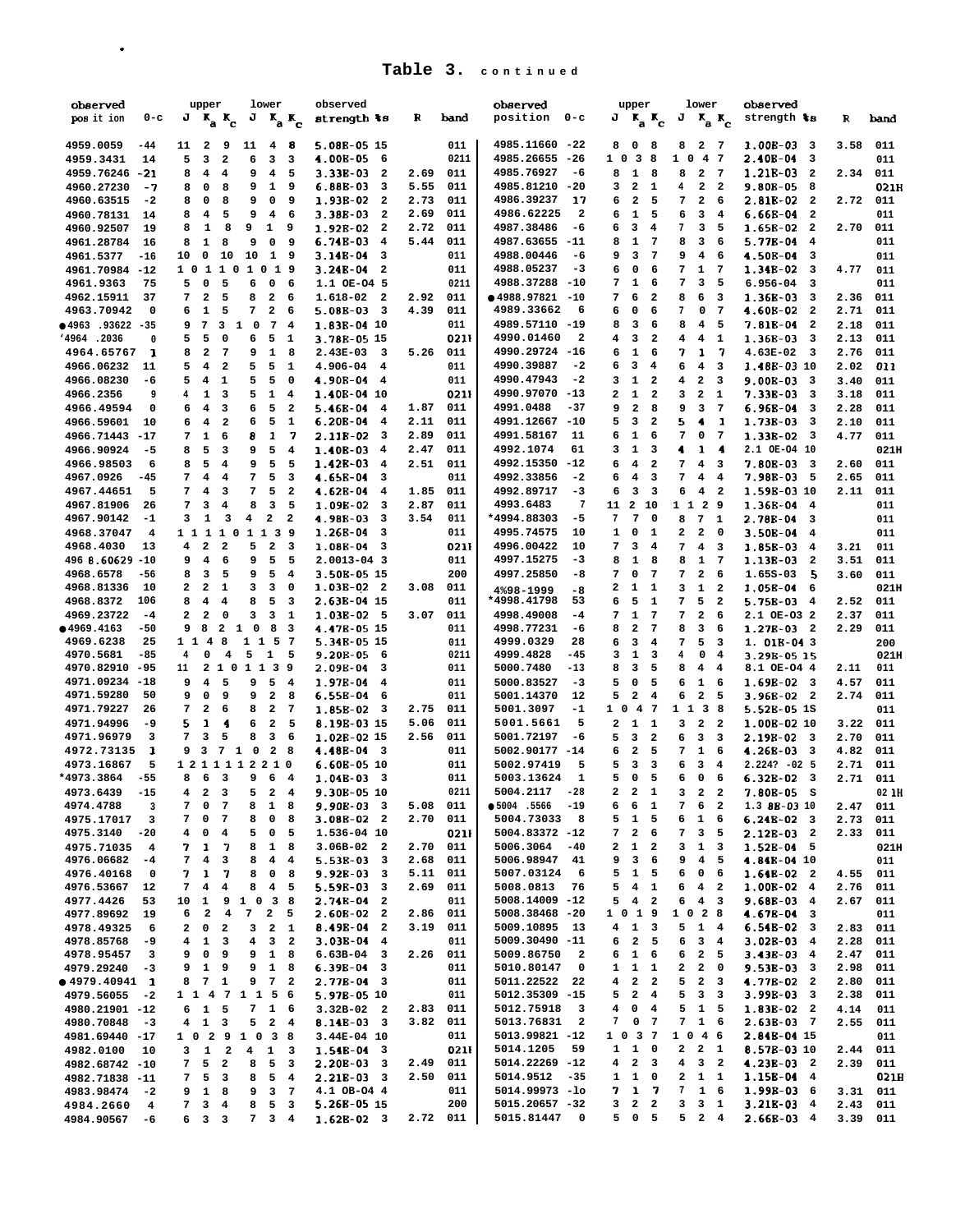# .—— **L:—** .-—a **Table 3. - :uIILIIlueu**

| observed                     |                         | upper                                             |                         | lower                                                         |                              | observed                                   |              |             | observed                                                | Upper                                   |                                                    | lower                                               | observed                                      |                                        |                       |
|------------------------------|-------------------------|---------------------------------------------------|-------------------------|---------------------------------------------------------------|------------------------------|--------------------------------------------|--------------|-------------|---------------------------------------------------------|-----------------------------------------|----------------------------------------------------|-----------------------------------------------------|-----------------------------------------------|----------------------------------------|-----------------------|
| pos it ion                   | $0 - c$                 | $J K_{\rm a} K_{\rm c}$                           |                         | $J K_{\rm a} K_{\rm c}$                                       |                              | strength 18                                | R            | band        | position<br>0-с                                         |                                         |                                                    | $J$ $K$ <sub>a</sub> $Kc$ $J$ $K$ <sub>a</sub> $Kc$ | strength 18                                   | R                                      | band                  |
|                              |                         |                                                   |                         |                                                               |                              |                                            |              |             |                                                         |                                         |                                                    |                                                     |                                               |                                        |                       |
| 5016.07370                   | 15                      | -2<br>4.                                          | 3                       | 5<br>2                                                        | $\overline{4}$               | $4.83E-02$ 3                               | 2.72         | 011         | 5054.6735<br>$-16$                                      | 4<br>3                                  | 2                                                  | 4<br>3 <sub>1</sub>                                 | $9.20B-0510$                                  |                                        | 021H                  |
| 5016.67784                   | $-7$                    | 0<br>4                                            | 4                       | 5<br>0                                                        | 5                            | 8.08B-02<br>$\overline{\mathbf{2}}$        | 2.75         | 011         | 5054.8871<br>$-22$                                      | 3<br>з                                  | 3<br>1                                             | 3<br>0                                              | 1.53E-04<br>- 7                               |                                        | 021H                  |
| 5017.11333                   | $-7$                    | 2<br>3                                            | 1                       | 3<br>з                                                        | 0                            | 3.23B-03<br>$\overline{a}$                 | 2.40         | 011         | 5054.9458<br>38<br>$-13$                                | 3<br>з                                  | 3<br>0                                             | 3<br>1                                              | 1.85B-04<br>4                                 |                                        | 021H                  |
| 5017.5266                    | -28<br>з                | 5<br>з<br>1<br>0                                  | з<br>1                  | 5<br>6<br>2<br>0                                              | 2<br>$\mathbf{2}$            | 2.458-05 15<br>1.4613-04 3                 |              | 200<br>021H | 5055.0743<br>5055.64045<br>$-1$                         | з<br>4<br>4<br>0                        | 1<br>4<br>4<br>4                                   | з<br>2<br>1<br>3                                    | $9.09E-05$<br>$\overline{4}$<br>1.24B-02<br>3 | 2.77                                   | 021H<br>011           |
| 5017.5804<br>5017.8587       | 2                       | 5<br>1                                            | 5                       | 3<br>4                                                        | $\overline{\mathbf{2}}$      | 2.65B-05 10                                |              | 011         | 5055.9572<br>21                                         | 4<br>2                                  | $\mathbf{2}$<br>4                                  | $\mathbf{2}$<br>3                                   | 6.498-05<br>6                                 |                                        | 021H                  |
| 5018.16380                   | 0                       | з<br>4                                            | 1                       | 5<br>з                                                        | $\mathbf{2}$                 | 2.46B-02<br>2                              | 2.68         | 011         | 5056.1090<br>-27                                        | 7<br>2                                  | 8<br>5                                             | 4<br>4                                              | 5.04B-05 10                                   |                                        | 200                   |
| 5018.67788                   | 5                       | з<br>4                                            | 2                       | 5<br>3                                                        | 3                            | 2.44B-02<br>$\overline{\mathbf{2}}$        | 2.64         | 011         | 5056.70530<br>-1                                        | 2<br>1                                  | $\overline{\mathbf{2}}$<br>3                       | 0<br>3                                              | 1.178-02<br>$\overline{4}$                    | 3.68                                   | 011                   |
| 5019.06446                   | 1                       | 1<br>4                                            | 4                       | 5<br>1                                                        | 5                            | 7.77B-02<br>2                              | 2.75         | 011         | 5056.86170<br>6                                         | 1<br>1                                  | 2<br>0                                             | 1<br>1                                              | $5.318 - 02$<br>- 2                           | 2.73                                   | 011                   |
| 5019.54230                   | $-3$                    | 2<br>4                                            | $\overline{\mathbf{2}}$ | 3<br>4                                                        | 1                            | 4.30B-03<br>з                              | 2.31         | 011         | 5057.5479<br>64                                         | ۰<br>8                                  | ٠<br>9                                             | $\mathbf{2}$<br>$7\phantom{.0}$                     | 4.56B-05 10                                   |                                        | 200                   |
| 5019.70935                   | $-7$                    | 1<br>5                                            | 5                       | $\mathbf{2}$<br>5                                             | 4                            | 4.73B-03<br>3                              | 2.40         | 011         | 5057.6247<br>$-16$                                      | 2<br>1                                  | 1<br>2                                             | 1<br>$\overline{\mathbf{2}}$                        | 4.05B-05 15                                   |                                        | 02 1H                 |
| 5020.50140                   | $-5$                    | 7<br>з                                            | 5                       | $\mathbf{2}$<br>8                                             | 6                            | <b>9.35B-04</b><br>$\overline{\mathbf{4}}$ |              | 011         | 5058.1858<br>9                                          | 9<br>4                                  | s<br>1                                             | $\mathbf 0$<br>$\overline{\mathbf{3}}$<br>- 8       | $1.01B-045$                                   |                                        | 011                   |
| 5020.5375                    | $-63$                   | 1<br>1                                            | 1                       | 2<br>1                                                        | $\mathbf{2}$                 | 1.04E-04<br>$\overline{\mathbf{4}}$        |              | 021H        | 5058.84150<br>- 12                                      | 1<br>0                                  | 2<br>1                                             | 0<br>$\overline{\mathbf{2}}$                        | 7.82B-02<br>- 2                               | 2.75                                   | 011                   |
| 5020.59021                   | $-12$                   | 11<br>$\overline{\mathbf{3}}$                     | 8                       | $1\quad1\quad4$                                               | $\overline{7}$               | 1.37B-04 10                                |              | 011         | 5059.73135<br>11                                        | 0<br>0                                  | 1<br>0                                             | 1<br>1                                              | 9.88E-03<br>- 2                               | 3.07                                   | 011                   |
| 5021.07733                   | 19                      | 1<br>6                                            | 6                       | 5<br>з                                                        | 3                            | 4.35B-05 15                                |              | 011         | 5060.3602<br>-50                                        | 7<br>4                                  | 7<br>4                                             | 4<br>3                                              | 1.958-05 15                                   |                                        | 021H                  |
| 5021.58202                   | -8                      | 0<br>4                                            | 4                       | $\mathbf{2}$<br>4                                             | 3                            | 2.53B-03<br>3                              | 3.46         | 011         | 5060.5526<br>$-14$                                      | 6<br>4                                  | 3<br>6                                             | 4<br>2                                              | 5.12B-05 15                                   |                                        | 021H                  |
| 5022.98322                   | 1                       | 4<br>1                                            | 4                       | 5<br>0                                                        | 5                            | 1.75B-02<br>-3                             | 4.25         | 011         | 5060.7180<br>-9                                         | 6<br>4                                  | $\mathbf{2}$<br>6                                  | 4<br>з                                              | 4.33E-05 15                                   |                                        | 021H                  |
| 5023.44416                   | -3                      | $\overline{\mathbf{2}}$<br>5                      | 3                       | 3<br>5                                                        | $\overline{\mathbf{2}}$      | 4.40B-03<br>4                              | 2.38         | 011         | 5061.1481<br>- 1                                        | 5<br>1                                  | 4<br>4                                             | 3<br>1                                              | 1.14E-04<br>- 3                               |                                        | 011                   |
| 5023.5120                    | 1                       | 5<br>2                                            | 4                       | 1<br>6                                                        | 5                            | 4.50E-03<br>5                              | 4.50         | 011         | 5061.61512<br>7                                         | 7<br>2                                  | 7<br>6                                             | $\mathbf{2}$<br>5                                   | $3.50E-03$<br>$\overline{\mathbf{2}}$         | 2.88                                   | 011                   |
| 5023.70838                   | "б                      | $\mathbf 1$<br>9                                  | 8                       | 9<br>2                                                        | 7                            | 1.22B-03 10                                | 2.78         | 011         | 5063.94297<br>4                                         | з<br>0                                  | з<br>з                                             | 1<br>2                                              | 1.72B-02<br>3                                 | 2.95                                   | 011                   |
| 5024.02200                   | $-3$                    | 3<br>0                                            | з<br>$\mathbf{2}$       | 4<br>1<br>4                                                   | $\overline{\mathbf{4}}$<br>з | 1.87E-02<br>3<br>7.57B-02<br>з             | 3.90<br>2.78 | 011<br>011  | 5065.2474<br>33<br>5066.4614<br>-45                     | $\overline{\mathbf{2}}$<br>з<br>з<br>1  | $\overline{\mathbf{2}}$<br>4<br>2<br>з             | 1<br>з<br>1<br>3                                    | 3.78B-03 10<br>3.78B-05 10                    | 4.86                                   | 011                   |
| 5024.53810<br>5025.01500     | 29<br>-26               | з<br>1<br>з<br>0                                  | 3                       | 1<br>$\mathbf{2}$<br>3                                        | $\overline{\mathbf{2}}$      | 1.70B-03<br>3                              | 3.49         | 011         | 5066.93978<br>8                                         | 5<br>з                                  | 3<br>6                                             | $\mathbf{2}$<br>4                                   | $1.23B-03$<br>- 3                             |                                        | 021H<br>011           |
| 5025.4235                    | -48                     | 1 2<br>3                                          | 9<br>$\mathbf{1}$       | $\overline{\mathbf{2}}$<br>4                                  | -8                           | 7.25B-05 15                                |              | 011         | 5067.0434<br>$-59$                                      | 8<br>з                                  | 9<br>5                                             | $\mathbf{2}$<br>8                                   | 2.255-04 10                                   |                                        | 011                   |
| 5025.8414                    | 28                      | 9<br>$\overline{\mathbf{2}}$                      | $\mathbf{7}$<br>1       | $\mathbf 0$<br>$\overline{4}$                                 | - 6                          | 2.956-05 15                                |              | 200         | 5068.1580<br>27                                         | 3<br>5                                  | 3<br>4                                             | 4<br>0                                              | 8.80E-05<br>$\overline{\mathbf{4}}$           |                                        | 011                   |
| 5026.6320                    | 34                      | 0<br>$\mathbf{2}$                                 | $\overline{2}$          | 2<br>2                                                        | 1                            | 6.50B-04 10                                |              | 011         | 5069.37350<br>11                                        | 2<br>0                                  | 2<br>2                                             | 1<br>1                                              | 1.7733-02 3                                   | 2.87                                   | 011                   |
| 5026.82283                   | $-7$                    | 9<br>4                                            | 6<br>$\mathbf{1}$       | 0<br>3                                                        | - 7                          | $1.37B - 04$ 4                             |              | 011         | 5069.6684<br>74                                         | 7<br>э                                  | ٠<br>$\bullet$                                     | 2<br>7                                              | 4.618-04<br>- 4                               |                                        | 011                   |
| 5027.2294                    | -90                     | 1 3 3                                             | 1<br>$\mathbf{o}$       | 1<br>3<br>-49                                                 |                              | 3.15B-05 10                                |              | 011         | 5069.7794<br>$\cdot$ 2                                  | $\mathbf{2}$<br>6                       | 7<br>4                                             | 4<br>з                                              | 1.60E-04 10                                   |                                        | 200                   |
| 5027.88723                   | $-17$                   | 4<br>1                                            | 4                       | 2<br>4                                                        | 3                            | 6.22B-03<br>$\overline{\mathbf{4}}$        | 2.53         | 011         | 29<br>5070.0304                                         | *<br>4                                  | 4<br>9                                             | з<br>7                                              | 1.93B-04<br>4                                 |                                        | 011                   |
| 5028.3284                    | -10                     | з<br>2                                            | 1                       | 2<br>4                                                        | $\overline{\mathbf{2}}$      | $5.00E-02 = 5$                             | 2.75         | 011         | 5071.13506<br>- 12                                      | з<br>0                                  | з<br>2                                             | $\mathbf{2}$<br>$\mathbf{o}$                        | 2.418-04<br>-3                                |                                        | 011                   |
| 5029.1749                    | 35                      | 1<br>0                                            | 1                       | 1<br>1                                                        | 0                            | 1.89B-05 10                                |              | 021H        | 5072.51847<br>11                                        | 1<br>0                                  | $\mathbf{1}$<br>1                                  | 1<br>0                                              | 1.36B-02<br>3                                 | 2.85                                   | 011                   |
| 5029.4381                    | $\overline{\mathbf{2}}$ | 2<br>7                                            | 6                       | $\overline{\bf 4}$<br>8                                       | 5                            | 4.40E-05 15                                |              | 200         | 5073.89733 -11                                          | 1<br>1                                  | 2<br>1                                             | 0<br>$\overline{\mathbf{2}}$                        | 6.45B-03<br>3                                 | 3.68                                   | 011                   |
| 5029.99078                   | $-11$                   | 6<br>0                                            | 6                       | 6<br>1                                                        | 5                            | $4.62E-03$<br>5                            | 2.58         | 011         | 5074.03148-12                                           | 0<br>0                                  | 0<br>1                                             | 0<br>1                                              | 4.53B-02<br>$\overline{\mathbf{2}}$           | 2.73                                   | 011                   |
| 5030.24794                   | -8                      | 0<br>3                                            | з                       | 4<br>0                                                        | 4                            | 9.40B-02<br>3                              | 2.80         | 011         | 5074.3026<br>-19                                        | s<br>2                                  | ٠<br>6                                             | $\overline{\bf 4}$<br>3                             | 7.04B-05 15                                   |                                        | 200                   |
| 5030.6903                    | 31                      | 11<br>$\overline{\mathbf{2}}$                     | 9<br>1                  | 1<br>3                                                        | -8                           | 2.31B-04<br>5                              |              | 011         | 5075.9324<br>49                                         | ,<br>٠                                  | ٠<br>6                                             | 5<br>1                                              | 3.58E-05 15                                   |                                        | 011                   |
| 5030.7729                    | 17                      | $\overline{\mathbf{2}}$<br>9                      | 8                       | 9<br>$\overline{\mathbf{2}}$                                  | -7                           | 7.90B-04<br>6                              |              | 011         | 5076.2940<br>51                                         | 7<br>٠                                  | D<br>6                                             | 5<br>$\overline{\mathbf{2}}$                        | 2.986-05 15                                   |                                        | 011                   |
| 5031.18865<br>5032.23577 -12 | -6                      | 3<br>$\overline{\mathbf{2}}$<br>1<br>6            | $\mathbf{2}$<br>6       | 4<br>$\mathbf{2}$<br>6<br>1                                   | 3<br>5                       | 5.00B-02<br>4<br>$3.42E-03$<br>4           | 2.70<br>3.13 | 011<br>011  | 5076.440411<br>-5<br>5076.658916                        | ß<br>J<br>٠<br>3                        | ı<br>7<br>э<br>э                                   | 2<br>6<br>э<br>۰                                    | $7.22$ B-M 5<br>$2.88s - 04$<br>- 3           |                                        | 011<br>011            |
| 5033.2860                    | 59                      | 7<br>2                                            | 5                       | 7<br>3                                                        | $\overline{\mathbf{4}}$      | 3.20E-03 10                                | 2.77         | 011         | 5077.4170<br>26                                         | 11<br>D                                 | 10<br>14                                           | 311                                                 | 5.548-05 10                                   |                                        | 200                   |
| 5034.2704                    | $-5$                    | з<br>3                                            | 0                       | 4<br>з                                                        | 1                            | 1.90B-02<br>6                              | 2.57         | 011         | 5078.18944<br>- 2                                       | 9<br>1                                  | ?                                                  | I.                                                  | 1.12B-03<br>$\overline{\mathbf{2}}$           | 2 71                                   | 011                   |
| 5034.34853                   | $-3$                    | з<br>1                                            | з                       | $\mathbf{2}$<br>з                                             | $\overline{\mathbf{2}}$      | $6.40B-03$<br>4                            | 2.48         | 011         | 5078.8855<br>10                                         | 3<br>۰                                  | ,<br>$\mathbf{I}$                                  | ۰<br>-1                                             | 1.72B-04<br>6                                 |                                        | 021H                  |
| 5034.42724                   | $-10$                   | 3<br>з                                            | 1                       | 3<br>4                                                        | $\mathbf{2}$                 | 1.92E-02<br>3                              | 2.59         | 011         | 5079.2791<br>99                                         | 9<br>۹.                                 | ۰<br>1                                             | $\mathbf 0$<br>46                                   | $6.446' - 0S$ 3                               |                                        | 011                   |
| 5035.16690                   | $-10$                   | 2<br>0                                            | $\mathbf{2}$            | з<br>1                                                        | 3                            | 1.69B-02<br>$\overline{\mathbf{2}}$        | 3.57         | 011         | 5079.72679<br>- 2                                       | 6<br>1                                  | A<br>v                                             | ,<br>,                                              | 1.938-04<br>-3                                |                                        | 0 I I                 |
| 5036.0830                    | 15                      | 12<br>3<br>1                                      | $\mathbf 0$             | 1 2<br>$\overline{\mathbf{3}}$                                | و.                           | 5.32B-05 10                                |              | 011         | 5080.4674.1<br>-67                                      | ı<br>ł                                  | 2                                                  | J.<br>л                                             | 678-DI<br>3                                   | 211                                    | 011                   |
| 5036.16840                   | 5                       | 8<br>1                                            | 7                       | 8<br>2                                                        | 6                            | 2.33B-03<br>5                              | 2.56         | 011         | 5081.85115<br>12                                        | J<br>ı                                  | đ<br>ı                                             | -1<br>-                                             | 2 998 O2<br>$\overline{\mathbf{2}}$           | 2 76                                   | 011                   |
| 5036.42360                   | $-5$                    | $1\quad$ 0<br>$\overline{\mathbf{2}}$             | 8<br>1                  | $\mathbf 0$<br>3                                              | -7                           | $5.448 - 04$<br>3                          |              | 011         | 5082.02456<br>25                                        | s<br>a                                  | ٠                                                  | 1<br>э                                              | 498-02-2<br>I                                 | 200                                    | .                     |
| 5036.99847                   | 3                       | 2<br>8                                            | 6                       | 8<br>3                                                        | 5                            | 2.00B-03<br>3                              | 2.66         | 011         | 5082.19607<br>- 4                                       | ٠<br>J                                  | J<br>,                                             | ۰<br>-1                                             | $)$ one or<br>- 3                             |                                        | $\bullet$ 11          |
| 5038.33970                   | $\mathbf 0$             | $\overline{\mathbf{2}}$<br>9                      | 7                       | 9<br>3                                                        | 6                            | 1.13B-03<br>$\overline{\mathbf{2}}$        | 2.67         | 011         | 5062.9297<br>35                                         | 21                                      | 1<br>٠                                             | $\mathbf{1}$<br>٠                                   | 1105 04 10                                    |                                        | $\bullet$ JIB         |
| 5039.10940                   | 10                      | 2<br>1                                            | 2                       | 2<br>2                                                        | 1                            | 4.90B-03 4                                 | 2.50         | 011         | 5083.84031<br>64                                        | 7.<br>٠                                 |                                                    |                                                     | 1 25B<br>041                                  |                                        | $\bullet$ 11          |
| 5039.4022                    | $-34$                   | $\mathbf 2$<br>5                                  | $\overline{\mathbf{4}}$ | 5<br>$\mathbf{2}$                                             | $\overline{\mathbf{3}}$      | 2.27B-05 15<br>$1.60E-02$ 2                | 3.97         | 021H<br>011 | 5083.8972<br>47<br>5084.0311<br>34                      | 9<br>$\bullet$<br>J.<br>6               | $\bullet$<br>$\mathbf{1}$<br>$\blacklozenge$       | $\bullet$<br>$\mathbf{r}$                           | 4 808 05 15<br>1 448 M 10                     |                                        | $\bullet$ lt          |
| 5039.58125<br>5040.49387 15  | $-7$                    | $\mathbf{1}$<br>3<br>$\mathbf 1$<br>$\mathbf{2}$  | 3<br>$\mathbf 1$        | $\overline{\mathbf{4}}$<br>$\mathbf 0$<br>$3 \quad 1 \quad 2$ | $\overline{\bf 4}$           | $7.47B-02$ 2                               | 2.78         | 011         | 5084.13709 14                                           | 7.<br>0 <sub>7</sub>                    | ٠<br>٠                                             | ٠<br>-1<br>$\lambda$<br>٠                           | $2.09804$ $3.09804$                           |                                        | $\blacksquare$<br>811 |
| 5041.2936                    | $-21$                   | $4 \quad 1$                                       | 3                       | $\overline{\mathbf{3}}$<br>з                                  | $\mathbf 0$                  | 4.44B-05 15                                |              | 011         | 5085.2921<br>46                                         | ٠<br>-1                                 | ٠<br>J.                                            | 6<br>٠                                              | <b>2 MB OS IS</b>                             |                                        | $\bullet$ d&m         |
| 5044.47372 -14               |                         | $\mathbf{2}$<br>4                                 | $\overline{\mathbf{3}}$ | $5$ 1 4                                                       |                              | $4.40B-03$ 2                               | 4.51         | 011         | 5085.3687<br>21                                         | $1 - 7$<br>7                            | $\bullet$                                          | $\lambda$<br>$\bullet$                              | 9 318 05 10                                   |                                        | ●\$,                  |
| 5045.1540                    | $-19$                   | $\mathbf{1}$<br>7                                 | 6                       | 7<br>$\mathbf{2}$                                             | 5                            | 4.50B-03 10                                | 2.66         | 011         | 5085.40317 1                                            | 2<br>$\mathbf{z}$                       | $\mathbf{1}$<br>۰                                  | $\mathbf{1}$<br><sup>2</sup>                        | 1.758.01.1                                    | $4 \cdot 0$                            | $\bullet$ and         |
| 5045.19625                   | $-3$                    | $\mathbf{2}$<br>$\mathbf{2}$                      | 0                       | 3 <sub>2</sub>                                                | $\mathbf{1}$                 | $3.80B-02$ 3                               | 2.74         | 011         | 50 85.9069<br>$-33$                                     |                                         |                                                    | 1 2 4 9 1 > 4 0                                     | 7 008 05 0                                    |                                        | $\bullet$ .8          |
| 5045.5143                    | 8                       | $\mathbf{2}$<br>4                                 | 3                       | $\mathbf{2}$<br>4                                             | $\overline{2}$               | $1.32B-04$ 4                               |              | 021H        | 5086.33888 -16                                          | J.<br>٠                                 | $\bullet$<br>٠                                     | $\sqrt{2}$                                          | <b>JOIR 01 0</b>                              | $\blacksquare$                         | $\bullet$             |
| 5045.8432                    | $-12$                   | $1\quad1\quad1$                                   |                         | $1 \quad 1 \quad 0$                                           |                              | $1.28E-04$ 4                               |              | 021H        | 5086.51019<br>و ۔                                       | 5.<br>3                                 | 2<br>$\bullet$                                     | 2 <sub>5</sub>                                      | 9.838.04<br>- 1                               |                                        |                       |
| 5046.47518 -31               |                         | $\overline{a}$<br>$\mathbf{2}$                    | $\mathbf{1}$            | 3<br>$\overline{\mathbf{2}}$                                  | $\overline{\mathbf{2}}$      | $3.72B-02$ 2                               | 2.66         | 011         | 5086.6250<br>$-14$                                      | 6<br>3                                  | 3<br>5                                             | $\overline{4}$<br>$\overline{\mathbf{2}}$           | 1.388 04<br>- 1                               |                                        | $\star$               |
| $5046.88781 - 3$             |                         | $1 \quad 0$                                       | $\mathbf{1}$            | $2 \quad 1 \quad 2$                                           |                              | 1.38B-02 2                                 | 3.29         | 011         | 5087.57437<br>19                                        | $\mathbf{1}$<br>1                       | $\mathbf{1}$<br>$\mathbf{1}$                       | $1 \quad 0$                                         | $6.278 - 02$ 2                                | $\mathbf{J}$ . The set of $\mathbf{J}$ | $\bullet$             |
| 5047.30411                   | 5                       | $\overline{a}$<br>8                               | $\overline{7}$          | $\mathbf{2}$<br>8                                             | 6                            | $1.57E-033$                                | 2.89         | 011         | 5087.87395<br>$\overline{\mathbf{0}}$                   | $\overline{\mathbf{4}}$<br>$\mathbf{2}$ | $\overline{\mathbf{3}}$<br>$\overline{\mathbf{4}}$ | $2 \quad 2$                                         | 2.85B-02<br>$\cdot$                           | $\mathbf{J}$ . The $\mathbf{J}$        | ۰                     |
| 5047.64453 -12               |                         | $2 \quad 1 \quad 2$                               |                         | $3\quad 1\quad 3$                                             |                              | $7.87B-025$                                | 2.70         | 011         | 5088.34866 -24                                          | 4<br>3                                  | $\overline{\mathbf{2}}$                            | 5<br>$2 \quad 3$                                    | $1.18E-034$                                   |                                        | ٠                     |
| 5047.6860                    | $\overline{\mathbf{3}}$ | $2 \quad 1 \quad 1$                               |                         | $\mathbf{2}$<br>$\mathbf{2}$                                  | $\overline{\mathbf{0}}$      | $6.00B-03$ 3                               | 2.44         | 011         | 5088.50322 1                                            | 0<br>6                                  | 6                                                  | $5$ 2 3                                             | $4.1133 - M$ )                                |                                        | $\bullet\cdot\cdot$   |
| 5048.10972                   | $-1$                    | $\mathbf{1}$<br>$5 -$                             | 5                       | $\mathbf{1}$<br>5                                             | $\overline{4}$               | $5.67E-03$ 4                               | 2.93         | 011         | $5089.35492 - 6$                                        | $\overline{\mathbf{2}}$<br>4            | $\overline{\mathbf{2}}$<br>5                       | $\mathbf{1}$<br>5                                   | $1.02B-03$ 3                                  | .                                      | $0 + 1$               |
| 5048.9568                    | $-16$                   | $\overline{\mathbf{2}}$<br>3                      | $\overline{\mathbf{2}}$ | $3$ 2 1                                                       |                              | $1.06B - 04$ 4                             |              | 021H        | 5089.9396<br>9                                          | $1 \quad 3$<br>3                        |                                                    | $2 \quad 1 \quad 2$                                 | $1.97E-04S$                                   |                                        |                       |
| 5050.45683                   | 19                      | $\mathbf{1}$<br>3                                 | $\overline{\mathbf{2}}$ | $\mathbf{3}$<br>2 <sub>1</sub>                                |                              | $1.05B-02$ 5                               | 2.74<br>2.80 | 011<br>011  | 5090.34143 -21<br>5090.74824<br>$\overline{\mathbf{3}}$ | $2 \quad 4$<br>5<br>6<br>$1\quad 6$     |                                                    | 4<br>3 <sub>1</sub><br>5<br>$2 \quad 3$             | $4.42B-04$ 3                                  | <b>147 BII</b>                         |                       |
| 5050.58775                   | $-4$<br>9               | $\mathbf{1}$<br>6<br>$\overline{\mathbf{4}}$<br>8 | 5<br>5                  | $2 \quad 4$<br>6<br>3<br>9                                    | - 6                          | $7.73B-03$ 3<br>2.1333-04 3                |              | 011         | 5091.16588<br>$-3$                                      | 3                                       | $2\quad 2$                                         | 3<br>2 <sub>1</sub>                                 | $2.34B-04.3$<br>$5.15B-02$ 3                  | 2 78 811                               | $\bullet$ I1          |
| 5050.96616<br>5051.2152      | $-3$                    | $\mathbf{2}$<br>$\mathbf{2}$                      | $\mathbf 0$             | $\mathbf{2}$<br>$\overline{\mathbf{2}}$                       | $\mathbf{1}$                 | $2.34E-04$ 5                               |              | 021F        | 5091.50987<br>5                                         | 5<br>$1\quad 5$                         |                                                    | $\overline{\mathbf{4}}$<br>$2 \quad 2$              | 4.70B-046                                     | 1 440 11                               |                       |
| 5051.8489                    | $-21$                   | $\mathbf{1}$<br>$\mathbf{1}$                      | $\mathbf 0$             | $1 \quad 1 \quad 1$                                           |                              | $1.27E-04$ 3                               |              | 021F        | 5091.62804<br>-8                                        | 7                                       | 3 <sub>5</sub>                                     | $7\overline{ }$<br>$3 \quad 4$                      | 6.1 OB-03 4                                   | 2.62011                                |                       |
| 5052.83077                   | $-1$                    | 5<br>$\mathbf{1}$                                 | $\overline{\mathbf{4}}$ | $2 \quad 3$<br>5                                              |                              | $1.05B-02$ 4                               | 2.77         | 011         | 5092.59540<br>$-1$                                      | 2<br>2 <sub>1</sub>                     |                                                    | 2<br>$2 \quad 0$                                    | 9.4134-02 3                                   | $2.69$ <b>011</b>                      |                       |
| 5053.2044                    | $-36$                   | 7 1 7                                             |                         | 8 3 6                                                         |                              | 4.54B-05 15                                |              | 200         | 5092.9514<br>$-3$                                       |                                         |                                                    | 1 1 4 8 1 1 4 7                                     | 2.70B-04 10                                   |                                        | 011                   |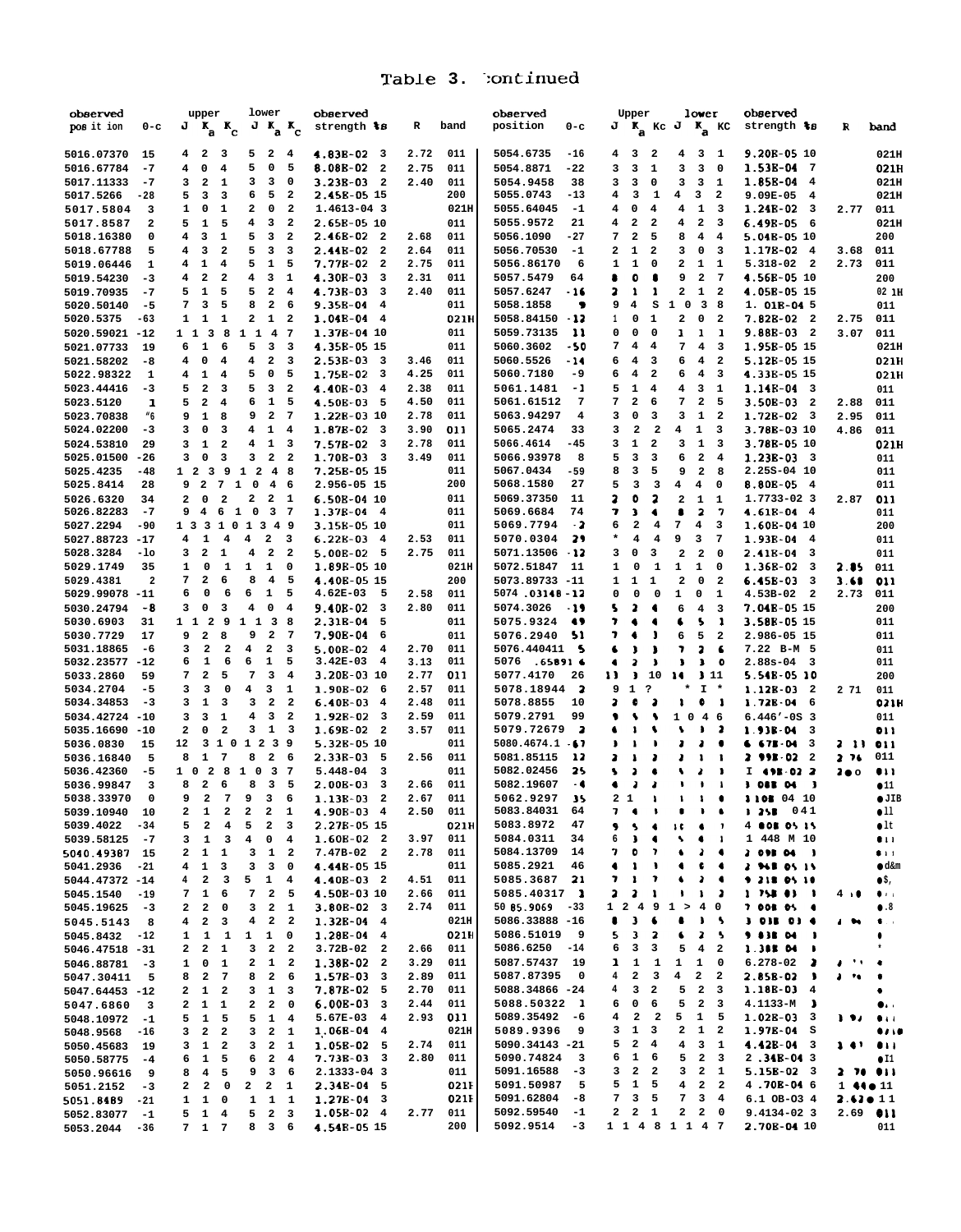| observed<br>position<br>$0 - c$        | upper<br>$J K_a$ Kc                                            | lower<br>$J K_a K_c$                                                   | observed<br>strength <b>ts</b>                       | R            | band            | observed<br>position<br>$0 - c$                           | lower<br>upper<br>$\mathbf{r_a}$ $\mathbf{r_c}$<br>$J K_{\rm a} K_{\rm c}$<br>J                                                                                 | observed<br>strength ts                               | R                                  | band                                                                                                                                                                                                                                                                                                                                                                                                                                                                     |
|----------------------------------------|----------------------------------------------------------------|------------------------------------------------------------------------|------------------------------------------------------|--------------|-----------------|-----------------------------------------------------------|-----------------------------------------------------------------------------------------------------------------------------------------------------------------|-------------------------------------------------------|------------------------------------|--------------------------------------------------------------------------------------------------------------------------------------------------------------------------------------------------------------------------------------------------------------------------------------------------------------------------------------------------------------------------------------------------------------------------------------------------------------------------|
| 5093.00688<br>11                       | 3 0<br>- 3                                                     | 2<br>0<br>2                                                            | 2.50B-04 10                                          |              | 021H            | 5114.7470<br>41                                           | 5 1 5<br>6 3 4                                                                                                                                                  | $9.92E-05$<br>- 6                                     |                                    | 200                                                                                                                                                                                                                                                                                                                                                                                                                                                                      |
| 5093.23777<br>19                       | $1\quad1$<br>$\overline{\mathbf{0}}$                           | $\mathbf{1}$<br>$1\quad$                                               | $6.33B-02$ 3                                         | 2.72         | 011             | 5115.20921<br>$-1$                                        | 1221013211                                                                                                                                                      | 2.268-04<br>$\overline{\mathbf{4}}$                   |                                    | 200                                                                                                                                                                                                                                                                                                                                                                                                                                                                      |
| 5093.33446<br>$-28$                    | $\mathbf{2}$<br>2<br>$\mathbf 0$                               | 2<br>$\overline{\mathbf{2}}$<br>1                                      | $1.01B-012$                                          | 2.88         | 011             | 5115.25214<br>$-2$                                        | 1<br>5<br>4<br>5<br>$1 \quad 4$                                                                                                                                 | $2.25S-04$<br>$\overline{4}$                          |                                    | 021H                                                                                                                                                                                                                                                                                                                                                                                                                                                                     |
| 5093.57448 -13                         | $\mathbf{2}$<br>6<br>4                                         | 7<br>-7<br>$\mathbf{1}$                                                | 2.47B-04<br>- 5                                      |              | 011             | 5115.85762<br>-6                                          | 5<br>7<br>$\overline{\mathbf{3}}$<br>8<br>$4\quad 4$                                                                                                            | 1.04B-04 10                                           |                                    | 011                                                                                                                                                                                                                                                                                                                                                                                                                                                                      |
| 5093.70053<br>5                        | $\overline{\mathbf{4}}$<br>6<br>-3<br>$\mathbf{2}$<br>1        | 7<br>3<br>4<br>4<br>$\mathbf{1}$<br>$\overline{4}$                     | 3.70B-04<br>- 4<br>$1.34B-03$ 3                      | 3.96         | 011<br>011      | 5116.07455<br>-6<br>5116.19117<br>6                       | $\overline{\mathbf{2}}$<br>$\overline{a}$<br>$\overline{\mathbf{2}}$<br>3<br>$\mathbf{1}$<br>4<br>$\mathbf{1}$<br>3<br>0<br>3<br>$\overline{\mathbf{2}}$<br>- 3 | 1.1413-04 8<br>$1.91B-02$ 3                           | 3.11                               | 021H<br>011                                                                                                                                                                                                                                                                                                                                                                                                                                                              |
| 5093.78243<br>3<br>5094.1226<br>$-19$  | 3<br>$\mathbf{2}$<br>3<br>4                                    | 5<br>4<br>$\overline{\mathbf{2}}$                                      | 4.04E-05 15                                          |              | 200             | 5117.25706<br>$-2$                                        | 3<br>6<br>9<br>3<br>9<br>- 7                                                                                                                                    | 1.13B-03<br>$\overline{\mathbf{4}}$                   | 2.48                               | 011                                                                                                                                                                                                                                                                                                                                                                                                                                                                      |
| 5094.62603<br>$\mathbf{1}$             | 3<br>6<br>4                                                    | 6<br>3<br>3                                                            | 1.28B-02<br>$_{3}$                                   | 2.64         | 011             | 5117.9624<br>$-41$                                        | 1<br>4<br>$\mathbf{1}$<br>3<br>-4<br>4                                                                                                                          | $1.05B-02$ 5                                          | 2.69                               | 011                                                                                                                                                                                                                                                                                                                                                                                                                                                                      |
| 5094.77568<br>5                        | $\overline{\mathbf{2}}$<br>3<br>1                              | 3<br>$\overline{\mathbf{2}}$<br>$\overline{\mathbf{2}}$                | $5.13B-02$<br>- 3                                    | 2.66         | 011             | *5118.0256<br>$-93$                                       | 7 5<br>74<br>$1\quad1$<br>$1\quad1$                                                                                                                             | 1.24B-04 10                                           |                                    | 011                                                                                                                                                                                                                                                                                                                                                                                                                                                                      |
| 5095.0541<br>36                        | 4<br>2<br>$\overline{\mathbf{2}}$                              | 4<br>1<br>3                                                            | 3.858-05 10                                          |              | 021H            | • 5118.0661<br>-62                                        | 7<br>3<br>$\mathbf{1}$<br>$\mathbf{o}$<br>-7<br>1 0<br>-4                                                                                                       | 3.228-04 10                                           |                                    | 011                                                                                                                                                                                                                                                                                                                                                                                                                                                                      |
| -31<br>5095.4688                       | 0<br>4<br>4                                                    | $\mathbf 1$<br>3<br>3                                                  | 2. 01E-05 10                                         |              | 021H            | • 5118.1043<br>10                                         | 7<br>3<br>$7\overline{ }$<br>,<br>9<br>$\overline{\mathbf{2}}$                                                                                                  | 7.848-04 10                                           |                                    | 011                                                                                                                                                                                                                                                                                                                                                                                                                                                                      |
| 5095.61400<br>-8                       | 1<br>7<br>6                                                    | 6<br>3<br>3<br>5<br>$\mathbf{3}$<br>$\overline{\mathbf{2}}$            | $2.37E-04$<br>$_{3}$<br>2.50B-02<br>$_{3}$           | 2.65         | 011<br>011      | $\bullet$ 5118.14511 $\cdot$ 50<br>• 5118.18829<br>-43    | 7<br>$\overline{\mathbf{2}}$<br>$\overline{7}$<br>8<br>1<br>0<br>$7\overline{ }$<br>7 0<br>1<br>7<br>7                                                          | $1.63B-03$ 8<br>$3.50E-03$<br>$\overline{\mathbf{4}}$ |                                    | 011                                                                                                                                                                                                                                                                                                                                                                                                                                                                      |
| 5096.07872<br>0<br>5096.66614<br>-9    | 3<br>5<br>-3<br>3<br>4<br>$\overline{\mathbf{2}}$              | 4<br>3<br>1                                                            | $4.47E-02$<br>$\overline{\mathbf{2}}$                | 2.60         | 011             | 5118.22705<br>- 8                                         | 2<br>$\mathbf{1}$<br>$\overline{\mathbf{2}}$<br>1<br>1 1                                                                                                        | $6.08B-025$                                           | 2.59                               | 011<br>011                                                                                                                                                                                                                                                                                                                                                                                                                                                               |
| 5096.86322 -16                         | 3<br>1<br>3                                                    | 3<br>3<br>0                                                            | 7.84B-02<br>$\overline{\mathbf{2}}$                  | 2.58         | 011             | 5118.3649<br>10                                           | 1 13<br>13 1 12 14                                                                                                                                              | 1.53E-04 15                                           |                                    | 200                                                                                                                                                                                                                                                                                                                                                                                                                                                                      |
| 5096.92411 -12                         | 3<br>0<br>3                                                    | з<br>3<br>1                                                            | 7.87B-02<br>$\overline{\mathbf{2}}$                  | 2.59         | 011             | 5118.4309<br>17                                           | $\overline{\mathbf{2}}$<br>$\overline{7}$<br>7<br>$\mathbf{3}$<br>8<br>$\overline{4}$                                                                           | 1.33B-04 15                                           |                                    | 011                                                                                                                                                                                                                                                                                                                                                                                                                                                                      |
| 5097.08640<br>$-4$                     | 3<br>$\mathbf{1}$<br>4                                         | 4<br>$\mathbf{3}$<br>$\overline{\mathbf{2}}$                           | $4.46E-02$ 2                                         | 2.59         | 011             | 7<br>5118.7899                                            | 13 2 12 14<br>2 13                                                                                                                                              | 1.658-04 7                                            |                                    | 200                                                                                                                                                                                                                                                                                                                                                                                                                                                                      |
| 5097.71949 -27                         | 3<br>5<br>$\overline{\mathbf{2}}$                              | 5<br>3<br>3                                                            | 2.53E-02<br>$\overline{\mathbf{2}}$                  | 2.69         | 011             | 5118.87118 -82                                            | 1411415115                                                                                                                                                      | 8.1 OE-04 6                                           |                                    | 200                                                                                                                                                                                                                                                                                                                                                                                                                                                                      |
| 5098.17802<br>9                        | $\mathbf{2}$<br>$\overline{\mathbf{2}}$<br>4                   | $\overline{\mathbf{2}}$<br>4<br>3                                      | 2.79B-02<br>$\overline{\mathbf{2}}$                  | 2.64         | 011             | 5118.95600<br>$-4$                                        | 1 3<br>3<br>2 2<br>4                                                                                                                                            | $2.07B-034$                                           | 1.94                               | 011                                                                                                                                                                                                                                                                                                                                                                                                                                                                      |
| 5098.59506<br>$-5$                     | 1<br>$\overline{\mathbf{2}}$<br>3                              | 2<br>$\overline{a}$<br>1                                               | 1.09E-03<br>$\overline{4}$<br>$3.03B-02$             | 2.05         | 011             | 5120.2980<br>6                                            | 48<br>1 2<br>$1\quad 2$<br>-49<br>$\overline{\mathbf{2}}$<br>8<br>3 <sub>5</sub>                                                                                | 4.98B-05 10<br>4.89B-05 15                            |                                    | 011                                                                                                                                                                                                                                                                                                                                                                                                                                                                      |
| 5098.82820<br>4<br>5098.9371<br>-16    | 1<br>2<br>1<br>3<br>1<br>4                                     | 2<br>$1\quad 2$<br>5<br>$\overline{2}$<br>$\overline{4}$               | $\overline{\mathbf{2}}$<br>1.018-03<br>4             | 2.68         | 011<br>011      | 5120.6205<br>$-88$<br>5121.6591<br>$-12$                  | 9<br>8<br>1 2 3 1 0 1 3 3 1 1                                                                                                                                   | 2.15B-04<br>$\overline{\mathbf{3}}$                   |                                    | 011<br>200                                                                                                                                                                                                                                                                                                                                                                                                                                                               |
| 5099.35315<br>-9                       | 3<br>3<br>6                                                    | 6<br>3<br>$\overline{\mathbf{4}}$                                      | 1.30B-02<br>$\overline{\mathbf{3}}$                  | 2.65         | 011             | 5121.9952<br>13                                           | 1 1 3 8 1 2 3 9                                                                                                                                                 | 4.116-04<br>4                                         |                                    | 200                                                                                                                                                                                                                                                                                                                                                                                                                                                                      |
| 5099.6980<br>34                        | 14 2 13                                                        | 15<br>2 14                                                             | 7.45B-05<br>6                                        |              | 200             | 5122.27753<br>16                                          | 3<br>$\overline{\mathbf{0}}$<br>3<br>2<br>1 2                                                                                                                   | $9.80B-03$<br>- 6                                     | 2.48                               | 011                                                                                                                                                                                                                                                                                                                                                                                                                                                                      |
| 5099.75578<br>-6                       | 9<br>$\overline{\mathbf{4}}$<br>6                              | 9<br>$4\phantom{1}$<br>- 5                                             | $1.46E-03$<br>$\overline{\mathbf{3}}$                | 2.63         | 011             | 15122.7037<br>13                                          | 1 1 8 3 1 1 8 4                                                                                                                                                 | 6.00E-05 10                                           |                                    | 011                                                                                                                                                                                                                                                                                                                                                                                                                                                                      |
| 5099.90382 -77                         | 3<br>- 6<br>8                                                  | 8<br>5<br>$\overline{\mathbf{3}}$                                      | 1.028-04 10                                          |              | 200             | • 5122.75760<br>-64                                       | S 2 1 0 8 3<br>1 <sub>0</sub>                                                                                                                                   | 1.43B-04<br>و _                                       |                                    | 011                                                                                                                                                                                                                                                                                                                                                                                                                                                                      |
| 5099.9863<br>75                        | $1\quad 2$<br>48                                               | 1 3 4 9                                                                | 4.00E-04<br>6                                        |              | 200             | ● 5122.8045<br>0                                          | 1<br>,<br>9<br>8<br>$\overline{\mathbf{2}}$                                                                                                                     | $3.27B-04$<br>و.                                      |                                    | 011                                                                                                                                                                                                                                                                                                                                                                                                                                                                      |
| 5100.3488<br>11                        | 7<br>0<br>-7                                                   | $\mathbf{2}$<br>8<br>6                                                 | 1.11E-04<br>6                                        |              | 200             | $• 5122.84654$ 10                                         | 8<br>O<br>۰<br>8<br>$\mathbf{1}$                                                                                                                                | 7.71B-04<br>-8                                        |                                    | 011                                                                                                                                                                                                                                                                                                                                                                                                                                                                      |
| 5100.9654<br>з<br>5101.48953<br>-9     | 4<br>5<br>8<br>7<br>4<br>4                                     | 8<br>4<br>4<br>7<br>4<br>$\overline{\mathbf{3}}$                       | $3.32E-03$<br>з<br>7.00E-03<br>$\mathbf{2}$          | 2.59<br>2.57 | 011<br>011      | 5124.18883<br>з<br>5124.3548<br>45                        | 4<br>4<br>1<br>$\overline{\mathbf{3}}$<br>0<br>4<br>2<br>5<br>$\overline{\mathbf{4}}$<br>3<br>3<br>6                                                            | $1.52E-02$<br>- 3<br>$5.00B-04$<br>$\overline{4}$     | 3.13<br>1.22                       | 011<br>011                                                                                                                                                                                                                                                                                                                                                                                                                                                               |
| 5101.69200<br>5                        | 6<br>$\overline{\mathbf{4}}$<br>3                              | 6<br>4<br>$\overline{\mathbf{2}}$                                      | 1.36B-02<br>3                                        | 2.51         | 011             | 5124.45881<br>13                                          | 1<br>2<br>1<br>1<br>1<br>$\mathbf 0$                                                                                                                            | 6.29B-02<br>$\overline{\mathbf{2}}$                   | 2.72                               | 011                                                                                                                                                                                                                                                                                                                                                                                                                                                                      |
| 5101.7722<br>12                        | $\overline{\mathbf{2}}$<br>5<br>$\overline{\mathbf{4}}$        | 5<br>$\overline{4}$<br>$\mathbf{1}$                                    | 2.50E-02<br>5                                        | 2.46         | 011             | 5124.82004<br>$-7$                                        | $\overline{\mathbf{a}}$<br>s<br>7<br>$\overline{\mathbf{2}}$<br>7<br>- 6                                                                                        | 3.70E-03<br>$\overline{4}$                            | 2.60                               | 011                                                                                                                                                                                                                                                                                                                                                                                                                                                                      |
| 5102.13620<br>7                        | 7<br>4<br>3                                                    | 7<br>4<br>$\overline{4}$                                               | 7.00E-03<br>3                                        | 2.57         | 011             | 5125.5733<br>$-23$                                        | 4 7 1 2<br>48<br>1)                                                                                                                                             | 2.49B-04<br>$\overline{\mathbf{3}}$                   |                                    | 200                                                                                                                                                                                                                                                                                                                                                                                                                                                                      |
| $5102.36653 - 38$                      | $\mathbf{2}$<br>5<br>- 3                                       | 4<br>3<br>$\overline{\mathbf{2}}$                                      | 4.96E-04<br>3                                        | 1.43         | 011             | •5126.5185<br>.30                                         | 9 2<br>1 0 9 1<br>1 0                                                                                                                                           | $5.638 - 0510$                                        |                                    | 011                                                                                                                                                                                                                                                                                                                                                                                                                                                                      |
| 5102.40930<br>-29                      | $\overline{\mathbf{2}}$<br>6<br>-5                             | 5<br>3<br>$\overline{\mathbf{2}}$                                      | $3.81E-04$<br>3                                      | 1.25         | 011             | • 5126.5655<br>-15                                        | ,<br>- 1<br>,<br>$\bullet$<br>۰<br>,                                                                                                                            | $1.20$ B-M 4                                          |                                    | 011                                                                                                                                                                                                                                                                                                                                                                                                                                                                      |
| 5102.70947<br>$-2$                     | 3<br>7<br>$\overline{4}$                                       | 7 <sup>7</sup><br>3<br>5                                               | $6.22E-03$<br>$\overline{\mathbf{2}}$                | 2.60         | 011             | 5127.1780<br>0                                            | $\mathbf{1}$<br>6<br>-1<br>-5<br>6<br>s                                                                                                                         | $2.15B - 04$ 5                                        |                                    | 021H                                                                                                                                                                                                                                                                                                                                                                                                                                                                     |
| 5102.83530<br>15<br>5103.6500<br>-52   | $\overline{\mathbf{4}}$<br>8<br>$\overline{4}$<br>1<br>3<br>-3 | 8<br>$\overline{\mathbf{4}}$<br>5<br>$\overline{\mathbf{2}}$<br>2<br>0 | $3.56B-03$<br>$\overline{\mathbf{2}}$<br>2.53B-05 10 | 2.78         | 011<br>021H     | 5127.3382<br>63<br>5128.1886<br>- 12                      | ı<br>s<br>-1<br>4<br>-1<br>4<br>э<br>7<br>$\blacktriangleleft$<br>$\bullet$<br>,                                                                                | 4.85B-05 15<br>5.70B-05 15                            |                                    | 011<br>011                                                                                                                                                                                                                                                                                                                                                                                                                                                               |
| 5104.21743 -22                         | 5<br>2<br>3                                                    | 5<br>$\overline{a}$<br>$\overline{4}$                                  | $1.46B-02$ 3                                         | 2.60         | 011             | 5129.14173<br>16                                          | s<br>5<br>0<br>6<br>۰<br>6                                                                                                                                      | 2.17B-04<br>5                                         |                                    | 02 I H                                                                                                                                                                                                                                                                                                                                                                                                                                                                   |
| 5104.40186<br>16                       | 9<br>4<br>5                                                    | 9<br>4<br>6                                                            | 1.3933-03 3                                          | 2.47         | 011             | 5129.7407<br>19                                           | ٠<br>s<br>D<br>-2<br>٠<br>-                                                                                                                                     | 2.35B-04<br>-8                                        |                                    | 011                                                                                                                                                                                                                                                                                                                                                                                                                                                                      |
| 5105.01463 -10                         | 1<br>1<br>0                                                    | 0<br>0<br>0                                                            | $4.87E-02$ 2                                         | 2.70         | 011             | 5129.9948<br>10                                           | ۰<br>12<br>s<br>7<br>11<br>٠                                                                                                                                    | $1.36$ B-M $3$                                        |                                    | 200                                                                                                                                                                                                                                                                                                                                                                                                                                                                      |
| 5105.6650<br>93                        | 5<br>$1\quad 2$<br>- 8                                         | 1 2 5 7                                                                | $6.00E-0510$                                         |              | 011             | 5130.4869<br>26                                           | ٠<br>٠<br>۹<br>J.<br>٠<br>-                                                                                                                                     | 28B-04<br>-6                                          |                                    | 011                                                                                                                                                                                                                                                                                                                                                                                                                                                                      |
| 5105.74925<br>-8                       | $\overline{\mathbf{2}}$<br>$\mathbf{2}$<br>0                   | $\mathbf{1}$<br>$\mathbf{1}$<br>- 1                                    | $5.19B-03$<br>$\overline{\mathbf{2}}$                | 2.55         | 011             | 5130.96066<br>10                                          | s.<br>$\mathbf{1}$<br>٠<br>٠<br>$\mathbf{1}$<br>-5<br>7                                                                                                         | $216 - 03$<br>4                                       | $2 \cdot 1$                        | 011                                                                                                                                                                                                                                                                                                                                                                                                                                                                      |
| 5106.0756<br>-50<br>5106.5947<br>$-13$ | 1 2 5<br>$\overline{7}$<br>1 1 5 7                             | 1 3 5 8<br>1 1 5 6                                                     | 5.99E-05<br>- 7<br>1.94B-04<br>6                     |              | 200<br>011      | 5131.1182<br>-55<br>5131.61069<br>$\overline{\mathbf{2}}$ | ٠<br>12<br>٠<br>11<br>$\overline{\phantom{a}}$<br>D<br>1<br>-<br>đ<br>1<br>ı,                                                                                   | 28E 04 10<br><b>OIR 01</b><br>- 2                     | 270                                | 200<br>011                                                                                                                                                                                                                                                                                                                                                                                                                                                               |
| 5106.896<br>45                         | 1 2 6 6                                                        | 1 3 6 7                                                                | 3.11E-05<br>-7                                       |              | 200             | 5132.23614 -15                                            | ,<br>J<br>٠<br>٠<br>٠<br>٠                                                                                                                                      | 518 02<br>$\overline{\mathbf{3}}$                     | 3.45                               | •11                                                                                                                                                                                                                                                                                                                                                                                                                                                                      |
| 5106.99963 -22                         | 1056                                                           | 1 0 5 5                                                                | 5.40E-04<br>- 5                                      |              | 011             | $5132.52698 - 35$                                         | $\mathbf{1}$<br>,<br>$\mathbf{a}$<br>١<br>٠<br>$\mathbf{1}$                                                                                                     | 278 02 2                                              | 2 LJ                               | $\bullet \bullet \bullet$                                                                                                                                                                                                                                                                                                                                                                                                                                                |
| 5107.1306<br>14                        | $3\quad 1\quad 2$                                              | $3 \quad 1 \quad 3$                                                    | 1.55B-02 10                                          |              | 2.38 011        | 5132.61800 4                                              | $\mathbf{z}$<br>A.<br>- 1<br>- 4                                                                                                                                | 338022                                                | T JA                               | $\bullet$ 11                                                                                                                                                                                                                                                                                                                                                                                                                                                             |
| 5107.2076 -29                          | $8\quad 5\quad 4$                                              | $8\quad 5\quad 3$                                                      | $2.39E-03$ 7                                         |              | 2.22 011        | 5132.8136 -40                                             | 6 5 2 7 4 1                                                                                                                                                     | 148 04 5                                              |                                    | •11                                                                                                                                                                                                                                                                                                                                                                                                                                                                      |
| • 5107.302839                          | $5\quad 5\quad 1$<br>1046                                      | $5\quad 5\quad 0$<br>1 0 4 7                                           | $3.646 - 02$ 5<br>4.66E-04 15                        |              | 2.20 011<br>011 | 5133.1068 -32<br>5133.2510<br>-46                         | 7.4.4<br>$5 - 1$<br>6<br>$\mathbf{1}$<br>$\bullet$<br>$\sqrt{2}$<br>5.                                                                                          | 118 04 4<br><b>8 808 05 10</b>                        |                                    | 011<br>0.111                                                                                                                                                                                                                                                                                                                                                                                                                                                             |
| 5107.3489<br>46<br>5107.3766<br>58     | 954                                                            | 9 5 5                                                                  | 1.206-03 10                                          |              | 011             | 5133.5413 -44                                             | $11 \t2 \t9 \t12 \tJ10$                                                                                                                                         | 6009443                                               |                                    | $1 + 1$                                                                                                                                                                                                                                                                                                                                                                                                                                                                  |
| 5107.53777 -17                         | $1\quad1\quad0$                                                | 1 0 1                                                                  | $1.54E-02$ 3                                         |              | $3.20$ $011$    | 5133.70318 -12                                            | 2 <sub>1</sub><br>$\mathbf{J}$<br>$1 \t1 \t2$                                                                                                                   | 1 M B 02 6                                            |                                    |                                                                                                                                                                                                                                                                                                                                                                                                                                                                          |
| 5107.66447 -12                         | 1 0 5 5                                                        | 1 0 5 6                                                                | $5.08B - 04$ 3                                       |              | 011             | 5134.23120 5                                              | $\mathbf{J}$<br>0 <sub>0</sub><br>$2 \cdot 6 \cdot 2$                                                                                                           | 1178 01 1                                             |                                    | $2 - 11 = 0.1$                                                                                                                                                                                                                                                                                                                                                                                                                                                           |
| 5107.87127 -21                         | $6 \quad 3 \quad 4$                                            | $6\quad 5\quad 1$                                                      | 7.96B-05 15                                          |              | 200             | 5134.87960 8                                              | $5 \quad 1 \quad 4$<br>50.5                                                                                                                                     | 1102024                                               |                                    | 1.11.1                                                                                                                                                                                                                                                                                                                                                                                                                                                                   |
| 5108.07856 8                           | $3 \quad 3 \quad 1$                                            | 4 2 2                                                                  | $6.14B-04$ 2                                         |              | 011             | 5135.51311 1                                              | $2 - 4$<br>$6 \t15$<br>$\bullet$                                                                                                                                | 1.048.02.5                                            | $1 - 14$                           | $\bullet$ .                                                                                                                                                                                                                                                                                                                                                                                                                                                              |
| 5108.2905 -16                          | $1\ 2\ 5\ 8$                                                   | 1 3 5 9                                                                | $5.19B-05$ 5                                         |              | 200             | 5136.07662 15                                             | $2 \quad 0$<br>$\overline{\mathbf{2}}$<br>$1\quad1$<br>$\mathbf{2}$                                                                                             | <b>8 6 58 03 1</b>                                    | $1 - 1$                            | $\bullet$ .                                                                                                                                                                                                                                                                                                                                                                                                                                                              |
| 5108.3141<br>$-20$                     | 1 1 5 6<br>$8$ 3 5                                             | 1 1 5 7<br>8 3 6                                                       | $2.12B-04$ 4<br>$2.77B-03$ 2                         |              | 011<br>2.56 011 | 5136.70703 -16<br>5138.23313 3                            | 12 1 11 13<br>112<br>4  0  4  3  1  3                                                                                                                           | 3.000 04 4<br>1.128025                                | $\lambda$ , and $\lambda$          | $\pmb{\mathcal{S}}$ and                                                                                                                                                                                                                                                                                                                                                                                                                                                  |
| $5108.52093 - 1$<br>5109.3565<br>- 9   | 1 0 2 8                                                        | 9 4 5                                                                  | 2.718-05 15                                          |              | 011             | ● 5138.8166 715                                           | $5$ 4 2<br>4 4 1                                                                                                                                                | 3.21E-05 10                                           |                                    | •4                                                                                                                                                                                                                                                                                                                                                                                                                                                                       |
| $-5$<br>5109.6053                      | 1 2 5 7                                                        | 1 2 5 8                                                                | $7.03E-054$                                          |              | 011             | 5138.84733 3                                              | 2 6<br>8 2 7<br>8                                                                                                                                               | $1.73B - 03$ 4                                        | $\mathbf{J}=\mathbf{A}+\mathbf{U}$ | $\bullet$                                                                                                                                                                                                                                                                                                                                                                                                                                                                |
| $5110.78185 - 9$                       | $2 \quad 1 \quad 1$                                            | 2 0 2                                                                  | $1.96E-02$ 3                                         |              | $3.10$ $011$    | 5139.30448 11                                             | $3 \quad 2 \quad 2$<br>$2\quad 2\quad 1$                                                                                                                        | $4.77B-02$ 2                                          |                                    | $\mathbf{a}^{\dagger} \cdot \mathbf{a}^{\dagger} \cdot \mathbf{a}^{\dagger} \cdot \mathbf{a}^{\dagger} \cdot \mathbf{a}^{\dagger} \cdot \mathbf{a}^{\dagger} \cdot \mathbf{a}^{\dagger} \cdot \mathbf{a}^{\dagger} \cdot \mathbf{a}^{\dagger} \cdot \mathbf{a}^{\dagger} \cdot \mathbf{a}^{\dagger} \cdot \mathbf{a}^{\dagger} \cdot \mathbf{a}^{\dagger} \cdot \mathbf{a}^{\dagger} \cdot \mathbf{a}^{\dagger} \cdot \mathbf{a}^{\dagger} \cdot \mathbf{a}^{\dagger} \$ |
| 5110.9303 -45                          | $2 \quad 2 \quad 0$                                            | $3 \t0 \t3$                                                            | $1.47E-04$ 6                                         |              | 011             | • 5139.6490 50                                            | 9 6 4<br>9 7 3                                                                                                                                                  | $4.37B - 04$ s                                        |                                    | $3.0 - 1$                                                                                                                                                                                                                                                                                                                                                                                                                                                                |
| 5111.8695<br>$-1$                      | 1 2 4 9                                                        | 13 4 10                                                                | 1.1 OE-04 3                                          |              | 200             | $5139.78368 - 3$                                          | 5<br>1 4 4 2 3                                                                                                                                                  | $2.48B-034$                                           |                                    | $\mathbf{1}$ $\mathbf{1}$ $\mathbf{1}$ $\mathbf{0}$ $\mathbf{1}$ $\mathbf{1}$                                                                                                                                                                                                                                                                                                                                                                                            |
| 5112.0743 -64                          | 7 2 6                                                          | $6 \quad 3 \quad 3$                                                    | $2.67E-04$ 6                                         |              | 011<br>011      | 5139.9156 -132<br>5140.89572 17                           | 7 0 7<br>6 0 6<br>$3 \quad 2 \quad 1$<br>$2 \quad 2 \quad 0$                                                                                                    | $1.62B-04$ 4<br>$4.72B-02$ 3                          |                                    | <b>BJ18</b><br>$206$ 011                                                                                                                                                                                                                                                                                                                                                                                                                                                 |
| 5112.4427<br>49<br>$• 5112.85356 -9$   | 1 1 4 7<br>7 6 2                                               | 1 1 4 8<br>7 6 1                                                       | 2.05E-04 10<br>$5.97B-036$                           |              | 2.02 011        | $5141.33675 -9$                                           | $3\quad1\quad2$<br>$2 \quad 1 \quad 1$                                                                                                                          | $1.00B-01$ 3                                          |                                    | 2 010 11                                                                                                                                                                                                                                                                                                                                                                                                                                                                 |
| • 5112.8946<br>32                      | 6 6 1                                                          | 6 6 0                                                                  | $1.31B-02$ 3                                         |              | 2.26 011        | 5141.4906 49                                              | 7 1 7<br>6 0 6                                                                                                                                                  | 2.31B-05 15                                           |                                    | • 21D                                                                                                                                                                                                                                                                                                                                                                                                                                                                    |
| 5113.5568<br>$-17$                     | 9 1 8                                                          | 8 3 5                                                                  | $1.168 - 04$ 3                                       |              | 011             | 5141.57829 -5                                             | 1 1 3 9 1 2 3 1 0                                                                                                                                               | $4.64B-04$ 3                                          |                                    | 200                                                                                                                                                                                                                                                                                                                                                                                                                                                                      |
| 5114.0026<br>$-25$                     | 8 2 6                                                          | 9 1 9                                                                  | 3.24B-05 15                                          |              | 011             | $5143.31931 - 2$                                          | 1 1 3 8 1 1 3 9                                                                                                                                                 | $1.66B-04$ 3                                          |                                    | $\bullet$ 11                                                                                                                                                                                                                                                                                                                                                                                                                                                             |
| 5114.1598<br>$-65$                     | $3 \quad 2 \quad 1$                                            | $4\quad 4\quad 0$                                                      | 2.44S-05 15                                          |              | 200             | 5143.56445 0                                              | $3 \quad 1 \quad 3$<br>2 0 2                                                                                                                                    | $1.47B-02$ 4                                          |                                    | 2.S3 011                                                                                                                                                                                                                                                                                                                                                                                                                                                                 |
| 5114.5363<br>-28                       | $5\quad 4\quad 1$                                              | $6\quad 3\quad 4$                                                      | $4.18B - 04$ 5                                       |              | 011             | 5143.73750 -lo                                            | $2 \quad 2 \quad 1$<br>$2 \quad 1 \quad 2$                                                                                                                      | $7.15B-03$ 3                                          |                                    | 3.55 011                                                                                                                                                                                                                                                                                                                                                                                                                                                                 |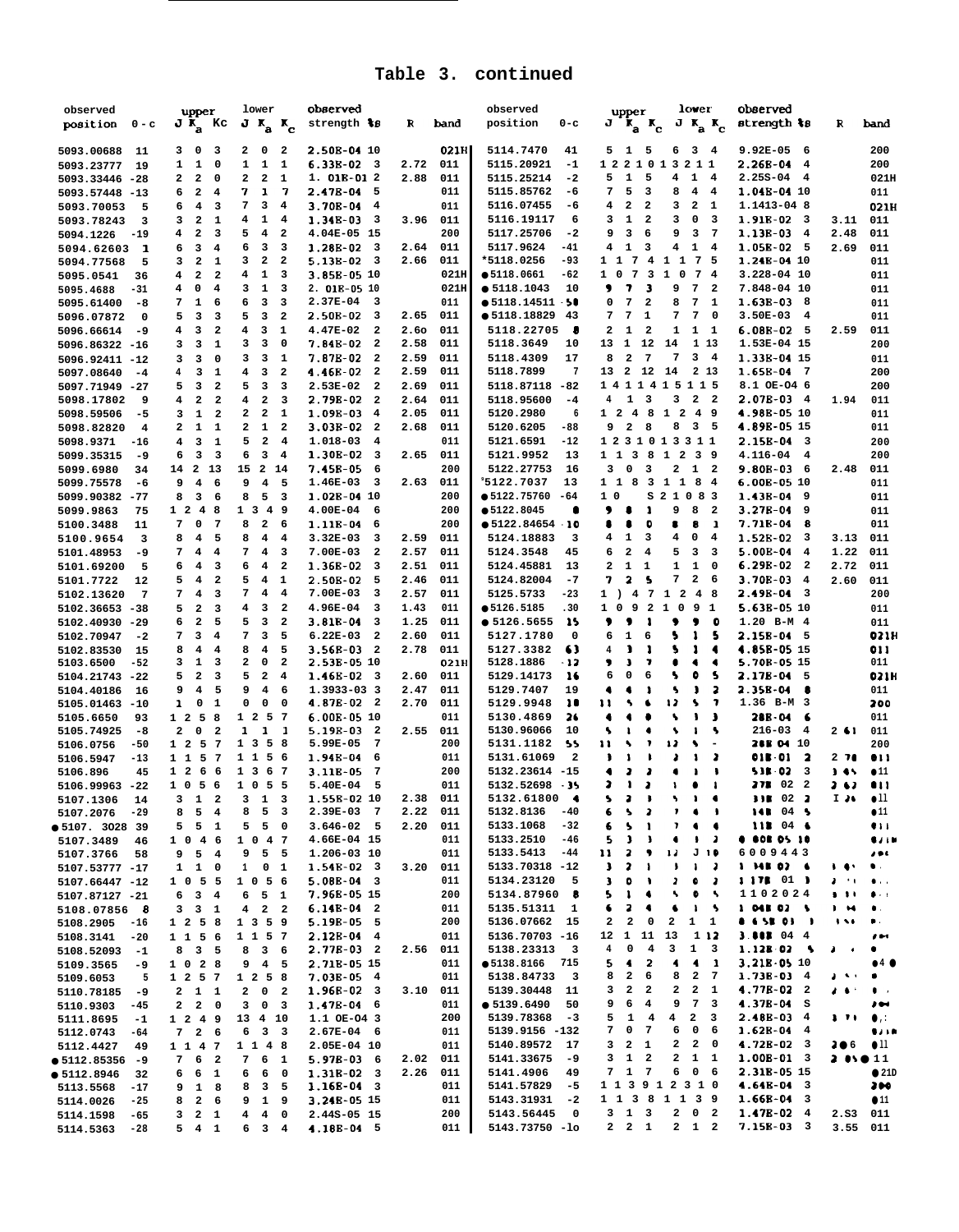| observed                                 | upper<br>lower                                                                                                     | observed                              |              |              | observed                              | upper                                                   | lower                                                                         | observed                                          |              |            |
|------------------------------------------|--------------------------------------------------------------------------------------------------------------------|---------------------------------------|--------------|--------------|---------------------------------------|---------------------------------------------------------|-------------------------------------------------------------------------------|---------------------------------------------------|--------------|------------|
| position<br>$0 - c$                      | $J$ $K_a$ $K_c$ $J$ $K_a$ $K_c$                                                                                    | strength 18                           | R            | band         | posit ion<br>$0-c$                    | $\mathbf{K}_a$ $\mathbf{K}_c$ J<br>J                    | $K_a$ $K_c$                                                                   | strength ts                                       | R            | band       |
|                                          |                                                                                                                    |                                       |              |              |                                       |                                                         |                                                                               |                                                   |              |            |
| 5144.53840<br>0                          | 4<br>1<br>4<br>3<br>$\mathbf{1}$<br>$\overline{\mathbf{3}}$                                                        | 1.118-01<br>- 3                       | 2.66         | 011          | 5174.29106<br>8                       | 1 0<br>$\overline{\mathbf{2}}$<br>9                     | 11 2 10                                                                       | $1.838 - 03$ 4                                    | 3.10         | 200        |
| 5145.20054<br>19                         | 3<br>$\overline{7}$<br>11<br>3<br>8<br>10                                                                          | 9.73B-04<br>4                         |              | 200          | 5174.52560<br>$-1$                    | 3<br>3<br>1                                             | 3<br>$\overline{\mathbf{2}}$<br>$\overline{\mathbf{2}}$                       | $5.00B-035$                                       | 3.71         | 011        |
| 5145.52105<br>-5                         | $\mathbf{1}$<br>5<br>6<br>1<br>6<br>6                                                                              | $3.63E-03$<br>4                       | 2.51         | 011          | 5174.6211<br>з                        | 5<br>0<br>5                                             | $\overline{\mathbf{2}}$<br>6<br>4                                             | 4.40B-04 10                                       |              | 200        |
| 5147.29380<br>3                          | 0<br>$\overline{4}$<br>з<br>0<br>4<br>3                                                                            | 1.258-01<br>3                         | 2.73         | 011          | 5175.00135<br>-9                      | 5<br>3<br>3                                             | 3<br>$\overline{\mathbf{2}}$<br>4                                             | $3.62E-02$<br>$\overline{\mathbf{4}}$             | 2.59         | 011        |
| 5147.7333<br>38                          | 7<br>$\overline{\mathbf{2}}$<br>5<br>6<br>3<br>4                                                                   | 4.20B-04 15                           | 1.07         | 011          | 5175.21557<br>0                       | 9<br>5<br>5                                             | 105<br>- 6                                                                    | 5.60B-04<br>$\overline{\mathbf{4}}$               |              | 200        |
| 5147.8398<br>9                           | $\overline{\mathbf{2}}$<br>$\overline{\mathbf{2}}$<br>3<br>${\bf 1}$<br>з<br>3                                     | $8.00E-03$<br>- 6                     | 2.97         | 011          | 5175.30189<br>6                       | 3<br>$\overline{\mathbf{2}}$<br>4                       | $\overline{\mathbf{4}}$<br>$\overline{\mathbf{2}}$<br>$\overline{\mathbf{3}}$ | $6.48B-03$<br>$_{3}$                              | 3.55         | 011        |
| 5148.9092<br>34                          | 6<br>3<br>$\overline{4}$<br>5<br>3<br>3                                                                            | 7.00B-05 10                           |              | 021H         | 5175.70814<br>$-2$                    | 3<br>5<br>$\overline{\mathbf{2}}$                       | 4<br>3<br>1                                                                   | $3.54E-02$<br>$\overline{\mathbf{2}}$             | 2.55         | 011        |
| 5149.6691<br>$\Omega$                    | 8<br>${\bf 1}$<br>8<br>7<br>$\mathbf{1}$<br>$7\phantom{.0}$                                                        | 1.16E-04<br>- 5                       |              | 021H         | 5175.9276<br>$-5$                     | 2 8<br>$1\quad$                                         | 1 0 1 9                                                                       | 7.48B-04 15                                       |              | 011        |
| 5149.95511<br>-9                         | 5<br>1<br>6<br>3<br>4<br>3                                                                                         | 2.686-04<br>-4                        |              | 200          | 5176.01814<br>9                       | 5<br>$\mathbf{2}$<br>3                                  | $\mathbf{2}$<br>4<br>$\overline{\mathbf{2}}$                                  | 6.96B-02<br>- 3<br>6.88B-03                       | 2.66         | 011        |
| 5150.0614<br>$-14$                       | 3<br>8<br>6<br>4<br>5<br>9<br>$\overline{\mathbf{2}}$<br>8<br>6<br>8<br>1<br>$7\phantom{.0}$                       | 5.40B-05 10<br>3.57B-03 10            | 3.27         | 011<br>011   | 5176.8525<br>32<br>5177.29291<br>$-2$ | 5<br>3<br>3<br>$\mathbf{2}$<br>7<br>6                   | 5<br>$\mathbf{2}$<br>$\overline{\mathbf{4}}$<br>7<br>$\mathbf{1}$<br>-7       | $\overline{\mathbf{4}}$<br>$3.68E-03$ 3           | 3.89         | 011<br>011 |
| 5150.23075<br>0                          | $\overline{7}$<br>11<br>$7\phantom{.0}$<br>$\overline{\mathbf{4}}$<br>3                                            | 7.32B-05 15                           |              | 200          | 5177.4593<br>55                       | 5<br>$\overline{\mathbf{2}}$<br>3                       | 5<br>$\overline{\mathbf{4}}$<br>$\overline{\mathbf{2}}$                       | 2.27B-05 15                                       | 3.65         | 200        |
| 5150.5452<br>0<br>5150.6012<br>-16       | 10<br>3<br>3<br>5<br>3<br>$\overline{a}$<br>6                                                                      | 6.83B-05 10                           |              | 021H         | 5178.57705<br>$-4$                    | 7<br>$\mathbf{2}$<br>6                                  | 7<br>0<br>$\overline{7}$                                                      | $1.72B-03$ 3                                      | 2.37         | 011        |
| 5151.4508<br>154                         | 7<br>6<br>1<br>8<br>5<br>4                                                                                         | 8.50B-05 10                           |              | 011          | 5179.07023<br>$-3$                    | 7<br>$\mathbf 0$<br>7                                   | 6<br>$\mathbf{1}$<br>6                                                        | $6.65B-03$<br>5                                   | 1.48         | 011        |
| 5151.7220<br>$-36$                       | 6<br>$\overline{\mathbf{2}}$<br>$\overline{\mathbf{2}}$<br>3<br>6<br>$\overline{\bf 4}$                            | 9.77E-05 10                           |              | 021H         | 5179.4134<br>-69                      | 6<br>3<br>$\overline{4}$                                | $\overline{\mathbf{2}}$<br>6<br>5                                             | 5.70B-03<br>- 6                                   | 3.99         | 011        |
| 5152.31560<br>34                         | $\mathbf{2}$<br>8<br>11<br>$\mathbf{2}$<br>10<br>9                                                                 | 1.30B-03<br>-4                        |              | 200          | 5179.7018<br>$-2$                     | 5<br>$\overline{\mathbf{4}}$<br>$\overline{\mathbf{2}}$ | 4<br>$\overline{\bf 4}$<br>1                                                  | 1.17B-02<br>- 6                                   | 2.51         | 011        |
| 5152.9333 -104                           | 5<br>5<br>11<br>5<br>6<br>10                                                                                       | $2.80B - 04$<br>3                     |              | 200          | 5179.7195<br>$-67$                    | 5<br>$\overline{\mathbf{4}}$<br>1                       | 4<br>$\overline{\mathbf{4}}$<br>$\mathbf 0$                                   | 1.176-02<br>- 7                                   | 2.51         | 011        |
| 5153.06877<br>0                          | 5<br>5<br>4<br>1<br>0<br>4                                                                                         | 1.11E-02<br>-4                        | 1.91         | 011          | 5180.30177<br>$-3$                    | 7<br>1<br>7                                             | 6<br>$\mathbf{1}$<br>6                                                        | 7.77B-02<br>- 3                                   | 2.80         | 011        |
| 5153.32784<br>$-1$                       | $\mathbf{1}$<br>$\overline{\mathbf{2}}$<br>3<br>4<br>$\blacktriangleleft$<br>4                                     | 9.57B-03 10                           | 3.64         | 011          | 5180.40226<br>11                      | $\mathbf{1}$<br>6<br>7                                  | 6<br>$\overline{\mathbf{2}}$<br>5                                             | $2.00B-03$ 6                                      | 1.38         | 011        |
| 5153.44982<br>$\overline{\mathbf{2}}$    | 5<br>11<br>5<br>6<br>$7\phantom{.0}$<br>10                                                                         | $2.84B - 04$<br>4                     |              | 200          | 5181.3232<br>33                       | 9<br>3<br>$7\phantom{.0}$                               | $1\quad$<br>38                                                                | 2.1 OB-03 6                                       |              | 200        |
| 5153.59907<br>0                          | $\mathbf{1}$<br>$\overline{\mathbf{4}}$<br>3<br>0<br>3<br>4                                                        | 1.436-02<br>3                         | 2.26         | 011          | 5181.37125<br>6                       | 7<br>0<br>$\overline{7}$                                | 6<br>$\mathbf 0$<br>6                                                         | $7.80B-02$ 3                                      | 2.77         | 011        |
| 5154.32105<br>$-3$                       | $\overline{\mathbf{2}}$<br>4<br>3<br>$\overline{\mathbf{2}}$<br>3<br>$\overline{a}$                                | $6.84B-02$<br>- 2                     | 2.67         | 011          | 5182.04620<br>10                      | з<br>$\mathbf{2}$<br>$\overline{\mathbf{2}}$            | 2<br>1<br>1                                                                   | 1.20B-02<br>- 8                                   | 3.07         | 011        |
| 5154.8910<br>$-4$                        | $\overline{\mathbf{2}}$<br>7<br>6<br>6<br>$\overline{a}$<br>5                                                      | 9.90E-05 10                           |              | 021H         | 5183.1825<br>$-55$                    | $\overline{a}$<br>6<br>5                                | 5<br>$\mathbf{2}$<br>$\overline{4}$                                           | $6.52B-02$ 3                                      | 2.80         | 011        |
| 5155.69200<br>62                         | $\overline{\mathbf{2}}$<br>2<br>2<br>$\mathbf 1$<br>0<br>$\overline{a}$                                            | 7.35B-04<br>- 3                       | 2.85         | 011          | 5183.7579<br>74                       | 12<br>1 12                                              | 12<br>1 11                                                                    | 3.06B-05 15                                       |              | 200        |
| 5155.76555<br>$\cdot$ 0                  | 12 0<br>12<br>13 0 13                                                                                              | 8.32B-04<br>$\overline{\mathbf{4}}$   | 3.03         | 200          | 5184.1260<br>14                       | 1 1 4 7                                                 | 1 1 3 8                                                                       | $2.53B-04$ 4                                      |              | 011        |
| 5155.79801<br>$\mathbf 0$                | 13 1 13<br>12 1 12                                                                                                 | 8. 01B-04 4                           | 2.92         | 200          | 5186.0674<br>47                       | 3<br>5<br>8                                             | 3<br>7<br>$\overline{4}$                                                      | 4.65B-05 10                                       |              | 021H       |
| 5156.00797<br>$-5$                       | 1121012211                                                                                                         | 9.1 OE-04 3                           | 3.26         | 200          | 5186.6907<br>$-5$                     | $\overline{\mathbf{2}}$<br>6<br>8                       | 7<br>$\overline{\mathbf{2}}$<br>5                                             | 6.39B-05 10                                       |              | 02 IH      |
| 51 S6.96350 -22                          | $\mathbf{1}$<br>5<br>$\overline{\mathbf{4}}$<br>$\mathbf{1}$<br>$\overline{\mathbf{4}}$<br>5                       | 1.20E-01<br>- 5                       | 2.95         | 011          | 5186.7526<br>$-17$                    | $\mathbf{2}$<br>$\mathbf{2}$<br>0                       | 1<br>0<br>1                                                                   | 4.90B-04 10                                       |              | 011        |
| 5157.0524<br>$-23$                       | 3<br>$\mathbf{2}$<br>5<br>8<br>8<br>6                                                                              | 3.30B-03 10                           | 3.80         | 011          | 5187.0230<br>$-50$                    | $\mathbf{2}$<br>9<br>7                                  | 9<br>$\overline{\mathbf{4}}$<br>6                                             | 3.45B-05 15                                       |              | 200        |
| 5157.88370<br>$-1$                       | $\mathbf{1}$<br>1<br>3<br>з<br>$\overline{\mathbf{2}}$<br>4                                                        | 1.04B-01<br>$\overline{\mathbf{2}}$   | 2.69         | 011          | 5187.18558<br>$-4$                    | 8<br>$\mathbf{2}$<br>$\overline{7}$                     | ${\bf 1}$<br>8<br>8                                                           | $2.25B - 03$ 3                                    | 3.74         | 011        |
| 5158.15522<br>10                         | $\overline{\mathbf{2}}$<br>$\overline{\mathbf{2}}$<br>з<br>$\overline{\mathbf{2}}$<br>4<br>1                       | $6.73B-02$<br>$\overline{\mathbf{2}}$ | 2.64         | 011          | 5187.87695<br>-4                      | $\overline{\mathbf{2}}$<br>8<br>$\overline{7}$          | $\mathsf{o}$<br>8<br>8                                                        | 1.1 OB-03 3                                       | 2.36         | 011        |
| 5159.2952<br>44                          | 5<br>$\pmb{0}$<br>5<br>4<br>0<br>$\overline{\mathbf{4}}$                                                           | 1.266-01<br>8                         | 2.94         | 011          | 5187.9412<br>$-29$                    | 13<br>3<br>10                                           | 2 11<br>13                                                                    | 5.50B-05<br>- 5                                   |              | 011        |
| 5159.4907<br>0                           | 7<br>3<br>$\overline{\mathbf{2}}$<br>4<br>7<br>5                                                                   | 4.50B-03 15                           | 3.58         | 011          | 5188.18808<br>18                      | 8<br>3<br>6                                             | 8<br>$\mathbf{2}$<br>$7\phantom{.0}$                                          | 2.34B-03<br>3                                     | 3.70         | 011        |
| 5159.52260<br>$\overline{\mathbf{4}}$    | 3<br>$\mathbf 1$<br>з<br>3<br>$\mathbf 0$<br>4                                                                     | $2.95B-02$<br>- 8                     | 2.86         | 011<br>011   | 5188.90090<br>32<br>-8                | 6<br>$\mathbf{1}$<br>5                                  | 5<br>$\mathbf 1$<br>$\overline{4}$                                            | 7.95B-02<br>3                                     | 2.74         | 011        |
| 5159.5533<br>$-54$                       | $\overline{\mathbf{2}}$<br>4<br>3<br>4<br>0<br>4<br>$\overline{2}$<br>$\overline{\mathbf{4}}$<br>5<br>$\mathbf{1}$ | 2.81E-03 10<br>7.80B-03 10            | 2.70<br>3.63 | 011          | 5190.5613<br>5190.92417<br>$-1$       | $\mathbf{1}$<br>9<br>8<br>$\mathbf{1}$<br>8<br>9        | $\mathbf{1}$<br>9<br>9<br>9<br>0<br>9                                         | $6.46B-04$<br>- 5<br>$1.27B-03$<br>$\overline{4}$ | 2.29         | 011<br>011 |
| 5160.15425<br>$-4$<br>5160.3119<br>$-24$ | 5<br>5<br>8<br>1<br>1<br>9<br>9<br>8                                                                               | $6.$ $S56-05$ 10                      |              | 021H         | 5190.97035<br>0                       | $1\quad1\quad2$<br>9                                    | 1 10<br>11                                                                    | 3.30B-04<br>9                                     | 3.70         | 011        |
| 5160.83208<br>1                          | 7<br>$\mathbf{1}$<br>6<br>7<br>$\mathbf{1}$<br>7                                                                   | 2.11B-03<br>$\overline{4}$            | 2.43         | 011          | 21<br>5191.0027                       | $0$ 10<br>10                                            | 11<br>1 1 1                                                                   | 1.338-04<br>-5                                    |              | 200        |
| 5161.1572<br>$-1$                        | $\mathbf 1$<br>1<br>6<br>6<br>5<br>7                                                                               | 1.18B-04<br>5                         |              | 021H         | 5191.0975<br>6                        | 10<br>$\mathbf{o}$<br>10                                | 11<br>011                                                                     | 4.03B-03<br>- 3                                   | 3.46         | 200        |
| 5161.46925<br>17                         | 1 1 3 9<br>38<br>$1\quad 0$                                                                                        | 1.07B-03<br>4                         |              | 200          | 5191.2148<br>-3                       | 10<br>1 10                                              | 11<br>1 1 1                                                                   | $3.406 - 03$<br>5                                 | 2.92         | 200        |
| 5161.99708<br>$-2$                       | $\mathbf{1}$<br>$\overline{\mathbf{2}}$<br>7<br>9<br>8<br>9                                                        | 1.758-03<br>$\overline{\mathbf{2}}$   | 3.31         | 011          | $\overline{\mathbf{2}}$<br>5191.27027 | 8<br>$\mathbf{1}$<br>8                                  | $\mathbf{1}$<br>7<br>$\overline{7}$                                           | $5.55B-02$ 2                                      | 2.76         | 011        |
| 5162.11626<br>3                          | ${\bf 1}$<br>7<br>6<br>7<br>0<br>7                                                                                 | 4.12B-03<br>$\overline{\mathbf{2}}$   | 3.51         | 011          | 5191.8363<br>$\mathbf{2}$             | $\mathbf{2}$<br>8<br>6                                  | $\mathbf{2}$<br>9<br>7                                                        | 5.25B-03 10                                       | 3.26         | 200        |
| 5162.2036<br>31                          | $\overline{\mathbf{2}}$<br>5<br>6<br>$\overline{4}$<br>$\overline{\mathbf{2}}$<br>6                                | 2.17B-05 15                           |              | 200          | 5192.0373<br>$-44$                    | $\mathbf{2}$<br>1<br>з                                  | 2<br>$\mathbf{1}$<br>$\overline{\mathbf{2}}$                                  | $1.00B-02$ 4                                      | 3.29         | 011        |
| 5163.18965<br>-6                         | $\mathbf{1}$<br>5<br>5<br>4<br>0<br>$\overline{\bf 4}$                                                             | 1.17B-02<br>$\overline{4}$            | 1.87         | 011          | 5192.1526<br>16                       | 3<br>8<br>5                                             | 3<br>9<br>6                                                                   | $3.73B - 03$<br>$\overline{\mathbf{4}}$           | 3.27         | 200        |
| 5163.31885<br>5                          | $\overline{\mathbf{3}}$<br>3<br>6<br>6<br>$\overline{\mathbf{2}}$<br>$\overline{\mathbf{4}}$                       | 5.70B-03<br>$\overline{4}$            | 3.54         | 011          | 5192.3485<br>12                       | $\mathbf{z}$<br>8<br>9                                  | 1 0 2 9                                                                       | $3.65B-03$<br>- 5                                 | 3.13         | 200        |
| 5164.07312<br>7                          | 5<br>$\overline{\mathbf{2}}$<br>5<br>$\mathbf 0$<br>5<br>4                                                         | 2.87B-03<br>5                         | 2.50         | 011          | 5192.45785<br>3                       | 3<br>6<br>3                                             | 5<br>3<br>$\overline{2}$                                                      | $3.46B - 02$<br>- 3                               | 2.58         | 011        |
| 5165.59520 -53                           | 3<br>з<br>$\mathbf{1}$<br>3<br>$\overline{\mathbf{2}}$<br>4                                                        | 9.75B-05<br>3                         |              | 200          | • 5192.988<br>-10                     | 7<br>${\bf 1}$<br>8                                     | $\overline{7}$<br>$\overline{\mathbf{2}}$<br>9                                | 3.1 OB-04 6                                       |              | 200        |
| 5165.95710<br>1                          | 5<br>$\overline{\mathbf{2}}$<br>$\mathbf{1}$<br>3<br>3<br>4                                                        | $2.22B-04$<br>5                       |              | 200          | 5193.24877<br>$\overline{\mathbf{2}}$ | $\mathbf{2}$<br>3<br>4                                  | 3<br>1<br>$\overline{\mathbf{2}}$                                             | $9.00B-034$                                       | 2.54         | 011        |
| 5166.63320<br>1                          | $1\quad 5$<br>6<br>5<br>6<br>$\mathbf{o}$                                                                          | $9.20B-035$                           | 1.70         | 011          | 5194.02550<br>8                       | 2<br>$\overline{\mathbf{4}}$<br>6                       | 5<br>$\mathbf{2}$<br>3                                                        | $5.89B-02$ 2                                      | 2.62         | 011        |
| 5167.39093<br>10                         | 5<br>5<br>3<br>$\overline{a}$<br>3<br>$\overline{\mathbf{2}}$                                                      | $6.67B-03$ 3                          | 3.60         | 011          | 5194.2521<br>-97                      | 9<br>3<br>$\overline{7}$                                | 8<br>3<br>6                                                                   | 1.78B-05 15                                       |              | 021H       |
| $95167.6742 - 393$                       | 6<br>7 5<br>6<br>0<br>$\overline{\mathbf{3}}$                                                                      | 2.936-05 10                           |              | 011          | 5194.48473<br>15                      | 3<br>9<br>$\overline{7}$                                | $\mathbf{2}$<br>9<br>8                                                        | $1.27B-03$ 4                                      | 3.57         | 011        |
| 5167.9337<br>-96                         | 5<br>$\overline{\mathbf{2}}$<br>$\overline{4}$<br>5<br>$\overline{4}$<br>1                                         | 2.118-05 15                           |              | 200          | 5194.58619 -41<br>5194.8716           | 9<br>$\overline{4}$<br>$\overline{\phantom{0}}$         | 3 <sup>7</sup><br>6<br>9                                                      | 8.51E-04 10                                       |              | 011        |
| 5167.9869<br>54<br>$-73$                 | 3<br>6<br>$\overline{\mathbf{3}}$<br>7<br>4<br>3<br>$\overline{\mathbf{2}}$<br>$\overline{7}$<br>7<br>6            | 6.1 OB-05 10<br>$8.20B - 05$ 5        |              | 021H<br>021H | $-3$<br>5195.41981<br>-8              | $\mathbf{1}$<br>2<br>$\mathbf{1}$<br>$4 \quad 3$<br>6   | 3<br>3<br>0<br>$\overline{\mathbf{4}}$<br>5<br>$\overline{\mathbf{2}}$        | 5.868-05 15<br>$1.48B-02$ 3                       |              | 200<br>011 |
| 5168.0597<br>5168.20385<br>$-3$          | $\overline{a}$<br>8<br>$\overline{\mathbf{2}}$<br>5<br>6<br>$\mathbf{1}$<br>6<br>6                                 | $5.65B-03$ 3                          | 3.64         | 01)          | 5195.50458 -25                        | $\overline{4}$<br>6<br>$\overline{\mathbf{2}}$          | 5<br>$\overline{4}$<br>$\mathbf{1}$                                           | $1.48B-02$ 3                                      | 2.49<br>2.49 | 011        |
| 5168.72444<br>38                         | 9 3<br>6 1 0 3 7                                                                                                   | 2.006-03 10                           |              | 200          | 5196.11230<br>- 49                    | $2 \quad 7$<br>9                                        | 3<br>8<br>6                                                                   | $2.30B-04$ 7                                      |              | 011        |
| 5168.87822<br>3                          | $\mathbf{1}$<br>6<br>$5$ 1 5<br>6                                                                                  | $9.73B-02$ 2                          | 2.76         | 011          | 5196.2921<br>3                        | 5<br>8<br>$\overline{\mathbf{3}}$                       | 5<br>9<br>$\overline{\mathbf{4}}$                                             | $1.00B-03$ 6                                      |              | 200        |
| 5168.97717<br>$-7$                       | 5 <sub>2</sub><br>$4$ 2 3<br>4                                                                                     | $7.00B-02$ 3                          | 2.63         | 011          | 5196.379 -260                         | 5<br>8<br>$\overline{\mathbf{4}}$                       | 9<br>5<br>5                                                                   | 1.058-03 8                                        |              | 200        |
| 5169.36810<br>$-2$                       | 2<br>$\overline{\mathbf{2}}$<br>$\mathbf{1}$<br>1<br>$\mathbf{1}$<br>0                                             | $1.248 - 02$ 3                        | 3.00         | 011          | 5196.4215<br>$-3$                     | 8<br>$\overline{\mathbf{4}}$<br>$\overline{\mathbf{4}}$ | 9<br>$\overline{4}$<br>5                                                      | $2.25B-034$                                       |              | 200        |
| 5169.6461<br>-9                          | 7 <sub>2</sub><br>5<br>6<br>2 4                                                                                    | $1.01B-04$ 3                          |              | 021H         | 5196.86305<br>$\overline{\mathbf{4}}$ | $2\quad 6$<br>7                                         | 2 <sub>5</sub><br>6                                                           | 4.95B-02 5                                        | 2.75         | 011        |
| 5170.5523<br>35                          | $\mathbf 0$<br>5<br>$\overline{\mathbf{0}}$<br>6<br>6<br>5                                                         | $9.65B-02$ 8                          | 2.66         | 011          | 5197.62510 -69                        | $\mathbf{2}$<br>$_{\rm 8}$<br>9                         | 9<br>1 9                                                                      | 1.40B-03 10                                       | 4.23         | 011        |
| 5170.73770<br>$\overline{\mathbf{4}}$    | $4 \quad 3$<br>$\mathbf{1}$<br>4<br>$2^{\circ}$                                                                    | $6.85B-034$                           | 3.73         | 011          | 5198.33310<br>10                      | $\mathbf{1}$<br>8<br>$\overline{7}$                     | $\mathbf{2}$<br>9<br>8                                                        | 7.50B-05 15                                       |              | 200        |
| 5171.4171<br>74                          | $1\quad$ 0<br>2 8 1 0 2 9                                                                                          | $4.20B - 04$ 3                        |              | 011          | 5198.82968<br>$-4$                    | $\mathbf{1}$<br>8<br>$\overline{7}$                     | 7<br>$\mathbf{2}$<br>6                                                        | $1.57B-03$ 4                                      | 1.33         | 011        |
| 5171.75021 -11                           | 9 2 7 1 0 2 8                                                                                                      | 2.736-03 10                           | 3.38         | 200          | 5199.5714<br>5                        | 3<br>8<br>- 6                                           | 8<br>$1 \quad 7$                                                              | $5.40B-04$ 5                                      | 2.07         | 011        |
| 5172.05685<br>46                         | 10 <sub>1</sub><br>9 11 1 10                                                                                       | $2.118 - 03$ 3                        | 3.52         | 200          | 5199.6031<br>20                       | 4<br>$\overline{\mathbf{4}}$<br>8                       | 3 <sub>5</sub><br>8                                                           | 1.67B-03 10                                       | 4.44         | 011        |
| 5172.45250<br>9                          | $\mathbf{2}$<br>$\overline{\mathbf{2}}$<br>$\mathbf 0$<br>$1 \quad 1 \quad 1$                                      | $1.12B - 02$ 5                        | 2.93         | 011          | 5199.67238 -15                        | 7<br>3<br>5                                             | $7\phantom{.0}$<br>$1\quad 6$                                                 | $6.70B - 04$ 5                                    | 2.17         | 011        |
| 5172.79687<br>$-8$                       | $\mathbf{1}$<br>6<br>50<br>6<br>5                                                                                  | $9.756 - 03$ 4                        | 1.74         | 011          | ● 5200.4592 386                       | 5<br>$\overline{\mathbf{2}}$<br>6                       | 5<br>5 1                                                                      | $8.15S-03$ 5                                      | 2.40         | 011        |
| 5172.88333<br>9                          | $\overline{\mathbf{3}}$<br>$3 \t2 \t1$<br>3<br>0                                                                   | $4.91B-03$ 4                          | 3.64         | 011          | 5201.0990<br>$-14$                    | 3<br>8<br>$6^{\circ}$                                   | 9<br>3 <sub>7</sub>                                                           | 4.14B-03 10                                       | 3.34         | 200        |
| 5<br>5173.63352                          | 1101112012                                                                                                         | 1.7513-03 10                          | 2.99         | 200          | 5201.48233 -17                        | $0$ 9<br>9                                              | 8<br>$1 \quad 8$                                                              | $2.55B-03$ 5                                      | 1.12         | 011        |
| 5173.6922<br>27                          | 11 1 11 12 1 12                                                                                                    | 1.88E-03 10                           | 3.21         | 200          | 5201.82037<br>-2                      | $1 \quad 9$<br>9                                        | $1 \quad 8$<br>8                                                              | $3.81B-02$ 3                                      | 2.85         | 011        |
| • 5173.7629<br>234                       | 9 6 3 1 0 6 4                                                                                                      | 4.86B-04 15                           |              | 200          | 5201.9552<br>$-12$                    | 1 0 3 8                                                 | 1 0 2 9                                                                       | 6.89B-04 10                                       |              | 011        |
| 5173.84218 11                            | $5$ 1 4<br>$4$ 1 3                                                                                                 | $9.52B - 02$ 3                        |              | 2.67 011     | 5202.1737<br>$-17$                    | 9 0 9                                                   | 8 0 8                                                                         | $3.80B-02$ 4                                      | 2.84 011     |            |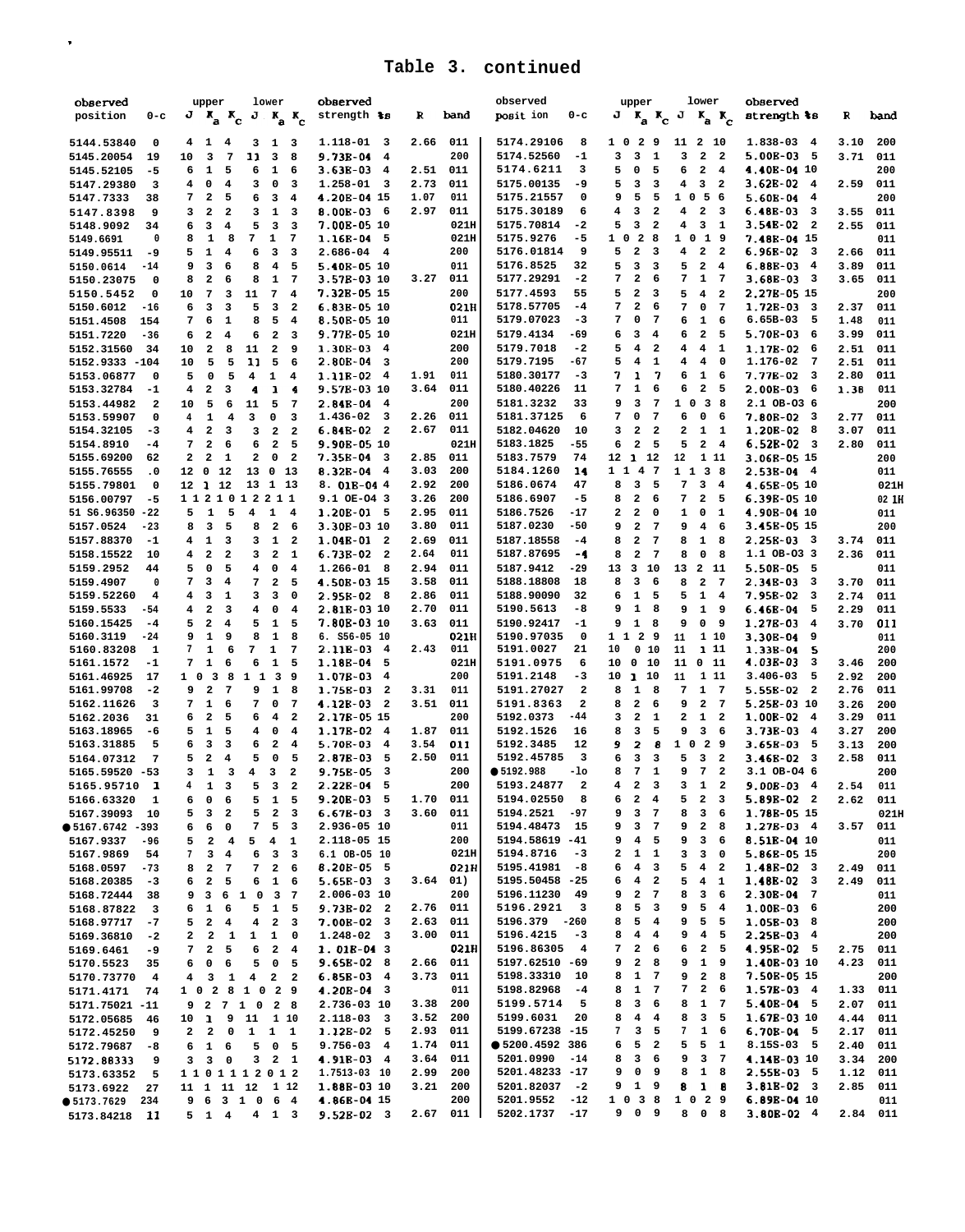. .

| observed                              |                         | upper                                                   | lower                                              | observed                              |      |          | observed                              | I owe r<br>upper                                                                       | observed                            |          |      |
|---------------------------------------|-------------------------|---------------------------------------------------------|----------------------------------------------------|---------------------------------------|------|----------|---------------------------------------|----------------------------------------------------------------------------------------|-------------------------------------|----------|------|
| position                              | $0-c$                   | $J K_a K_c$                                             | J<br>$K_a$ $K_c$                                   | strength 18                           | R    | band     | position<br>$o-c$                     | J                                                                                      | strength ts                         | R        | band |
|                                       |                         |                                                         |                                                    |                                       |      |          |                                       | $J K_{\rm a} K_{\rm c}$<br>$K_a K_c$                                                   |                                     |          |      |
|                                       |                         |                                                         |                                                    |                                       |      |          |                                       |                                                                                        | $2.28B-02$ 3                        |          |      |
| 5202.51158 -18                        |                         | 9<br>91                                                 | 8<br>0<br>8                                        | $2.55B-03$<br>- 5                     | 1.11 | 011      | 5226.78932<br>$\overline{4}$          | 1 8<br>9<br>8<br>$\mathbf{1}$<br>$\overline{7}$                                        |                                     | 2.65     | 011  |
| 5202.77066<br>10                      |                         | $\mathbf{1}$<br>6<br>7                                  | ${\bf 1}$<br>6<br>5                                | $5.91B-02$<br>$\overline{\mathbf{3}}$ | 2.79 | 011      | 5227.03446 -18                        | 4<br>8<br>5<br>7<br>$\overline{\mathbf{4}}$<br>$\overline{4}$                          | $1.01B-023$                         | 2.52     | 011  |
| 5203.03588<br>28                      |                         | $\overline{\mathbf{2}}$<br>5<br>4                       | $\mathbf{1}$<br>4<br>3                             | 7.5033-03 5                           | 2.47 | 011      | 5227.78833<br>11                      | 4<br>7<br>4<br>8<br>$\overline{4}$<br>- 3                                              | $1.00B-02$ 3                        | 2.50     | 011  |
| 5203.49822<br>19                      |                         | $\bf{4}$<br>3<br>7                                      | 3<br>7<br>$\overline{4}$                           | $2.21B-03$ 3                          | 4.00 | 011      | 5228.0551<br>41                       | $\mathbf 2$<br>$\mathbf{2}$<br>7<br>6<br>8<br>$\overline{7}$                           | $1.08E-02$ 5                        | 3.02     | 200  |
| 5203.99152                            | 0                       | $\overline{\mathbf{2}}$<br>$\mathbf 1$<br>3             | 2<br>0 <sub>2</sub>                                | $1.41B-03$<br>$\overline{\mathbf{3}}$ | 2.96 | 011      | 5228.17933<br>3                       | 3<br>8<br>5<br>7<br>3<br>$\overline{4}$                                                | $1.93B-02$ 3                        | 2.57     | 011  |
| 5204.11867                            | 5                       | 101910110                                               |                                                    | $3.87E-04 = 5$                        |      | 011      | 5228.67028<br>-6                      | $\mathbf{2}$<br>2 <sub>5</sub><br>8<br>6<br>7                                          | 2.92B-024                           | 2.64     | 011  |
| 5204.30547                            | $\mathbf 0$             | 10 <sub>1</sub>                                         | 9 1 0 0 1 0                                        | $6.59B-04$ 4                          |      | 011      | 5229.5575<br>45                       | $\overline{\mathbf{3}}$<br>з<br>3<br>$1 \quad 3$<br>$\mathbf 0$                        | 7.00B-05 15                         |          | 011  |
|                                       |                         | 1221012211                                              |                                                    |                                       |      | 011      | 5230.0044<br>$-13$                    | 12 2 11<br>12 1 12                                                                     | 1.60B-04 10                         |          |      |
| 5204.56503<br>13                      |                         |                                                         |                                                    | $5.97B-054$                           |      |          |                                       |                                                                                        |                                     |          | 011  |
| 5204.76247                            | 8                       | 0<br>$\overline{\mathbf{4}}$<br>4                       | 5<br>2 <sub>3</sub>                                | $6.72E-04.3$                          |      | 200      | 5230.1381<br>$-2$                     | 19<br>9<br>$2 \quad 8$<br>1 0                                                          | $5.48E-04$ 4                        | 0.99     | 011  |
| 5204.830<br>246                       |                         | $\overline{\bf 4}$<br>5<br>8                            | 5<br>8<br>$\overline{4}$                           | 3.20B-05 15                           |      | 200      | 5231.2815<br>16                       | 01211011<br>12                                                                         | $7.20B-03$ 6                        | 2.83     | 011  |
| 5205.25251                            | $\overline{\mathbf{2}}$ | $\mathbf{3}$<br>$\overline{\mathbf{3}}$<br>5            | 5<br>$1 \quad 4$                                   | 4.74B-043                             |      | 011      | • 5231.771<br>760                     | 5<br>8<br>$\overline{4}$<br>7<br>5<br>$\overline{\mathbf{3}}$                          | $8.306 - 03$<br>- 6                 | 2.45     | 011  |
| 5205.69510 -14                        |                         | $\mathbf{1}$<br>$\overline{7}$<br>8                     | $1 \quad 8$<br>9                                   | $6.85B-034$                           | 3.07 | 200      | 5233.26598<br>$-2$                    | $\overline{\mathbf{2}}$<br>6<br>$\overline{4}$<br>7<br>$\mathbf{2}$<br>5               | $1.52B-02$ 3                        | 3.15     | 200  |
| 5207.64120                            | 4                       | $\overline{4}$<br>1<br>5                                | 5<br>3<br>$\overline{\mathbf{2}}$                  | $3.12B - 03$ 6                        | 3.84 | 011      | 5234.39056<br>-6                      | $\mathbf{2}$<br>$1\quad$ 0<br>$\overline{\mathbf{2}}$<br>9<br>9<br>8                   | $1.28B-02$ 4                        | 2.71     | 011  |
| 5207.8516<br>43                       |                         | $\mathbf{1}$<br>5<br>5                                  | 3<br>5<br>$\overline{\mathbf{2}}$                  | $9.31B-05$ 4                          |      | 200      | • 5234.906<br>-95                     | 6<br>7<br>6<br>6<br><b>1</b><br>0                                                      | 1.03B-03 10                         |          | 200  |
| 5207.9601<br>$-8$                     |                         | 90                                                      | 9 1 0 1 1 0                                        | $2.04B-04$ 10                         |      | 200      | 5235.27913<br>10                      | 3<br>3<br>$\mathbf{2}$<br>$\overline{\mathbf{2}}$<br>$\mathbf{1}$<br>4                 | $9.48E-034$                         | 2.78     | 011  |
|                                       |                         |                                                         |                                                    |                                       |      |          |                                       |                                                                                        |                                     |          |      |
| 5208.1471                             | $7\phantom{.0}$         | 9 0 9 1 0 0 1 0                                         |                                                    | $9.80B - 03$ 4                        | 4.51 | 200      | 5235.6994<br>18                       | 5<br>5<br>$1\quad$ 0<br>$4\quad 6$<br>$1\quad$ 0                                       | $2.22B-047$                         |          | 011  |
| 5208.19498<br>$-1$                    |                         | $\overline{\mathbf{4}}$<br>$\overline{\mathbf{4}}$<br>7 | 3 <sub>5</sub><br>7 <sup>7</sup>                   | $2.20E-036$                           | 3.81 | 011      | 5235.96146<br>$-7$                    | $\overline{7}$<br>$\overline{\mathbf{3}}$<br>9<br>3<br>8<br>- 6                        | $1.30B-02$ 4                        | 2.67     | 011  |
| 5208.3654<br>20                       |                         | 9 1 9 1 0 1 1 0                                         |                                                    | $1.03E-02$ 3                          | 4.74 | 200      | 5236.19132 -24                        | 3<br>$\mathbf{1}$<br>4<br>1<br>4<br>$\overline{4}$                                     | 1.22B-04 10                         |          | 011  |
| 5208.47495<br>-9                      |                         | $\mathbf 0$<br>4<br>4                                   | $\mathbf{3}$<br>4<br>1                             | $2.52E-036$                           | 3.92 | 011      | 95236.6966142                         | 6<br>6<br>3<br>7<br>$\overline{\mathbf{2}}$<br>8                                       | $2.37B-03$ 4                        | 2.15     | 011  |
| 5208.6641<br>87                       |                         | $\overline{\mathbf{4}}$<br>1<br>4                       | 3<br>4<br>$\overline{a}$                           | 2.81E-03 15                           | 4.34 | 011      | 5236.95778<br>$\overline{a}$          | 3<br>3<br>7<br>3<br>$\overline{4}$<br>6                                                | $1.03B-02$ 4                        | 3.25     | 200  |
| 5209.36013<br>-6                      |                         | 3<br>$\overline{\mathbf{2}}$<br>4                       | $\mathbf{1}$<br>$\overline{\mathbf{3}}$<br>4       | 2.9 SE-04 6                           |      | 011      | 5237.18475<br>$-4$                    | 3<br>$2 \quad 2$<br>1<br>3<br>4                                                        | $9.30B-03$<br>$_{3}$                | 2.72     | 011  |
|                                       |                         | 3<br>$\overline{\mathbf{4}}$<br>7                       | 3<br>6<br>3                                        | 2.90B-02 10                           | 2.70 | 011      | 5238.06805<br>$-3$                    | 6<br>4<br>$\overline{\mathbf{2}}$<br>7<br>$\overline{4}$<br>$\overline{\mathbf{3}}$    | 4.98B-03<br>5                       | 3.12     | 200  |
| 5209.95036 -23                        |                         |                                                         |                                                    |                                       |      |          |                                       |                                                                                        |                                     |          |      |
| 5209.9660<br>57                       |                         | $\overline{\mathbf{2}}$<br>$\overline{7}$<br>8          | $\overline{\mathbf{2}}$<br>7<br>6                  | $3.00E-02$ 5                          | 2.37 | 011      | 5238.28774<br>$\overline{4}$          | $\overline{\mathbf{4}}$<br>7<br>$4\quad 4$<br>6<br>$\overline{\mathbf{3}}$             | $5.026 - 03$ 3                      | 3.15     | 200  |
| 5210.0241<br>24                       |                         | $\overline{\mathbf{4}}$<br>6<br>9                       | 9<br>3<br>- 7                                      | 8.638-04<br>- 5                       |      | 011      | 5238.5254<br>$-7$                     | 5<br>$\overline{\mathbf{4}}$<br>9<br>$\overline{\mathbf{4}}$<br>9<br>5                 | $5.60B-04$ 10                       |          | 011  |
| 5210.25968<br>15                      |                         | $\mathbf 2$<br>$\overline{7}$<br>8                      | $\overline{\mathbf{2}}$<br>9<br>- 8                | $6.65B-03$ 3                          | 3.13 | 200      | 5239.50630<br>18                      | $7\overline{ }$<br>$\mathbf{1}$<br>5<br>$1\quad 6$<br>6                                | 2.058-024                           | 3.27     | 200  |
| 5210.43195<br>$\overline{\mathbf{4}}$ |                         | 11                                                      | 3 9 1 1 2 1 0                                      | $3.47E-04$<br>$\overline{\mathbf{4}}$ |      | 011      | 5239.8237 -101                        | 5 6 1 0<br>4.7<br>$1\quad 0$                                                           | 2.70E-04 10                         |          | 011  |
| 5211.0315<br>11                       |                         | $\mathbf 1$<br>6<br>7                                   | 8<br>$2 \quad 7$                                   | $9.24B - 05$<br>$\overline{4}$        |      | 200      | 5239.8679<br>$-63$                    | 1311213113                                                                             | 4.60E-05 10                         |          | 011  |
| 5211.20892<br>-4                      |                         | 4<br>$\overline{4}$<br>7                                | 6<br>$\overline{\bf 4}$<br>$\overline{\mathbf{3}}$ | $1.33B-02$ 3                          | 2.49 | 011      | 5239.8925<br>4                        | 1311213013                                                                             | 1.13E-04 10                         |          | 011  |
|                                       |                         | $\overline{\mathbf{4}}$<br>$\overline{\mathbf{3}}$<br>7 | $\overline{\mathbf{4}}$                            |                                       |      | 011      |                                       | $\overline{\mathbf{3}}$<br>$\overline{4}$<br>7 <sup>7</sup><br>3 <sub>5</sub><br>6     | $1.01B-024$                         |          |      |
| 5211.48936 -14                        |                         |                                                         | 6<br>$\overline{\mathbf{2}}$                       | $1.35B-02$ 4                          | 2.53 |          | 5240.13467<br>11                      |                                                                                        |                                     | 3.12     | 200  |
| 5211.58350<br>14                      |                         | $\mathbf 2$<br>6<br>5                                   | 5<br>$1 \quad 4$                                   | 4.95B-03<br>3                         | 2.01 | 011      | 5240.2306<br>35                       | $\pmb{0}$<br>$\overline{7}$<br>8<br>7<br>1 8                                           | 2.35S-04 10                         |          | 200  |
| 5211.69865<br>17                      |                         | $\mathbf{2}$<br>7<br>5                                  | $2 \quad 4$<br>6                                   | $4.42B-02$ 4                          | 2.65 | 011      | 5240.3356<br>$-4$                     | 13 1 13<br>12 1 12                                                                     | 3.70B-03 10                         | 2.91     | 011  |
| 5211.8111<br>$-34$                    |                         | 10010                                                   | 9<br>1 <sub>9</sub>                                | 1.18E-03 10                           | 0.82 | 011      | 5240.3617<br>-46                      | 12<br>13<br>0<br>13<br>0 <sub>12</sub>                                                 | $3.90E-035$                         | 3.06     | 011  |
| 5211.9836                             | 6                       | $1\quad1$<br>$1\quad$ 0                                 | $\mathbf{o}$<br>919                                | $2.44E-02$<br>- 5                     | 2.96 | 011      | 5240.92172<br>10                      | 7<br>$\mathbf 0$<br>$\overline{7}$<br>8<br>0<br>8                                      | $1.83E-024$                         | 3.02     | 200  |
| 5212.1735<br>$-74$                    |                         | 0 <sub>10</sub><br>10                                   | 9<br>0<br>9                                        | $2.49B-02$ 3                          | 3.01 | 011      | 5241.20680 -10                        | 5<br>$\overline{\mathbf{4}}$<br>8<br>8<br>$\overline{\bf 4}$<br>5                      | $7.45B-04$ 5                        |          | 011  |
| 5212.2710<br>$-4$                     |                         | 7 1 0<br>$\overline{\mathbf{4}}$<br>10                  | 38                                                 | 5.85E-04 10                           |      | 011      | • 5241.4512<br>73                     | $\overline{7}$<br>7<br>$7\phantom{.0}$<br>8<br>$\overline{\mathbf{2}}$<br>$\mathbf{1}$ | $6.33E-04$ 4                        |          | 011  |
| $-44$                                 |                         | 1 10<br>10                                              | 9<br>$\mathbf 0$<br>9                              | $1.26E-034$                           |      | 011      | 5241.4723<br>35                       | $\mathbf 2$<br>5<br>3<br>$\mathbf 1$<br>4<br>4                                         | $2.63E-03$ 4                        | 2.15     | 011  |
| 5212.3459                             |                         |                                                         |                                                    |                                       | 0.88 |          |                                       |                                                                                        |                                     |          |      |
| 5212.41383                            | 6                       | $\overline{\mathbf{2}}$<br>5<br>7                       | 8<br>$\mathbf{2}$<br>6                             | $9.48B - 03$ 3                        | 3.24 | 200      | 5241.61851<br>50                      | $\mathbf 1$<br>7<br>7<br>8<br>$\mathbf{1}$<br>8                                        | $1.90B-02$ 4                        | 3.14     | 200  |
| 5213.0359<br>40                       |                         | 11                                                      | 2 1 0 1 1 3 9                                      | $3.83E-04$ 4                          |      | 200      | 5241.92712<br>17                      | 5<br>3<br>7<br>4<br>7<br>4                                                             | 1.06E-035                           |          | 011  |
| $• 5213.30158 -21$                    |                         | 7<br>7<br>0                                             | 8<br>7<br>1                                        | 2.1 OE-04 6                           |      | 200      | 5242.1517<br>$-4$                     | 3<br>8<br>8<br>5<br>4<br>4                                                             | 5.358-05 15                         |          | 200  |
| 5213.4529<br>$-38$                    |                         | 3<br>1<br>3                                             | $1\quad 2$<br>3                                    | $1.66B-04$ 7                          |      | 011      | 5242.30933<br>$-5$                    | ${\bf 1}$<br>7<br>$\overline{7}$<br>$\mathbf 0$<br>8<br>8                              | $2.30B-04$ 4                        |          | 200  |
| 5214.82892<br>$-1$                    |                         | 2<br>$\overline{\mathbf{2}}$<br>4                       | 3<br>$\mathbf{1}$<br>$\overline{\mathbf{3}}$       | 5.1 OB-03 6                           | 2.44 | 011      | 5242.46080<br>31                      | 5<br>6<br>$\overline{4}$<br>$\overline{\mathbf{2}}$<br>6<br>1                          | 1.18E-03<br>$\overline{\mathbf{3}}$ | 4.06     | 011  |
| 5215.03268<br>-4                      |                         | 3<br>$\overline{\bf 4}$<br>7                            | 3<br>8<br>5                                        | $6.4833 - 033$                        | 3.21 | 200      | 5242.53358<br>24                      | 5<br>$\overline{\mathbf{2}}$<br>6<br>$\overline{4}$<br>$\overline{\mathbf{3}}$<br>6    | $1.13B-03$<br>5                     | 3.86     | 011  |
| $\bullet$ 5215.15355 34               |                         | 6<br>$\mathbf{2}$<br>7                                  | 8<br>6<br>$\overline{\mathbf{3}}$                  | 9.40 B-04 10                          |      | 200      | 5242.82819 -13                        | $\pmb{4}$<br>6<br>8<br>$\overline{\mathbf{4}}$<br>9<br>5                               | $6.75S - 03$<br>$_{3}$              | 2.57     | 011  |
| 5215.33957<br>14                      |                         | $\mathbf 1$<br>$\overline{7}$<br>8                      | $\mathbf{1}$<br>$7^{\circ}$<br>6                   | $3.83B-02$ 5                          | 2.73 | 011      | 5243.3037<br>-77                      | 110<br>29<br>11<br>1 0                                                                 | 3.05B-04 10                         | 0.94     | 011  |
|                                       |                         |                                                         |                                                    |                                       |      |          |                                       | $\overline{7}$<br>$\overline{a}$                                                       |                                     |          |      |
| 5215.5666<br>$-51$                    |                         | ${\bf 1}$<br>$\overline{\bf 4}$<br>5                    | 5<br>5<br>0                                        | 2.376-05 10                           |      | 200      | 5244.64326 -24                        | $\mathbf 2$<br>9<br>8<br>- 6                                                           | $1.84E-02$ 3                        | 2.78     | 011  |
| 5215.68047<br>$\overline{4}$          |                         | $1\quad1$<br>$\overline{4}$<br>8                        | $1\quad1$<br>39                                    | 2.50B-04 10                           |      | 011      | 5245.5211<br>29                       | 3<br>5<br>$\overline{\mathbf{2}}$<br>5<br>1<br>5                                       | $1.52B - 04$<br>$\overline{4}$      |          | 011  |
| '5216.0833 -101                       |                         | 5<br>3<br>7                                             | 6<br>5<br>$\overline{a}$                           | $1.00B-02$ 4                          | 2.48 | 011      | 5245.90917<br>$-5$                    | ${\bf 1}$<br>5<br>3<br>6<br>6<br>$\overline{4}$                                        | $3.16B-04$ 4                        |          | 200  |
| 5216.8608<br>$-52$                    |                         | 5<br>$\overline{\mathbf{2}}$<br>7                       | 8<br>5<br>- 3                                      | $2.048 - 0310$                        | 4.38 | 200      | 5245.95295<br>$\overline{a}$          | $\mathbf{1}$<br>5<br>4<br>5<br>$\overline{\mathbf{3}}$<br>3                            | $2.40B - 04$ 3                      |          | 200  |
| 5216.8853 -101                        |                         | 7 5 3                                                   | $8\quad 5\quad 4$                                  | 1.83E-03 10                           |      | 3.93 200 | 5246.82922<br>$-7$                    | 9 3 6<br>8 3 5                                                                         | $1.20B-023$                         | 2.56     | 011  |
| 5217.5506<br>$-2$                     |                         | 100101029                                               |                                                    | $1.56B-04$ 6                          |      | 200      | 5247.0847<br>-68                      | 3 <sub>2</sub><br>5<br>$5\quad 4\quad 1$                                               | 6.1 OB-05 15                        |          | 200  |
| 5217.72830 -14                        |                         | $7\quad 4\quad 3$                                       | $8 \quad 4 \quad 4$                                | $3.60B-03$ 3                          | 3.27 | 200      | 5247.5078<br>32                       | 9 5 5<br>$8\quad 5\quad 4$                                                             | 3.79B-03 15                         | 3.21     | 011  |
| 5218.3190<br>$-3$                     |                         | $\overline{\mathbf{4}}$<br>$\overline{\mathbf{4}}$<br>7 | $_{\rm 8}$<br>4 5                                  | 4.70B-03 10                           | 4.28 | 200      | 5247.5986<br>$-34$                    | $5\quad 4$<br>$8\quad 5\quad 3$<br>9                                                   | 2.79B-03 10                         | 2.36     | 011  |
|                                       |                         |                                                         |                                                    |                                       |      |          |                                       |                                                                                        |                                     |          |      |
| 5219.2303 -112                        |                         | 7 2 6                                                   | 6<br>1 5                                           | $3.66E-03$ 6                          |      | 1.93 011 | 5247.6977<br>$-24$                    | $5$ 2 3<br>$4\quad 0\quad 4$                                                           | 2.90 B-03 10                        | 4.37     | 011  |
| 5219.3106<br>-31                      |                         | 11 2 10 11                                              | 0 11                                               | $1.66B-04$ 3                          |      | 011      | 5247.8160<br>24                       | 111101019                                                                              | $7.03B-0355$                        | 2.67     | 011  |
| 5219.67117 7                          |                         | 12 31012211                                             |                                                    | 1.566-04 10                           |      | 011      | 5248.65264<br>6                       | 5 3 3 4 2 2                                                                            | $6.30B-03$ 6                        | 2.50     | 011  |
| 5220.2314 51                          |                         | 12  4  9  12  3  10                                     |                                                    | $1.00B-04$ 4                          |      | 011      | 5249.1075<br>0                        | 14 1 14 13 1 13                                                                        | $2.00E-03$ 6                        | 3.36 011 |      |
| 5220.64558 5                          |                         | $3 \t3 \t1$                                             | $\mathbf{2}$<br>$2 \quad 0$                        | $1.266 - 02$ 3                        |      | 2.94 011 | 5249.1205<br>0                        | 14 0 14<br>13 0 13                                                                     | $2.00B-03$ 6                        | 3.36 011 |      |
| 5220.72930 -7                         |                         | 3 <sub>5</sub><br>7                                     | 8 3 6                                              | $6.688-033$                           | 3.16 | 200      | 5249.2448<br>3                        | 8 0 8<br>8 2 7                                                                         | 4.97B-04 5                          |          | 200  |
| 5221.02177 6                          |                         | $3 \quad 3 \quad 0$                                     | $2 \quad 2 \quad 1$                                | $1.29B-02$ 4                          | 3.01 | 011      | 5249.43980 23                         | 3 <sub>2</sub><br>505<br>5                                                             | $2.03B-04$ 3                        |          | 011  |
| $\bullet$ 5221.1911 -8                |                         | 6 <sub>2</sub><br>7                                     | 6 6 1                                              | $2.40B-03$ 4                          | 2.43 | 011      | 5249.7469<br>$-52$                    | 9 4 6<br>$2 \quad 7$<br>9                                                              | 9.03E-05 15                         |          | 011  |
|                                       |                         |                                                         |                                                    |                                       |      |          |                                       | 9 3 7                                                                                  | 7.45E-03 3                          |          |      |
| 5221.2297<br>$-3$                     |                         | $3\quad 6$<br>8                                         | 7 3 5                                              | $2.07E-02 = 5$                        | 2.70 | 011      | 5250.16359<br>$\overline{\mathbf{2}}$ | 1 0 3 8                                                                                |                                     | 2.65     | 011  |
| 5221.6945<br>-48                      |                         | 11 01110110                                             |                                                    | $5.90E-04$ 6                          | 0.71 | 011      | 5251.272<br>-31                       | $3 \quad 2 \quad 1$<br>$2 \t0 \t2$                                                     | 3.90B-03 10                         |          | 200  |
| 5221.7818<br>13                       |                         | 1111110110                                              |                                                    | $1.32B-02$ 3                          | 2.78 | 011      | 5251.7370<br>52                       | 2 7<br>8 3 6<br>8                                                                      | 4.20B-05 15                         |          | 200  |
| 5221.88170 -13                        |                         | 11 01110010                                             |                                                    | $1.29B-02$ 4                          | 2.71 | 011      | ● 5252.23308 323                      | 9 6 4<br>8 6 3                                                                         | $2.04E-033$                         |          | 011  |
| 5221.96845<br>$-7$                    |                         | 11 1 11 10 0 10                                         |                                                    | $5.81E-04$ 2                          | 0.70 | 011      | 5254.1522<br>$-21$                    | $5 \quad 2 \quad 3$<br>6<br>2 4                                                        | $2.35B-024$                         | 3.32     | 200  |
| 5222.41487 3                          |                         | 7 1 6                                                   | 8 1 7                                              | $1.26E-02$ 4                          | 3.24 | 200      | 5254.34360 -16                        | $5\quad 3\quad 2$<br>$4$ 2 3                                                           | $6.20B-03 = 5$                      | 2.45     | 011  |
| 5222.4698<br>-44                      |                         | $2 \quad 8$<br>9                                        | 8 2 7                                              | $2.23B-02$ 3                          | 2.77 | 011      | 5255.2609<br>$-16$                    | 1211111210                                                                             | 1.05B-04 15                         |          | 011  |
|                                       |                         |                                                         |                                                    |                                       |      | 200      | 5255.3236<br>-36                      | 6 0 6<br>7 1 7                                                                         | 2.14B-04 15                         |          | 200  |
| 5222.7369<br>$-46$                    |                         | 10 1 9 1 0 3 8                                          |                                                    | $1.13B-04$ 10                         |      |          |                                       |                                                                                        |                                     |          |      |
| $5223.88957 - 3$                      |                         | $2 \quad 2$<br>$\overline{4}$                           | $3 \t0 \t3$                                        | $2$ $.17B - 033$                      |      | 3.12 011 | • 5255.97412 63                       | $5\quad 5\quad 0$<br>$6 \quad 5 \quad 1$                                               | $3.37E-03$ 3                        | 3.07     | 200  |
| 5224.40055 23                         |                         | $\overline{\mathbf{0}}$<br>8<br>8                       | 9 1 9                                              | $2$ .25B-04 6                         |      | 200      | 5256.6084 28                          | 6 0 6<br>7 0 7                                                                         | $2.71B-02$ 3                        | 3.01     | 200  |
| 5225.9905 -77                         |                         | 1341013311                                              |                                                    | 5.218-05 10                           |      | 011      | 5256.6425 2                           | 1221111210                                                                             | 3.70B-03 10                         | 2.85 011 |      |
| 5226.4751<br>$-4$                     |                         | 8 2 7 7 1 6                                             |                                                    | 1.83B-03 15                           |      | 1.33 011 | 5256.84005 -44                        | 9 7 3<br>8 7 2                                                                         | $5.40B-04$ 10                       |          | 011  |
|                                       |                         |                                                         |                                                    |                                       |      |          |                                       |                                                                                        |                                     |          |      |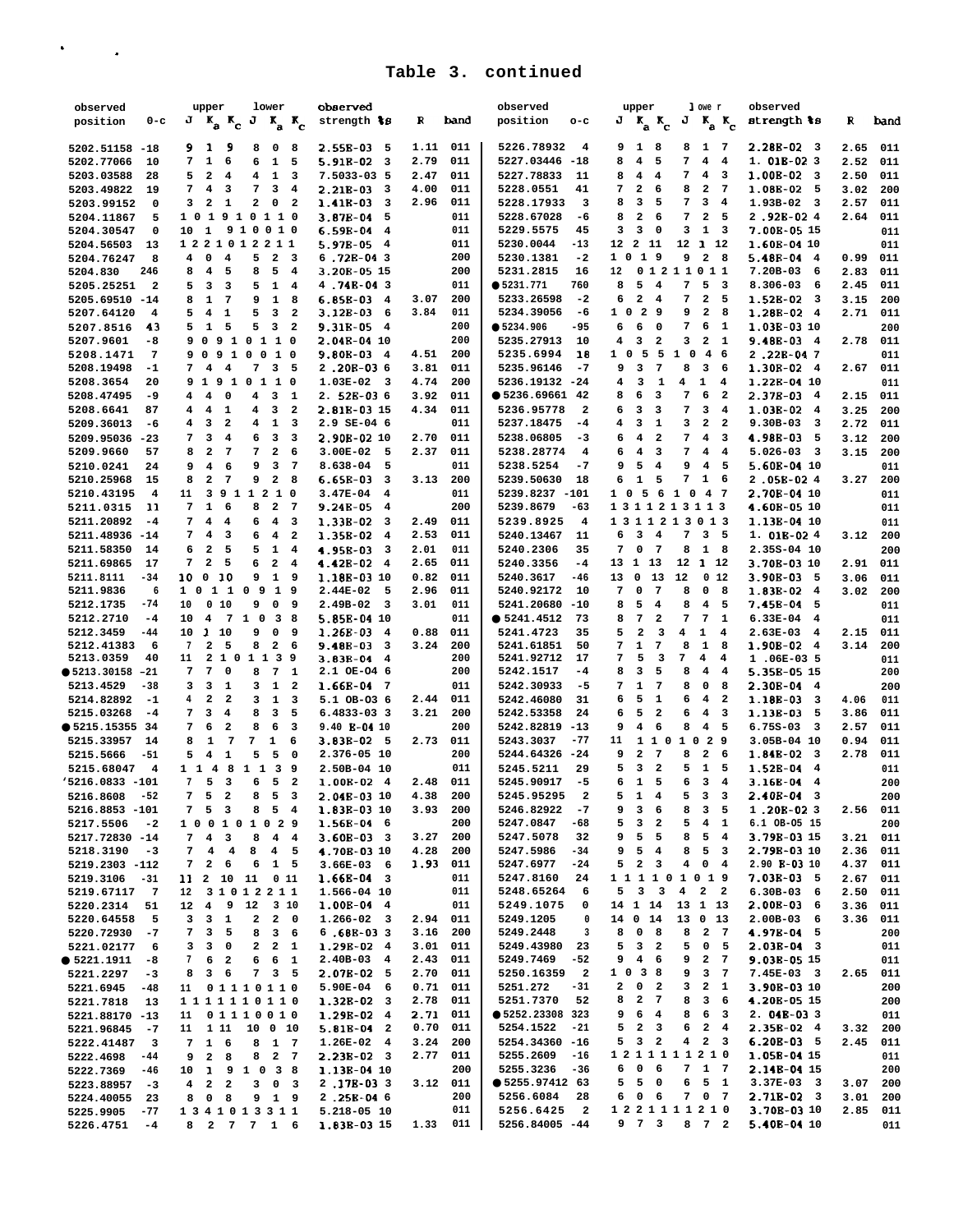| observed                              | lower<br>upper                                                                                                    | observed                                |             | observed                     | lower<br>upper                                                                                                       | observed                            |             |
|---------------------------------------|-------------------------------------------------------------------------------------------------------------------|-----------------------------------------|-------------|------------------------------|----------------------------------------------------------------------------------------------------------------------|-------------------------------------|-------------|
| position<br>$0-c$                     | $J K_a K_c$<br>$J K_{\rm a} K_{\rm c}$                                                                            | strength ts                             | R<br>band   | position<br>$0 - c$          | J<br>$K_a K_c J K_a K_c$                                                                                             | strength 18                         | R<br>band   |
|                                       |                                                                                                                   |                                         |             |                              |                                                                                                                      |                                     |             |
| 5257.11168<br>0                       | $1\quad 5$<br>6<br>5<br>1 4                                                                                       | $2.90E-02$ 3                            | 3.13<br>200 | 5286.56403<br>15             | $4\quad1$<br>4<br>3 <sub>2</sub><br>5                                                                                | 6.518-03<br>$_{3}$                  | 2.89<br>011 |
| 5257.2703<br>43                       | 5<br>8<br>$\overline{\mathbf{2}}$<br>6<br>8<br>4                                                                  | 9.97E-05 15                             | 011         | 5286.81113<br>0              | 0<br>5<br>4<br>4<br>0<br>5                                                                                           | 4.65B-02<br>$\overline{\mathbf{2}}$ | 200<br>2.98 |
| 5257.63202<br>0                       | $\overline{4}$<br>5<br>$\overline{\bf 4}$<br>$\overline{\mathbf{2}}$<br>6<br>3                                    | $5.88B-034$                             | 200<br>3.05 | 5287.0486<br>26              | 1511414113                                                                                                           | 3.20E-05<br>5                       | 011         |
| 5257.68056<br>-8                      | 3<br>3<br>5<br>$\overline{\mathbf{2}}$<br>6<br>3                                                                  | $1.34B-02$ 3                            | 200<br>3.11 | • 5287.62713<br>$-10$        | 1 1 7 4 1 0<br>73                                                                                                    | $2.456 - 04$<br>9                   | 011         |
| 5257.76843<br>9                       | $\mathbf{1}$<br>$\mathbf{1}$<br>7<br>- 7<br>6<br>6                                                                | $2.67B-02$<br>3                         | 2.99<br>200 | 5288.3415<br>$-14$           | $\mathbf{1}$<br>$\overline{7}$<br>$\overline{\mathbf{2}}$<br>8<br>8<br>6                                             | 4.40B-05 10                         | 200         |
| 5257.91120<br>3                       | $\mathbf{1}$<br>11<br>11<br>1 10<br>12                                                                            | $3.75B-03$<br>$\overline{\mathbf{3}}$   | 2.84<br>011 | 5288.40267<br>55             | 5<br>3<br>$\overline{\mathbf{2}}$<br>4<br>$\mathbf{1}$<br>3                                                          | 8.47E-04<br>- 3                     | 011<br>3.41 |
| 5258.25210<br>$-1$                    | 3<br>3<br>1<br>6<br>6<br>6                                                                                        | $1.17B-04$ 4                            | 011         | 5288.6247<br>7               | 5<br>5<br>$\mathbf{2}$<br>1<br>5<br>$\overline{\mathbf{4}}$                                                          | 1.21B-04 10                         |             |
| 5258.4863<br>$-73$                    | $7\phantom{.0}$<br>9<br>$4\phantom{1}$<br>6<br>$1\quad$ 0<br>$\overline{4}$                                       | 4.02B-03 10                             | 2.60<br>011 | $-5$<br>5289.2825            | $\mathbf{1}$<br>$\overline{4}$<br>5<br>4<br>$\mathbf{1}$<br>5                                                        | 4.4113-02 3                         | 200<br>2.93 |
| 5258.5648<br>$-7$                     | $\overline{\mathbf{2}}$<br>9<br>$1\quad 0$<br>10<br>$\mathbf{2}$<br>- 8                                           | 1.70B-04<br>$\overline{4}$              | 200         | 5289.8874<br>27              | 1 0<br>$\overline{\mathbf{3}}$<br>8<br>$\mathbf{2}$<br>9<br>7                                                        | 3.07B-04 10                         | 200         |
|                                       | 3<br>$\overline{4}$                                                                                               | $1.32B-02$ 3                            | 200         | 5290.88847                   |                                                                                                                      | $6.41B-056$                         | 011         |
| 5259.17919<br>26                      | $\overline{\mathbf{3}}$<br>3<br>6<br>5                                                                            |                                         | 3.02        | 31                           | $\overline{\mathbf{4}}$<br>$\overline{\mathbf{2}}$<br>6<br>$\overline{\mathbf{2}}$<br>5<br>6                         |                                     | 011         |
| 5259.34821<br>4                       | $\overline{\mathbf{2}}$<br>$7\phantom{.0}$<br>1 0<br>28<br>9                                                      | 9.47B-03<br>3                           | 011<br>2.64 | ● 5291.3983<br>$-3$          | 8<br>$\mathbf{3}$<br>$\overline{\mathbf{0}}$<br>8<br>11<br>1<br>$\overline{\mathbf{2}}$                              | 6.43B-05 10                         | 011         |
| 5260.29482<br>$\mathbf 0$             | $\mathbf{2}$<br>3<br>5<br>3<br>6<br>$\overline{\mathbf{4}}$                                                       | $4.30E-03$<br>$\overline{4}$            | 2.48<br>011 | 5291.9530<br>16              | 4<br>3<br>$\overline{\mathbf{2}}$<br>3<br>$\mathbf{1}$<br>3                                                          | 2.77B-04<br>- 5                     | 011         |
| • 5260.8732<br>-30                    | 8<br>8<br>8<br>0<br>9<br>1                                                                                        | 1.22B-04 10                             | 011         | 5293.3299<br>19              | $\mathbf{1}$<br>4<br>з<br>$\overline{\mathbf{2}}$<br>1<br>3                                                          | 4.37B-02<br>$\overline{\mathbf{2}}$ | 3.02<br>200 |
| 5261.0966<br>8                        | 3<br>7<br>$\overline{\mathbf{2}}$<br>7<br>5<br>6                                                                  | 5.24B-05 10                             | 200         | 5294.65536<br>6              | $\mathbf{2}$<br>4<br>$\overline{a}$<br>3<br>1<br>$\overline{\mathbf{2}}$                                             | $2.913? -023$                       | 200<br>3.01 |
| • 5261.97718<br>$\circ$               | 9<br>$\overline{\bf 4}$<br>5<br>$1\quad$<br>46                                                                    | $3.946 - 03$<br>$\overline{\mathbf{2}}$ | 1.29<br>011 | 5294.7386<br>-6              | 7<br>3<br>$\overline{4}$<br>6<br>$\overline{2}$<br>5                                                                 | 1.888-03 10                         | 011<br>1.88 |
| 5263.01002<br>-4                      | 7<br>$\mathbf{2}$<br>7<br>0<br>$\overline{7}$<br>6                                                                | 8.49B-04<br>$\overline{4}$              | 200         | 5295.67510<br>0              | 3<br>3<br>0<br>4<br>3<br>$\mathbf{1}$                                                                                | 1.18E-02<br>$\overline{\mathbf{3}}$ | 2.99<br>200 |
| 5263.31730<br>-69                     | $\mathbf{2}$<br>6<br>5<br>$\overline{\mathbf{2}}$<br>$\overline{\mathbf{4}}$<br>5                                 | 2.57B-02<br>$\overline{\mathbf{3}}$     | 3.34<br>200 | 7<br>5295.8414               | 3<br>${\bf 1}$<br>4<br>$\overline{\mathbf{2}}$<br>з<br>3                                                             | 1.18B-02<br>-5                      | 2.99<br>200 |
| 5264.9768<br>60                       | 7<br>$\overline{\mathbf{4}}$<br>7<br>$\overline{\mathbf{2}}$<br>4<br>5                                            | 1.128-04 10                             | 011         | -84<br>5296.3528             | 5<br>$1\quad1$<br>5 6<br>$1\quad 2$<br>7                                                                             | 4.64B-04<br>5                       | 011         |
| 5265.36545 -16                        | 3<br>7<br>9<br>3<br>10<br>- 6                                                                                     | $6.79B-033$                             | 2.60<br>011 | 5296.53195<br>0              | 3<br>$\mathbf{2}$<br>з<br>0<br>з<br>- 2                                                                              | 8.43E-04<br>5                       | 3.25<br>200 |
| 5267.08041<br>11                      | 1321212211                                                                                                        | $1.68B-033$                             | 2.74<br>011 | 5297.2622<br>$-25$           | 0<br>6<br>6<br>6<br>1<br>-5                                                                                          | 7.50B-05<br>6                       | 200         |
| 5268.5883<br>$-28$                    | 1321212111                                                                                                        | 4.13B-05 15                             | 011         | 5297.91873<br>-9             | $\mathbf{2}$<br>$\overline{\mathbf{2}}$<br>4<br>$\overline{\mathbf{2}}$<br>$\overline{\mathbf{3}}$<br>з              | $2.89E-02$ 2                        | 2.91<br>200 |
|                                       | 3<br>- 4                                                                                                          |                                         |             | 5298.5228                    | 9 1 2<br>12<br>4<br>48                                                                                               | 3.61E-05 15                         |             |
| 5268.6597<br>37                       | $\overline{a}$<br>5<br>6<br>6                                                                                     | 8.20B-05 10                             | 200         | 83                           |                                                                                                                      |                                     | 200         |
| 5269.4991<br>$-2-1$                   | $\overline{\mathbf{2}}$<br>2<br>0<br>1<br>0<br>1                                                                  | 2.358-04 10                             | 200         | 5298.88897<br>19             | 1 2 4 8 1 1 4 7                                                                                                      | 9.75B-04<br>$\overline{4}$          | 011         |
| 5269.5548<br>42                       | $\mathbf{1}$<br>5<br>0<br>5<br>6<br>6                                                                             | 1.27B-04 15                             | 200         | 5299.03654<br>-8             | $1\quad2\quad6$<br>7 1 1<br>66                                                                                       | 1.9133-04 10                        | 011         |
| 5269.7380<br>$-36$                    | 6<br>8<br>13<br>5<br>13<br>9                                                                                      | 9.40B-05 15                             | 011         | 5299.41062 -16               | 0<br>$\overline{\mathbf{2}}$<br>$\mathbf{2}$<br>$\overline{a}$<br>$\mathbf{1}$<br>2                                  | $2.90B-04$<br>- 8                   | 200         |
| 5270.04147<br>28                      | $\overline{a}$<br>3<br>5<br>6<br>4<br>7                                                                           | $2.35S-03$<br>- 6                       | 2.08<br>011 | 5300.1132<br>12              | 1 2 3 9<br>1 1<br>38                                                                                                 | $1.47E-03$ 4                        | 011         |
| 5271.09921<br>-6                      | 4<br>з<br>3<br>4<br>1<br>0                                                                                        | $9.20E-03$<br>$\overline{4}$            | 3.01<br>011 | 5300.2683<br>13              | $\mathbf{2}$<br>$\overline{7}$<br>$\overline{a}$<br>8<br>8<br>- 6                                                    | $9.03E-04$ 10                       | 3.12.00     |
| 5271.12890<br>8                       | $\overline{\mathbf{4}}$<br>3<br>4<br>0<br>з<br>1                                                                  | 9.50B-03<br>6                           | 3.11<br>011 | 5300.5850<br>$-24$           | 9<br>5<br>4<br>$\overline{\mathbf{0}}$<br>$\overline{\mathbf{2}}$<br>1<br>- 9                                        | 1.158-04 15                         | 011         |
| 5271.85524<br>$-7$                    | 0<br>6<br>5<br>0<br>5<br>6                                                                                        | $3.71B-02$ 3                            | 2.99<br>200 | 5301.25263<br>6              | 5 <sub>3</sub><br>$\overline{\mathbf{3}}$<br>$\overline{\mathbf{2}}$<br>6<br>4                                       | 4.07E-03<br>$_{3}$                  | 2.68<br>011 |
| 5272.1137<br>15                       | $\overline{\mathbf{2}}$<br>4<br>6<br>4<br>6<br>3                                                                  | 1.20B-04 10                             | 011         | 5301.4104<br>$-1$            | $\overline{\mathbf{3}}$<br>1 0<br>$1\quad 0$<br>8<br>3 7                                                             | 2.40B-04 10                         | 200         |
| 5272.15537<br>-3                      | $\overline{\mathbf{2}}$<br>5<br>$\mathbf{1}$<br>6<br>4<br>5                                                       | $1.31B-033$                             | 2.08<br>011 | 5301.76475<br>4              | 3<br>0<br>$\overline{\mathbf{3}}$<br>$\mathbf{o}$<br>$\overline{4}$<br>$\overline{4}$                                | $5.32B-02$ 2                        | 2.98<br>200 |
| $• 5272.23427 -18$                    | 7<br>$7\phantom{.0}$<br>$\overline{4}$<br>9<br>3<br>$1\quad$                                                      | $3.87E-0410$                            | 011         | ● 5302.9906<br>407           | 1 2 7 6 1 1 7 5                                                                                                      | 1.028-04 10                         | 011         |
| 5272.59413<br>0                       | $\overline{\mathbf{2}}$<br>$\overline{9}$<br>$\overline{\mathbf{0}}$<br>$\overline{a}$<br>11<br>$\mathbf{1}$<br>8 | 4.59B-036                               | 2.57<br>011 | 5303.40568<br>9              | 13<br>4<br>10<br>12<br>$\overline{4}$<br>و.                                                                          | 5.00B-04 10                         | 011         |
| 5273.1664<br>$-35$                    | 5<br>6<br>10<br>$\overline{4}$<br>10<br>5                                                                         | $3.33B-04$ 4                            | 011         | 5304.7011<br>33              | $\mathbf{1}$<br>3<br>3<br>4<br>1 4                                                                                   | 5.30B-02 10                         | 3.21<br>200 |
| 5273.23135<br>7                       | 3<br>3<br>5<br>$\mathbf{2}$<br>6<br>4                                                                             | $3.84E-03$ 2                            | 2.27<br>011 | 5305.15063 -11               | 1421213211                                                                                                           | $4.55B-04$ 6                        | 011         |
| $-13$<br>*5273.4372                   | ${\bf 17}$<br>16<br>0<br>0 <sub>16</sub><br>17                                                                    | 3.50E-04 10                             | 011         | 5305.6941                    | 3<br>$\mathbf{1}$<br>3<br>$\mathbf{3}$<br>$2^{\circ}$                                                                |                                     |             |
| 5273.64546                            | 5<br>1<br>5<br>6<br>1                                                                                             | $3.63E-02$ 3                            | 200         | 10<br>• 5306.3488            | 7<br>3<br>1 0                                                                                                        | 1.1 OB-04 4                         | 200         |
| 0                                     | -6<br>10<br>$\overline{\mathbf{4}}$<br>$7\phantom{.0}$                                                            |                                         | 2.99<br>011 | 249                          | 10<br>6 4<br>7<br>2<br>6<br>5<br>- 6                                                                                 | 7.61B-05<br>-6                      | 011         |
| 5273.92555 -41                        | 4<br>8<br>11                                                                                                      | $2.13B-03$ 9                            |             | 5306.63138 -41               | $\mathbf{1}$                                                                                                         | $6.27B - 04$<br>$\overline{4}$      | 2.13<br>011 |
| 5274.4480<br>$-14$                    | 5<br>5<br>6<br>9<br>9<br>4                                                                                        | 2.14B-04 15                             | 011         | • 5308.59150<br>- 6          | 7<br>7<br>0<br>7<br>6<br>$\mathbf{1}$                                                                                | 1.40B-04 10                         | 011         |
| 5274.5277<br>5                        | $\mathbf{2}$<br>5<br>3<br>5<br>$\overline{\mathbf{4}}$<br>3                                                       | 9.818-05 10                             | 200         | 5308.8166<br>-94             | 6<br>7 1 2<br>12<br>6<br>- 6                                                                                         | 1.28E-05 15                         | 200         |
| 5274.75674<br>10                      | $\mathbf{2}$<br>$\mathbf{2}$<br>5<br>$\overline{\mathbf{2}}$<br>4<br>3                                            | 2.76E-02<br>4                           | 3.04<br>200 | 5308.9327<br>$-2$            | 7<br>$\mathbf{2}$<br>5<br>6<br>0<br>6                                                                                | 8.30B-04<br>- 6                     | 011<br>3.24 |
| 5274.89366 -38                        | 0<br>6<br>$\mathbf{2}$<br>5<br>6<br>6                                                                             | 1.18B-03<br>5                           | 3.38<br>200 | 5308.9930<br>23              | 126<br>- 6<br>1 2 6 7                                                                                                | 4.11B-05 15                         | 200         |
| 5275.1310<br>14                       | ${\bf 1}$<br>3<br>5<br>$\mathbf 1$<br>4<br>4                                                                      | 3.88E-02<br>5                           | 3.15<br>200 | 5309.1298<br>56              | $\mathbf{2}$<br>3<br>4<br>5<br>$1 \quad 4$                                                                           | 3.80B-05 10                         | 200         |
| 5275.2627<br>$-28$                    | 5<br>6<br>$\overline{\mathbf{2}}$<br>8<br>8<br>3                                                                  | 1.82E-04 15                             | 011         | 5309.8752<br>42              | $\mathbf{1}$<br>5<br>6<br>.24<br>6                                                                                   | 1.118-04<br>- 4                     | 200         |
| 5275.94622 -17                        | 5<br>$\mathbf 1$<br>5<br>6<br>0<br>6                                                                              | 1.63B-04<br>5                           | 200         | $\overline{7}$<br>5311.46160 | 2<br>$\mathbf{1}$<br>1<br>з<br>$\mathbf{1}$<br>$\overline{\mathbf{2}}$                                               | 4.25B-02 2                          | 2.96<br>200 |
| ● 5275.9715 345                       | 6<br>1<br>7<br>5<br>7<br>$\mathbf{2}$                                                                             | 7.00E-04<br>3                           | 011         | 5312.2845<br>$-33$           | $\overline{4}$<br>8<br>1 1 4 7<br>11                                                                                 | 1.20B-04 15                         | 200         |
| 5276.07417<br>$\mathbf{1}$            | 5<br>0<br>5<br>$\mathbf{2}$<br>4<br>6                                                                             | $\overline{4}$<br>1.47B-03              | 3.20<br>011 | 5313.45297<br>3              | $\mathbf{2}$<br>$\mathbf{2}$<br>$\mathbf 0$<br>$\overline{\mathbf{2}}$<br>з<br>$\mathbf{1}$                          | $2.14B-02$ 2                        | 2.90<br>200 |
| 5276.11246<br>0                       | 3<br>$\mathbf{1}$<br>3<br>1<br>$\overline{\mathbf{2}}$<br>4                                                       | 4.70B-04<br>-6                          | 011         | 5314.1062<br>$-28$           | 5<br>3<br>3<br>4<br>$\mathbf{1}$<br>$\overline{4}$                                                                   | 3.70B-04 10                         | 011         |
| *5276 .1465 64                        | 9 8 2<br>1 0 8 3                                                                                                  | $1.076 - 04$ 6                          | 011         | 5314.6606<br>33              | 8 12 6 7<br>13<br>6                                                                                                  | 1.31B-04 15                         | 011         |
| 149<br>5276.3101                      | 5<br>$4\quad 4\quad 0$<br>$4 \quad 1$                                                                             | 5.1 OE-03 4                             | 200<br>3.10 | 5314.81586<br>$-1$           | $\mathbf{2}$<br>$\mathbf{2}$<br>$\mathbf{1}$<br>$\mathbf{3}$<br>2 <sub>2</sub>                                       | $2.17E-02$ 3                        | 200<br>2.92 |
| 5276.3224<br>$-73$                    | $4\quad 2$<br>$4\quad1$<br>5<br>$\overline{\mathbf{4}}$                                                           | 5.1 OE-03 4                             | 3.10<br>200 | 5314.8995<br>$\mathbf 0$     | 6 7 1 2 6 6<br>13                                                                                                    | 4.70B-05 15                         | 011         |
| 5276.4527<br>$-4$                     | 3<br>7<br>0<br>$\overline{7}$<br>7<br>$\overline{4}$                                                              | 1.1 OB-04 10                            | 011         | 5315.43615<br>6              | $\overline{4}$<br>7<br>$\overline{\mathbf{4}}$<br>6<br>$\mathbf{3}$<br>$\overline{\mathbf{3}}$                       | $2.33B-03$ 5                        | 2.45<br>011 |
| *5276 .5171 -108                      | $6^{\circ}$<br>5 <sub>2</sub><br>$\mathbf{1}$<br>6<br>6                                                           | $5.95B-04$ 6                            | 011         | 5315.54800<br>0              | 13<br>3<br>10<br>12<br>39                                                                                            | $6.07B-04$ 5                        | 011         |
| 5276.6988<br>22                       | 12 3 10<br>3 <sub>9</sub><br>11                                                                                   | $1.94E-035$                             | 011         | 8<br>5315.62408              | $\mathbf{1}$<br>5<br>$\overline{\mathbf{4}}$<br>5<br>$2 \quad 3$                                                     | 1.61B-04 10                         | 200         |
| 5277.12362<br>-9                      | 1421313212                                                                                                        | $7.48B-04$ 5                            | 011         | 5317.0070<br>22              | 2<br>0<br>$\overline{\mathbf{2}}$<br>3<br>0<br>$\overline{\mathbf{3}}$                                               | 6.00B-02 10                         | 200<br>3.33 |
|                                       | 5<br>3 <sub>2</sub>                                                                                               | $1.47B-02$ 4                            | 3.00<br>200 | 5317.72368<br>-8             | 9<br>$3 \quad 7$<br>9                                                                                                |                                     |             |
| 5277.20364<br>$\overline{\mathbf{3}}$ | $4 \quad 3 \quad 1$                                                                                               |                                         |             | 5317.8150                    | 36                                                                                                                   | $6.60E-04$ 6                        | 200         |
| 5277.5505<br>$-36$                    | 1411313112                                                                                                        | 8.00B-04 10                             | 011         | $-28$                        | $\overline{4}$<br>9<br>12<br>4 8<br>13                                                                               | 4.286-04 10                         | 011         |
| 5277.7819<br>20                       | $4 \quad 3 \quad 2$<br>$5 \quad 3 \quad 3$                                                                        | $1.46B-02$ 3                            | 2.97<br>200 | 5317.87745 -28               | $2\quad 6$<br>2 <sub>5</sub><br>7<br>7 <sup>7</sup>                                                                  | 2.05B-03 10                         | 3.18<br>200 |
| 5278.01095<br>$\mathbf{1}$            | 2 <sub>5</sub><br>$3\quad 6$<br>7<br>8                                                                            | $1.33B-03$ 3                            | 1.90<br>011 | 5318.5311<br>15              | $\mathbf{1}$<br>$\overline{a}$<br>$\overline{\mathbf{4}}$<br>$\overline{\mathbf{3}}$<br>4<br>$\overline{\mathbf{2}}$ | $1.69B-04$ 3                        | 200         |
| 5278.03609<br>$-5$                    | $5$ 2 3<br>$4\quad 2$<br>5                                                                                        | 5.08B-05 10                             | 011         | 5318.6542<br>42              | $\mathbf{2}$<br>$1\quad1$<br>$\mathbf{2}$<br>$2 \quad 0$                                                             | 1.1913-04 15                        | 200         |
| 5279.519<br>$-77$                     | $\mathbf 0$<br>$7\quad1\quad6$<br>$\overline{7}$<br>7                                                             | 6.89B-05 15                             | 200         | 5319.2486<br>6               | $\mathbf{1}$<br>з<br>$\mathbf{2}$<br>з<br>$\overline{\mathbf{2}}$<br>$\mathbf{1}$                                    | 1.65B-04 10                         | 200         |
| 5279.79193<br>8                       | 1 1 5 6 1 0 5 5                                                                                                   | $9.75B - 04$ 4                          | 011         | 5319.89607<br>$-1$           | $\mathbf{1}$<br>$\overline{\mathbf{2}}$<br>$1 \quad 3$<br>2<br>3                                                     | $4.52B-02$ 2                        | 2.91<br>200 |
| 5280.7290<br>$7\phantom{.0}$          | $\overline{a}$<br>$\overline{\mathbf{3}}$<br>$5$ 2 4<br>$\overline{\mathbf{4}}$                                   | $2.84B-02$ 4                            | 2.99<br>200 | $• 5320.14670 -3$            | 74<br>10<br>10<br>7<br>$\overline{\mathbf{3}}$                                                                       | $2.27B - 04$ 6                      | 200         |
| 5280.9068<br>$-73$                    | 7 1 7<br>7 1 6                                                                                                    | 1.04B-03 10                             | 3.25<br>200 | 5320.33240<br>$-7$           | 5<br>$3 \quad 3$<br>4<br>$0 \quad 4$                                                                                 | 1.54B-04 10                         | 011         |
| ● 5280.9068<br>$\circ$                | 1801817017                                                                                                        | 1.04B-04 15                             | 011         | $• 5320.94119 -86$           | 5<br>5<br>$\overline{\phantom{0}}$<br>$\overline{\bf 4}$<br>$4\quad1$                                                | $9.85B-036$                         | 3.10<br>011 |
| 5282.8920<br>$-37$                    | $4\quad 0$<br>$\overline{4}$<br>$5$ 1 5                                                                           | 5.23B-05 10                             | 200         | • 5321.7517<br>$\circ$       | 9 1<br>9<br>9<br>9 0                                                                                                 | $8.68B-055$                         | 200         |
| 5283.2602<br>$-46$                    | 1 0 3 7<br>1 1 3 8                                                                                                | $3.52B-03$ 5                            | 011         | 5322.2055<br>27              | 1431113310                                                                                                           | 4.43B-05 10                         | 011         |
| 5283.2920<br>57                       | 523<br>$5 \quad 3 \quad 2$                                                                                        | 4.86B-05 10                             | 200         | 5322.74203<br>$\mathbf 0$    | $6 \quad 5 \quad 10$<br>$6^{\circ}$<br>$\overline{\mathbf{4}}$<br>10                                                 | $2.22E-04$<br>- 5                   | 200         |
| $-4$                                  | 6 6 1 0 6 5<br>11                                                                                                 | 3.79B-04 15                             | 011         | 5322.75984<br>5              | 1 0 6 4<br>1 0 6 5                                                                                                   | $1.94B-04$ 6                        | 200         |
| 5283.4080                             |                                                                                                                   |                                         | 011         | 5324.92726<br>-9             | 5 6<br>10<br>10<br>5 <sub>5</sub>                                                                                    | $2.95B-04$ 6                        |             |
| 5284.41086<br>30                      | 1 2 2 1 0 1 1 2 9                                                                                                 | 2.156-03 7                              |             |                              | 5 5 10                                                                                                               |                                     | 200         |
| 5284.5335<br>$-5$                     | 5<br>$5$ 2 4<br>$\mathbf 0$<br>5                                                                                  | $1.20B-03$ 5                            | 200<br>2.87 | 5325.46019<br>25             | 10<br>5 6                                                                                                            | $3.80E-04$ 4                        | 200         |
| 5286.35348<br>1                       | $5\quad 4$<br>2 4 3 1                                                                                             | 6.3 BE-03 4                             | 2.85        | 011<br>• 5326.2381<br>5      | 9 7 2<br>9 7 3                                                                                                       | 4.70B-04 10                         | 200         |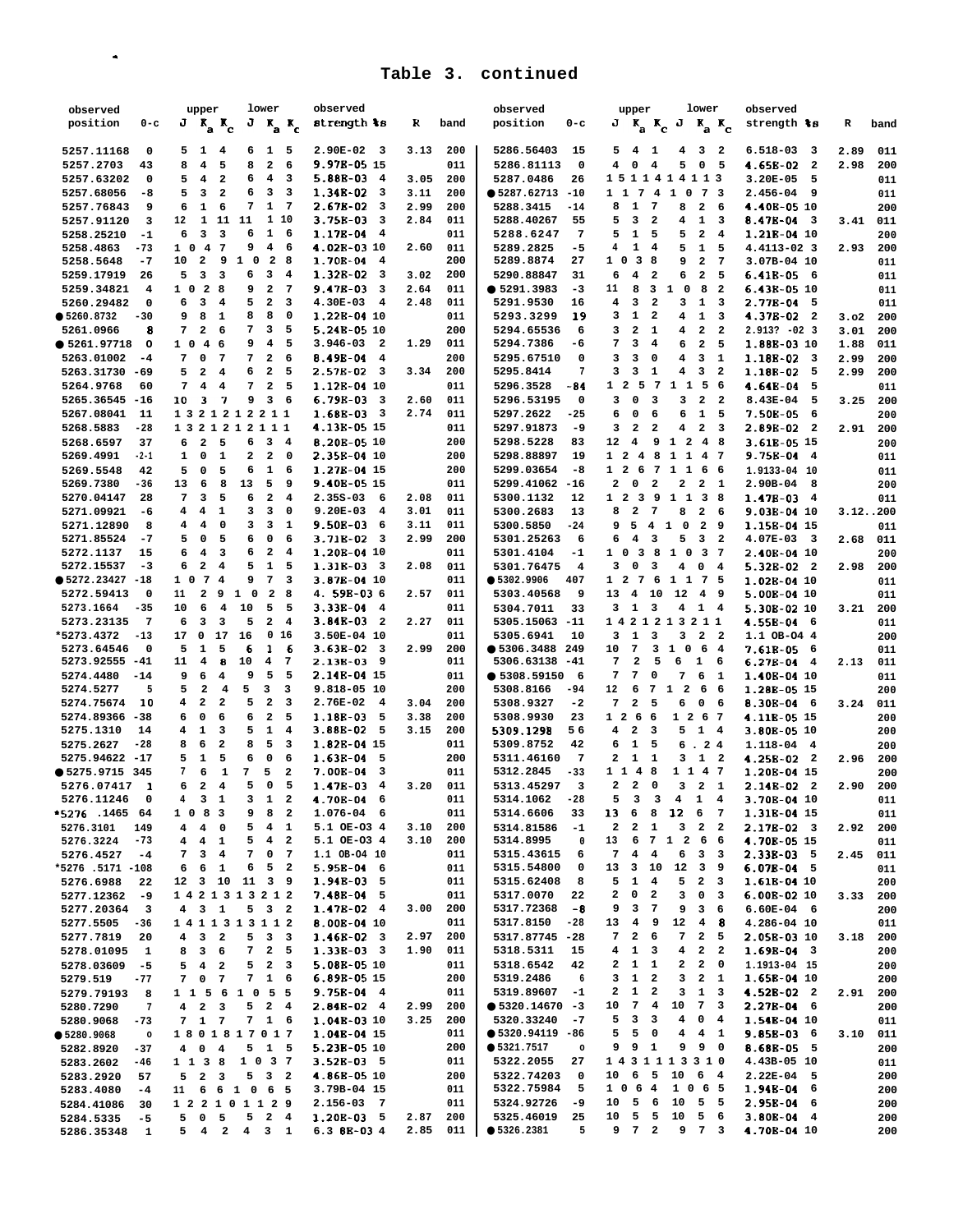$\langle \Phi \rangle$ 

 $\mathcal{A}^{\mathcal{A}}$ 

| observed                              | upper                                                   | lwer                                                               | obs erved                           |      |      | observed                              | upper                                                              | lower                                                      | observed                       |      |      |
|---------------------------------------|---------------------------------------------------------|--------------------------------------------------------------------|-------------------------------------|------|------|---------------------------------------|--------------------------------------------------------------------|------------------------------------------------------------|--------------------------------|------|------|
| $0-c$<br>position                     | $J K_{\rm a} K_{\rm c}$                                 | $J K_{\rm a} K_{\rm c}$                                            | strength \$8                        | R    | band | posit ion<br>0-с                      | $J K_{\rm a} K_{\rm c}$                                            | $J K_a$ Kc                                                 | strength ts                    | R    | band |
|                                       |                                                         |                                                                    |                                     |      |      |                                       |                                                                    |                                                            |                                |      |      |
| 5328.39658<br>4                       | - 5<br>8<br>$\overline{4}$                              | 7 3 4                                                              | $1.24B-03$ 6                        | 2.2a | 011  | 5378.08933<br>-а                      | 7<br>4<br>- 3                                                      | a 5<br>$\overline{4}$                                      | 1.50E-04 10                    |      | 120  |
| • 5328.7823<br>107                    | 9<br>6<br>$\overline{\mathbf{4}}$                       | 9<br>6<br>3                                                        | 9.18B-04<br>$\overline{4}$          |      | 200  | 537a .5285<br>5                       | $\overline{\mathbf{2}}$<br>$\overline{\mathbf{2}}$<br>0            | 1<br>1<br>1                                                | 1.58E-04 10                    |      | 200  |
| 5329.32280<br>11                      | 1<br>1<br>0                                             | $\mathbf{1}$<br>2<br>1                                             | 2.96E-02<br>3                       | 2.86 | 200  | 5378.76858<br>13                      | 1<br>0<br>1                                                        | 0<br>0<br>$\mathbf 0$                                      | $2.65B-02$ 3                   | 2.76 | 200  |
| ● 5329.3960<br>$-25$                  | 8<br>$\mathbf 1$<br>8                                   | 8<br>8<br>0                                                        | $5.30B-04$ 10                       |      | 200  | 5379.1876<br>19                       | $\overline{\mathbf{2}}$<br>$\mathbf{2}$<br>$\mathbf 0$             | 3<br>3<br>0                                                | $1.00B-044$                    |      | 200  |
| 1                                     | 8<br>з<br>6                                             | 8<br>3<br>5                                                        | 1.776-03<br>$\overline{4}$          | 3.26 | 200  | 5379.465a<br>-9                       | o<br>8<br>8                                                        | 9<br>ı<br>9                                                | $1.42B - 04$<br>- 7            |      |      |
| 5330.67136                            |                                                         |                                                                    |                                     |      |      |                                       |                                                                    |                                                            |                                |      | 120  |
| 5331.1234<br>0                        | 9<br>5<br>5                                             | 9<br>5<br>$\overline{\mathbf{4}}$                                  | 7.41B-04<br>3                       |      | 200  | 5379.7230<br>$-62$                    | $\mathbf{2}$<br>$\overline{\mathbf{4}}$<br>6                       | 5<br>3<br>3                                                | 9.00B-05 15                    |      | 200  |
| 5331.30666<br>16                      | 9<br>5<br>$\overline{\mathbf{4}}$                       | 9<br>5<br>5                                                        | $7.22B-04$<br>з                     |      | 200  | 5379.99a62<br>-37                     | 1<br>1<br>0                                                        | 1<br>0<br>1                                                | 1.04E-04 10                    |      | 200  |
| 95331.72433<br>-6                     | $\overline{\mathbf{2}}$<br>7<br>8                       | 7<br>1<br>8                                                        | 1.118-03<br>7                       |      | 200  | 5380.64662<br>$-5$                    | 5<br>5<br>9                                                        | 4<br>$\overline{4}$<br>a                                   | 5.17B-04<br>6                  |      | 011  |
| 5332.595<br>-34                       | 1<br>0<br>$\mathbf{1}$                                  | 2<br>$\mathbf 0$<br>$\mathbf{2}$                                   | $5.47B-02$<br>$\overline{4}$        | 3.62 | 200  | 5381.1845<br>16                       | 7<br>1<br>6                                                        | $\mathbf{2}$<br>7<br>a                                     | $5.00B-05$<br>6                |      | 120  |
| 5332.6250<br>11                       | $\mathbf 2$<br>6<br>5                                   | 6<br>$\overline{\mathbf{2}}$<br>4                                  | 2.55R-03 10                         | 1.85 | 200  | 5381.2583<br>- 4                      | 8<br>1<br>8                                                        | 9<br>9<br>$\mathbf{1}$                                     | 1.436-04<br>4                  |      | 120  |
| *5334.2093<br>1                       | 6<br>3<br>8                                             | 8<br>6<br>$\overline{\mathbf{2}}$                                  | 2.04B-03 10                         |      | 200  | 5381.5977<br>$-25$                    | 9<br>5<br>4                                                        | $\overline{\mathbf{4}}$<br>5<br>a                          | 5.52E-04<br>4                  |      | 011  |
| 5334.4935<br>-9                       | 8<br>4<br>$\overline{\mathbf{4}}$                       | 7<br>3<br>5                                                        | 1.30B-03 10                         | 2.16 | 011  | 5381.6214<br>26                       | 8<br>1<br>8                                                        | 9<br>0<br>9                                                | 1.31B-04 10                    |      | 120  |
| 5334.83310<br>1                       | $\mathbf{1}$<br>${\bf 1}$<br>1                          | 2<br>1<br>$\overline{\mathbf{2}}$                                  | $3.06B-023$                         | 2.85 | 200  | 5381.66065 -12                        | $\overline{\mathbf{3}}$<br>$1\quad$<br>- 7                         | 9<br>2<br>a                                                | $1.27B - 04$<br>5              |      | 011  |
|                                       | 5<br>4                                                  | 9<br>6                                                             | 8.45B-04<br>- 3                     |      | 200  | 5381.7499                             | $\mathbf{1}$                                                       |                                                            | 1.258-04                       |      |      |
| 5335.19075<br>-6                      | 9                                                       | $\overline{\bf 4}$                                                 |                                     |      |      | 15                                    | $\mathbf{2}$<br>1                                                  | 2<br>$\overline{2}$<br>0                                   | 4                              |      | 200  |
| 5335.45936<br>-26                     | 3<br>з<br>0                                             | ${\bf 1}$<br>з<br>$\overline{\mathbf{2}}$                          | 2.178-04<br>$\overline{\mathbf{4}}$ |      | 200  | 5381.91095 -15                        | 3<br>7<br>4                                                        | 6<br>$\mathbf{2}$<br>$\overline{4}$                        | 2.95B-04<br>5                  |      | 011  |
| 5336.6464<br>14                       | 8<br>5<br>з                                             | 5<br>8<br>$\overline{\mathbf{4}}$                                  | $1.44B-03$<br>6                     |      | 200  | 53a2.02596<br>$-7$                    | 6<br>4<br>3                                                        | 5<br>$\mathbf{2}$<br>4                                     | $2.51B-04$<br>4                |      | 011  |
| ● 5339.0287<br>15                     | 6<br>$\mathbf{2}$<br>7                                  | 6<br>7<br>$\mathbf 1$                                              | 4.28E-03 10                         |      | 200  | 5382.1198<br>$-3$                     | 7<br>8<br>1                                                        | 9<br>1<br>8                                                | 1.11B-04<br>4                  |      | 120  |
| 5339.59622<br>15                      | 9<br>4<br>6                                             | 8<br>3<br>5                                                        | $6.80B-04$ 10                       | 2.37 | 011  | 53a3.5332<br>$-59$                    | $\mathbf{2}$<br>6<br>a                                             | 8<br>2<br>7                                                | 8.65E-04<br>3                  | 2.39 | 200  |
| 5340.3675<br>$-23$                    | 7<br>3<br>5                                             | 3<br>$\overline{\mathbf{4}}$<br>7                                  | $3.52B-03$ 4                        | 2.84 | 200  | 5383.984a<br>$-5$                     | 4<br>$\mathbf{1}$<br>3                                             | 4<br>1<br>4                                                | $5.40B-03$<br>7                | 2.59 | 200  |
| 5341.4059<br>80                       | 7<br>5<br>3                                             | 7<br>5<br>$\overline{\mathbf{2}}$                                  | 3.38E-03 10                         | 2.84 | 200  | 5384.52510<br>4                       | $\mathbf{2}$<br>9<br>$7\phantom{.0}$                               | 8<br>ı<br>8                                                | $1.02B-04$<br>4                |      | 011  |
|                                       | 5<br>$\mathbf{2}$<br>7                                  | 5<br>7<br>$\overline{\mathbf{3}}$                                  |                                     |      | 200  |                                       | 7<br>$\mathbf{1}$<br>6                                             |                                                            |                                |      |      |
| 5341.416-1<br>$-13$                   |                                                         |                                                                    | 3.566-03 10                         | 2.99 |      | $\bullet$ 53a4. a145a -50             |                                                                    | 6<br>5<br>$\overline{\mathbf{2}}$                          | 2.33B-03<br>$_{3}$             | 2.92 | 011  |
| • 5343.2440<br>$-48$                  | 6<br>1<br>6                                             | 6<br>6<br>$\mathbf 0$                                              | 1.04B-02<br>$\overline{4}$          |      | 200  | 5385.1785<br>$-23$                    | $\mathbf{2}$<br>6<br>a                                             | 9<br>$\mathbf{2}$<br>$7\phantom{.0}$                       | 8.10B-05 10                    |      | 120  |
| 5343.2729<br>80                       | 7<br>$\overline{\mathbf{4}}$<br>4                       | 7<br>$\overline{4}$<br>3                                           | $3.08B - 03$<br>7                   | 2.14 | 200  | 5385.21639<br>-4                      | $\mathbf{2}$<br>$\overline{7}$<br>9                                | $\boldsymbol{e}$<br>8<br>0                                 | $2.14B - 04$<br>-8             |      | 011  |
| 5343.79788<br>17                      | 7<br>$\overline{\mathbf{4}}$<br>3                       | 7<br>4<br>4                                                        | $3.90B-03$<br>- 5                   | 2.70 | 200  | 5390.47858<br>17                      | $\overline{\mathbf{2}}$<br>$\mathbf{1}$<br>$\overline{\mathbf{2}}$ | 1<br>1<br>$\mathbf{1}$                                     | $3.35B-02$<br>4                | 2.6a | 200  |
| 5344.1988<br>8                        | $\mathbf{2}$<br>5<br>$\overline{\bf 4}$                 | 5<br>$\overline{\mathbf{2}}$<br>3                                  | $8.20B-036$                         | 2.90 | 200  | 5391.2755<br>70                       | 4<br>4<br>a                                                        | 7<br>$\mathbf{2}$<br>5                                     | $3.30B-04$<br>- 6              |      | 011  |
| *5345.5942<br>101                     | 5<br>6<br>$\overline{\mathbf{2}}$                       | 6<br>5<br>1                                                        | 1.45B-02 10                         | 3.09 | 200  | 5391.5855<br>65                       | 7<br>$\mathbf{2}$<br>5                                             | 7<br>$\mathbf{1}$<br>6                                     | 2.53B-05 10                    |      | 200  |
| 5346.2719<br>$-18$                    | 0<br>${\bf 1}$<br>1                                     | 1<br>$\mathbf{1}$<br>$\mathbf{o}$                                  | 1.44B-04 15                         |      | 200  | 5392.3548<br>53                       | 3<br>$\mathbf{2}$<br>1                                             | 4<br>3<br>$\overline{\mathbf{2}}$                          | 2.65B-05 10                    |      | 120  |
| $-57$<br>5346.7599                    | 5<br>$\overline{\mathbf{2}}$<br>6                       | 3<br>6<br>3                                                        | 1.751.4-04 5                        |      | 011  | 5392.5681<br>31                       | 7<br>$\mathbf{1}$<br>6                                             | 7<br>8<br>$\mathbf{1}$                                     | 1.81E-04 15                    |      |      |
|                                       |                                                         |                                                                    |                                     |      |      |                                       |                                                                    |                                                            |                                |      | 120  |
| 5347.37556 -10                        | 3<br>$\overline{\mathbf{4}}$<br>6                       | 6<br>3<br>3                                                        | 7.218-03<br>3                       | 2.80 | 200  | 5392.<br>828887                       | $\overline{\mathbf{2}}$<br>0<br>$\overline{\mathbf{2}}$            | 1<br>0<br>1                                                | 4.70B-02<br>$\overline{4}$     | 2.64 | 200  |
| 5347.64117<br>10                      | 4<br>3<br>6                                             | 6<br>$\overline{\bf 4}$<br>$\overline{\mathbf{2}}$                 | 8.01B-034                           | 2.79 | 200  | 5394.9727<br>$-2a$                    | 3<br>6<br>a                                                        | 7<br>$\overline{7}$<br>0                                   | 1.1 OB-04 7                    |      | 011  |
| 5347.78759<br>17                      | $\overline{\mathbf{4}}$<br>$\overline{\mathbf{2}}$<br>6 | 4<br>3<br>6                                                        | 7.95B-03<br>$\overline{\mathbf{4}}$ | 2.76 | 200  | 5395.42652<br>3                       | $\overline{\mathbf{2}}$<br>$\mathbf{1}$<br>1                       | 1<br>1<br>0                                                | $3.32B-025$                    | 2.70 | 200  |
| 5348.31625<br>$\mathbf 0$             | 0<br>$\mathbf 0$<br>0                                   | 1<br>$\mathbf 0$<br>1                                              | $2.47B-02$ 3                        | 2.79 | 200  | 5395.7684<br>47                       | 2<br>$\overline{\mathbf{2}}$<br>$\overline{\mathbf{4}}$            | 4<br>$\mathbf{1}$<br>3                                     | 8.13B-05 10                    |      | 200  |
| $\bullet$ 5349.17263 12               | 5<br>5<br>1                                             | 5<br>5<br>0                                                        | $2.35B-02$<br>- 4                   | 2.68 | 200  | 5397.6730<br>26                       | 5<br>$\mathbf{1}$<br>4                                             | 5<br>0<br>5                                                | 7.1 OE-05 10                   |      | .200 |
| 5350.7392<br>11                       | $\mathbf{1}$<br>10<br>10                                | 11<br>011                                                          | 5.158-05 10                         |      | 120  | 5397.9a90<br>105                      | 5<br>7<br>2                                                        | 6<br>3<br>4                                                | 9.30B-05 10                    |      | 200  |
| $-34$                                 | 5<br>7<br>$\overline{a}$                                | $\overline{\mathbf{4}}$<br>6<br>3                                  | 1.908-035                           |      | 011  | $• 539a .0235 -4a3$                   | $\mathbf 0$                                                        | 7<br>5<br>3                                                |                                |      |      |
| 5351.3586                             |                                                         |                                                                    |                                     | 2.74 |      |                                       | 6<br>6                                                             |                                                            | $6.81B-05$ 15                  |      | 200  |
| 53 S1.40500 -27                       | 3<br>6<br>3                                             | 3<br>6<br>$\overline{\mathbf{4}}$                                  | $7.26B-036$                         | 2.79 | 200  | 5399.0295<br>4                        | $\overline{7}$<br>$\mathbf{2}$<br>a                                | 9<br>$\mathbf{2}$<br>a                                     | $1.13B - 04$<br>$\overline{4}$ |      | 120  |
| 5351.6923<br>$-22$                    | 4<br>0<br>$\overline{\mathbf{4}}$                       | з<br>$\overline{\mathbf{2}}$<br>1                                  | $1.87B - 04$<br>- 5                 |      | 200  | 5399.15649<br>5                       | 7<br>2<br>5                                                        | $\mathbf{2}$<br>6<br>a                                     | 1.56B-04<br>3                  |      | 120  |
| 5351.8140<br>8                        | $\mathbf{1}$<br>3<br>з                                  | 2<br>$\overline{\mathbf{2}}$<br>$\mathbf 0$                        | 3.758-05 15                         |      | 200  | ● 5399. a145<br>395                   | 6<br>$\overline{\mathbf{3}}$<br>a                                  | 7<br>5<br>$\overline{\mathbf{2}}$                          | 1.38E-036                      |      | 011  |
| 5351.9250<br>-2                       | 9<br>3<br>6                                             | 9<br>3<br>$7\phantom{.0}$                                          | 4.54B-04 15                         |      | 200  | 5400.0300<br>-10                      | з<br>2<br>1                                                        | з<br>1<br>$\overline{\mathbf{2}}$                          | 1.31B-04 15                    |      | 200  |
| 5352.3589<br>19                       | $\overline{\mathbf{4}}$<br>5<br>9                       | 8<br>3<br>6                                                        | 5.688-04 10                         | 1.71 | 011  | 5400.22411<br>$-5$                    | $\overline{7}$<br>4<br>$\overline{\mathbf{4}}$                     | 6<br>$\overline{\mathbf{2}}$<br>5                          | 2.40B-04<br>5                  |      | 011  |
| 5352.52988<br>55                      | $\mathbf{2}$<br>4<br>з                                  | $\overline{\mathbf{2}}$<br>$\overline{\mathbf{2}}$<br>4            | 1.68E-02<br>$_{3}$                  | 3.06 | 200  | 5400. 89077 37                        | 9<br>4<br>5                                                        | 2<br>6<br>a                                                | 2.45B-04<br>- 3                |      | 011  |
| 5353.67852<br>15                      | 5<br>3<br>$\overline{\mathbf{2}}$                       | 5<br>3<br>3                                                        | $1.37B-02$<br>4                     | 2.74 | 200  | 5402.377a<br>13                       | 7<br>10<br>з                                                       | 9<br>4<br>6                                                | 1.17B-05 15                    |      | 200  |
|                                       | 1<br>$\overline{\mathbf{2}}$<br>2                       | 2<br>$\mathbf{1}$<br>1                                             | 1.66B-02<br>$\overline{\mathbf{4}}$ |      | 200  | $-93$                                 | 5<br>$\mathbf{1}$<br>4                                             | 4<br>$\mathbf{2}$<br>3                                     | 2.80B-04                       |      |      |
| 5354.1026<br>13                       |                                                         |                                                                    |                                     | 2.87 |      | 5402.5760                             |                                                                    |                                                            | - 6                            |      | 200  |
| $• 5354.2369 -145$                    | 4<br>$\mathbf 0$<br>4                                   | 4<br>1<br>4                                                        | $5.33B-02$<br>3                     | 2.73 | 200  | 5402.95611<br>$\mathbf{o}$            | 3<br>$\mathbf{1}$<br>3                                             | 2<br>1<br>$\overline{\mathbf{2}}$                          | $5.12B - 02$<br>$\overline{4}$ | 2.65 | 200  |
| $-70$<br>5355.7694                    | 3<br>$\mathbf 2$<br>4                                   | 3<br>1<br>4                                                        | 2.828-02<br>7                       | 3.10 | 200  | 5404.7787<br>$-7$                     | $\mathbf{2}$<br>$\mathbf{1}$<br>$\overline{\mathbf{2}}$            | 1<br>1<br>0                                                | $3.55B - 04$<br>7              |      | 200  |
| 5356.12635<br>$\overline{\mathbf{2}}$ | 3<br>$\mathbf{1}$<br>4                                  | 3<br>$\overline{\mathbf{2}}$<br>4                                  | 2.6133-02 4                         | 2.87 | 200  | 5404.80810<br>1                       | 6<br>1<br>5                                                        | 6<br>1<br>6                                                | $1.80B-03$<br>5                | 2.34 | 200  |
| 5356.3337<br>$-25$                    | 5<br>0<br>5                                             | $\mathbf{2}$<br>4<br>$\overline{\mathbf{2}}$                       | 1.74B-04 10                         |      | 200  | 5405.74804<br>20                      | 3<br>0<br>3                                                        | 2<br>0<br>$\overline{\mathbf{2}}$                          | 5. 97E-02 3                    | 2.62 | 200  |
| 5356.80499 -39                        | 4<br>$\overline{\mathbf{2}}$<br>$\overline{\mathbf{2}}$ | 5<br>$\mathbf 0$<br>5                                              | $2.326 - 04$<br>$\overline{4}$      |      | 200  | 5406.0344<br>- 8                      | 3<br>$\overline{a}$<br>$\overline{\mathbf{2}}$                     | $\overline{a}$<br>$\overline{\mathbf{2}}$<br>1             | $2.51B-02$<br>$\overline{4}$   | 2.64 | 200  |
| 5357.89602<br>1                       | 2 2<br>3                                                | 3 2 1                                                              | $2.86B-02$ 3                        | 2.81 | 200  | 5406.2442<br>40                       | 6<br>$0 \quad 6$                                                   | 7 1 7                                                      | $2.15s-04$ 6                   |      | 120  |
| 5358.27735<br>$-2$                    | з<br>3 <sub>1</sub>                                     | 30<br>3                                                            | 4.4643-02 2                         | 2.77 | 200  | 5407.22231<br>$-4$                    | $\overline{\mathbf{2}}$<br>3<br>$\mathbf{1}$                       | $\overline{a}$<br>$\mathbf{2}$<br>$\overline{\phantom{0}}$ | $2.48E-024$                    | 2.61 | 200  |
|                                       | $3 \quad 0$<br>3                                        | $3 \quad 3 \quad 1$                                                | $4.46B-02$ 3                        | 2.75 | 200  | 5408.36620 -13                        | 404                                                                |                                                            | $7.36B - 04$ 4                 |      |      |
| 5358.32879<br>-9                      |                                                         |                                                                    |                                     |      |      |                                       |                                                                    | $3\quad 1\quad 3$                                          |                                |      | 200  |
| 5358.85600 -67                        | 36<br>8                                                 | 7<br>$4 \quad 3$                                                   | 4.416-05 15                         |      | 200  | 5410.12883<br>و.                      | $1 \quad 2$<br>3                                                   | 2<br>$1\quad1$                                             | 4.88E-022                      | 2.61 | 200  |
| 5360.0614<br>-20                      | 36<br>9                                                 | 8<br>$1 \quad 7$                                                   | 5.4814-04 3                         |      | 011  | $5410.8892 - 6$                       | 6 1 6                                                              | $7 1 7$                                                    | 3.5114-04 10                   |      | 120  |
| 5360.2152<br>17                       | 5<br>4 1                                                | $\mathbf{2}$<br>$\overline{\mathbf{4}}$<br>$\overline{\mathbf{2}}$ | $1.79B - 04$ 5                      |      | 011  | 5411.96865 -11                        | 1 0 4 6                                                            | $2 \quad 7$<br>9                                           | $1.80B-04$ 3                   |      | 011  |
| 5360.46360<br>$-1$                    | $1\quad$<br>$\mathbf{1}$                                | $1\quad 0$<br>$\mathbf{1}$                                         | $3.42B-02$ 2                        | 2.80 | 200  | 5412.0784<br>42                       | $2 \quad 2 \quad 1$                                                | $2 \quad 1 \quad 2$                                        | 2.54B-05 15                    |      | 200  |
| 5360.93570<br>-9                      | $2 \quad 1$<br>2                                        | $\mathbf{2}$<br>$\mathbf{2}$<br>$\mathbf 0$                        | $5.22B-02$ 2                        | 2.79 | 200  | 5412.6166<br>$-11$                    | 1 1 5 6                                                            | 1 0 4 7                                                    | 1.1 OB-04 4                    |      | 011  |
| 5361.10245<br>$\overline{\mathbf{2}}$ | 32.1                                                    | $2 \quad 2$<br>3                                                   | $2.82$ $K-02$ 2                     | 2.75 | 200  | 5414.6714<br>34                       | $6\quad 4$<br>9                                                    | $a \quad 5 \quad 3$                                        | 3.318-04 10                    |      | 011  |
|                                       | $4$ 2 2                                                 | $2 \quad 3$<br>$\overline{\mathbf{4}}$                             | $1.47B-02$ 4                        | 2.61 | 200  | 5414.75650<br>$\overline{\mathbf{0}}$ | $1 \quad 4$<br>$\overline{\mathbf{4}}$                             | 3<br>$1 \quad 3$                                           | 5.8344-02 4                    |      |      |
| 5361.70958 1                          |                                                         |                                                                    |                                     |      |      |                                       |                                                                    |                                                            |                                | 2.62 | 200  |
| 5362.6106<br>-20                      | 1 1 3 8                                                 | 1 1 3 9                                                            | 9.23K-05 10                         |      | 200  | 5414.90970 -19                        | $1 \quad 3$<br>3                                                   | $\mathbf{2}$<br>$\mathbf 0$<br>$\overline{\mathbf{2}}$     | 5.70B-04 10                    |      | 200  |
| 5364.0649<br>$\mathbf{1}$             | $2 \quad 3$<br>5                                        | $5$ 2 4                                                            | 8.09K-03 10                         | 2.71 | 200  | 5416.53220 -11                        | $\mathbf 1$<br>7<br>6                                              | 7<br>$1 \quad 7$                                           | $1.08E-034$                    | 2.35 | 200  |
| 5365.69860<br>$-3$                    | $1 \quad 0$<br>1.                                       | $1 \quad 1 \quad 1$                                                | $3.47E-02$ 6                        | 2.7a | 200  | °5416.92901<br>$\overline{4}$         | 7<br>7<br>$\mathbf{1}$                                             | 6<br>6<br>$\overline{\mathbf{0}}$                          | $1.27B-033$                    |      | 011  |
| 5366.1596<br>$-37$                    | 5<br>$\overline{\mathbf{4}}$<br>8                       | $4 \quad 3$<br>7                                                   | $1.06E-03$ 4                        | 2.65 | 011  | 5417.1375<br>45                       | 5<br>$\mathbf{1}$<br>$\overline{\mathbf{4}}$                       | 6<br>$1 \quad 5$                                           | 4.45B-04 10                    |      | 120  |
| 5366.2821<br>49                       | $1 \quad 9$<br>9                                        | 10 0 10                                                            | 1.0912-04 10                        |      | 120  | 5417.42702<br>$\overline{\mathbf{3}}$ | $\mathbf 0$<br>$\overline{\mathbf{4}}$<br>$\overline{4}$           | 3<br>0<br>$\overline{\mathbf{3}}$                          | $6.36B-02$ 2                   | 2.62 | 200  |
| 5366.3350<br>$-19$                    | $2 \quad 1$<br>з                                        | $\overline{4}$<br>$0\quad 4$                                       | 2.4513-04 10                        |      | 200  | 5418.4239<br>$\overline{\mathbf{2}}$  | $\overline{\mathbf{4}}$<br>$\mathbf{3}$<br>$\overline{\mathbf{2}}$ | 3<br>3 <sub>1</sub>                                        | $1.43B-02$ 4                   | 2.62 | 200  |
| 5366.47185<br>- 9                     | 5<br>$\overline{\mathbf{3}}$<br>8                       | $4 \quad 4$<br>7                                                   | $1.05B-034$                         | 2.55 | 011  | 5418.5623<br>$-7$                     | $\overline{\mathbf{3}}$<br>$\overline{\mathbf{4}}$<br>$\mathbf{1}$ | 3<br>3<br>$\mathbf 0$                                      | $1.41B-02$ 3                   | 2,5a | 200  |
|                                       |                                                         | 1 0 2 9                                                            |                                     |      | 120  | 5418.9764<br>-6                       | $\overline{a}$<br>$\overline{\mathbf{3}}$<br>4                     | 3<br>$2^{\circ}$                                           | $3.57B - 02$ 3                 |      |      |
| 5367. 9855 56                         | $1 \quad 8$<br>9                                        |                                                                    | $6.26B-05$ 10                       |      |      |                                       |                                                                    |                                                            |                                | 2.62 | 200  |
| $• 5369.71564 -37$                    | 6<br>$\mathbf{1}$<br>6                                  | 5<br>5 0                                                           | 4.03B-034                           | 3.20 | 011  | 5419.7868<br>-46                      | 6<br>$\mathbf{1}$<br>5                                             | 5<br>$\mathbf{2}$<br>$\overline{4}$                        | $3.68B-04.3$                   |      | 200  |
| 5369.79586 -11                        | $1\quad$<br>$\mathbf{2}$                                | $1 \quad 2$<br>$\mathbf{2}$                                        | $1.63B-02$ 4                        | 2.71 | 200  | 5419.93112 -12                        | $4\quad 5$<br>a                                                    | 7<br>$2\quad 6$                                            | 1.98B-04 10                    |      | 011  |
| 5371.7690<br>11                       | $\overline{\mathbf{4}}$<br>6<br>$\overline{\mathbf{2}}$ | $\overline{a}$<br>5<br>$\overline{\mathbf{3}}$                     | $2.58B - 04 = 6$                    |      | 011  | 5420.69266 -12                        | 5<br>0<br>5                                                        | 6<br>0 <sub>6</sub>                                        | $5.39B-04$ 3                   |      | 120  |
| 5372.24568<br>48                      | 1 0<br>4 6                                              | 9<br>3 <sub>7</sub>                                                | 2.688-04 10                         |      | 011  | 5421.68677<br>$\overline{\mathbf{0}}$ | $\bf{4}$<br>$\mathbf{2}$<br>$\overline{2}$                         | 3<br>$2 \quad 1$                                           | $3.45B - 02$ 2                 | 2.55 | 200  |
| 5375.0750<br>$-14$                    | 2 <sub>5</sub><br>7                                     | $2\quad 6$<br>7                                                    | 1.886-03 10                         | 2.50 | 200  | 5421.7878<br>$-5$                     | 5<br>0<br>5                                                        | $1 \quad 4$<br>4                                           | $1.00B-03$ 6                   |      | 200  |
| 5375.92228<br>$-7$                    | $3 \quad 1 \quad 2$                                     | $3 \quad 1 \quad 3$                                                | $9.70B-03$ 7                        | 2.80 | 200  | 5423.6306<br>12                       | $3 \quad 2 \quad 2$                                                | $3 \t0 \t3$                                                | a.05E-0410                     | 2.44 | 200  |
|                                       |                                                         |                                                                    |                                     |      |      |                                       |                                                                    |                                                            |                                |      |      |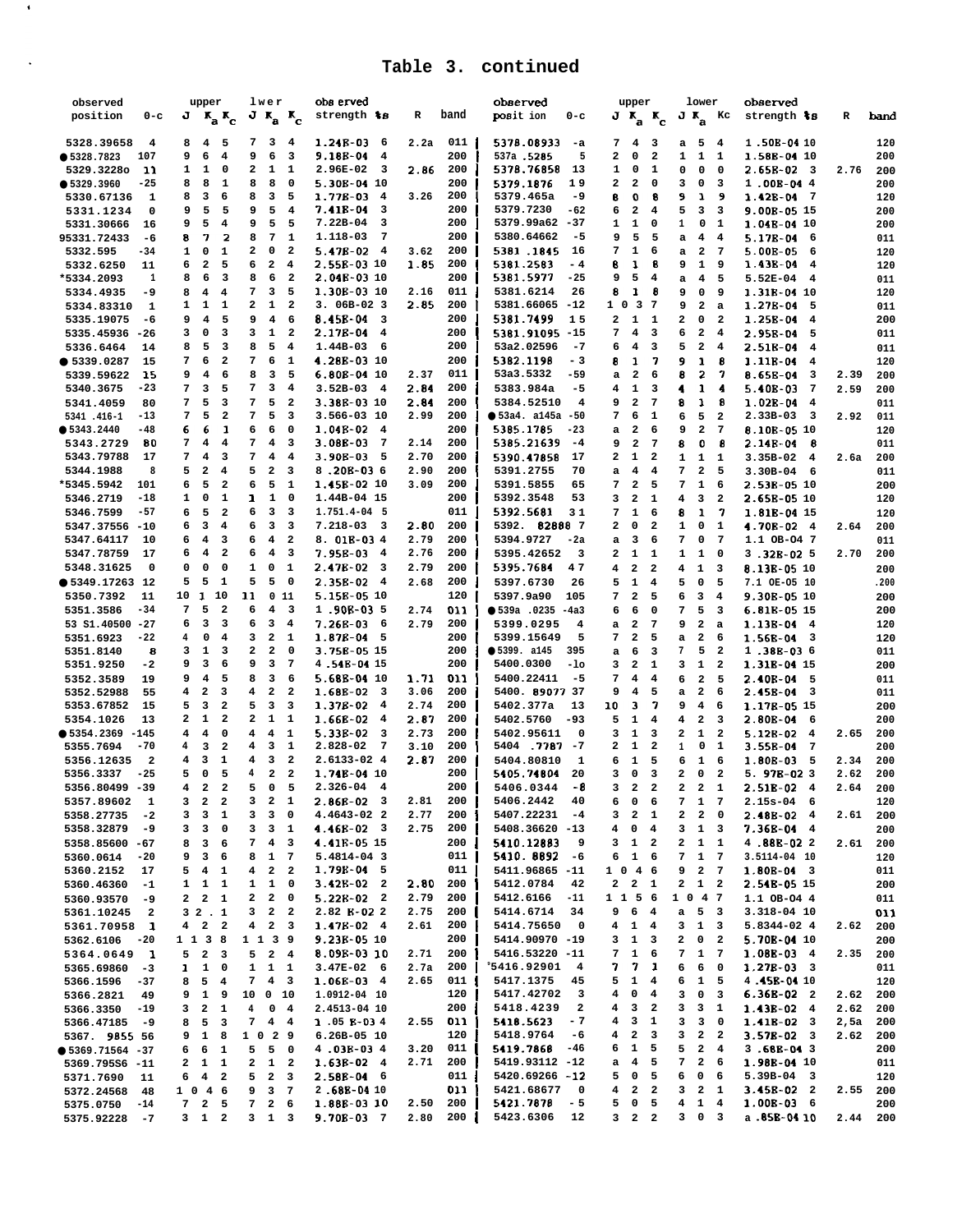| obse rved                               | upper                                                                  | lower                                                        | observed                                              |              |            | observed                                                   | upper                                             |                         | 1ower                                                                   | observed                                             |      |            |
|-----------------------------------------|------------------------------------------------------------------------|--------------------------------------------------------------|-------------------------------------------------------|--------------|------------|------------------------------------------------------------|---------------------------------------------------|-------------------------|-------------------------------------------------------------------------|------------------------------------------------------|------|------------|
| pos it ion<br>$o-c$                     | $J K_{\rm a} K_{\rm c}$                                                | $J K_{\rm a} K_{\rm c}$                                      | strength 18                                           | R            | band       | position<br>o-c                                            |                                                   |                         | $J K_{a}$ Kc $J K_{a}$ Kc                                               | strength ts                                          | R    | band       |
|                                         |                                                                        |                                                              |                                                       |              |            |                                                            |                                                   |                         |                                                                         |                                                      |      |            |
| 5423.90572<br>$-3$                      | 41<br>3                                                                | 3<br>$\mathbf{1}$<br>2                                       | 5.3213-02 3                                           | 2.60         | 200        | 5462.12835<br>14                                           | 1<br>$\mathbf{2}$                                 | $\mathbf{1}$            | 3<br>1 2                                                                | $7.30B-04$ 6                                         |      | 120        |
| 5424.20920<br>$-2$                      | 2<br>3<br>4                                                            | $\overline{\bf 4}$<br>4<br>0                                 | $1.23B-03$ 3                                          | 2.22         | 200        | • 5462.19320<br>$-11$                                      | 8<br>8                                            | $\mathbf 1$             | $7\phantom{.0}$<br>7<br>$\mathbf 0$                                     | 2.89B-04<br>- 3                                      |      | 011        |
| 5425.0655<br>$-65$                      | 3<br>$\overline{7}$<br>9                                               | 8<br>8<br>0                                                  | 8.30B-05 10                                           |              | 011        | 5462.4381<br>$-27$                                         | 3<br>6                                            | $\overline{\bf 4}$      | 3<br>7<br>5                                                             | 1.14E-04 10                                          |      | 120        |
| 5425.57242<br>1                         | $\mathbf 1$<br>5<br>5                                                  | 6<br>$\mathbf{1}$<br>6                                       | $5.2$ 88-04 4                                         |              | 120        | 5462.92953<br>$-1$                                         | $\mathbf 2$<br>8                                  | 7                       | 7<br>$\mathbf{2}$<br>6                                                  | $1.67B-02$<br>- 5                                    | 2.50 | 200        |
| 5425.87868 -25                          | $\mathbf{1}$<br>5<br>5                                                 | $\overline{\bf 4}$<br>4<br>1                                 | 5.7013-02 3                                           | 2.63         | 200        | 5463.8694<br>$-48$                                         | 0<br>9                                            | 9                       | $\mathbf{1}$<br>8<br>8                                                  | 1.27B-03 15                                          |      | 200        |
| 5428.01388<br>4<br>5428.22316<br>$-4$   | 5<br>0<br>5<br>$\mathbf 1$<br>7<br>8                                   | $\overline{\bf 4}$<br>4<br>$\mathbf 0$<br>1<br>8<br>8        | 5.87B-02<br>$\overline{\mathbf{2}}$<br>5.33B-04<br>5  | 2.57<br>1.98 | 200<br>200 | 5464.2747<br>$-20$<br>52<br>5464.4476                      | ı<br>9<br>4<br>8                                  | 9<br>4                  | 1<br>8<br>8<br>7<br>4<br>з                                              | 1.80B-02<br>$\overline{\mathbf{4}}$<br>5.07B-03<br>6 | 2.54 | 200<br>200 |
| 15429.1994<br>$57 - I$                  | 5<br>4<br>$\overline{\mathbf{2}}$                                      | $\mathbf 1$<br>4<br>4                                        | 1.25B-02<br>6                                         | 2.53         | 200        | 5464.56125<br>$\mathbf 0$                                  | $\mathbf 0$<br>9                                  | 9                       | 0<br>8<br>8                                                             | 1.78B-02<br>-4                                       | 2.50 | 200        |
| $\pmb{0}$<br>5429.3530                  | 6<br>5<br>1 <sub>0</sub>                                               | $\overline{\mathbf{4}}$<br>9<br>5                            | 1.92E-04<br>6                                         |              | 011        | 5465.21008<br>7                                            | $\mathbf 2$<br>5                                  | 4                       | 4<br>$\mathbf{1}$<br>3                                                  | 5.29B-04<br>4                                        |      | 200        |
| 5429.4729<br>400                        | $1\quad$<br>6<br>$\overline{\mathbf{4}}$                               | 5<br>5<br>9                                                  | 1.76E-04 10                                           |              | 011        | 5465.56203<br>$-1$                                         | 3<br>8                                            | 6                       | 3<br>7<br>5                                                             | 9.70B-03<br>5                                        | 2.39 | 200        |
| 5429.7766<br>$-87$                      | 4<br>3<br>1                                                            | $\mathbf{2}$<br>$\overline{\mathbf{2}}$<br>4                 | 1.87B-04 10                                           |              | 200        | 5466.00550<br>9                                            | $\mathbf 2$<br>3                                  | 1                       | 4<br>$\mathbf{2}$<br>$\overline{\mathbf{2}}$                            | 5.1 OE-04 3                                          |      | 120        |
| 5<br>5431.1517                          | $\overline{\mathbf{2}}$<br>$\overline{\mathbf{4}}$<br>5                | $\mathbf{2}$<br>3<br>4                                       | $3.62B-02$<br>$\overline{\phantom{a}}$                | 2.56         | 200        | 5467.51281<br>9                                            | ${\bf 1}$<br>8                                    | $7\phantom{.0}$         | $\mathbf 1$<br>7<br>6                                                   | $2.03B-02$<br>- 6                                    | 2.72 | 200        |
| 5431.2058<br>$-43$                      | 3<br>3<br>5                                                            | $\mathbf 2$<br>3<br>4                                        | 1.88E-02<br>3                                         | 2.54         | 200        | • 5468.2173<br>-9                                          | 6<br>9                                            | 3                       | 6<br>8<br>$\mathbf{2}$                                                  | 1.07E-03<br>7                                        |      | 200        |
| 5431.66672<br>$-5$                      | $\overline{\mathbf{2}}$<br>3<br>5                                      | 3<br>$\mathbf 1$<br>4                                        | 1.87B-02<br>$\overline{\mathbf{3}}$                   | 2.53         | 200        | 5468.4640<br>-6                                            | 3<br>4                                            | $\overline{\mathbf{2}}$ | $\mathbf{1}$<br>4<br>$\overline{\mathbf{3}}$                            | $1.626 - 04$ 10                                      |      | 200        |
| • 5431.85315<br>-90                     | $7\phantom{.0}$<br>$\overline{a}$<br>8                                 | $\mathbf{1}$<br>7<br>6                                       | 7.16E-04<br>3                                         |              | 011        | 5468.9381<br>21                                            | $\overline{\mathbf{2}}$<br>$\mathbf 1$            | $\overline{a}$          | $\mathbf 1$<br>3<br>3                                                   | 8.03E-04<br>3                                        |      | 120        |
| 5432.10544<br>52                        | 5<br>$\mathbf{1}$<br>5                                                 | $\overline{\mathbf{4}}$<br>4<br>$\mathbf 0$                  | 1.276-03<br>$\overline{\mathbf{4}}$                   |              | 200        | 5469.21725<br>6                                            | $\mathbf{2}$<br>3                                 | $\overline{\mathbf{2}}$ | $\mathbf{2}$<br>4<br>3                                                  | 5.248-04<br>3                                        |      | 120        |
| 5433.69538<br>-8<br>8                   | 0<br>$\overline{\mathbf{4}}$<br>4                                      | 5<br>5<br>0<br>5<br>5                                        | 6.88E-04<br>$\overline{\mathbf{4}}$<br>1.26B-03<br>-5 |              | 120<br>200 | 5469.5829<br>-1<br>5470.31830<br>$-2$                      | 3<br>8<br>$\mathbf{2}$<br>3                       | 5<br>1                  | 7<br>3<br>4<br>2<br>0<br>$\overline{\mathbf{2}}$                        | 9.95B-03<br>4<br>5.34E-04<br>3                       | 2.52 | 200<br>200 |
| 5433.90483<br>5435.86525<br>$-4$        | $\mathbf 0$<br>6<br>6<br>2<br>3<br>5                                   | 1<br>$\overline{\mathbf{2}}$<br>$\overline{\mathbf{2}}$<br>4 | $3.57B-02$<br>$\overline{\mathbf{2}}$                 | 2.57         | 200        | 5471.47752<br>$-7$                                         | 5<br>9                                            | 5                       | 5<br>8<br>4                                                             | 1.476-03<br>4                                        | 2.11 | 200        |
| 5436.1024<br>$\mathbf{1}$               | ${\bf 1}$<br>7<br>6                                                    | $\overline{\mathbf{2}}$<br>5<br>6                            | $3.68E-0444$                                          |              | 200        | 5471.52938<br>$-4$                                         | 5<br>9                                            | $\overline{\mathbf{4}}$ | 5<br>8<br>3                                                             | 1.46B-03<br>3                                        |      | 200        |
| 5436.34911<br>$-2$                      | $\mathbf{1}$<br>6<br>6                                                 | $\mathbf 1$<br>5<br>5                                        | 4.838-022                                             | 2.57         | 200        | 5471.97784<br>14                                           | $\mathbf 2$<br>9                                  | 8                       | $\mathbf{2}$<br>8<br>7                                                  | 1.03B-02<br>3                                        | 2.42 | 200        |
| 5436.63526<br>$-3$                      | 5<br>1<br>4                                                            | $\mathbf 1$<br>3<br>4                                        | 4.80B-02<br>$\overline{\mathbf{3}}$                   | 2.52         | 200        | 5472.33524<br>$-25$                                        | 10                                                | 0 <sub>10</sub>         | $\mathbf{1}$<br>9<br>9                                                  | 6.885-04<br>4                                        |      | 200        |
| 5437.8238<br>29                         | 0<br>6<br>6                                                            | $\pmb{0}$<br>5<br>5                                          | 4.88B-02<br>$\overline{4}$                            | 2.52         | 200        | 5472.54781<br>$-2$                                         | 10                                                | 1 10                    | ${\bf 1}$<br>9<br>9                                                     | 1.07E-02<br>- 3                                      | 2.44 | 200        |
| *5438.7926137                           | 5<br>$\overline{\mathbf{2}}$<br>6                                      | 5<br>5<br>1                                                  | 4.40E-03<br>5                                         | 2.46         | 200        | 5472.6977<br>$-59$                                         | 10                                                | 0 <sub>10</sub>         | 0<br>9<br>9                                                             | 1.158-02 15                                          | 2.62 | 200        |
| 5439.2897<br>-9                         | ${\bf 1}$<br>8<br>9                                                    | 9<br>$\mathbf 1$<br>9                                        | 3.04E-04 15                                           |              | 200        | 5472.91067<br>$\overline{\mathbf{4}}$                      | 10                                                | 1 10                    | 0<br>9<br>9                                                             | $6.42E-04$<br>- 5                                    |      | 200        |
| 5439.86290<br>48                        | $\overline{\mathbf{2}}$<br>5<br>$\overline{4}$                         | 6<br>$\mathbf{2}$<br>5                                       | 3.90B-04<br>$\overline{\mathbf{4}}$                   |              | 120        | 5473.35680<br>$-3$                                         | $\mathbf{2}$<br>8                                 | 6                       | $\mathbf{2}$<br>7<br>5                                                  | $1.42B-02$<br>$\overline{\mathbf{4}}$                | 2.42 | 200        |
| 5439.98150<br>$\mathbf{1}$              | ${\bf 1}$<br>$\overline{\mathbf{4}}$<br>4                              | 5<br>$\mathbf{1}$<br>5                                       | 7.07B-04<br>3                                         |              | 120        | 5475.5175<br>$-19$                                         | $\mathbf 1$<br>9                                  | 8                       | ${\bf 1}$<br>8<br>$7\phantom{.0}$                                       | 1.45B-02 10                                          | 3.17 | 200        |
| 5440.2677<br>$-19$                      | $\mathbf{1}$<br>6<br>6                                                 | 5<br>5<br>0                                                  | 1.26B-03<br>$\overline{\mathbf{4}}$                   |              | 200        | • 5476.91537<br>$-2$                                       | 8<br>9                                            | $\overline{\mathbf{2}}$ | $\mathbf 7$<br>8<br>$\mathbf{1}$                                        | 1.53B-04 10                                          |      | 011        |
| 5441.4195<br>21                         | 4<br>$\overline{\mathbf{2}}$<br>6<br>$\overline{\mathbf{c}}$<br>5<br>6 | 5<br>$\mathbf 1$<br>4<br>5<br>2<br>$\overline{\bf 4}$        | 7.70B-03<br>6<br>$\overline{4}$                       | 2.45<br>2.48 | 200        | 5477.1822<br>$\overline{\mathbf{2}}$<br>• 5477.7675<br>198 | 5<br>3<br>6<br>10                                 | 3<br>5                  | 3<br>6<br>$\overline{\mathbf{4}}$<br>6<br>9<br>$\overline{4}$           | 1.758-04 10<br>6.83B-04                              |      | 120        |
| 5442.53727<br>$-10$<br>5443.37330<br>-9 | 3<br>4<br>6                                                            | 5<br>3<br>$\overline{\mathbf{3}}$                            | 3.08B-02<br>$1.76B-02$<br>$\overline{\mathbf{3}}$     | 2.47         | 200<br>200 | 5477.9981<br>$-45$                                         | ${\bf 1}$<br>$\overline{\mathbf{2}}$              | $\overline{\mathbf{2}}$ | 3<br>0<br>3                                                             | 3<br>8.958-05<br>5                                   |      | 200<br>120 |
| 5443.76910<br>$-10$                     | 6<br>$1\quad1$<br>6                                                    | 5<br>5<br>1<br>$\mathbf{o}$                                  | 7.30B-05 10                                           |              | 011        | 5478.3608<br>23                                            | $\mathbf{2}$<br>4                                 | $\overline{\mathbf{2}}$ | ${\bf 1}$<br>3<br>3                                                     | $3.00B - 04$ 10                                      |      | 200        |
| 5444.0964<br>12                         | 5<br>116                                                               | $1\quad$ 0<br>5 6                                            | 6.95B-05<br>- 6                                       |              | 011        | 5479.43912 -13                                             | $\mathbf{2}$<br>8                                 | 7                       | $\mathbf{1}$<br>7<br>- 6                                                | 4.55B-04<br>$\overline{\mathbf{4}}$                  |      | 200        |
| 5444.50991<br>6                         | 3<br>3<br>6                                                            | $\overline{a}$<br>5<br>3                                     | 1.76B-02<br>- 3                                       | 2.48         | 200        | 5480.2314<br>8                                             | 11                                                | 011                     | 1 10<br>10                                                              | 3.40B-04 10                                          |      | 200        |
| 5444.82160 -14                          | $\overline{7}$<br>7<br>0                                               | $\mathbf{1}$<br>6<br>6                                       | 1.20E-03 10                                           |              | 200        | 5480.3180<br>$-11$                                         | $\mathbf{2}$<br>10                                | 9                       | $2 \quad 8$<br>9                                                        | 6.52B-03<br>$\overline{\mathbf{4}}$                  | 2.60 | 200        |
| 5446.2095<br>0                          | $\mathbf 1$<br>$\overline{7}$<br>7                                     | $\mathbf 1$<br>6<br>6                                        | $3.70B - 02$ 3                                        | 2.50         | 200        | 5480.3374<br>$-11$                                         | 11                                                | 1 11                    | 110<br>10                                                               | $6.26B-03$<br>5                                      | 2.48 | 200        |
| • 5446.6798<br>681                      | $\overline{7}$<br>9<br>3                                               | 8<br>6<br>$\overline{\mathbf{2}}$                            | 5.84B-04 15                                           |              | 011        | 5480.41812<br>$-5$                                         | 11                                                | 011                     | 10<br>0 <sub>10</sub>                                                   | $6.31B-03$<br>6                                      | 2.50 | 200        |
| 5446.94781 -12<br>5447.12275<br>8       | 3<br>0<br>3<br>0<br>7<br>7                                             | 4<br>0<br>4<br>0<br>6<br>6                                   | 8.70E-04<br>$\overline{4}$<br>$3.81B-023$             | 2.55         | 120<br>200 | 5480.5244<br>4<br>5481.23156<br>6                          | 11<br>1<br>5<br>10                                | 11<br>6                 | 010<br>10<br>9<br>5<br>5                                                | 3.24E-04<br>з<br>8.90B-04<br>з                       |      | 200<br>200 |
| $• 5447.36603 -5$                       | 6<br>$\overline{\mathbf{2}}$<br>7                                      | 6<br>6<br>1                                                  | 1.31B-03<br>$\overline{\mathbf{4}}$                   |              | 200        | 5481.36784<br>7                                            | 10<br>5                                           | 5                       | 5<br>9<br>$\overline{\mathbf{4}}$                                       | 9.83B-04<br>3                                        |      | 200        |
| 5447.4957<br>$-35$                      | 2<br>8<br>9                                                            | 9<br>$\mathbf 0$<br>9                                        | 3.33E-04<br>6                                         |              | 200        | 5481.4972<br>$-3$                                          | 9<br>3                                            | 6                       | 8<br>3<br>5                                                             | 5.90B-03<br>з                                        |      | 200        |
| 5448.18743<br>$-14$                     | 5<br>${\bf 1}$<br>6                                                    | 5<br>$\mathbf{1}$<br>$\overline{\bf 4}$                      | 3.84B-02<br>$\overline{\mathbf{2}}$                   | 2.50         | 200        | 5482.0597<br>18                                            | 3<br>3                                            | 1                       | $\mathbf{2}$<br>$\mathbf{2}$<br>0                                       | 3.40B-04 10                                          |      | 200        |
| 5448.4320<br>$-14$                      | 3<br>5<br>7                                                            | 7<br>$\mathbf 1$<br>6                                        | 3.30B-04 10                                           |              | 200        | 5402.4264<br>4                                             | 3<br>3                                            | $\mathbf 0$             | $\overline{a}$<br>$\mathbf{2}$<br>$\mathbf{1}$                          | 3.58E-04 10                                          |      | 200        |
| 5448.58233<br>36                        | $\mathbf 2$<br>$\overline{\mathbf{2}}$<br>4                            | $\overline{\mathbf{2}}$<br>5<br>3                            | 7.1 OE-04 4                                           |              | 120        | 5482.79545<br>$-20$                                        | 10<br>$\mathbf 1$                                 | 9                       | $\mathbf 1$<br>9<br>8                                                   | $6.22B-03$<br>$\overline{\mathbf{4}}$                | 2.38 | 200        |
| 5448.77628<br>7                         | $\mathbf{2}$<br>$\overline{\mathbf{2}}$<br>з                           | 2<br>${\bf 1}$<br>1                                          | 3.37E-04<br>$\overline{\mathbf{3}}$                   |              | 200        | 5482.8628<br>0                                             | 4<br>$\mathbf{1}$                                 | 4                       | $\mathbf{1}$<br>4<br>3                                                  | 9.79B-05 10                                          |      | 120        |
| • 5450.2543<br>217                      | 5<br>3<br>7<br>$\mathbf 1$<br>$\overline{7}$<br>8                      | 5<br>$\overline{\mathbf{2}}$<br>6<br>$\mathbf 2$<br>6<br>7   | 5.1 OE-03 4<br>4.00E-04<br>$\overline{4}$             | 2.39         | 200<br>200 | 5483.00756<br>$\mathbf 1$<br>$-5$                          | $\mathbf{2}$<br>$\mathbf{2}$<br>$\mathbf{2}$<br>9 | 0<br>8                  | з<br>$\mathbf{2}$<br>$\mathbf{1}$<br>$\mathbf 1$<br>$\overline{7}$<br>8 | 4.00B-04<br>4<br>3.50B-04<br>6                       |      | 120        |
| 5451.00298<br>$-3$<br>5451.7650<br>26   | 2<br>0<br>$\overline{a}$                                               | 3<br>$\mathbf{1}$<br>3                                       | 9.70B-05<br>$\overline{\mathbf{4}}$                   |              | 120        | 5483.3611<br>5483.3861<br>$-23$                            | $\mathbf{1}$<br>$\mathbf{1}$                      | 1                       | $\mathbf{1}$<br>$\overline{a}$<br>$\overline{a}$                        | 5.50B-04<br>5                                        |      | 200<br>120 |
| 5452.6394<br>3                          | 1 0 2 8                                                                | 9<br>$3 \quad 7$                                             | $6.16B-05$ 3                                          |              | 200        | 5483.5128<br>60                                            | 9                                                 | 2 7                     | $2\quad 6$<br>8                                                         | 8.90B-03 4                                           | 2.55 | 200        |
| 5452.8281<br>-28                        | 9<br>$4\quad 6$                                                        | 8<br>$\mathbf{1}$<br>$\overline{7}$                          | 8.1 OE-05 5                                           |              | 011        | 5484.2220<br>$-45$                                         | $\overline{4}$<br>10                              | $\overline{7}$          | 9<br>$\overline{4}$<br>6                                                | $2.03B-03$<br>4                                      |      | 200        |
| 5452.8281<br>35                         | 6 1 6                                                                  | 6 1 5                                                        | 8.1 OE-05 5                                           |              | 120        | 5484.36085 -15                                             | 2 <sub>1</sub><br>$\mathbf{2}$                    |                         | $\mathbf{3}$<br>$2^{\circ}$                                             | $3.94B-04$<br>$\overline{\mathbf{3}}$                |      | 120        |
| 5452.99143<br>$-1$                      | $\overline{4}$<br>$\overline{\mathbf{4}}$<br>7                         | $\overline{\mathbf{4}}$<br>6<br>$\overline{\mathbf{3}}$      | 6.9114-03 2                                           | 2.44         | 200        | 5484.61128<br>-9                                           | 3 <sub>8</sub><br>10                              |                         | 3<br>9<br>$\overline{7}$                                                | $3.48B-03$<br>3                                      |      | 200        |
| 5453.1251<br>$-59$                      | $\overline{\mathbf{2}}$<br>- 6<br>7                                    | 2 <sub>5</sub><br>6                                          | 2.60B-02 10                                           | 2.71         | 200        | 5485.08433<br>0                                            | 1 10<br>11                                        |                         | $\mathbf{2}$<br>10<br>و _                                               | $1.75B-04$ 5                                         |      | 200        |
| 5454.46410<br>16                        | 3 <sub>1</sub><br>$\overline{\mathbf{3}}$                              | $\mathbf{1}$<br>4<br>$\overline{\mathbf{4}}$                 | $7.85B-04$ 4                                          |              | 120        | 5486.73302 -12                                             | 6<br>11                                           | 6                       | 10<br>6<br>5                                                            | $2.06B-04$ 6                                         |      | 200        |
| 5454.4851<br>$-36$                      | 1 0 2 9                                                                | 010<br>10                                                    | 1.60B-04 10                                           |              | 200        | 5486.74829 -17                                             | 11                                                | 6 5                     | 10<br>6 4                                                               | 1.88E-04<br>$\overline{4}$                           |      | 200        |
| 5454.53244<br>30<br>5454.74557 -12      | 3<br>6<br>$\overline{4}$<br>0<br>8<br>- 8                              | 6<br>1 <sub>5</sub><br>7<br>$1 \quad 7$                      | $3.07B-04$ 6<br>$1.03B-036$                           |              | 200<br>200 | 5487.42110 -14<br>5487.6061<br>22                          | $\mathbf{2}$<br>$\overline{\bf 4}$<br>0 12<br>12  | $\overline{\mathbf{c}}$ | 3<br>0 <sup>3</sup><br>11<br>1 N                                        | $7.45B-04$ 3<br>3.44B-04 10                          | 2.02 | 200<br>200 |
| 5454.8355<br>26                         | 3<br>7<br>5                                                            | 6<br>$\overline{\mathbf{3}}$<br>$\overline{\mathbf{4}}$      | $2.11B-02$ 5                                          | 3.68         | 200        | 5487.6621<br>$-17$                                         | 1 12<br>12                                        |                         | 11<br>1 1 1                                                             | $3.56B-03$ 4                                         | 2.64 | 200        |
| 5455.0089<br>$-54$                      | $\mathbf{2}$<br>$\overline{\mathbf{2}}$<br>$\mathbf 0$                 | $\mathbf{1}$<br>0<br>$\mathbf{1}$                            | $1. \text{soil-04}$ 10                                |              | 200        | 5487.7006<br>$-23$                                         | 12                                                | 0 <sub>12</sub>         | 11<br>011                                                               | $3.45B-03$ 6                                         | 2.56 | 200        |
| 15455.0292<br>3                         | 7<br>8<br>$\overline{\mathbf{2}}$                                      | 771                                                          | $3.36E-04$ 3                                          |              | 200        | 5487.7574 18                                               | 1 12<br>12                                        |                         | 011<br>11                                                               | 2.90B-04 10                                          |      | 200        |
| 5455.50500<br>$-5$                      | $\mathbf 1$<br>8<br>8                                                  | $\mathbf{1}$<br>7<br>$\overline{7}$                          | $2.66B-02$ 2                                          | 2.49         | 200        | 5488.4190<br>-48                                           | 9<br>5                                            | 5                       | 8<br>3 <sub>6</sub>                                                     | 1.19B-04 10                                          |      | 011        |
| 5456.02974 -11                          | 0<br>8<br>8                                                            | 0 <sub>7</sub><br>7                                          | $2.67B-02$ 2                                          | 2.48         | 200        | 5490.23152<br>0                                            | 12                                                | 7 6                     | 11<br>6 5                                                               | 2.09B-04 10                                          |      | 011        |
| 5456.78927<br>6                         | $\mathbf{1}$<br>8<br>- 8                                               | 7<br>0<br>$\overline{7}$                                     | $1.02B-03$ 4                                          |              | 200        | 5490.2666<br>0                                             | $7\phantom{.0}$<br>12                             | -5                      | 11<br>6<br>6                                                            | 2.1 OB-04 10                                         |      | 011        |
| 5457.16456<br>5                         | 3<br>$\overline{\mathbf{4}}$<br>7                                      | $6\quad 3\quad 3$                                            | $1.40B-02$ 2                                          | 2.46         | 200        | 5490.39147 -17                                             | 11                                                | 5 7                     | 10<br>5 <sub>6</sub>                                                    | $4.57B-04$ 4                                         |      | 200        |
| 5457.90420<br>7                         | $\mathbf{2}$<br>4<br>3                                                 | $\mathbf{1}$<br>$\overline{\mathbf{2}}$<br>з                 | $4.72B-04$ 2                                          |              | 200<br>200 | 5490.6147<br>23<br>5490.70548 -12                          | $\overline{4}$<br>11<br>5<br>11                   | 8<br>$6^{\circ}$        | 10<br>$\overline{a}$<br>9<br>10<br>5 <sub>5</sub>                       | 1.836-04 10                                          |      | 011        |
| $• 5458.08502 - 17$<br>5458.47053 -27   | 6<br>8<br>$\overline{\mathbf{3}}$<br>1<br>7<br>- 6                     | 6 <sub>2</sub><br>7 <sup>7</sup><br>$\mathbf{1}$<br>5<br>6   | $1.39B-03$ 4<br>$2.76B-02$ 3                          | 2.46         | 200        | ● 5491.52083 29                                            | 8<br>10                                           | $\overline{\mathbf{3}}$ | 9<br>$7\overline{ }$<br>$\overline{\mathbf{2}}$                         | $4.59B-04$ 6<br>$6.47B-0510$                         |      | 200<br>011 |
| • 5461.1646 457                         | 5<br>$\overline{\mathbf{4}}$<br>8                                      | 5<br>7<br>$\overline{\mathbf{3}}$                            | $4.22B-03$ 4                                          |              | 200        | S491.60737<br>-4                                           | 3<br>4                                            | $\blacksquare$          | 5<br>3 <sub>2</sub>                                                     | $1.98B - 04$ 3                                       |      | 120        |
| • 5461.3678<br>62                       | 1 0 7 4                                                                | 6<br>9<br>$\overline{\mathbf{3}}$                            | $1.74B-04$ 3                                          |              | 011        | 5492.3624<br>$-53$                                         | $\mathbf{2}$<br>10                                | 8                       | 9<br>2 7                                                                | 3. 01B-03 15                                         |      | 200        |
| 5461.4573<br>$\overline{\mathbf{2}}$    | 5<br>$\overline{\mathbf{3}}$<br>$\overline{\mathbf{3}}$                | $\mathbf{1}$<br>$\overline{4}$<br>5                          | $2.65B-04$ 6                                          |              | 200        | 5492.5619<br>$-67$                                         | 3<br>10                                           | -7                      | 9<br>3<br>6                                                             | $3.21B-03$ 5                                         |      | 200        |
| • 5461.9097<br>$-30$                    | 8<br>$\overline{\mathbf{2}}$<br>9                                      | 8<br>8<br>1                                                  | 2.258-03 10                                           |              | 200        | 5493.2596<br>24                                            | 11                                                | $4 \quad 8$             | 4 7<br>10                                                               | 9.50B-04 10                                          |      | 200        |
| 5461.95350 -1                           | 7 2 5                                                                  | 6 2 4                                                        | $2.40B-02$ 3                                          | 2.71         | 200        | 5494.5228<br>$\mathbf 0$                                   | 13 1 13                                           |                         | 12 1 12                                                                 | $1.73B-03$ 5                                         |      | 200        |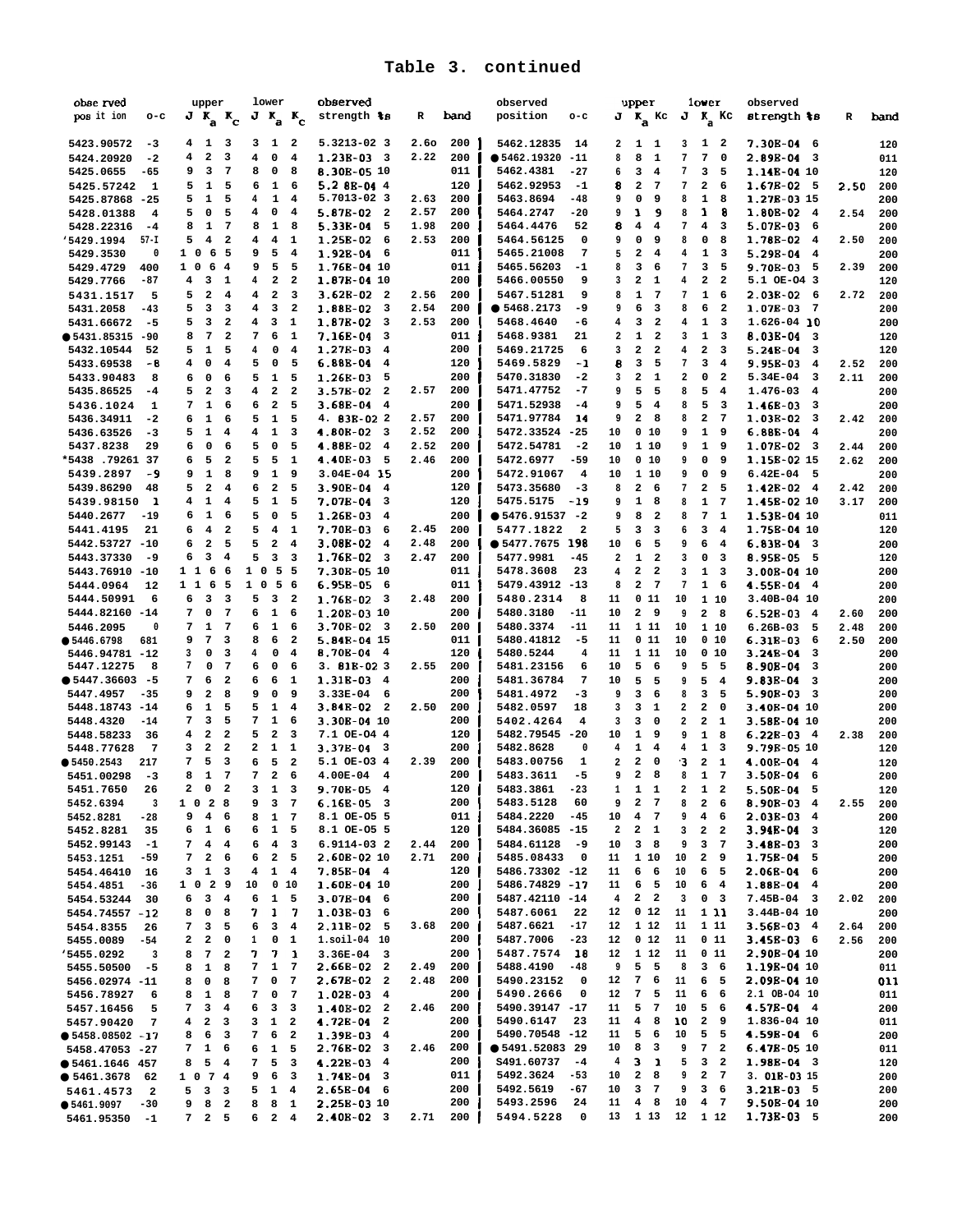| observed                               | lower<br>upper                                                                                                                                          | observed                                           |            | observed                            | upper<br>lower                                                                         | observed                                                |            |
|----------------------------------------|---------------------------------------------------------------------------------------------------------------------------------------------------------|----------------------------------------------------|------------|-------------------------------------|----------------------------------------------------------------------------------------|---------------------------------------------------------|------------|
| position<br>$0-c$                      | $J K_a K_c$<br>$J K_{a} K_{c}$                                                                                                                          | strength \$8                                       | R<br>band  | posit ion<br>$0-c$                  | $J K_{\rm a} K_{\rm c} J$<br>$K_a K_c$                                                 | strength 18                                             | R<br>band  |
|                                        |                                                                                                                                                         |                                                    |            |                                     |                                                                                        |                                                         |            |
| 5494.5715<br>0                         | 13 0 13<br>12 0 12                                                                                                                                      | $1.20B-04$ 6                                       | 200        | 5538.3378<br>0                      | 3<br>5<br>8<br>8<br>1 8                                                                | 2.09B-05 15                                             | 200        |
| 5495.07383<br>$-10$                    | 11 2<br>12 2 11<br>10                                                                                                                                   | $1.57B-03$<br>$_{3}$                               | 200        | 5539.52022<br>$\mathbf 0$           | $\mathbf 1$<br>$\mathbf{1}$<br>$\overline{\mathbf{2}}$<br>$\overline{\mathbf{2}}$<br>1 | $6.55 B - 043$<br>1                                     | 120        |
| 5495.1408<br>23                        | 1 1 6 6<br>1 2 6 7                                                                                                                                      | 9.09B-05 10                                        | 200        | 5540.1217<br>9                      | ${\bf 1}$<br>4<br>3<br>4<br>$\mathbf{1}$                                               | 8.43B-05 10<br>$\overline{\mathbf{4}}$                  | 120        |
| 5495.2311<br>$-2-1$                    | 4<br>$\mathbf{1}$<br>4<br>3<br>1<br>$\overline{\mathbf{4}}$                                                                                             | 8.44E-05 10                                        | 200        | 5540.9538<br>-58                    | $1\quad 2$<br>5<br>8<br>1 1 3 9                                                        | 2.74B-05 10                                             | 011        |
| 5495.3401<br>$-1$                      | $\mathbf{1}$<br>0<br>- 2<br>1<br>1<br>2                                                                                                                 | 4.26B-05 10                                        | 120        | 5541.2629<br>61                     | 5<br>$\overline{\mathbf{4}}$<br>$\overline{\mathbf{2}}$<br>6<br>$\overline{4}$         | 4.22B-05 15<br>3                                        | 120        |
| 5496.05137<br>15                       | 12 1<br>11 1 10<br>11                                                                                                                                   | $1.69B-03$<br>5                                    | 200        | 5541.95258<br>$\mathbf 0$           | 3<br>7<br>$\overline{\mathbf{4}}$<br>6<br>$\overline{\mathbf{2}}$                      | 2.56B-04<br>5<br>$\overline{\mathbf{4}}$                | 200        |
| 5496.2573<br>$-27$                     | 3 1 4 7<br>1046                                                                                                                                         | $9.036 - 04$<br>7                                  | 200        | 5544.36000 -73                      | 5<br>3<br>$\overline{\mathbf{2}}$<br>$\mathbf{1}$<br>4                                 | 2.09B-04<br>3<br>3                                      | 200        |
| 5497.7244<br>36                        | 12 2 11<br>11<br>$\frac{1}{10}$                                                                                                                         | 1.16B-04<br>$\overline{\bf 4}$                     | 200        | 5546.09302 -15                      | $\mathbf 1$<br>$\mathbf{1}$<br>2<br>1<br>1                                             | 6.05B-04<br>$\mathbf 0$<br>3                            | 120        |
| 5499.59631<br>$\mathbf 0$              | 1 1 5 6<br>$1\quad2$<br>5 7                                                                                                                             | 2.30B-04<br>з                                      | 200        | 5546.3476<br>0                      | $\mathbf{1}$<br>0<br>4<br>3<br>4                                                       | 4<br>3.79B-05 10                                        | 120        |
| 5499.90836<br>29                       | 1 0 2 8<br>1 1 2 9                                                                                                                                      | 2.166-03<br>$\overline{\mathbf{2}}$                | 200        | 5547.20148 -21                      | $\bf{4}$<br>3<br>3<br>6<br>5                                                           | $3.30B - 04$<br>$\overline{\mathbf{2}}$<br>- 7          | 200        |
| 5500.39357<br>19                       | 1 1 3 9<br>310<br>12                                                                                                                                    | 8.768-04<br>3                                      | 200        | 5547.8471<br>-5                     | 6<br>3<br>8<br>4<br>9                                                                  | $\overline{4}$<br>3.51B-05 10                           | 011        |
| 5501.31925<br>6                        | $\overline{a}$<br>$4$ 1 4<br>5<br>$\overline{\mathbf{3}}$                                                                                               | 1.956-04<br>6                                      | 200        | 5548.01216 -12                      | $\overline{\mathbf{4}}$<br>$\overline{\mathbf{2}}$<br>5<br>3<br>6                      | 3<br>$3.22B - 04$<br>3                                  | 200        |
| 5501.5274<br>$-2$                      | $1\quad2$<br>-49<br>1 1 4 8                                                                                                                             | $5.16B-04$<br>$\overline{\mathbf{2}}$              | 200        | 5549.87781<br>17                    | $\mathbf 2$<br>$\mathbf{2}$<br>6<br>4<br>6                                             | 5<br>7.40B-05<br>$\overline{\mathbf{4}}$                | 120        |
| 5501.61608<br>$-5$                     | 12 2 11<br>13 2 12                                                                                                                                      | $9.236 - 04$<br>$\overline{\mathbf{2}}$            | 200        | 5550.93117<br>11                    | 0<br>2<br>з<br>3<br>0                                                                  | $\overline{a}$<br>$1.09B-03$<br>$\overline{\mathbf{2}}$ | 120        |
| 5501.9885<br>$\mathbf 0$               | $\overline{\mathbf{2}}$<br>$\overline{\mathbf{2}}$<br>7<br>6<br>7<br>- 5                                                                                | 3.58B-05 15                                        | 120        | 5551.0573<br>59                     | 43<br>$2$ .<br>з<br>$\mathbf{1}$                                                       | 3<br>9.80B-05<br>$\overline{4}$                         | 200        |
| 5502.24125<br>-9                       | 13 1 12<br>12 1 11                                                                                                                                      | $8.026 - 04$<br>$\overline{4}$                     | 200        | 5552.71915 -13                      | $\mathbf{1}$<br>$\overline{\mathbf{3}}$<br>2<br>$\mathbf{1}$<br>3                      | $\overline{\mathbf{2}}$<br>9.66B-04<br>3                | 120        |
| 5502.55213<br>0                        | $1\quad$ 0<br>3 7<br>11<br>3<br>8                                                                                                                       | 1.568-03<br>$\overline{\mathbf{4}}$                | 200        | 5553.68359<br>$-3$                  | 3<br>5<br>${\bf 1}$<br>6<br>з                                                          | 2.59B-04<br>4<br>$\overline{4}$                         | 200        |
| 5504.7215<br>3                         | $\overline{\phantom{a}}$<br>$1\quad$ 0<br>3<br>- 6<br>9<br>$\overline{7}$                                                                               | 7.486-05<br>$\overline{\mathbf{4}}$                | 011        | 5553.7791<br>$-25$                  | $\mathbf 1$<br>1 <sub>5</sub><br>5<br>4<br>5                                           | 4.81B-05 10                                             | 120        |
| 5504.8571<br>$-27$                     | $\mathbf 2$<br>$\overline{a}$<br>5<br>3<br>3<br>4                                                                                                       | 4.09E-04 10                                        | 200        | 5555.2509<br>25                     | 0<br>$\overline{\mathbf{4}}$<br>$\mathbf 1$<br>4<br>3                                  | 1.99B-05 15<br>3                                        | 120        |
| • 5505.1945<br>-20                     | 9<br>8<br>9<br>$\mathbf{1}$<br>8<br>$\mathbf 0$                                                                                                         | 6.7014-05 10                                       | 011        | 5556.0447<br>-6                     | 4<br>4<br>0<br>5<br>4                                                                  | 5.99B-05<br>1<br>- 6                                    | 120        |
| • 5505.9928<br>$-6$                    | $\bf8$<br>$\overline{4}$<br>1 0 7 3<br>$1\quad1$                                                                                                        | 3.45B-05 10                                        | 011        | 5556.0595<br>0                      | $\bf{4}$<br>5<br>4<br>1<br>4                                                           | 6.23B-05<br>$\overline{\mathbf{2}}$<br>6                | 120        |
| 5506.1893<br>$-68$                     | $1\quad2$<br>$\overline{4}$<br>8<br>1 1 4 7                                                                                                             | 4.57B-04<br>4                                      | 200        | 5556.8668<br>$-2$                   | $\mathbf{2}$<br>5<br>$\mathbf 1$<br>7<br>6                                             | 7.85B-05<br>6<br>6                                      | 200        |
| 5506.24966<br>$\overline{\mathbf{2}}$  | 1 1 2 9<br>12 2 10                                                                                                                                      | 9.77B-04<br>$\overline{\mathbf{3}}$                | 200        | 5557.21843 -14                      | $\overline{\bf 4}$<br>7<br>$\overline{\bf 4}$<br>3<br>6                                | $2.83B-04$<br>3<br>4                                    | 200        |
| • 5506.85583<br>$\circ$                | 15 <sub>0</sub><br>15<br>14 0 14                                                                                                                        | 7.406-04<br>5                                      | 200        | 5557.6985<br>39                     | $\mathbf 1$<br>5<br>5<br>$\overline{4}$<br>0                                           | 5<br>2.75B-05 10                                        | 120        |
| 5507.11375<br>0                        | 3 1 1<br>12<br>310<br>13                                                                                                                                | 3.88E-04<br>$7\phantom{.0}$                        | 200        | 5559.18768<br>$-7$                  | $\mathbf 2$<br>5<br>0<br>7<br>6                                                        | $2.16B - 04$<br>6<br>$\overline{4}$                     | 200        |
| 5509.01687<br>$\overline{a}$           | $\mathbf{1}$<br>$\mathbf{1}$<br>1<br>$\mathbf{1}$<br>$\mathbf{1}$<br>$\overline{\phantom{0}}$<br>11 0 11                                                | 6.408-04<br>$\overline{\mathbf{3}}$<br>2.758-05 10 | 120        | 5559.60709<br>$-3$                  | 7<br>4<br>3<br>6<br>3<br>3                                                             | 2.72B-04<br>$\overline{4}$<br>$\overline{\mathbf{3}}$   | 200        |
| 5510.0728<br>$-44$<br>5511.2278<br>-80 | 12 2 10<br>$\overline{\mathbf{4}}$<br>7<br>3<br>8<br>$\overline{\mathbf{4}}$<br>$\overline{\mathbf{4}}$                                                 | 2.328-05 10                                        | 011<br>120 | 5560.5507<br>110<br>5561.1178<br>19 | 6<br>3<br>$\overline{\bf 4}$<br>5<br>3<br>7<br>$\overline{\mathbf{2}}$<br>8<br>5       | 1.60B-05 15<br>$\overline{2}$<br>6                      | 120        |
|                                        | 1 1 3 8<br>1 2 3 9                                                                                                                                      | 7.026-04<br>$_{3}$                                 | 200        | $-11$                               | $\mathbf 2$<br>7<br>5<br>7<br>$\overline{\mathbf{2}}$                                  | 1.498-04<br>- 5<br>6                                    | 200        |
| 5511.28083<br>0<br>5511.62175<br>0     | 13 2<br>11<br>12<br>2 10                                                                                                                                | 4.23E-04<br>$\overline{4}$                         | 200        | 5561.8177<br>● 5562.81106 74        | 5<br>4<br>$\overline{\mathbf{4}}$<br>5<br>1                                            | 2.99B-05 10<br>$4.678 - 04$<br>0                        | 120        |
| 5511.9261<br>ı                         | $\bf{4}$<br>7<br>8<br>$\overline{\mathbf{4}}$<br>5<br>4                                                                                                 | 1.466-05 10                                        | 120        | $-8$<br>5563.14547                  | $\mathbf{1}$<br>$\overline{\mathbf{2}}$<br>2<br>$\mathbf{1}$<br>з                      | 3<br>1<br>9.25B-04<br>3                                 | 200<br>120 |
| 15512.32540<br>$\circ$                 | 15<br>1 15<br>16 1<br>16                                                                                                                                | 3.1514-04 4                                        | 200        | 5563.9653<br>-48                    | 3<br>6<br>8<br>3<br>8                                                                  | 5<br>2.296-05 10                                        | 120        |
| 5512.6607<br>$-14$                     | $\mathbf 2$<br>$\overline{\mathbf{2}}$<br>5<br>6<br>$\overline{4}$<br>6                                                                                 | 7.70B-05<br>- 6                                    | 120        | 5564.3120<br>68                     | 0<br>4<br>4<br>з<br>$\mathbf 0$                                                        | 3<br>1.41B-03<br>5                                      | 120        |
| 5513.04464<br>18                       | 3<br>5<br>$\mathbf{2}$<br>3<br>6<br>$\overline{\bf 4}$                                                                                                  | $3.82B - 04$<br>$\overline{\mathbf{3}}$            | 200        | 5565.3979<br>0                      | 7<br>3<br>4<br>5<br>8                                                                  | 1.9143-04 5<br>4                                        | 200        |
| 5514.7916<br>0                         | $\mathbf{1}$<br>1<br>$\mathbf{1}$<br>1<br>$\mathbf 0$<br>ı                                                                                              | $6.20B - 04$ 10                                    | 120        | 5565.45543<br>$-1$                  | $\mathbf{1}$<br>${\bf 1}$<br>4<br>4<br>з                                               | $1.07B-03$<br>3<br>- 3                                  | 120        |
| • 5517.3304<br>$\circ$                 | 0 16<br>17<br>017<br>16                                                                                                                                 | $2.25B - 04$<br>6                                  | 200        | 5569.5721<br>0                      | $\mathbf{2}$<br>$\mathbf 1$<br>5<br>$\overline{\mathbf{3}}$<br>5                       | 3.76B-05 10<br>$\overline{4}$                           | 120        |
| 5518.0626<br>$-7$                      | $\overline{\mathbf{4}}$<br>6<br>3<br>6<br>$\mathbf{2}$<br>$\overline{4}$                                                                                | 3.79B-05 10                                        | 200        | 5569.67988<br>41                    | 3<br>6<br>4<br>6<br>3                                                                  | 1.05B-04<br>3<br>3                                      | 120        |
| 5518.69339<br>-6                       | 3<br>$1\quad2\quad3$<br>9<br>10<br>13                                                                                                                   | $2.88E-04$<br>$_{3}$                               | 200        | 5569.87587<br>0                     | 3<br>1<br>3<br>3<br>з                                                                  | $6.62B - 04$<br>0<br>$\overline{\mathbf{2}}$            | 120        |
| 5519.2201<br>52                        | 3<br>7<br>$\mathbf{2}$<br>5<br>6<br>4                                                                                                                   | 1.428-05 10                                        | 120        | 5569.92228<br>20                    | 3<br>3<br>0<br>3<br>3                                                                  | 6.61B-04<br>1<br>з                                      | 120        |
| ● 5519.6769<br>28                      | 8<br>9<br>9<br>1<br>1 0<br>$\overline{\mathbf{2}}$                                                                                                      | 2.976-05 10                                        | 011        | 5570.53017<br>4                     | 3<br>3<br>4<br>1<br>4                                                                  | $3.55E-04$<br>$\mathbf{2}$<br>4                         | 120        |
| $-39$<br>5520.0107                     | 6<br>6<br>4<br>$\overline{\mathbf{2}}$<br>7<br>1                                                                                                        | 4.258-04 10                                        | 011        | 5571.15245<br>0                     | 3<br>8<br>4<br>$\blacktriangleleft$<br>7                                               | 5<br>2.35B-04<br>3                                      | 200        |
| 5520.0915<br>56                        | 7<br>6<br>$\overline{\mathbf{2}}$<br>6<br>4<br>3                                                                                                        | 4.02B-04<br>6                                      | 011        | 5571.3801<br>$-11$                  | $\mathbf{2}$<br>$\mathbf{1}$<br>1<br>з<br>з                                            | $\overline{\mathbf{2}}$<br>3.96B-05 10                  | 120        |
| 5520.7432<br>5                         | $\mathbf 2$<br>5<br>$\mathbf{2}$<br>5<br>3<br>4                                                                                                         | 1.456-04<br>$\overline{\mathbf{3}}$                | 120        | 5571.53985<br>-3                    | 3<br>3<br>5<br>$\overline{\mathbf{2}}$<br>5                                            | 3<br>1.93B-04<br>- 2                                    | 120        |
| 5522.1214<br>$-5$                      | 5<br>$1\quad$<br>38<br>$1\quad1$<br>- 7                                                                                                                 | $3.07B - 05$<br>6                                  | 011        | 5573.8885<br>75                     | $\overline{\mathbf{2}}$<br>$\mathbf{1}$<br>2<br>$\mathbf 0$<br>2                       | 2.41B-05 10<br>1                                        | 120        |
| 5522.3821<br>$-40$                     | $\overline{7}$<br>3<br>7<br>1<br>7<br>$\overline{\mathbf{4}}$                                                                                           | 3.866-05 10                                        | 200        | 5574.9554<br>24                     | 1 1 4<br>3 <sub>7</sub><br>8<br>$1\quad$ 0                                             | 4.47E-05 10                                             | 200        |
| 5523.2110<br>$-56$                     | 1 1 2 9<br>12 <sup>3</sup><br>10                                                                                                                        | 4.655-05 10                                        | 200        | 21<br>5576.3796                     | 3<br>7<br>4<br>7<br>3                                                                  | 4.65B-05 10<br>5                                        | 120        |
| $\mathbf{1}$<br>5523.51458             | 3<br>4<br>4<br>1<br>3<br>$\mathbf 0$                                                                                                                    | 3.506-04 10                                        | 200        | 5576.5944<br>34                     | 116<br>6<br>4.7<br>$1\quad$                                                            | 2.09B-05 10                                             | 011        |
| 5523.54368 -10                         | $\overline{\mathbf{4}}$<br>$\mathbf 0$<br>з<br>3<br>1<br>4                                                                                              | $3.426 - 04$<br>- 3                                | 200        | 5576.85138<br>7                     | 5<br>0<br>5<br>$\overline{4}$<br>$\mathbf 0$                                           | $\overline{4}$<br>$1.05B-03$<br>- 3                     | 120        |
| 5523.8450<br>8                         | $11$ 3 9<br>1 0 2 8                                                                                                                                     | 8.30B-05 10                                        | 200        | 5577.33288<br>з                     | $\mathbf{2}$<br>$2 \quad 2 \quad 1$<br>$\overline{\mathbf{2}}$<br>3                    | 4.77B-04 2                                              | 120        |
| 5524.0277<br>14                        | $2\quad 6$<br>$\overline{\mathbf{3}}$<br>8<br>9<br>$\overline{7}$                                                                                       | $1.71B-04$ 4                                       | 200        | 5577.6270<br>$-32$                  | 3<br>8<br>$7\overline{ }$<br>$1\quad 6$<br>5                                           | $1.92B-04$ 4                                            | 200        |
| 5524.33482 -11                         | 1 0 3 8<br>$2 \quad 7$<br>9                                                                                                                             | 1.145-04 10                                        | 200        | 5577.70586<br>$-2$                  | 5 1 5<br>4 1 4                                                                         | $1.01B-032$                                             | 120        |
| 5525.1688<br>71                        | $1\quad1$<br>$3 \quad 3$<br>$\mathbf{2}$<br>0                                                                                                           | 8.488-05 10                                        | 200        | 5578.57242<br>$-4$                  | $2 \quad 1$<br>3<br>2<br>$2 \quad 0$                                                   | $4.73B - 04$ 2                                          | 120        |
| 5525.28352<br>21                       | $6 \quad 3 \quad 3$<br>$\overline{a}$<br>$\overline{\mathbf{4}}$<br>5                                                                                   | $3.426 - 04$ 4                                     | 200        | 5580.04249<br>-2                    | $\mathbf{1}$<br>$1 \quad 2$<br>4<br>$\overline{\mathbf{3}}$<br>3                       | $1.01B-032$                                             | 120        |
| 5526.1614<br>10                        | $\mathbf{2}$<br>$2\quad 2$<br>$\overline{4}$<br>$\overline{\mathbf{3}}$<br>4                                                                            | 2.8 BB-04 3                                        | 120        | 5581.4507<br>-46                    | 3<br>$\overline{\phantom{0}}$<br>3 <sub>6</sub><br>8<br>8                              | 2.28B-05 10                                             | 120        |
| 5526.5455<br>$-21$                     | $\overline{4}$<br>$\overline{\mathbf{4}}$<br>$\overline{\mathbf{4}}$<br>7<br>6<br>$\overline{\mathbf{3}}$                                               | $3.27B-05$ 10                                      | 120        | 5581.6234<br>29                     | $\overline{\mathbf{2}}$<br>$1\quad 2$<br>2<br>2<br>$\mathbf{1}$                        | 2.45B-05 10                                             | 120        |
| 5528.93916<br>$\mathbf 0$              | $\mathbf{1}$<br>$3\quad 1\quad 3$<br>3<br>$\overline{\mathbf{2}}$                                                                                       | $1.58B - 04$ 3                                     | 120        | 5583.14788<br>6                     | $\overline{\mathbf{4}}$<br>36<br>9<br>5<br>8                                           | $1.18B-04$ 4                                            | 200        |
| 5529.1940<br>$-38$                     | $\mathbf{2}$<br>$\mathbf{2}$<br>3<br>$\mathbf{1}$<br>3<br>$\overline{\mathbf{2}}$                                                                       | 4.528-04 15                                        | 120        | 5583.3461<br>1                      | 3<br>8<br>$2 \quad 7$<br>9<br>6                                                        | 42 OB-05 5                                              | 200        |
| 5530.48095<br>3                        | $\overline{\mathbf{2}}$<br>$\mathbf{2}$<br>$\mathbf{2}$<br>$\overline{\mathbf{0}}$<br>$\mathbf{2}$<br>$\mathbf{1}$                                      | $1.00B-03$ 4                                       | 120        | 5583.9316<br>$-27$                  | 5<br>1 5<br>4<br>0<br>$\overline{\mathbf{4}}$                                          | 4.20B-05 10                                             | 120        |
| 5531.14597<br>-5                       | $\mathbf{2}$<br>$\mathbf{2}$<br>$\mathbf{2}$<br>$\mathbf 0$<br>$\mathbf{2}$<br>1                                                                        | $9.90E-04$ 4                                       | 120        | 5584.8246<br>1                      | 0<br>6<br>- 6<br>5<br>$1 \quad 5$                                                      | 8.30B-05 10                                             | 120        |
| 5531.44347<br>$\overline{4}$           | $6 \quad 2$<br>$\mathbf 0$<br>5<br>$\overline{\mathbf{4}}$<br>5                                                                                         | $4.476 - 04$ 5                                     | 200        | 5585.44820<br>6                     | 5 <sub>3</sub><br>$4\quad 2$<br>7 <sub>1</sub><br>6                                    | $1.95B - 04$ 3                                          | 200        |
| 5532.45246<br>-8                       | $\overline{\mathbf{2}}$<br>3<br>$\mathbf{2}$<br>$\overline{\mathbf{2}}$<br>3<br>1                                                                       | $5.32E-04$ 4                                       | 120        | 5585.53320<br>46                    | 5<br>7<br>$4 \quad 3$<br>$\overline{\mathbf{2}}$<br>6                                  | $1.91B-04$ 3                                            | 200        |
| 5533.2015<br>$-21$                     | $\overline{\mathbf{3}}$<br>$2 \quad 1 \quad 2$<br>$\mathbf{3}$<br>$\mathbf{1}$                                                                          | 4.90B-05 10                                        | 200        | 5585.8679 -29                       | $2 \quad 2$<br>3<br>$3\quad 1\quad 3$                                                  | 3.17B-05 10                                             | 120        |
| 5534.2149<br>$-16$                     | 6<br>$\overline{\mathbf{4}}$<br>8<br>$\overline{\mathbf{2}}$<br>$\overline{\mathbf{3}}$<br>7                                                            | 4.406-05 10                                        | 011        | 5588.74335<br>0                     | 0<br>6<br>$6^{\circ}$<br>5<br>0 <sub>5</sub>                                           | $8.50B - 04$ 4                                          | 120        |
| 5534.5001<br>$-12$                     | $\epsilon$<br>7 4 4<br>3<br>8                                                                                                                           | 3.226-05 10                                        | 011        | 5589.0350<br>29                     | $2\quad 6$<br>7 1 7<br>8<br>5                                                          | 4.17B-05 10                                             | 200        |
| 5535.1522<br>$-7$                      | $\mathbf{1}$<br>$\overline{\mathbf{3}}$<br>3<br>$\overline{\mathbf{2}}$<br>4<br>$\mathbf{1}$<br>$\overline{\mathbf{2}}$<br>4<br>$\overline{\mathbf{3}}$ | $1.53B-04$ 4<br>$2.81E-04$ 3                       | 200<br>120 | 5589.47018<br>13<br>5591.17423 -21  | $\mathbf{1}$<br>6<br>- 6<br>$1\quad 5$<br>$3 \quad 4$<br>$1 \quad 5$<br>6<br>5         | $8.33B-04$ 2<br>$1.01B-048$                             | 120        |
| 5535.53475 - 15                        | $4\quad 2$<br>$\overline{\mathbf{2}}$<br>$\overline{\mathbf{4}}$<br>3<br>1<br>5<br>$\overline{\mathbf{2}}$<br>4                                         | 3.30B-04 10                                        | 200        | 5592.60836<br>-6                    | $\mathbf{2}$<br>4<br>$\overline{\mathbf{3}}$<br>3<br>$2^{\circ}$                       | $6.66B-04$ 3                                            | 200<br>120 |
| 5535.8454<br>12<br>17                  | $4 \quad 3$<br>$\overline{4}$<br>$\overline{\mathbf{2}}$<br>5                                                                                           | $3.38B - 04$ 4                                     | 200        | 5593.38852 -29                      | 1 <sub>6</sub><br>6<br>5<br>0 <sub>5</sub>                                             | $8.25B - 05$ 3                                          |            |
| 5536.04880<br>5536.64720 -23           | $\mathbf{1}$<br>$\pmb{0}$<br>0<br>$\mathbf{1}$<br>$\mathbf{2}$<br>$\overline{\mathbf{2}}$<br>$\mathbf{1}$                                               | $8.58B - 04$ 3                                     | 120        | 5594.7295<br>$-4$                   | $3\quad 6$<br>9<br>8<br>1 7                                                            | 1.04B-04 10                                             | 120<br>200 |
| 5536.6939<br>$-41$                     | $\overline{\mathbf{4}}$<br>7<br>$\mathbf{2}$<br>- 6<br>7<br>3                                                                                           | 2.2614-05 15                                       | 200        | ● 5594.9720 355                     | 7 <sub>1</sub><br>5 <sub>2</sub><br>7<br>8                                             | 2.23B-05 15                                             | 011        |
| 5536.9510<br>$-17$                     | $\mathbf{2}$<br>8<br>$6^{\circ}$<br>9 5<br>5                                                                                                            | 3.31K-05 10                                        | 011        | 5595.51166 -43                      | $4$ 2 2<br>3<br>$2 \quad 1$                                                            | 6.80B-04 10                                             | 120        |
| 5538.0002<br>38                        | $3 \t0 \t3$<br>$3\quad1\quad2$                                                                                                                          | 9.816-05 10                                        | 120        | 5595.5566 0                         | $8\quad 5\quad 4$<br>7 4 3                                                             | $3.61B-03$ 4                                            | 200        |
|                                        |                                                                                                                                                         |                                                    |            |                                     |                                                                                        |                                                         |            |